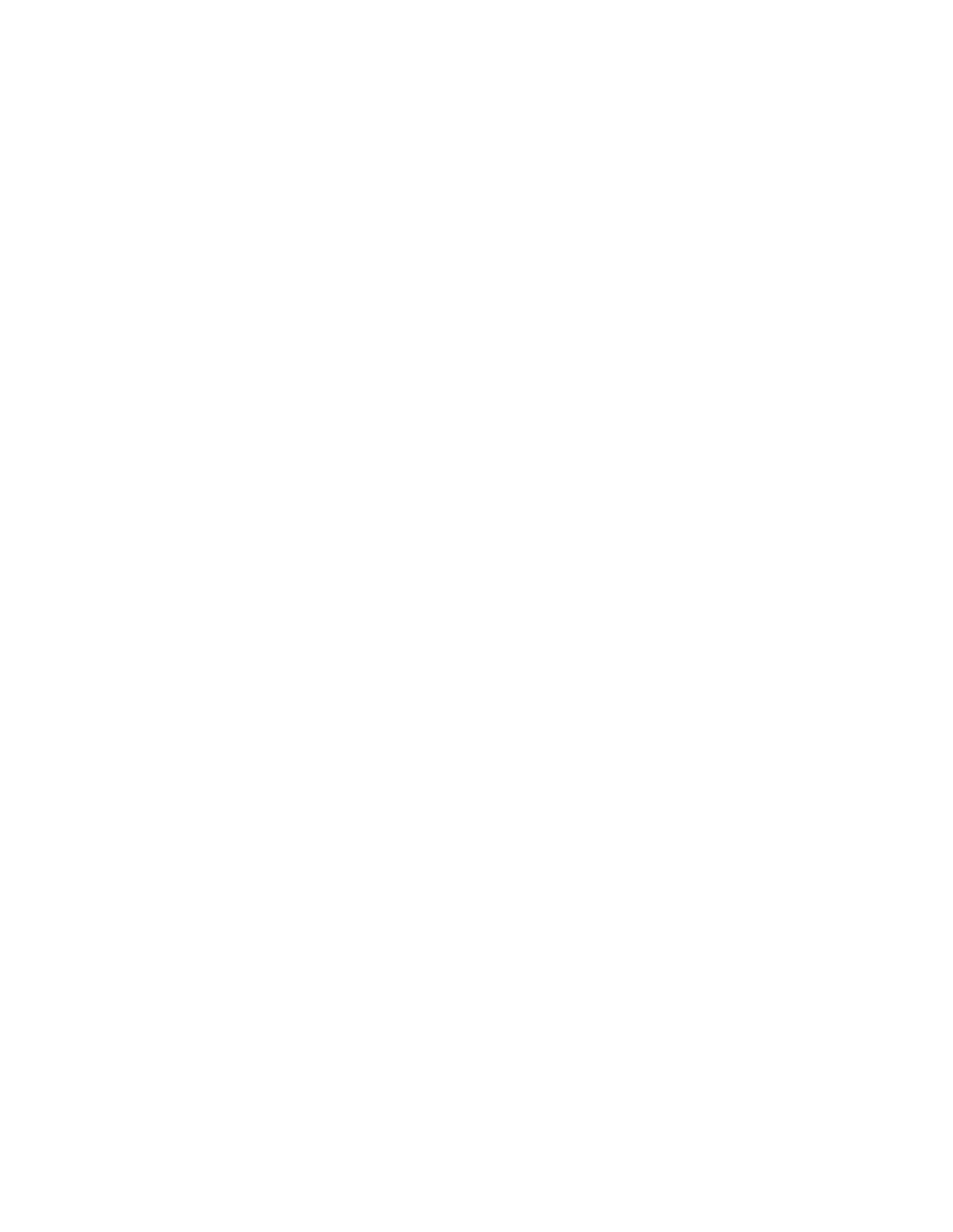# CONTENTS.

PACK

I. ALL RELIGION IS GOOD LIFE; AND A LIFE 0F RELIGION IS DoING GOOD .................. . 1 II. No ONE CAN D0 GOOD WHiCH iS GOOD. FROM HIMSELF. 9 III. So FAR AS A MAN SHUNS EVILS AS SINS HE DoES GOOD, NoT FRoM HIMSELF, BUT FRoM THE LoRD ............................................................ 14 1. If a man wills and does GOOD things before he shuns evils as sins, these GOOD things are not GOOD .........................................15 2. If a man thinks and speaks Pious things, and does not shun evils as sins, these pious things are not pious . . 16 3. If a man has knowledge and wisdom in many things, but does not shun evils as sins, still he is not wise ………………………..16 [SO](http://iv.so/) FAR AS ANY oNE SHUNS EVILS AS SINS, HE LoVES TRUTHS ............................. 22 V. So FAR AS ANY oNE SHUNS EVILS AS SINS, HE HAS FAITH AND IS SPIRITUAL ...... 26 VI. THE DECALoGUE TEACHES WHAT EVILS ARE SINS ………………………31

VII. MURDERS, ADULTERIES, THEFTS, AND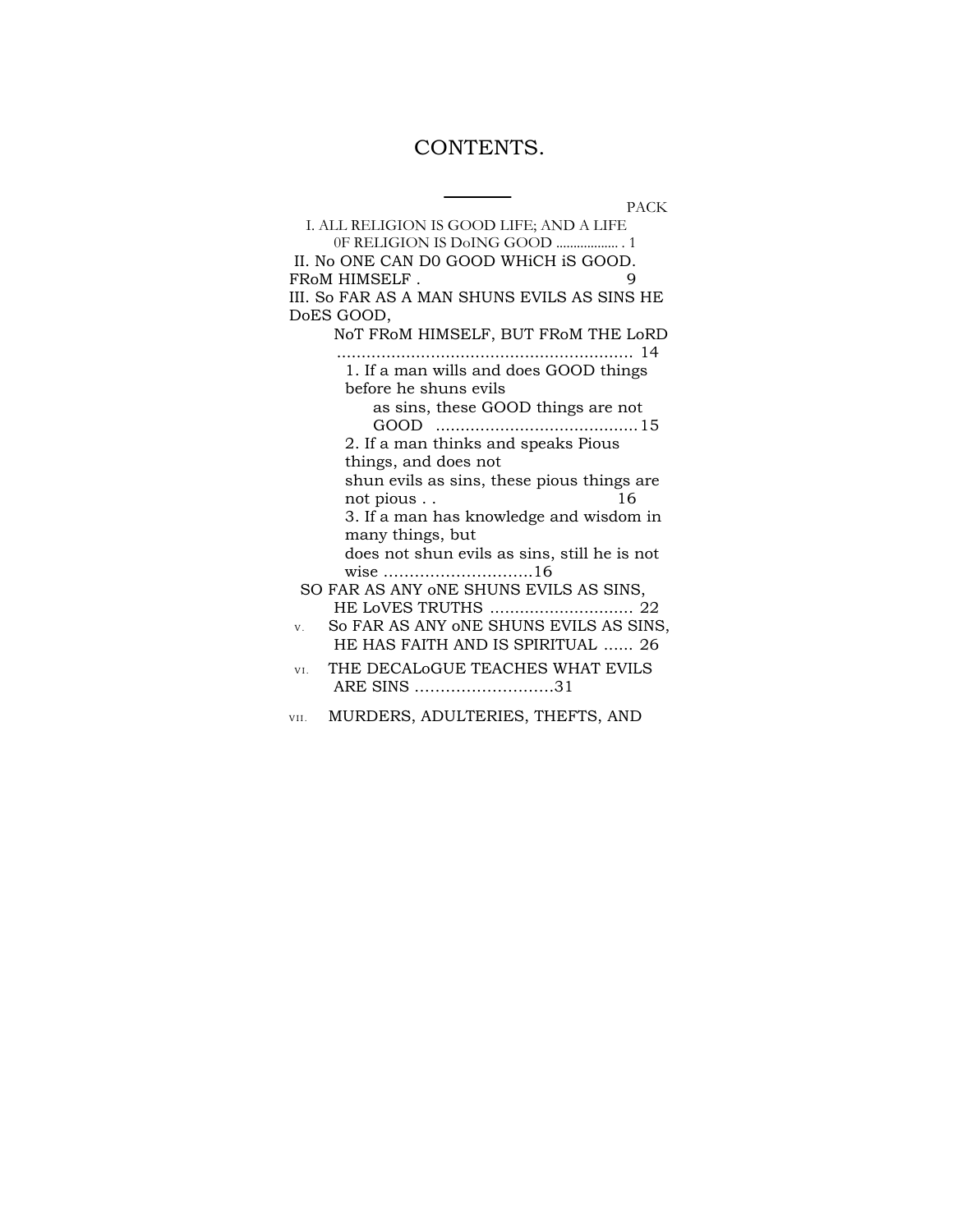FALSE TESTIMoNIES, GOOD EVERY KIND, WITH THE LUST AFTER THEM, ARE THE EVILS WHICH ARE To BE SHUNNED AS SINS .................................................... 38

- VIII. So FAR AS ONE SHUNS MURDERS GOOD EVERY KIND AS SINS, HE HAS LoVE ToWARDS THE NEIGHBoR ................................................................ 42
- IX. So FAR AS ONE SHUNS ADULTERIES GOOD EVERY KIND AS SINS, HE LoVES CHASTITY 46
- X . S0 FAR AS oNE SHUNS THEFTS GOOD EVERY KIND AS SINS, HE LoVES SINCERITY ........... 50

[XI. So](http://xi.so/) FAR AS oNE SHUNS FALSE TESTIMONIES GOOD EVERY KIND AS SINS, HE LOVES TRUTH ................ 54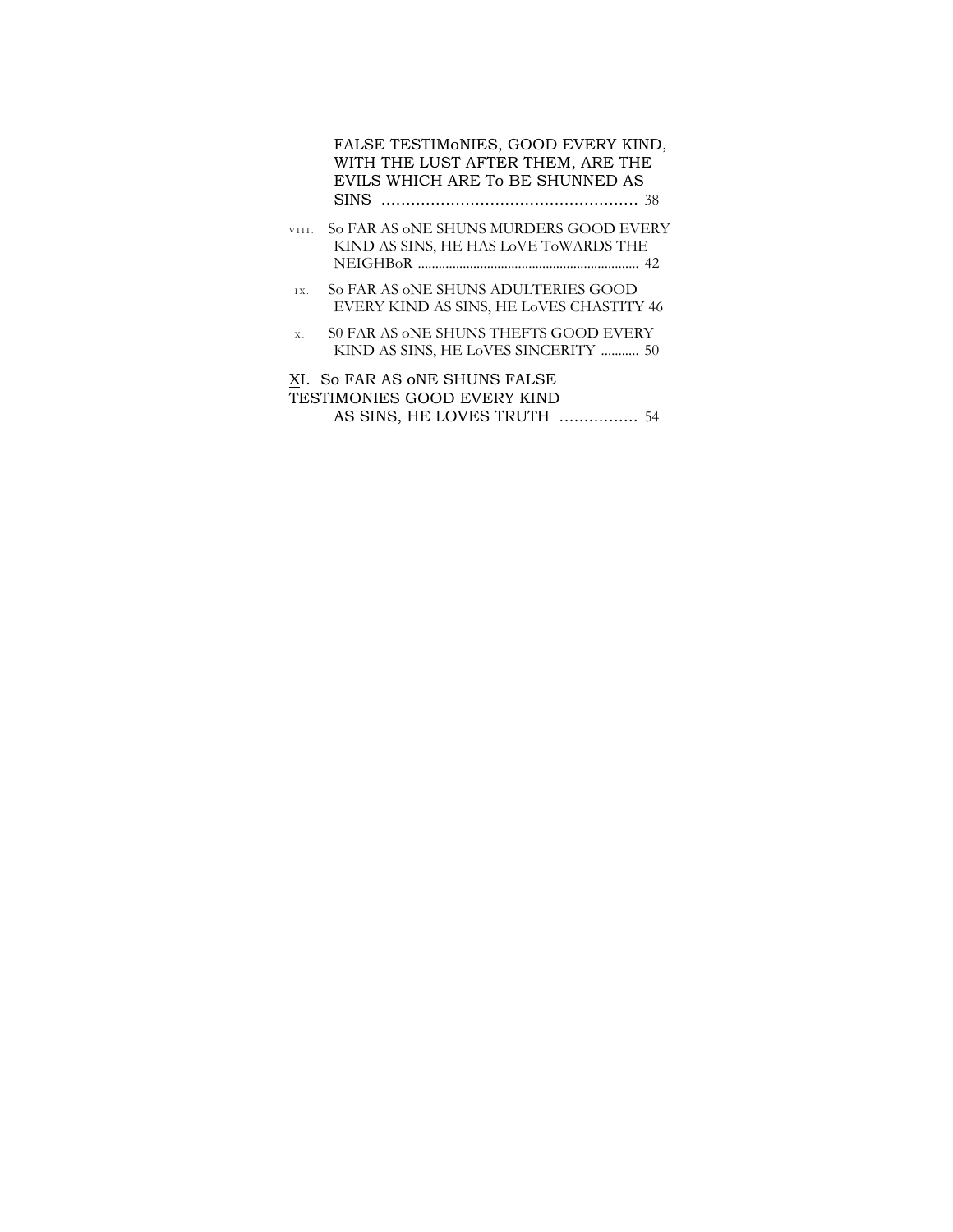**XII** No 0NE CAN SHUN EVILS AS SINS, So AS INTERIoRLY To HoLD THEM iN AVERSIoN, EXCEPT BY CoMBATS AGAINST THEM .................................. 57 XIII A **MAN oUGHT** To SHUN EVILS AS SINS, AND FIGHT AGAINST THEM, AS FRoM HIMSELF 64 XIV IF oNE SHUNS EVILS FoR ANY OTHER REASON THAN BECAUSE THEY ARE SINS, HE DoES NoT SHUN THEM, BUT HE MERELY PREVENTS

THEIR APPEARING BEFoRE THE WoRLD **- • - 64**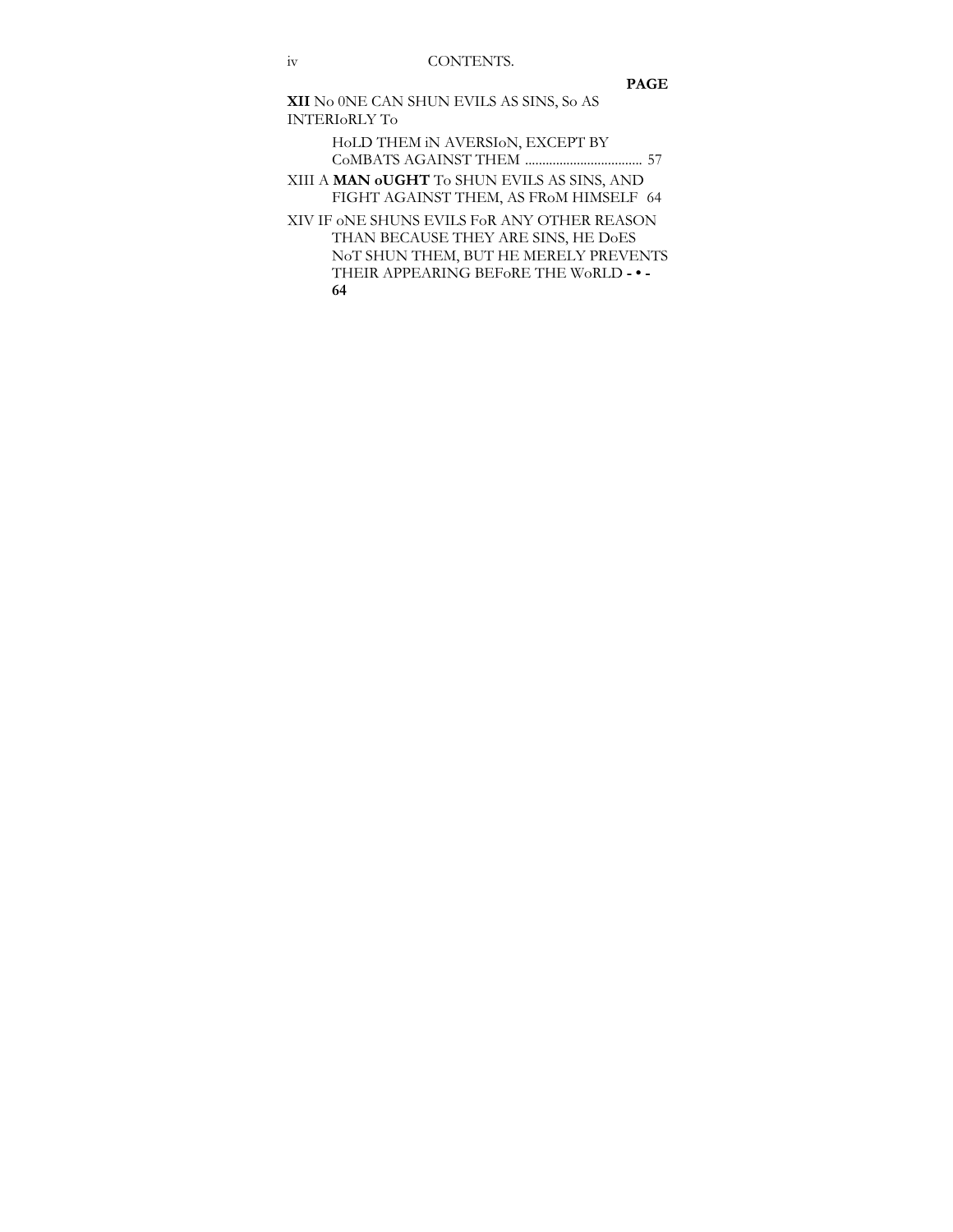# DOCTRINE OF LIFE

# FOR

### THE NEW JERUSALEM.

#### I.

# ALL REL1GION iS OF LiFE; AND A L1FE OF RELIGION IS DOING GOOD.

1. EVERY man with any religion knows and acknowledges that one who lives a good life is saved, and that one who lives wickedly is condemned : for he knows and acknowledges that one who lives well thinks well, not only concerning God but concerning the neighbor also, while he who lives wickedly does not. A man's life is his love; and what a man loVes, he not only does willingly, but also willingly thinks. It is therefore said that the life is *to do* good, for the reason that doing good acts as one with thinking good; for these are not of a man's life if they do not act as one in him. But these things are to be demonstrated in what is to follow.

**2.** Every one who reads the Word sees that religion is of life, and that a life [of religion] is doing good; and he acknowledges this while reading. In the Word it is written as follows : — *Whosoever shall break the least of these commandments and shall teach men so, lie shall be called least in the kingdom of the heavens; but whosoever shall* **DO** *and*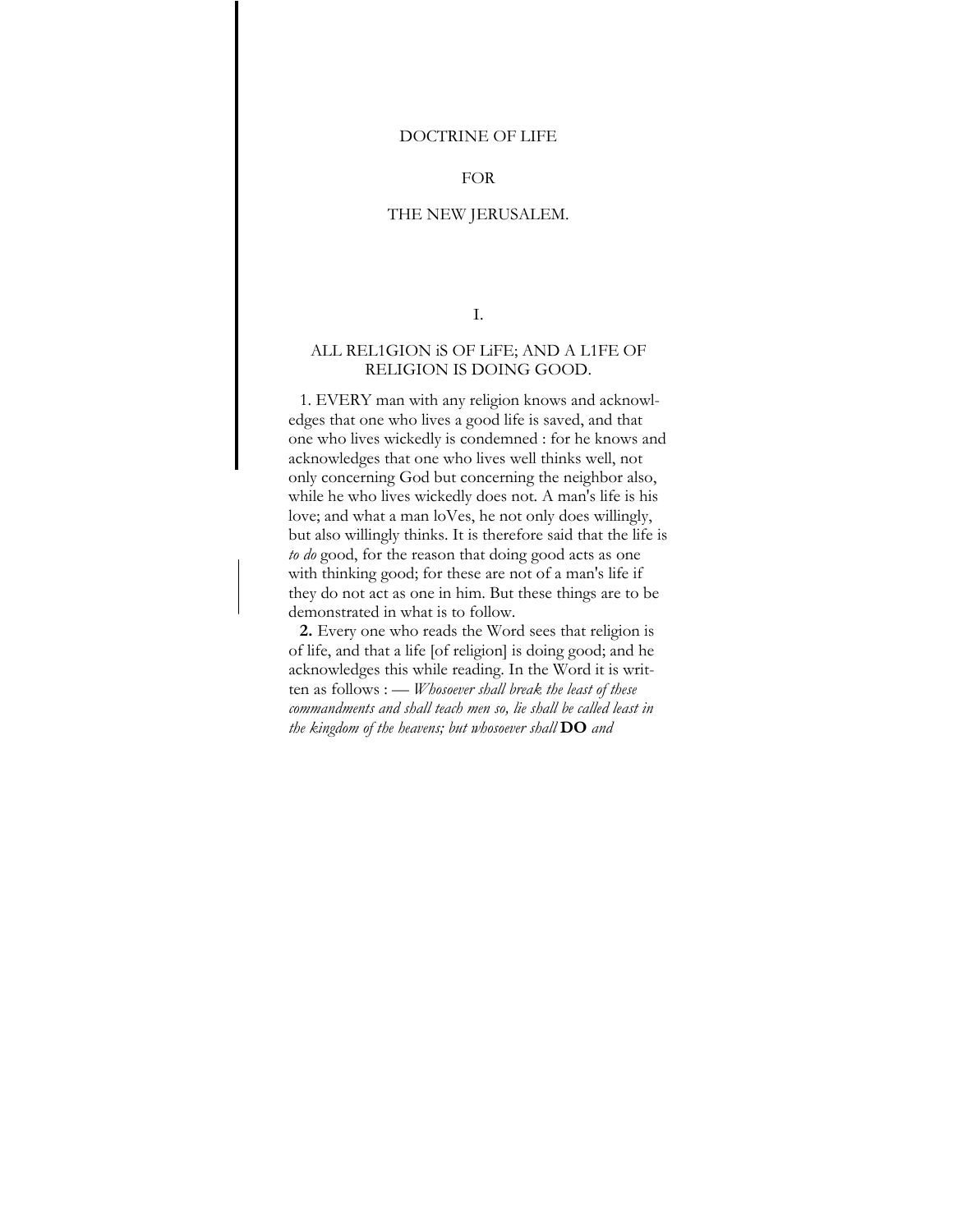**TEACH** *them, the same shall be called great in the kingdom of*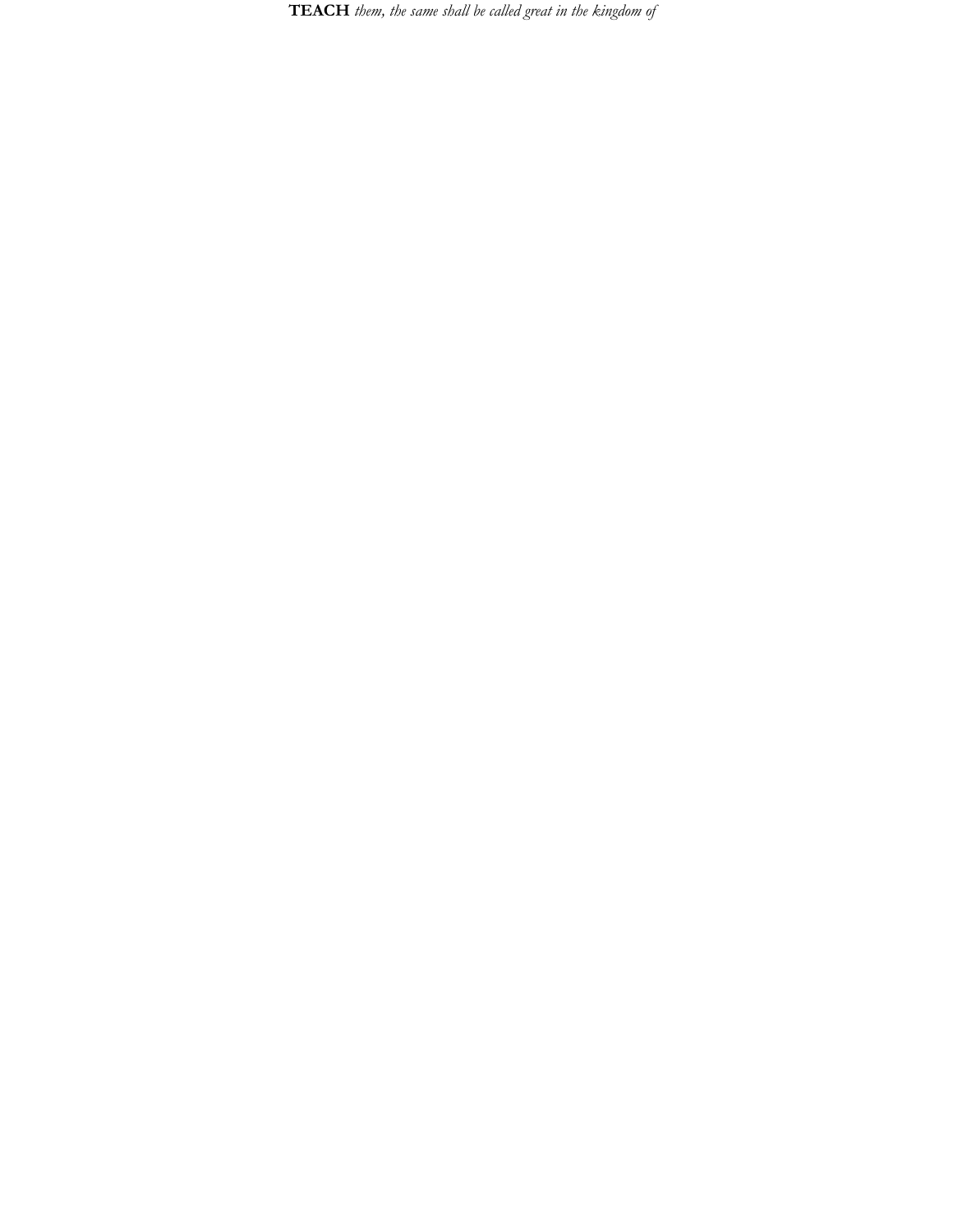*the heavens. For I say unto you, that except your* RiGHT-EOUSNESS *shall exceed the righteousness of the Scribes and Pharisees, ye shall not enter into the kingdom of the heavens* (Matt. v. 19, 20). *Every tree that* BEARETH NOT GOOD FRUIT *is hewn down, and cast into the fire; wherefore by their*  FRUITS *ye shall know them* (Matt. vii. 19, 20). *Not every one that saith unto Me, Lord, Lord, shall enter into the kingdom of the heavens, but he that* DOETH THE WILL *of My Father Who is in the heavens* (Matt. vii. 21). *Many will say to Ale in that day, Lord, Lord, have we not prophesied in Thy name? and in Thy name done many wonderful works? But then I will confess to them, I never knew you; depart from Ale,* YE THAT WORK INIQUITY (Matt. vii. 22, 23). *Every one that heareth My words and* DOETH THEM, *I will liken him unto a prudent man who built his house upon a rock; but every one that heareth My words and* DOETH THEM NOT, *shall be likened unto a foolish man who built his house upon the sand* (Matt. vii. 24, 26). *Jesus said, A sower went forth to sow : some seed fell on the hard way, some fell upon stony places, some fell among thorns, and some on good ground. That which was sown on good ground is he who heareth the Word and attendeth to it; who thence* BEARETH FRUIT AND BRINGETH FORTH, *some a hundredfold, some sixty, and some thirty. When Jesus had said these things He cried saying, He that hath ears to hear let him hear* (Matt. xiii. 3- 9, 23; Luke viii. 5-8). *The Son of Man shall come in the glory of His Father; and then shall He render to every man*  ACCORDING TO HIs DEEDS (Matt. xvi. 27). *The kingdom of God shall he taken from you, and given to a nation*  BRINGING FORTH THE FRUITS THEREOF (Matt. xxiA. 43). *When the Son of Man shall come in His glory, then shall He sit pon the throne of His glory; and He shall say to the sheep on the right hand, Come, ye blessed, and possess as an inheritance the kingdom prepared for you from the foundation of the*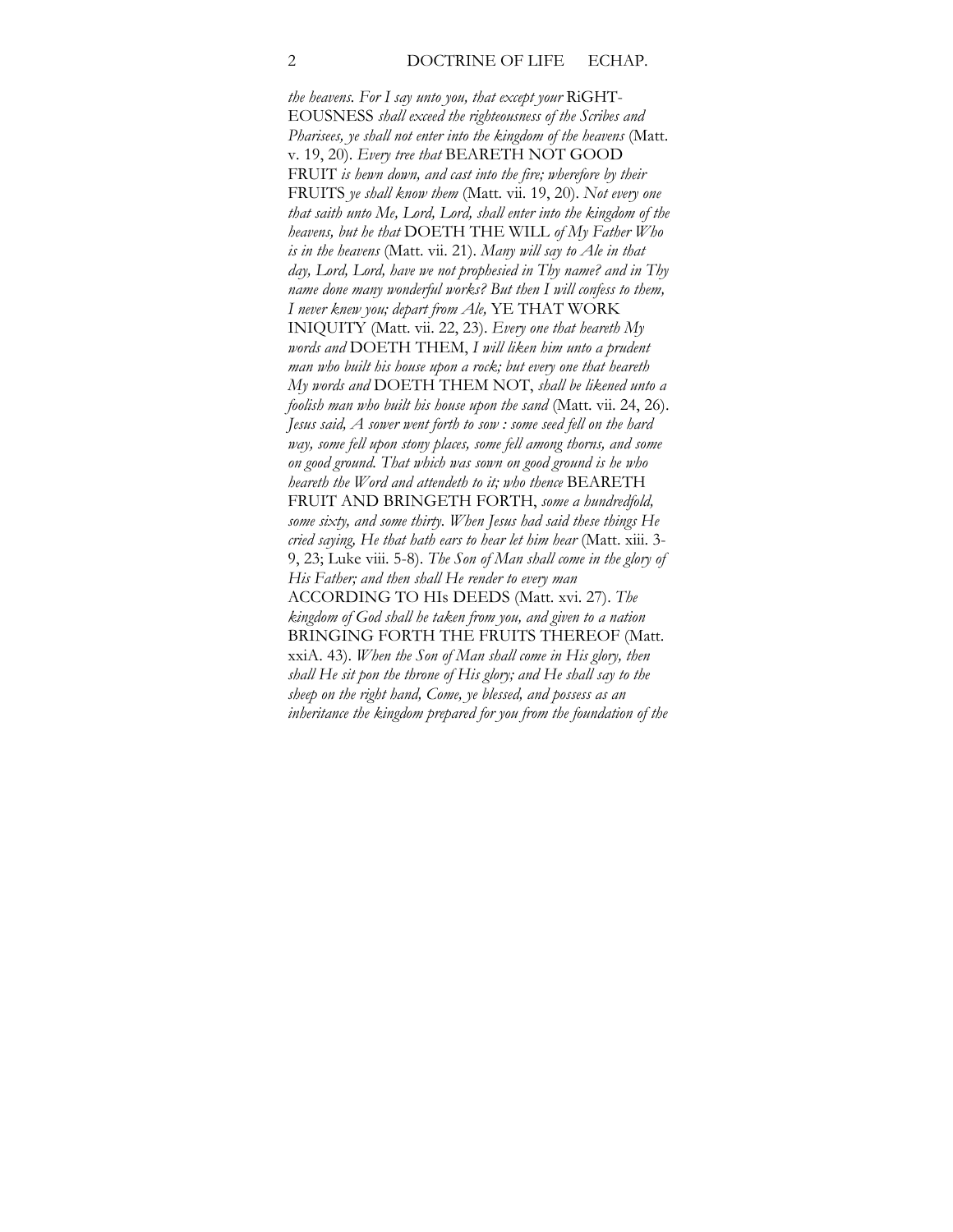# *world;* FOR I WAS HUNGRY AND YE GAVE ME MEAT; I WAS THIRSTY, AND YE GAVE ME DRiNK; I WAS A STRANGER, AND YS TOOK ME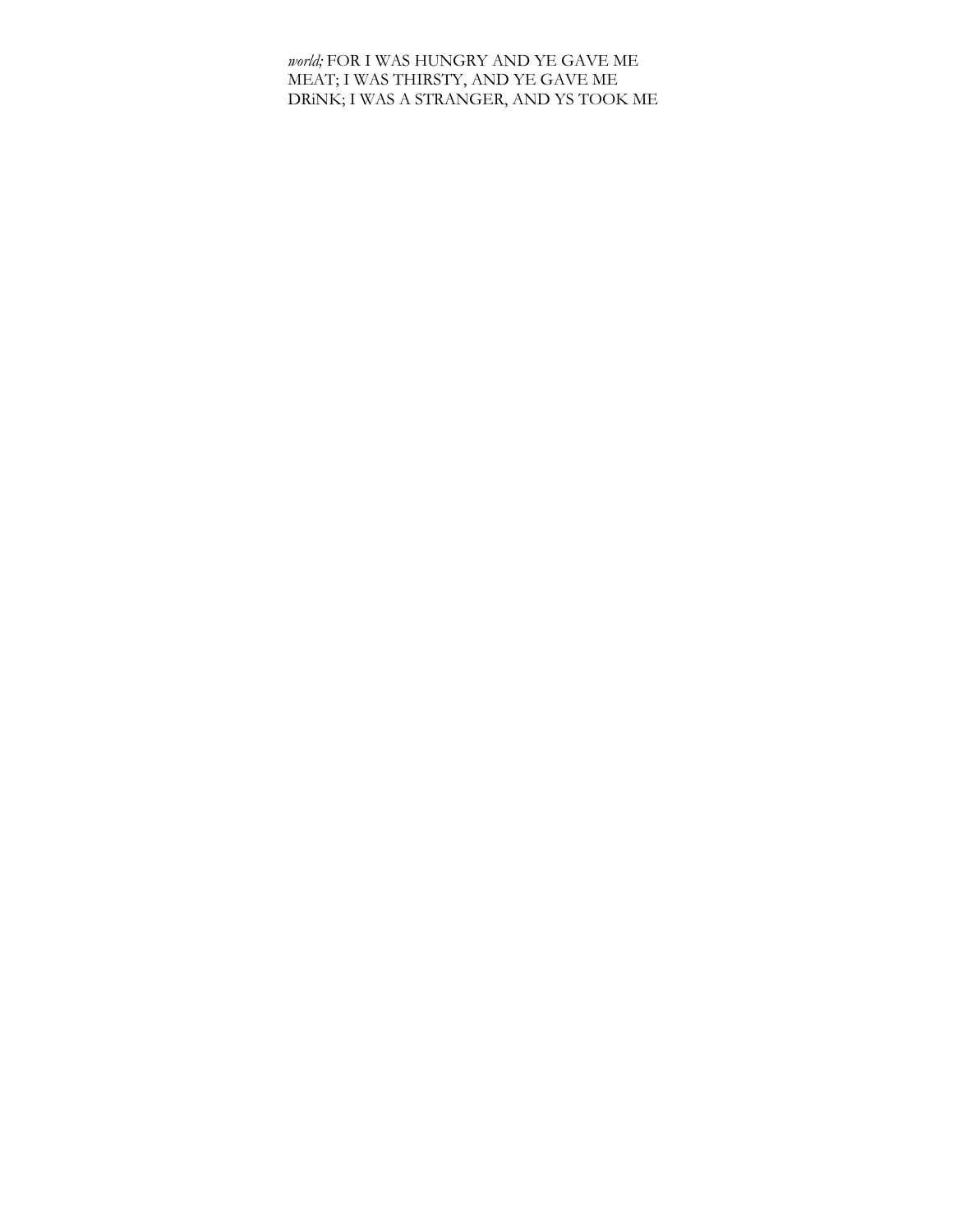# IN; I WAS NAKED, AND YE CLOTHED ME; I WAS SICK, AND YE VISITED ME; I WAS IN PRISON, AND YE CAME UNTO ME.

*Then shall the righteous answer, When saw we Thee so? And the King shall answer and say unto them, Verily I say unto you, Inasmuch as ye have done it unto one of the least of these My brethren, ye have done it unto Me.* And the King shall speak in like manner to the goats on the left, and because they have not done such things, He shall say, *Depart from Me, ye cursed, into everlasting fire, prepared for the devil and his angels*  (Matt. xxv. 31-41). BRING FORTH FRUITS WORTHY OF REPENTANCE; *and even now the axe is laid to the root of the trees; every tree, therefore,* WHICH BRINGETH NOT FORTH GOOD FRUIT, *is hewn down and cast into the fire*  (Luke iii. 8, 9). Jesus said, *Why call ye Me,* 

# *Lord, Lord,* AND DO NOT THE THINGS WHICH I SAY ? *Every*

*one that cometh to Me, and heareth My sayings, and doeth them, is like unto a man building a house, who laid the foundation upon a rock; but he that heareth and* DOETH NOT, *is like unto a man building a house on the ground without a foundation* (Luke vi. 46-49). Jesus said, *My mother and My brethren are these, who hear the Word of God* AND DO IT (Luke Viii. 21). *Then shall ye begin to stand and knock at the door, saying, Lord; open unto us; but He answering shall say unto you, I know you not whence ye are;* DEPART FROM ME, ALL YE WORKERS OF INIQUITY (Luke xiii. 25, 27). *This is the judgment, that light is come into the world, but men loved darkness rather than light, because* 

## THEIR DEEDS WERE EVIL; *every one that doeth evil hateth the*

*light [neither cometh to the light], lest* HIS DEEDS *should be reproved. But he who doeth truth cometh to the light, that his*  DEEDS *may be made manifest, because* THEY ARE DONE IN GOD (John iii. 19-21). *And* THEY THAT HAVE DoNE GOOD *shall come forth into a resurrection of [life, and*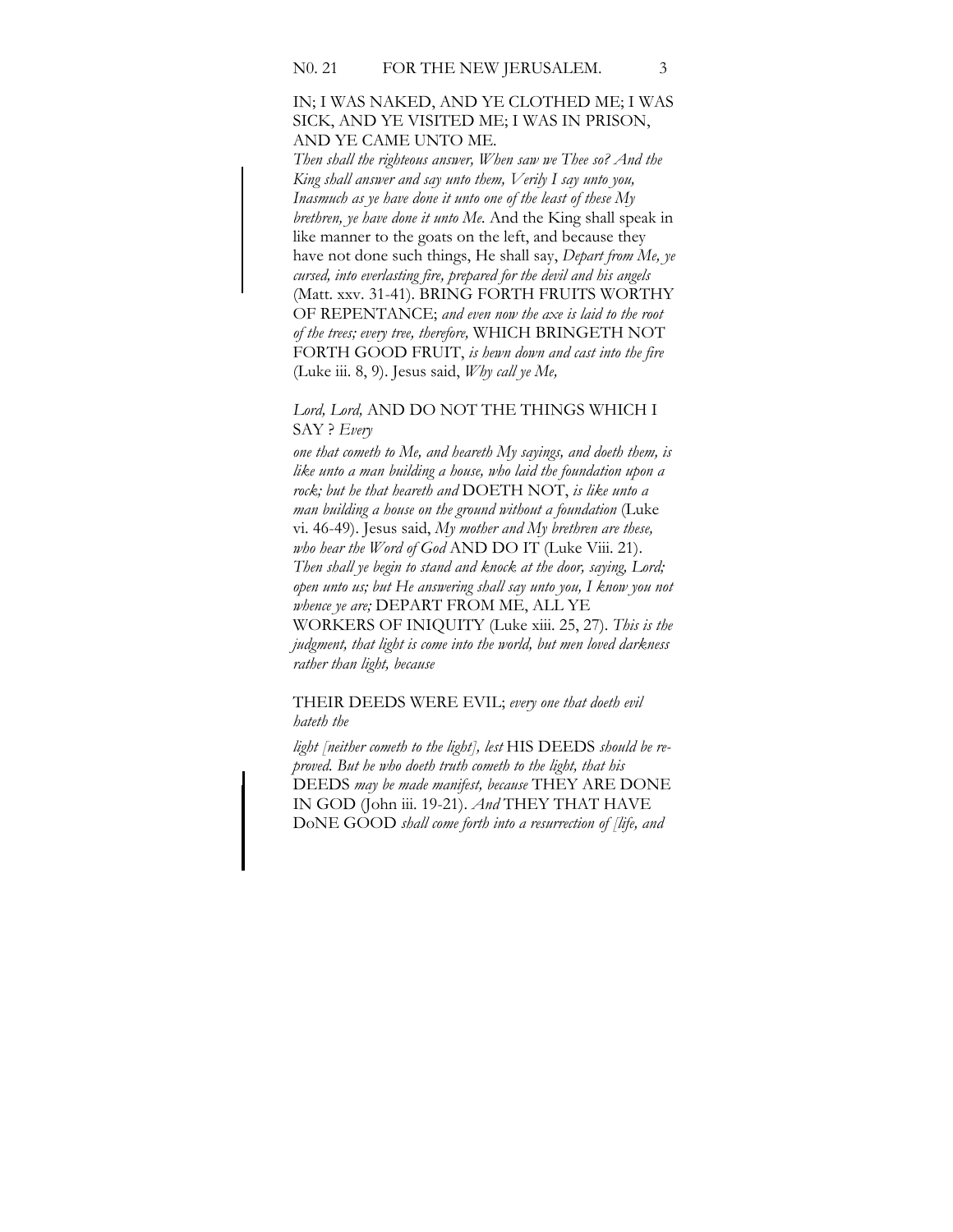THEY THAT HAvE DONE EVIL *into a resurrection of] judgment* (John v. 29). *We know that God heareth not sinners, but if any one worship God* AND DO HIS WILL, *him He heareth* ( John ix. 31). *If ye know*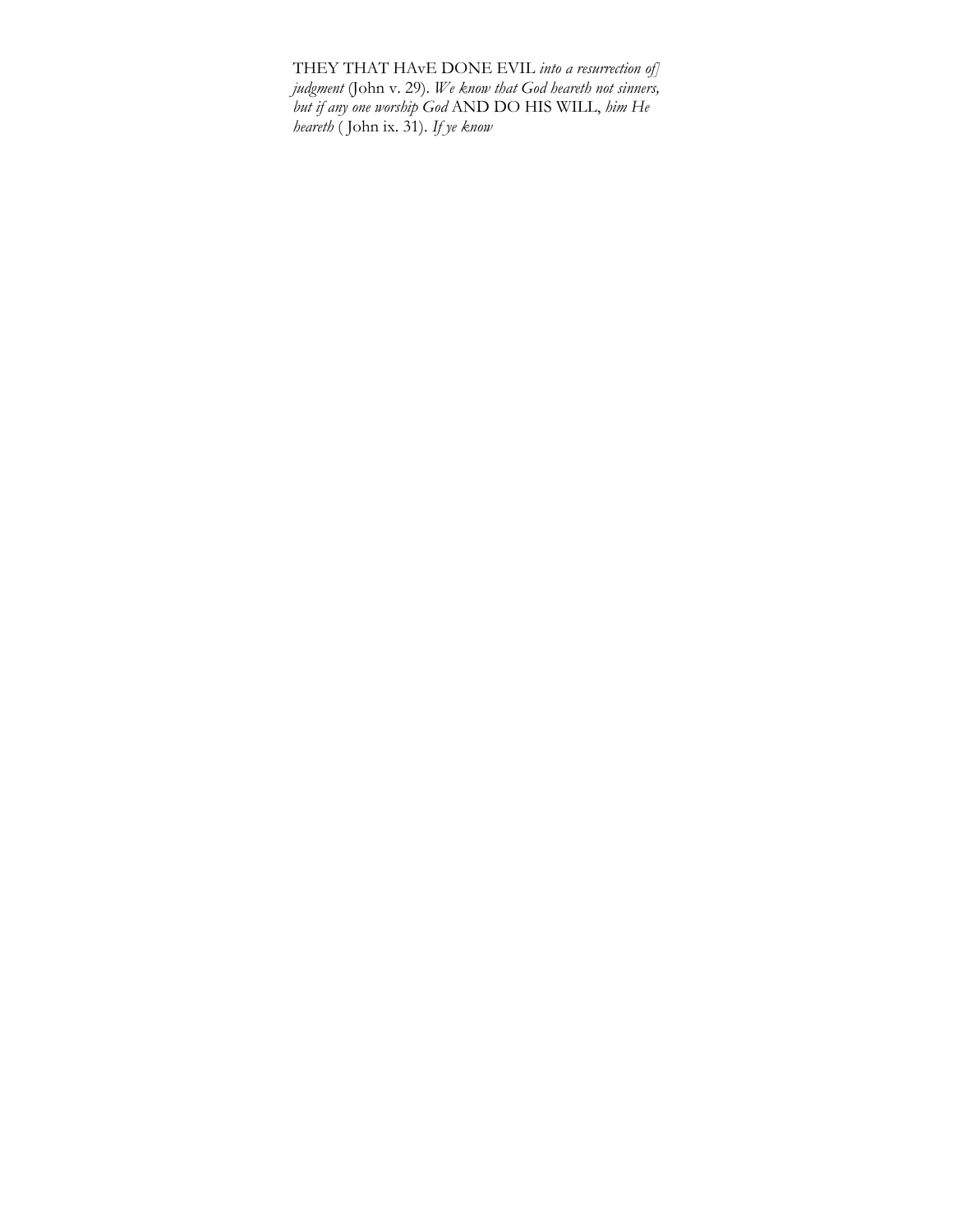*these things,* **BLESSED ARE YE 1F YE DO THEM**  (John xiii. **17).** *He that hath My preceps and* DOETH THEM, *he it is that loveth tile; dnd I will love him, and will manifest Myself to him; and I will come to him, and make My abode with him. He that loveth Me not,* KEEPETH NOT **MY**  WORDS (John xiv. 21, **23, 24).** Jesus said, *I am the true Vine, and My Father is the Vinedresser; every branch in Me that*  BEARETH NOT FRUIT, *He taketh away; but every branch*  THAT BEARETH FRUIT, *He will prune it* THAT iT MAY BRING FORTH MORE FRUIT (John xv. 1, 2). *Herein is My Father glorified,,* THAT YE BEAR MUCH FRUIT, *and ye shall be made My disciples* (John xv. 8). *Ye are My friends* **IF** YE DO WHATSOEVER I COMMAND YOU. *I have chosen you,* THAT YE SHOULD BRING FoRTH FRUIT, *and that* **YOUR** FRUIT sHOULD REMAIN (John

xv. 14, 16). The Lord said to John, *Unto the angel of the church of Ephesus write,* I KNOW **THY** WORKS; *I have against thee that thou hast left thy former* CHARITY; *repent and*  **DO** THE FORMER WoRKS; *or else I will remove thy* 

*candlestick out of his place* (Apoc. ii. 1, 2, 4, 5). *To the angel of the church of Smyrna write,* I KNOW THY WORKS (Apoc. ii. 8, 9). *To the angel of the church in Pergamos write,* I KNOW THY WORKS; *repent* (Apoc. ii. 12, 13, 16). *To the angel of the church in Thyatira write,* I KNOW THY WORKS AND CHARITY, *and* THY LATTER WORKS *to be more than the first* (Apoc. 18, 19). *To the angel of the church in Sardis write, I* KNOW THY WORKS, *that thou hast a name that thou livest, but art* 

*dead; I* HAvE NOT FOUND THY WORKS PERFECT BEFoRE

GoD; REPENT (Apoc. iii. 1-3). *To the angel of the church in Philadelphia write,* I KNOW THY WORKS (Apoc. iii. 7, 8). *To the angel of the church of the Laodiceans write,* I KNOW THY WORKS; REPENT (Apoc. ii1. 14, 15, 19). *I heard a voice from heaven, saying, Write, blessed are the dead who die in the Lord from henceforth : yea, saith the Spirit, that they may rest from their labors;* THEIR WoRKS DO FOLLOW WITH THEM (Apoc. xiv. 13). *A book was opened, which is*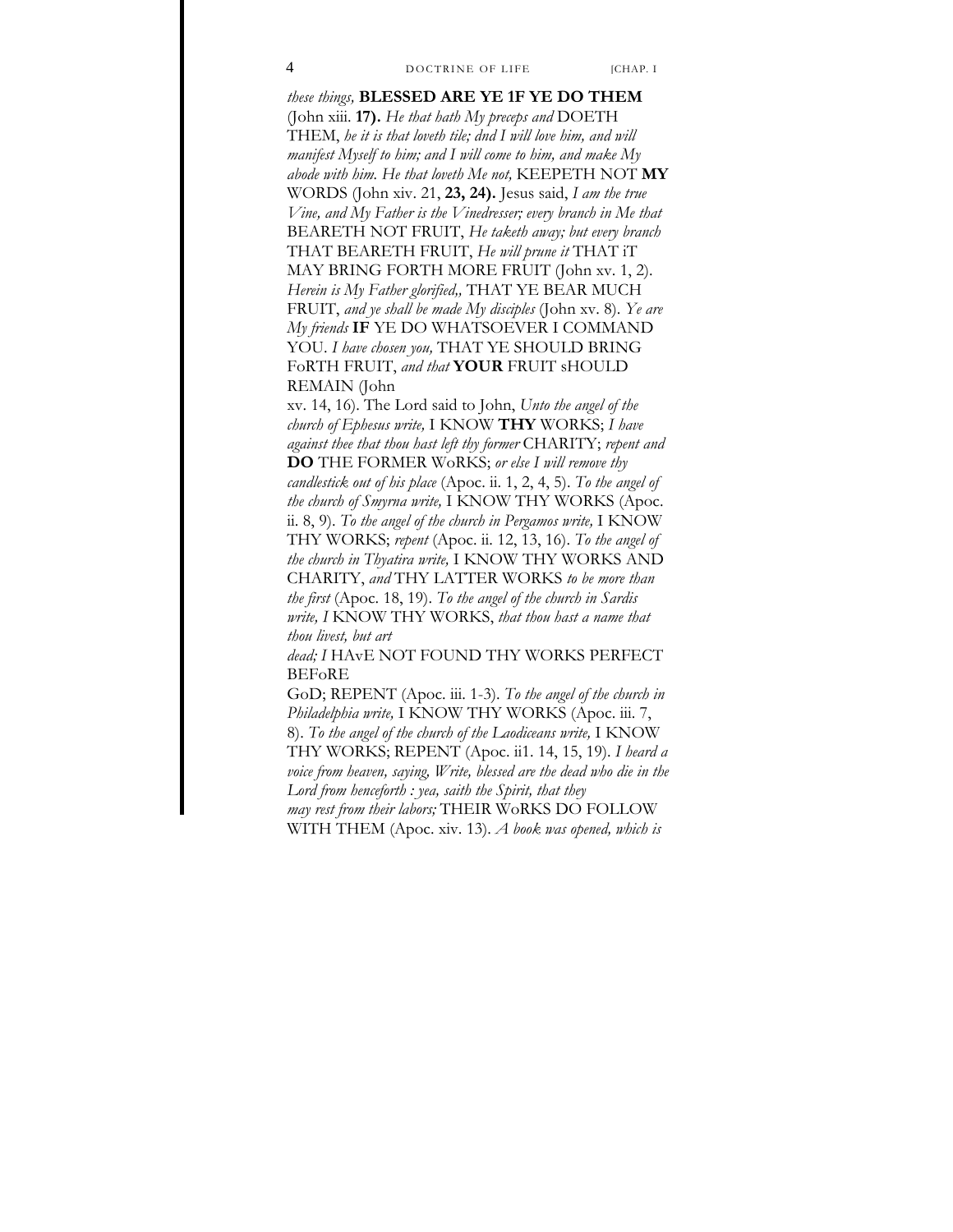*of the* **LIFE;** *and the dead were judged according to those things*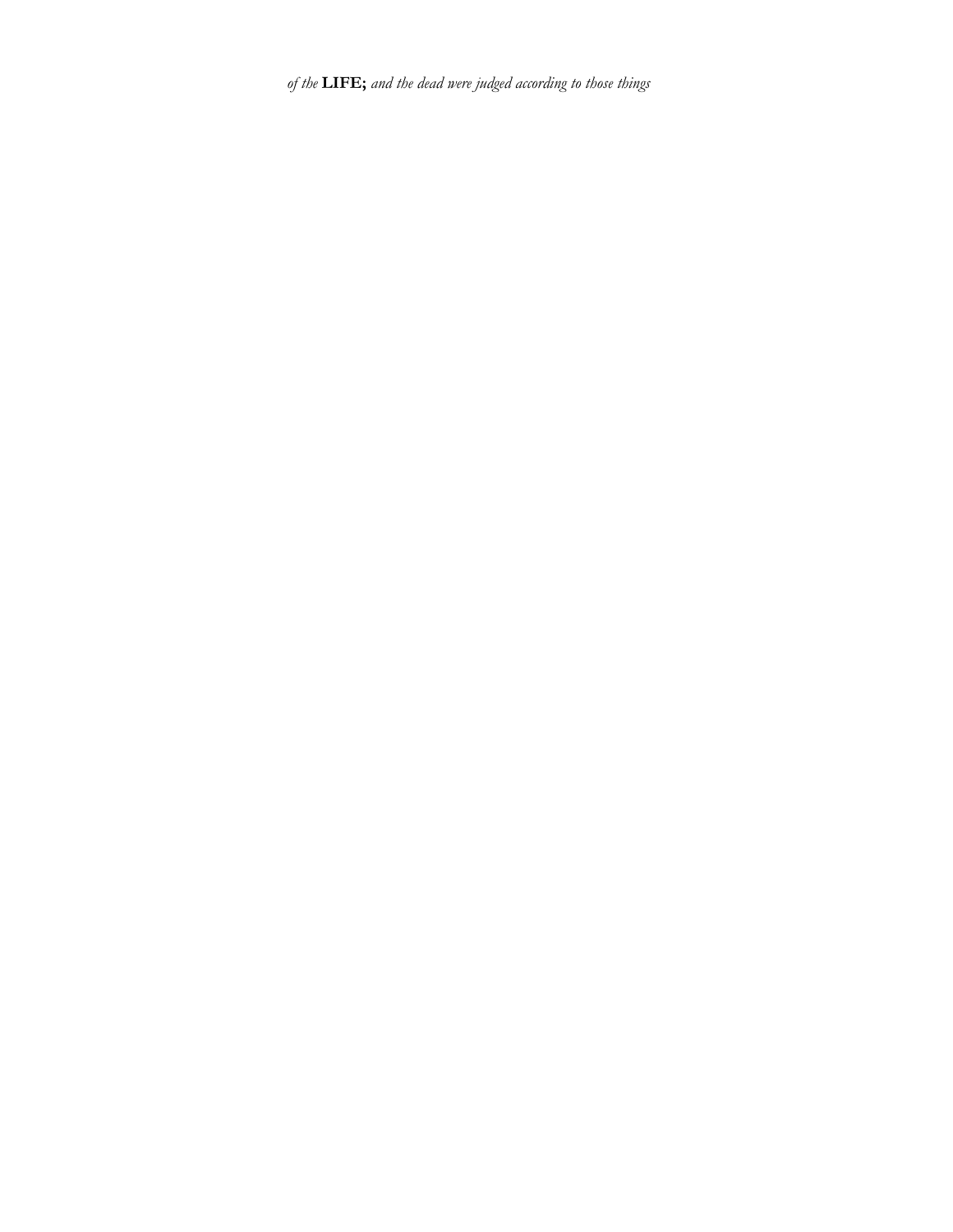*which were written in the book,* EVERY ONE ACCORDING TO THEIR WORKS (Apoc. xx. 12). *Behold I come quickly, ana My reward is with Me,* TO GIVE T0 EVERY oNE ACCoRDING

To HIs WORK (Apoc. xxii. 12). So, too, in the Old Testa-

ment : *Recompense them* ACCORDING TO THEIR WORK, AND

ACCORDING TO THE DOING OF THEIR HANDS (Jer. xxv. 14).

*Jehovah, Whose eyes are open upon all the ways of men,* TO

GIVE TO EVERY ONE ACCORDING TO HIS WAYS, AND ACCORD-

iNG TO THE FRUIT OF HiS WORKS (Jer. xxxii. 19). I *will visit him* ACCORDING TO HIS WAYS, *and recompense to him* HIS WORKS (Hosea iv. 9). *Jehovah hath dealt with us* 

ACCORDING TO OUR WAYS, ACCORDING TO OUR WORKS

(Zech. i. 6). And in many places it is said that the statutes, commandments and laws were to be kept; as in the following : *Ye shall observe My statutes, and My judgments,* WHICH IF A MAN DO HE sHALL LIVE BY THEM

(Levit. xviii. 5). *Ye shall observe all My statutes and My judgments,* THAT YE MAY DO THEM (Levit. xix. *37;*  xx. 8; xxii. 31). Blessings are pronounced, if they *do the commandments,* and curses if they *do them not* (Levit. xxvi. 4- 46). The children of Israel were commanded to make to themselVes a fringe on the borders of their garments, that they might remember all the precepts of Jehovah *to do them* (Num. xv. 38,39; Deut. xxii. 12). So in a ihousand other places. That works are what make the man of the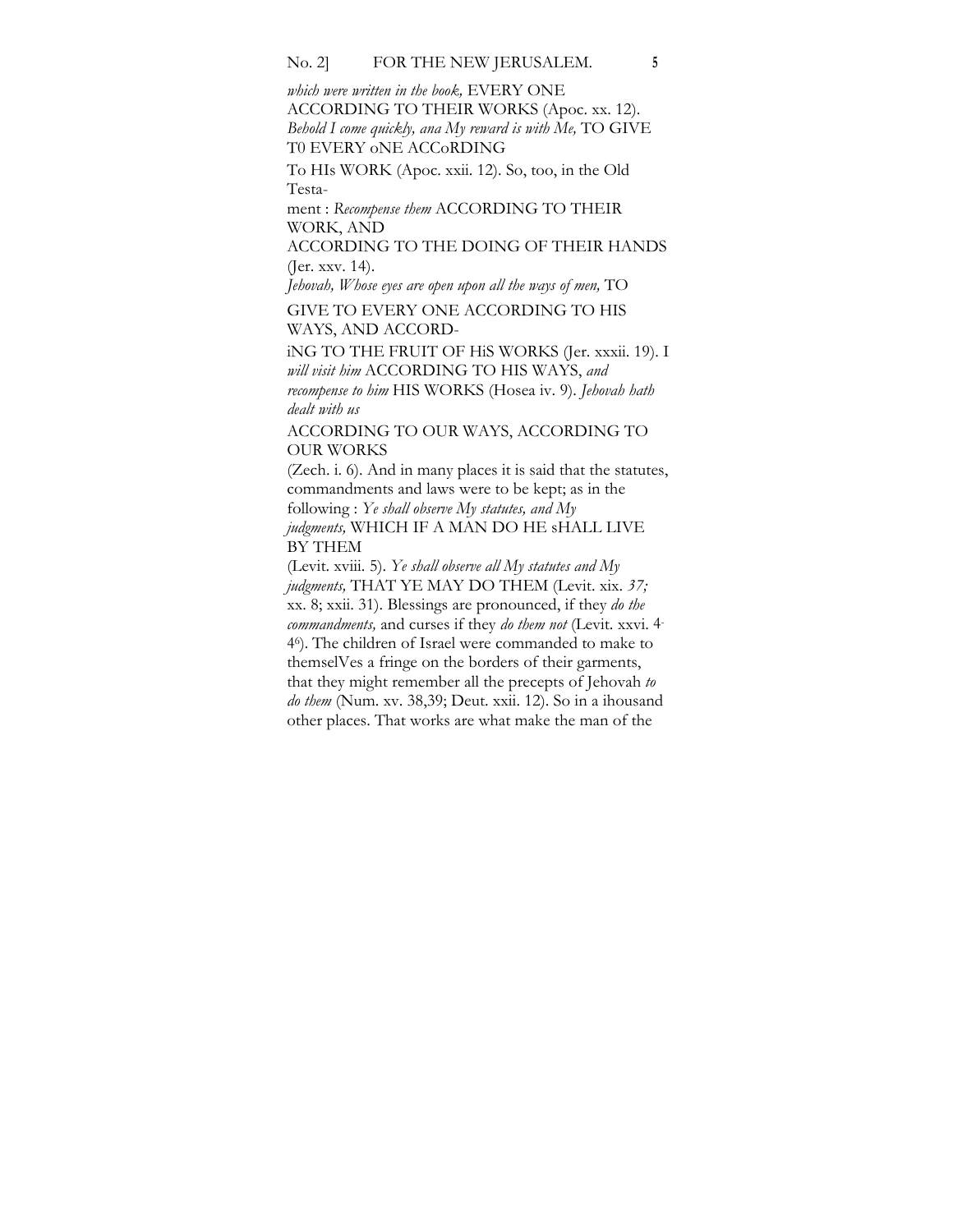church, and that he is saved according to ihem, the Lord also teaches in the parables; very many of which imply that they who do good are accepted, and they who do evil are rejected : as in the parable of the husbandman in the vineyard (Matt. xxi. 33-44); of the fig-tree which did not yield fruit (Luke xiii. 6-9); of the talents and the pounds wiih which they were to trade (Matt. xxv. 14-31; Luke xix. 13-25); of the Samaritan who bound up the wounds of him that was wounded by the robbers (Luke x. 30-37); of the rich man and Lazarus (Luke xvi. 19-31); and of the ten virgins (Matt. xxv. 1-12).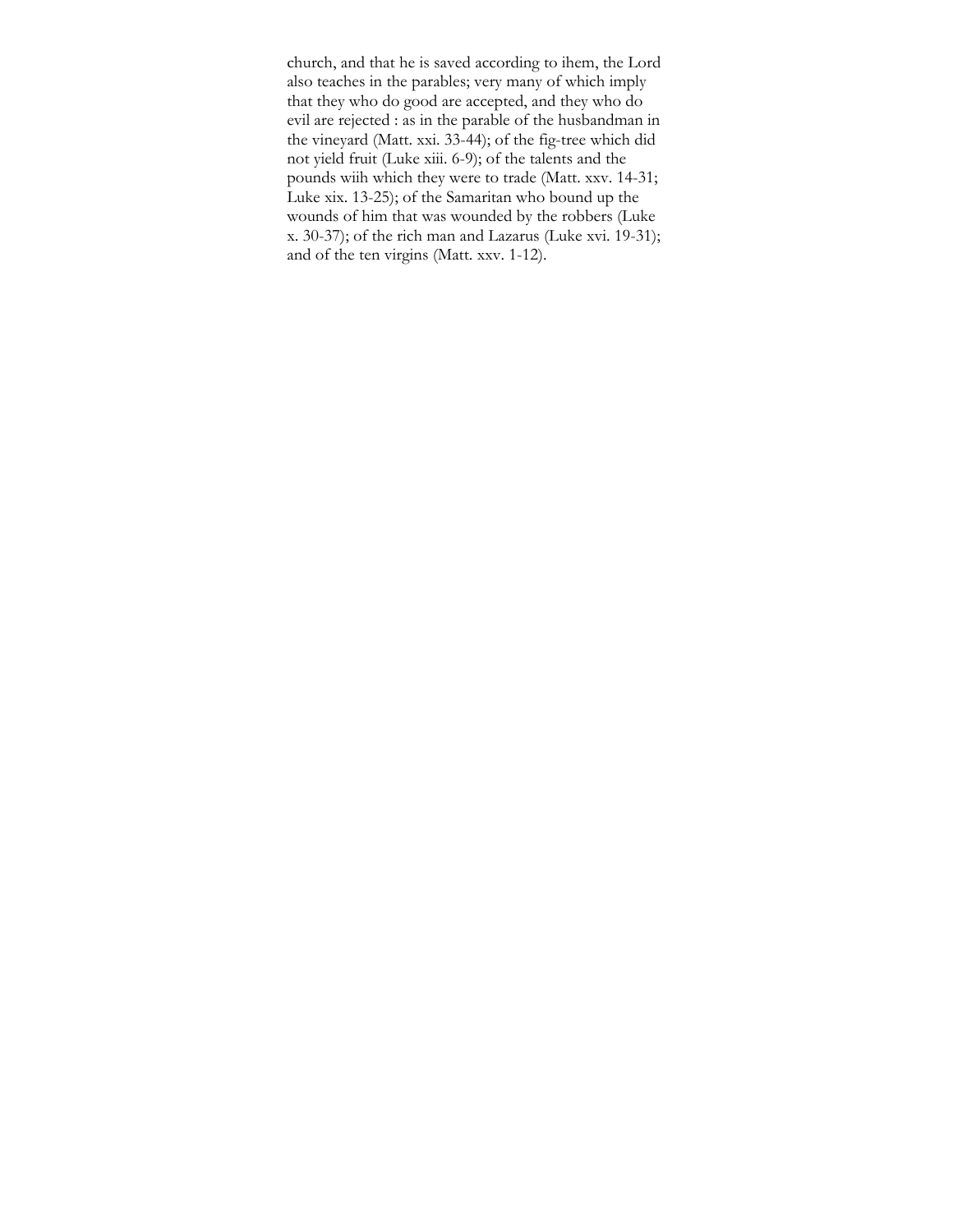#### 6 DOCTRINE OF LIFE [CHAP. I

*3.* That eVery one with any religion knows and acknowledges that he who lives a good life is saved, and that he who lives wickedly is condemned, is from the conjunction of heaven with the man who knows from the Word that there is a God, that there is a heaven and a hell, and that there is a life after death; thence comes this general perception. Wherefore in the doctrine of the Athanasian Creed respecting the Trinity, which is universally accepted throughout the Christian world, what is said in the conclusion of it is accepted also; namely : " Jesus Christ, Who suffered for our salvation, ascended into heaven, and sitteth at the right hand of the Father Almighty, whence He will come to judge the quick and the dead; *and then they that have done good will enter into lift eternal, and they that have done evil into everlasting fire."* 

4. Yet there are many in the Christian churches who teach that faith alone saves, and not any good of life, or good work; they add, also, that evil of life or evil work does not condemn those justified by faith alone, because they are in God and in grace. But it is remarkable that though they teach such doctrines, they still acknowledge (in consequence of a general perception from heaven) that they who live well are saved, and they who live wickedly are condemned. That they still acknowledge this, is manifest from the Exhortation which is read in the churches of England, Germany, Sweden, and Denmark, before the people who come to the Holy Supper. It is well known that in these kingdoms are they who teach this faith alone. The Exhortation which is read in England before the people who come to the Sacrament of the Supper, is this : —

5. "The way and means to be received as worthy partakers of that Holy Table, is, first, to examine your lives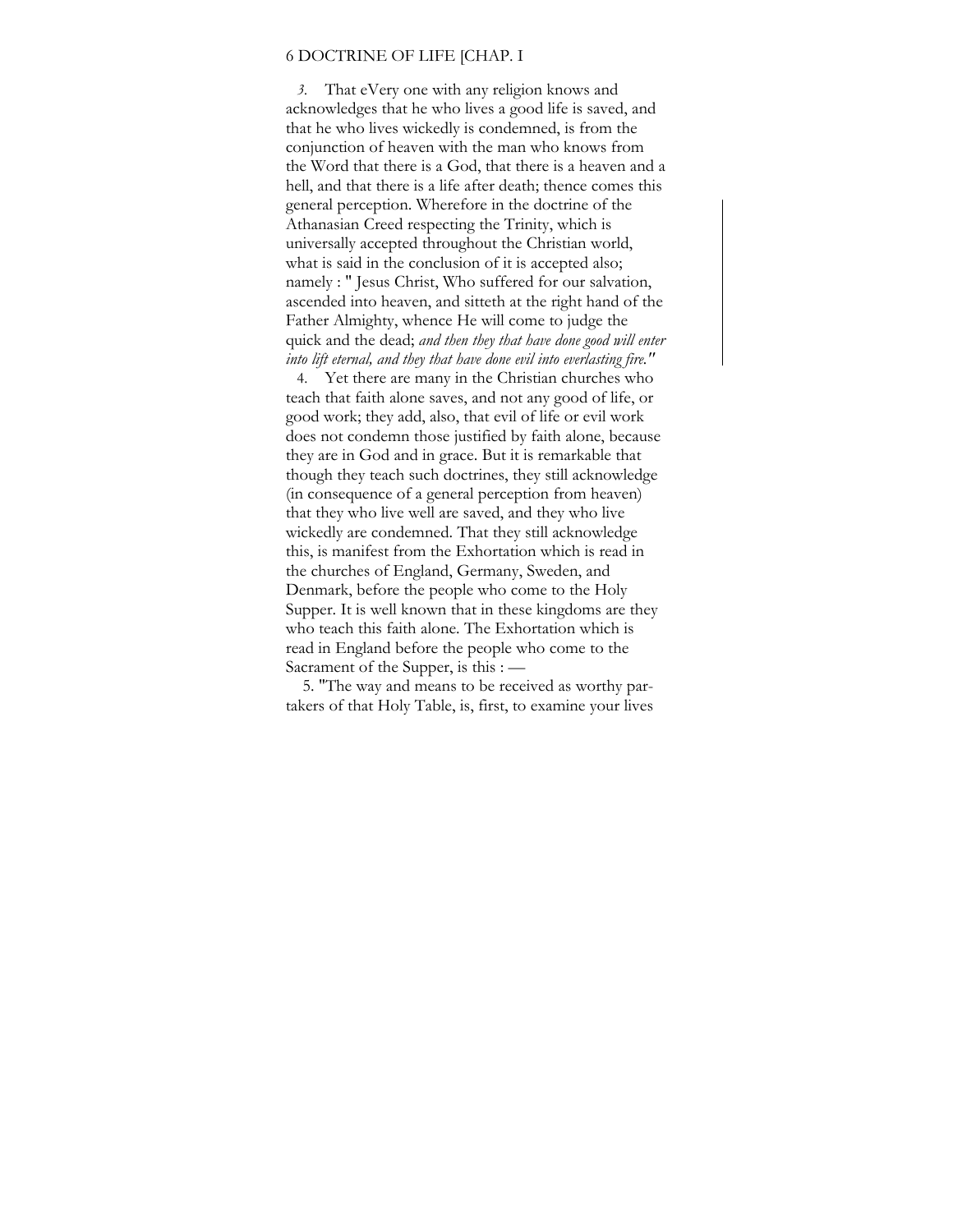and conversations by the rule of God's commandments; and whereinsoever ye shall perceive yourselves to have offended, either by will, word, or deed, there to bewail your own sinfulness, and to confess yourselves to Almighty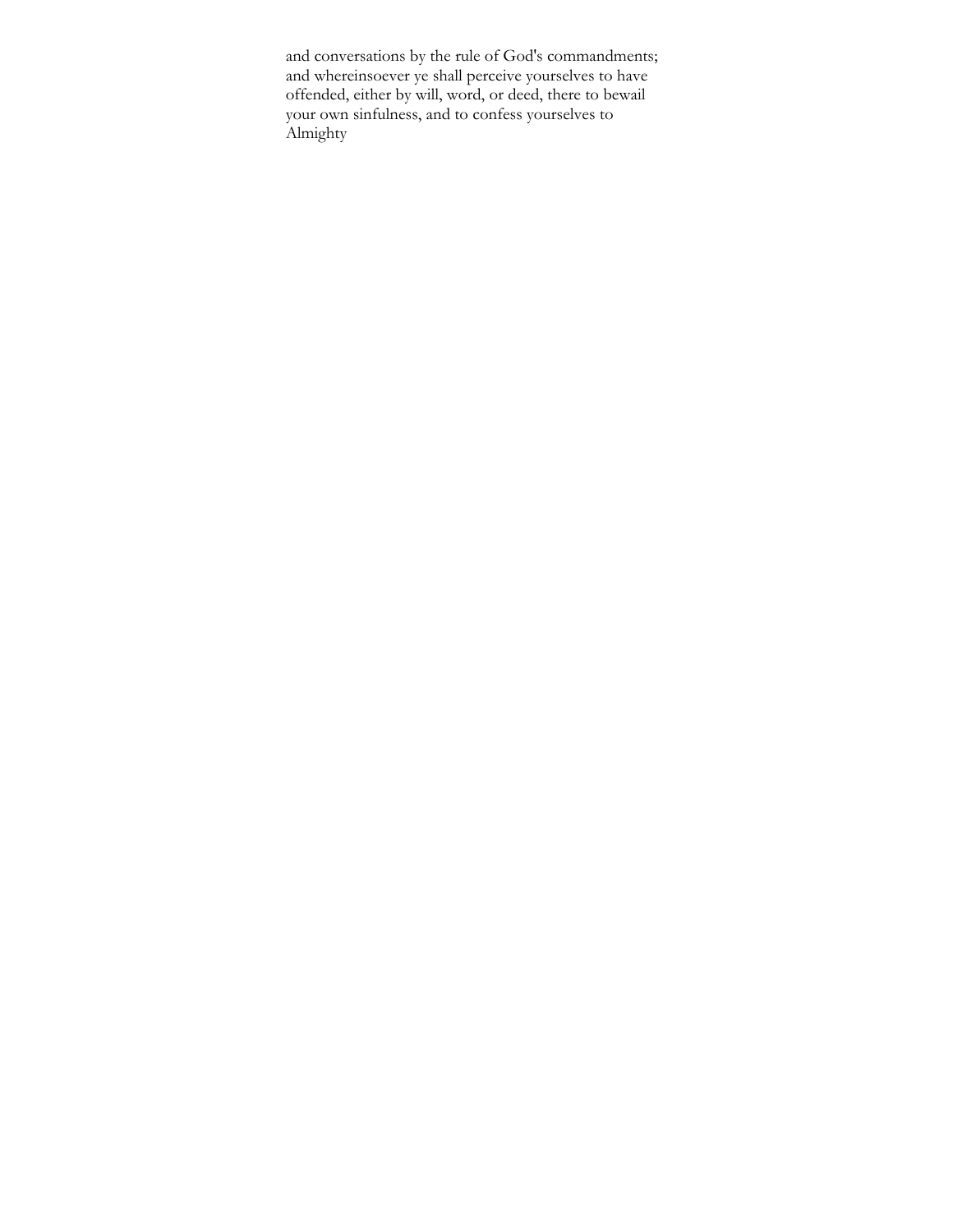God, with full purpose of amendment of life; and if ye shall perceive your offences to be such as are not only against God, but also against your neighbors, then ye shall reconcile yourselves unto them, being ready to make restitution and satisfaction, according to the uttermost of your powers, for all injuries and wrongs done by you to any other, and being likewise ready to forgive others that have offended you, as ye would have forgiveness of your offences at God's hand; for otherwise the receiving of the Holy Communion doth nothing else but increase your damnation. Therefore if any of you be a blasphemer of God, a hinderer or slanderer of His Word, an adulterer, or be in malice or envy, or in any other grievous crime, repent you of your sins, or else come not to that Holy Table; lest after the taking of that Holy Sacrament the devil enter into you as he entered into Judas, and fill you full of all iniquities, and bring you to destruction, both of body and souh"

6. [This sixth paragraph, in the original, is merely a translation of the above exhortation into Latin. It is therefore omitted.]

7. It was granted me to ask some of the clergy of England who professed and preached faith alone (this was done in the spiritual world), whether, while they were reading in the churches this exhortation in which faith is not mentioned, they believed it to be true,— that if any do evil and do not repent, the devil will enter into them as he entered into Judas, and destroy both body and soul. They replied, that in the state in which they were while reading the exhortation, they knew and thought nothing else than that these things were religion itself; but that while composing and elaborating their sermons or discourses they thought differently, because they then thought of faitb as being the only means of salvation, and of the good of life as a moral accessory to it, for the public good. But still it was proved to their conviction that they also had the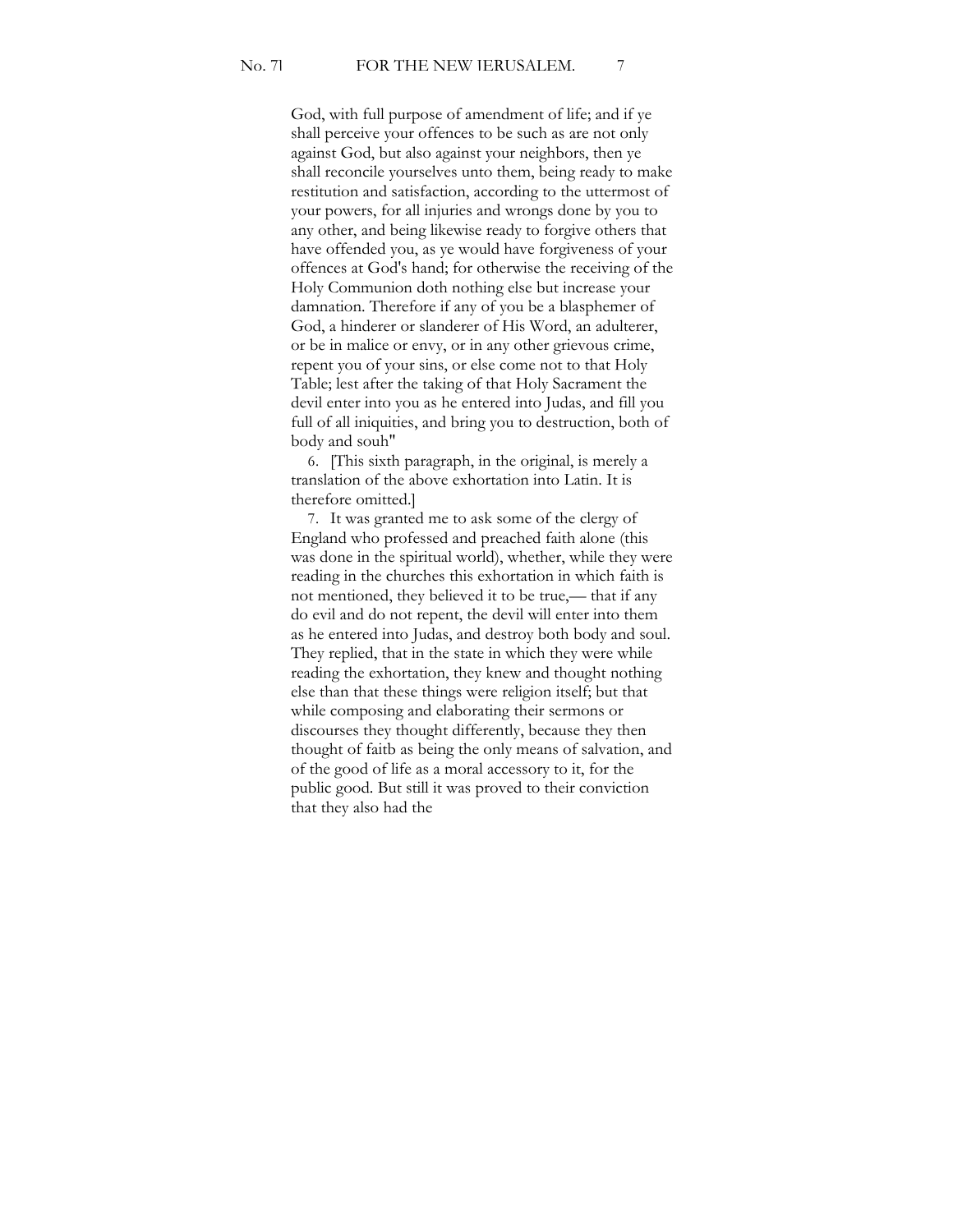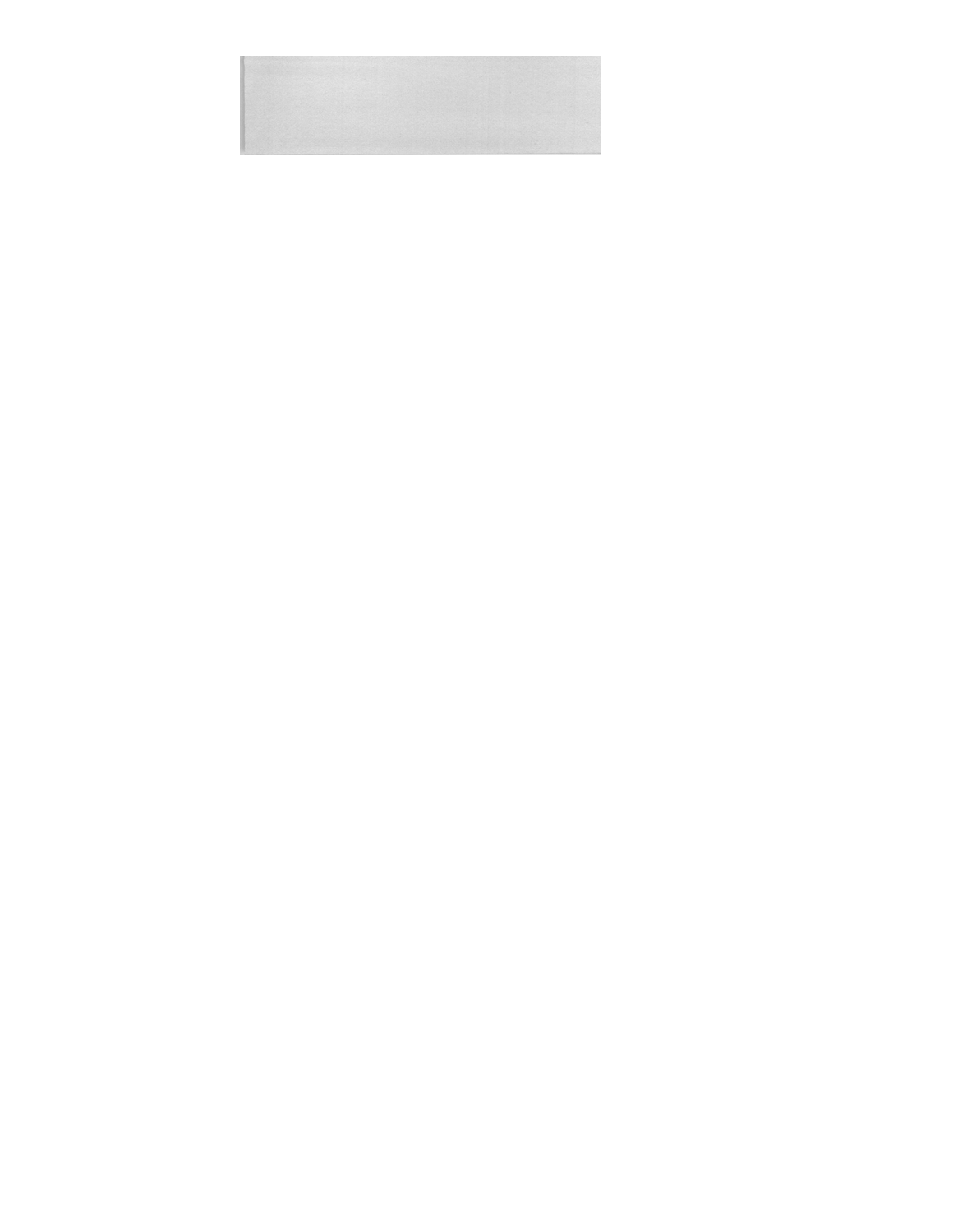common perception that he who lives well is saved and he who lives wickedly is condemned; and that they have this perception when they are not in their *proprium.* 

8. The reason why all religion belongs t0 the life, is, that every one after death is his own life; for the life remains the same as it was in the world, and is not changed; for an evil life cannot be converted into a good life, nor a good life into an evil life, because they are opposite, and conversion into an opposite is extinction. And because they are opposite, a good life is therefore called life, and an evil life is called death. Hence it is that religion belongs to the life, and that the life is to do good. That a man after death is such as his life was in the world, may be seen in the work 0n "Heaven and Hell" (n. 470-484).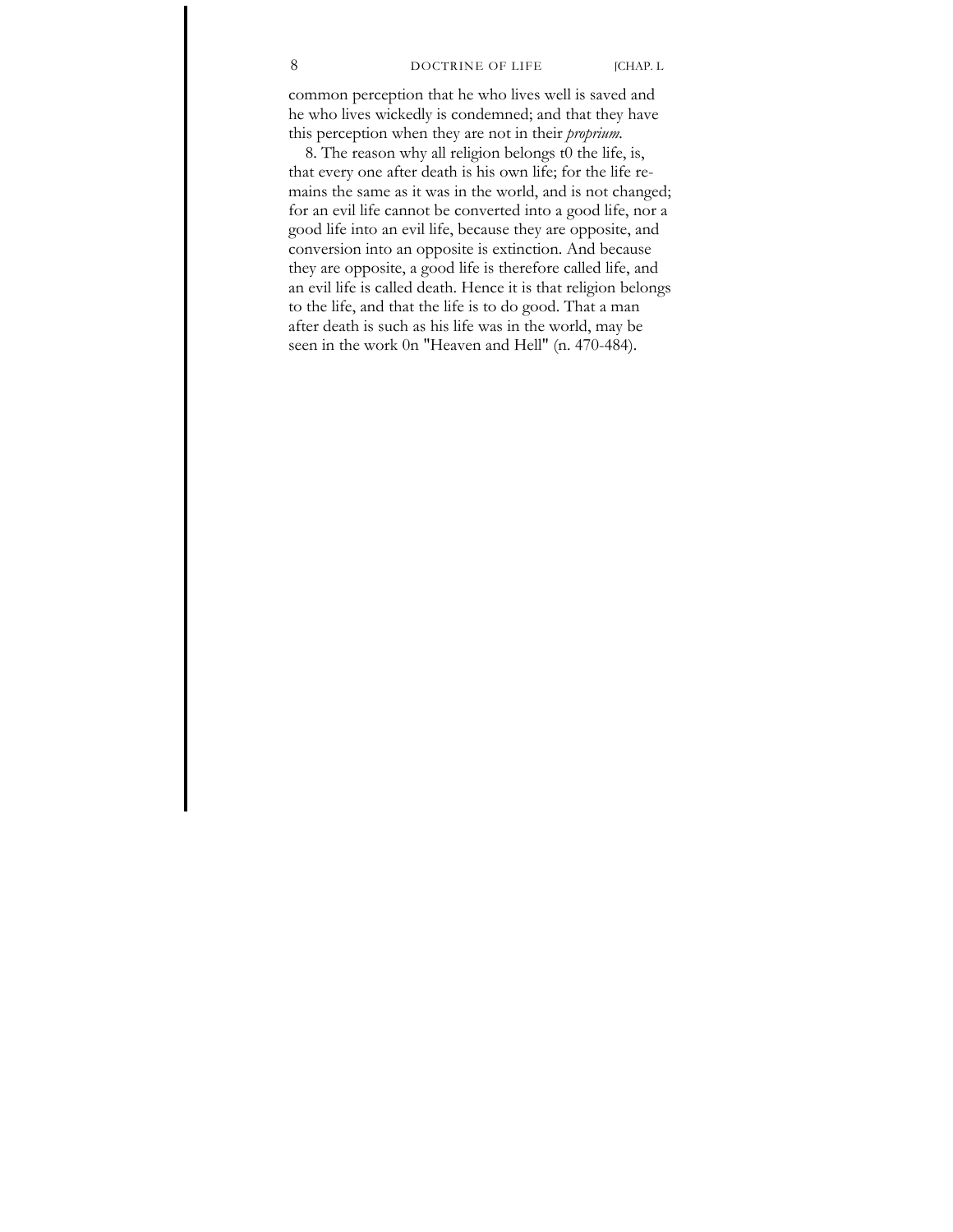#### II.

## NO ONE CAN DO GOOD WHICH IS GOOD, FROM HIMSELF.

9. THE reason why, to this day, scarcely any one knows whether the good that he does is from himself or from God, is that the church has separated faith from charity; and good is of charity. A man gives to the poor; relieves the needy; endows churches and hospitals; cares for the church, for his country, and his fellow-citizens; regularly atteHds public worship, and then listens and prays devoutly; reads the Word and pious books; and thinks about salvation; and yet knows not whether he does these things from himself or from God. He can do these tbings from God, and he can do the same things from himself. If he does them from God they are good; if from himself, they are not good. Indeed there are good works like these from self, which are eminently evil,— as are hypocritical good works, which are deceptive and fraudulent.

0. Good works from God, and from self, can be compared with gold. Gold which is gold from the inmost, called fine gold, is good gold; gold alloyed with silver is also good, but it is good according to the alloy; and less good is gold alloyed with copper. But a gold made by art, and only resembling gold in color, is not good; for the substance of gold is not in it. There is also what is gilded; as gilded silver, copper, iron, tin, lead, also gilded wood and gilded stone : these on the surface can appear as gold; but as they are not gold, they are valued either according to the workmanship, or according to the value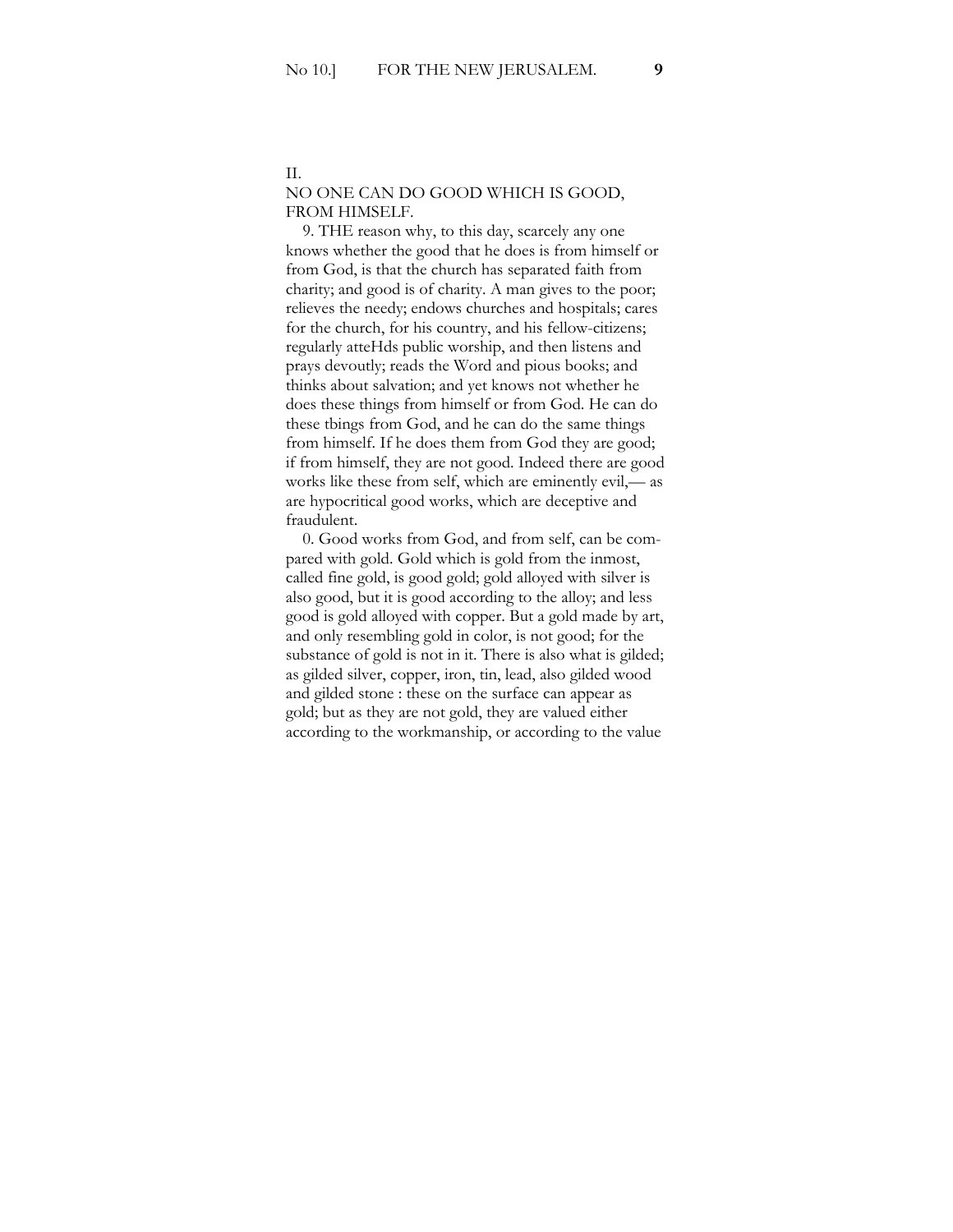of the gilded material, 0r according to the worth 0f the gold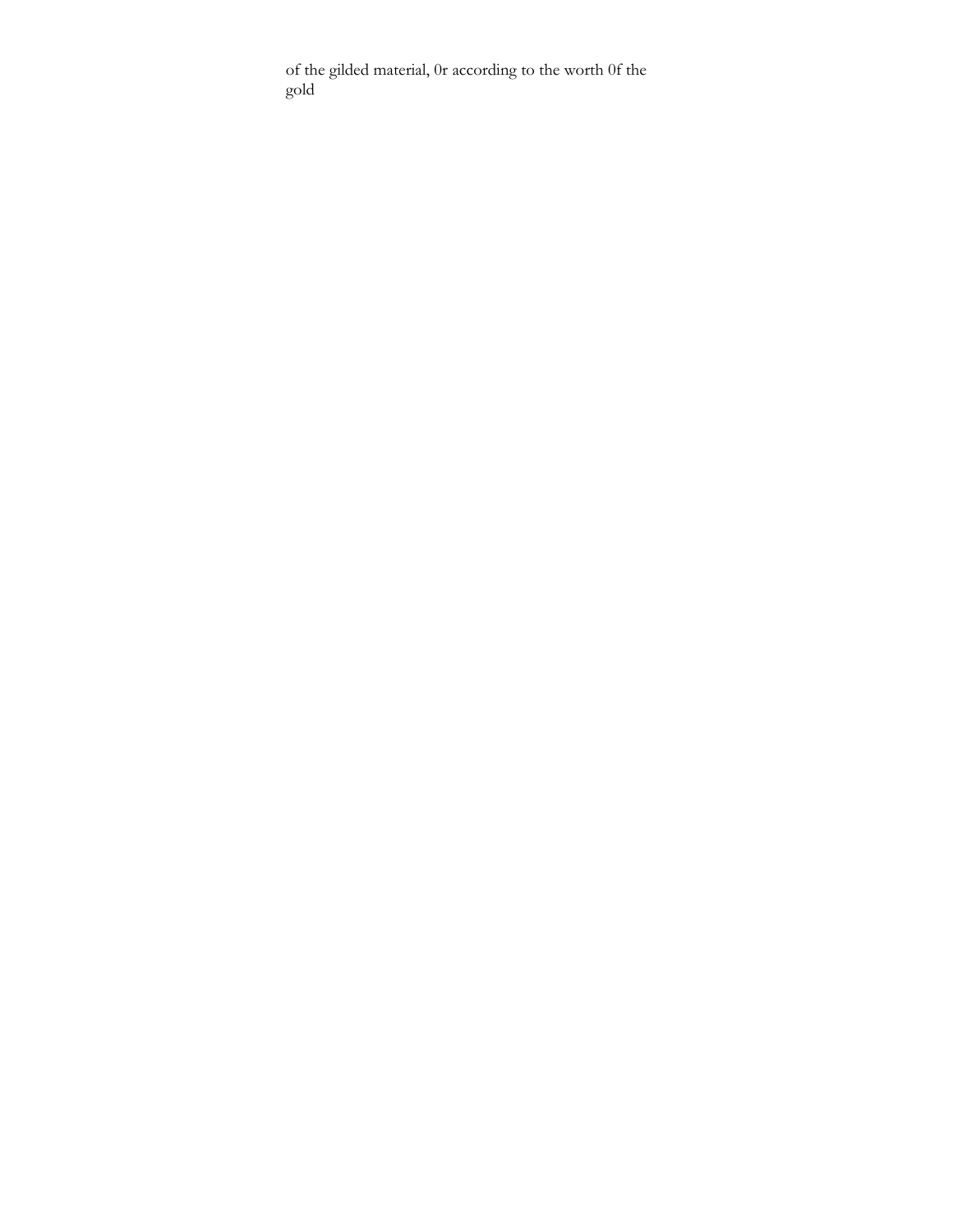that can be scraped off. These differ in excellence from real gold as a garment differs from the man. Rotten wood, also, and dross, and even filth can be overlaid with gold : this is gold which may be compared with pharisaical good.

TT. Man from science has learned to know whether a gold is gold in substance, whether it is alloyed and counterfeit, and whether it is overlaid; but he has not from science learned to know whether the good which he does is in itself good. Only this he well knows, that g00d from God is good, and that good from man is not good. And since it concerns salvation to know whether the good that he does is from God, or is not from God, therefore this is to be revealed. But before it is revealed, something will be said concerning the kinds of good.

12. There is civil good, there is moral g00d, and spiritual good. Civil g00d is what a man does from the civil law; by this g00d and according to it a man is a citizen in the natural world. Moral good is what a man does from the law of reason; by this good and according to it he is a man. Spiritual good is that which a man does from spiritual law; by this g00d and according to it a man is a citizen in the spiritual world. These kinds of good follow in this order : spiritual g00d is the highest, moral good is intermediate, aHd civil good is the ultimate.

13. The man in whom there is spiritual good is a moral man, and also a civil man; whereas the man in whom there is not spiritual g00d appears as if he were a moral and civil man, but still he is not. The reason why the man in whom there is spiritual g00d is a moral and civil man, is, that spiritual good has within itself the essence of g00d, and moral and civil good have this essence from spiritual good. The essence of good can be from no other source than from Him Who is Good Itself. Send forth the thought to every quarter, apply it intently, and inquire whence g00d is good, and you will see that it is from its *esse* [that is, its to be, — its inmost being]; and thai that is good which has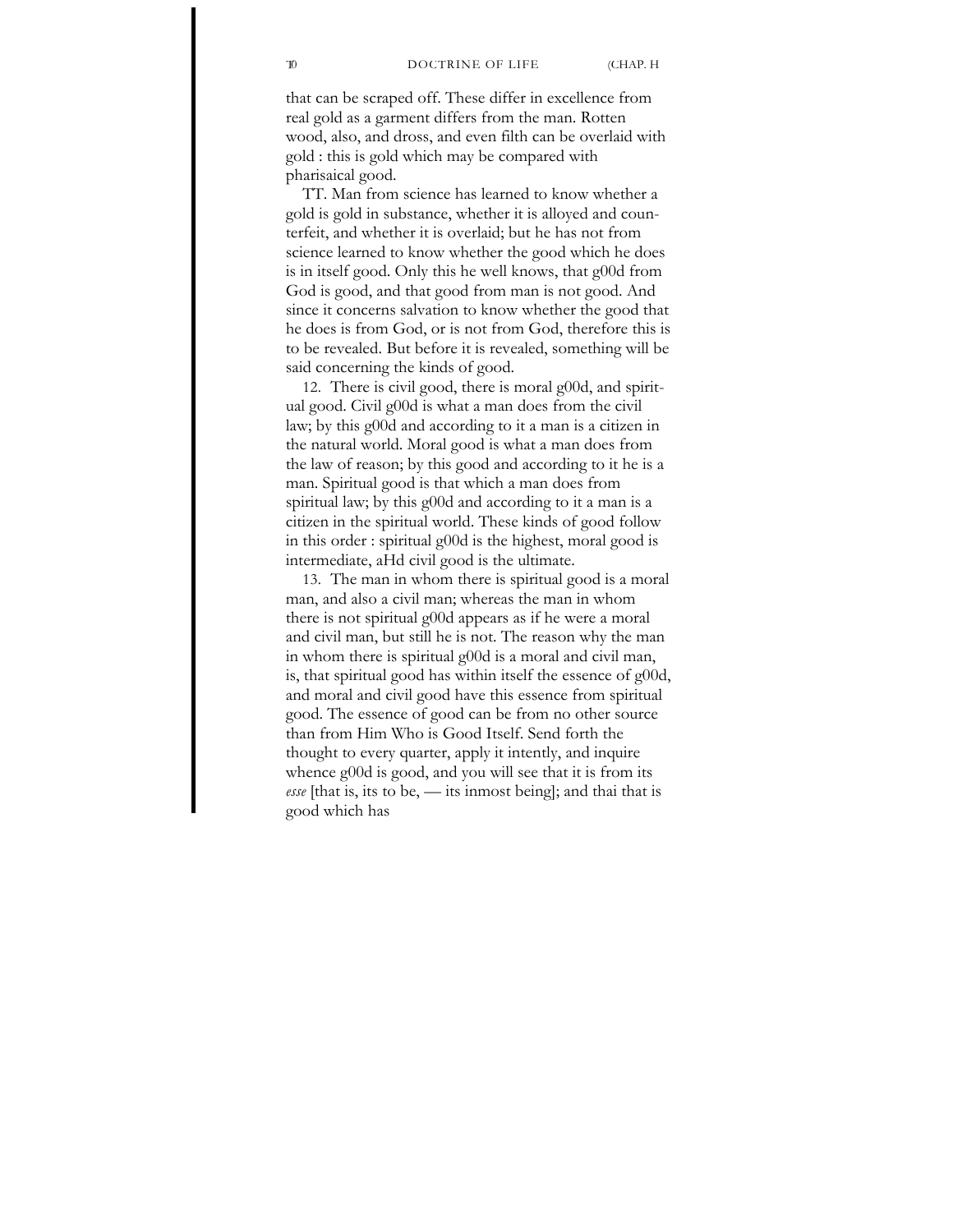in itself the *esse* of good; consequently, that that is good which is from Good Itself, thus from God; and therefore that g00d not from God, but from man, is not good.

14. From what has been said in the " Doctrine concerning the Sacred Scripture " (n. 27, 28, 38), it can be seen that the highest, the intermediate, and the ultimate make one, like end, cause, and effect; and that because they make one, the end itself is called the primary, ihe cause the intermediate, and the effect the ultimate eHd. Ahd for this reason it was said that the man in whom there is spirituai good is a moral man aHd a civil man; and that the man in whom there is not spiritual good is not a moral man nor a civil man, but only appears to be so. He appears so to himself, and to others als0.

15. That a man who is not spiritual can still think and therefore speak rationally, as if he were a spiritual man, is because man's understanding can be elevated into the light of heaven, which is truth, and see by that light; but the will of the man cannot be similarly elevated into ihe heat of heaven, which is love, and act from that heat. It is in consequence of this that truth and love do not make one with a man unless he is spiritual; hence also it is that man can speak; this also forms the distinction between man and beast. That it is possible for a man to be reformed and to become spiritual is through this ability of the understanding io be elevated into heaven when as yet the will cannot; but then first he is reforming and is becoming spiritual while the will also is elevated. It is from this gift which the understandihg possesses beyond the endowments of the will, that a man, whatever his quality, even if evil, is able to think rationally, and tbence to speak rationally, as if he were spiritual; but that he is still not rational is for the reason that the understanding does not lead the will, but the will leads the understanding; the understanding simply teaches, and points out the way, as was said in ihe "Doctrine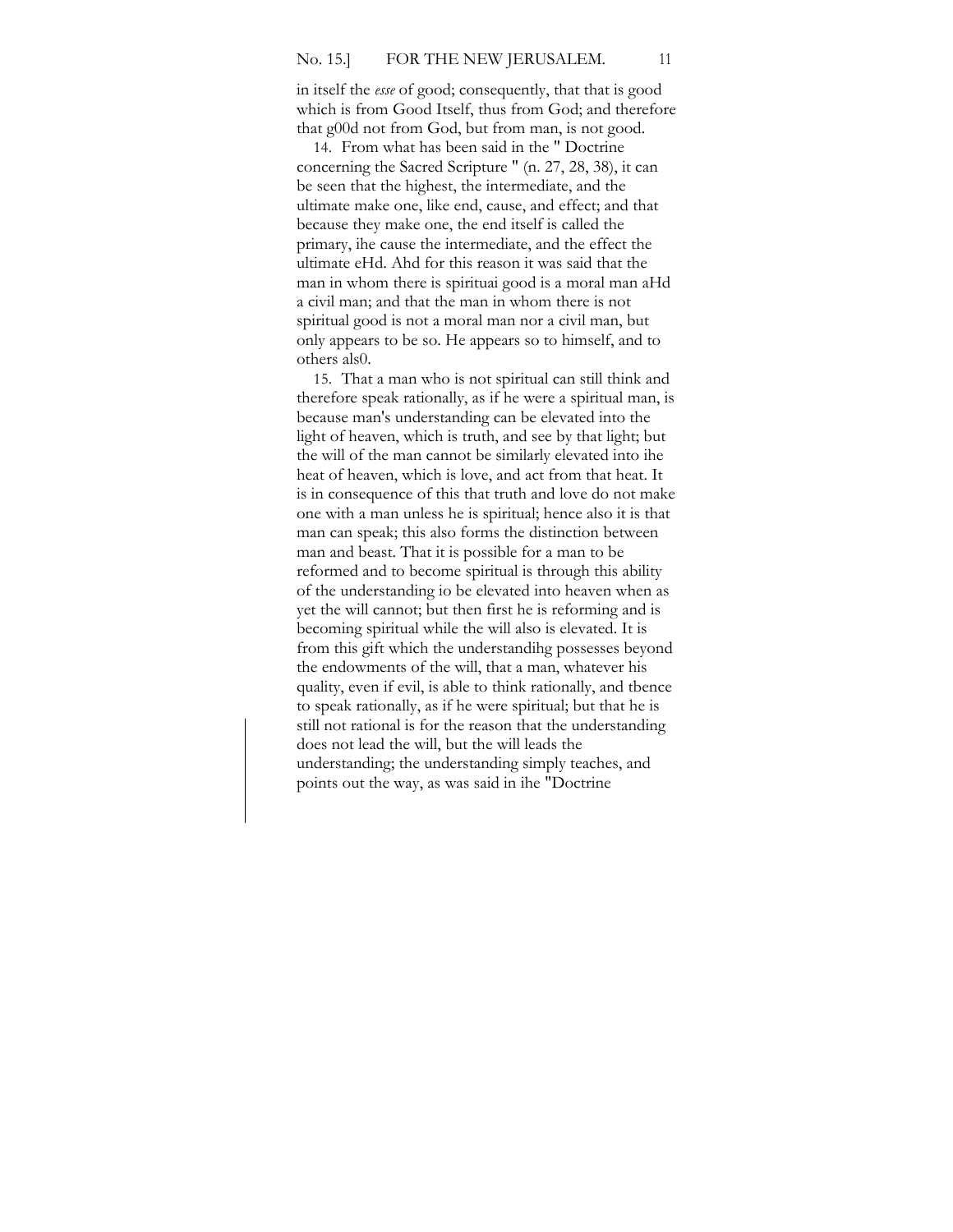concerning the Sacred Scripture"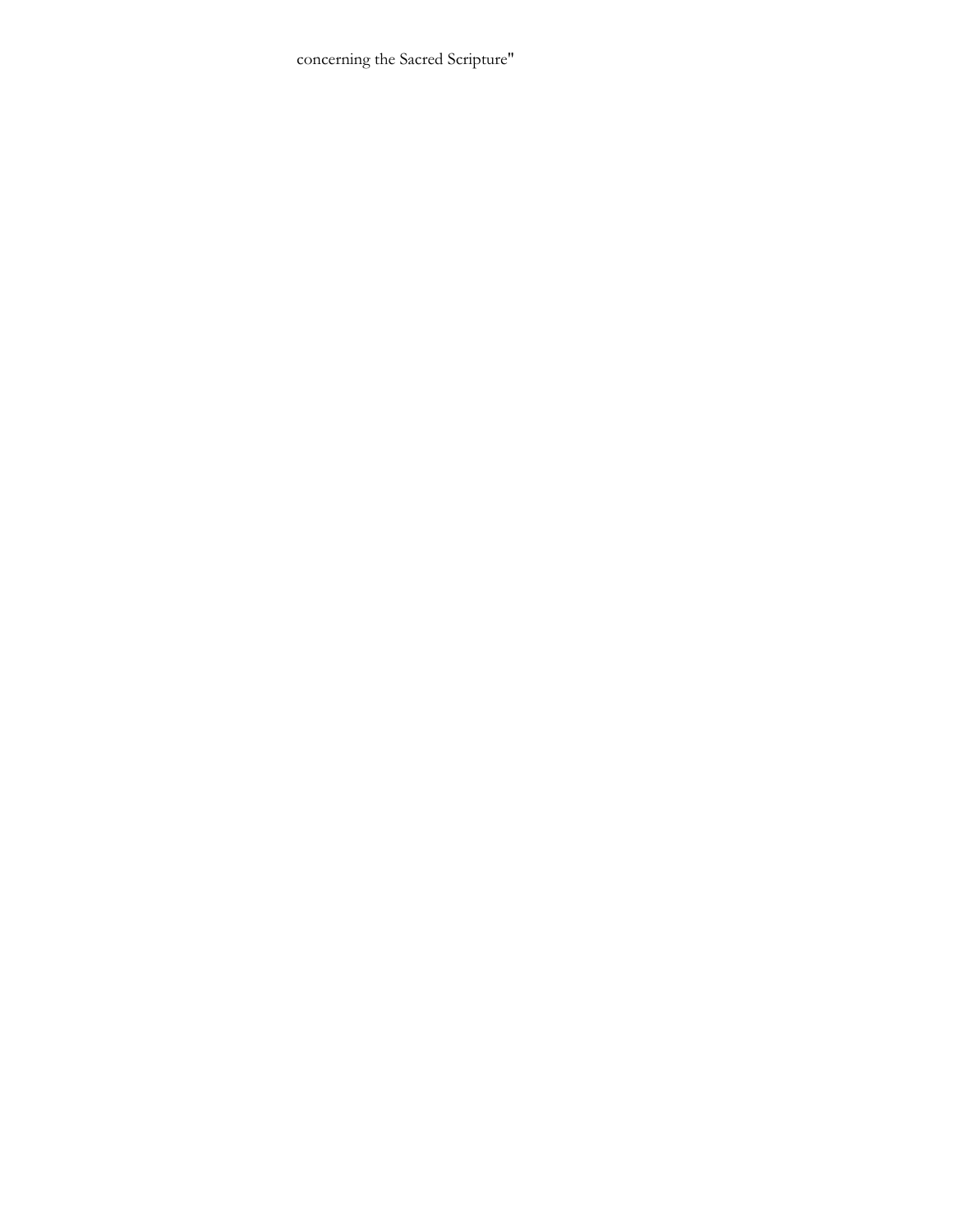(n. 115). And so long as the will is not one with the understandihg in heaven, the man is not spiritual, and therefore not rational; for when he is left to his will or to his love, he then rejects the rational things of his understanding concerning God, concerning heaven, and concerning eternal life, and takes up in their place such things as harmonize with the love of his will, and calls these rational. But these subjects will be presented in the treatises on " Angelic Wisdom."

16. In the following pages, they who do g00d from themselves will be called natural men, since what is moral and civil with them is natural as to its essence; but they who do good from the Lord will be called spiritual men, since what is moral and civil with them is as to essence spiritual.

17. That n0 0ne can do any good which is g00d, from himself, the Lord teaches in John : *A man can receive nothing, except it be given him from heaven* (iii. 27). And again : *He that abideth in Me and I in him, the same bringeth forth much fruit; for without Me ye can do nothing (xv. . 5). He that abideth in Me and I in him, the same bringeth forth much fruit,* signifies that all good is from the Lord; *fruit* sighifies g00d. *Without Me ye can do nothing,* signifies that no one can do good from himself. They who believe in the Lord and do g00d from Him, are called *sons of light* (John xii. 36; Luke xvi. 8); *sons of the bridehamber* (Mark ii. 19); *sons of the resurrection*  (Luke xx. 36); *sons of God* (Luke xx. 36; John i. 12); *born of God* (John i. 13) : it is also said that *they shall see God* (Matt. v. 8); that *the Lord will make His abode with them* (John xiv. 23); that *they have the faith of God* (Mark xx. 22); and that *their works are done from God* (John iii. 21). These are all summed up in the following words : *As many as received Jesus, to them gave He power to become sons of God, even to them that believe in His name; who were born, not of blood, nor of the will of the flesh, nor of the will*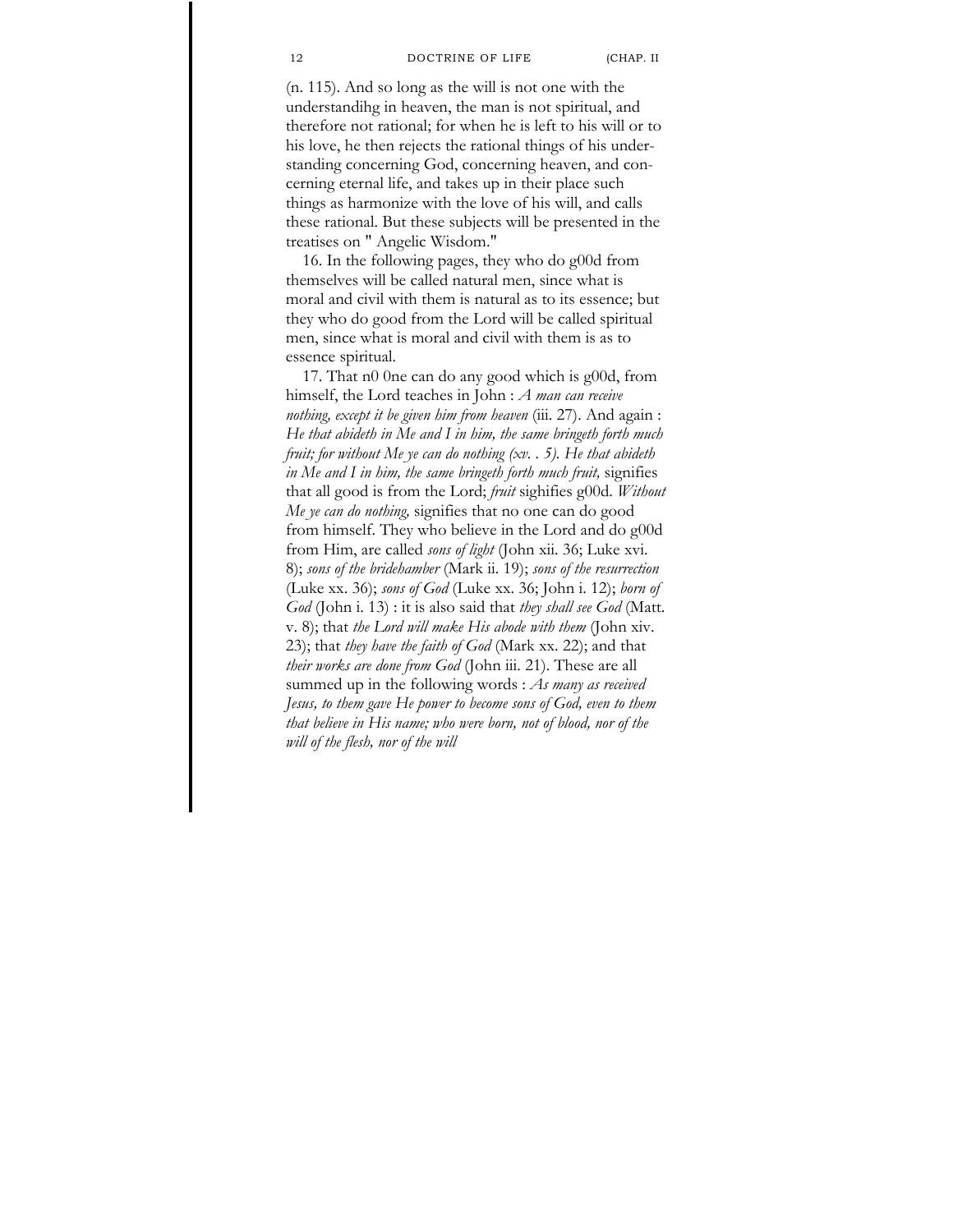#### No. 17.1 FOR THE NEW JERUSALEM. 13

*of man [vir], but of God* (John i. **12,** 13). To *believe in the name of the Son of God,* is to believe the Word, and live according to it. *The will of the flesh* is the proprium of man's will, which in itself is evil; and *the will of man [vir]* is the proprium of his understanding, which in itself is falsity from evil. They *who are born* of these, are such as will and do, and think and speak, from the proprium; they *who are born of God* are those who do these things from the Lord. [And this means,] in brief, that what is from man is not g00d, but what is from the Lord is good.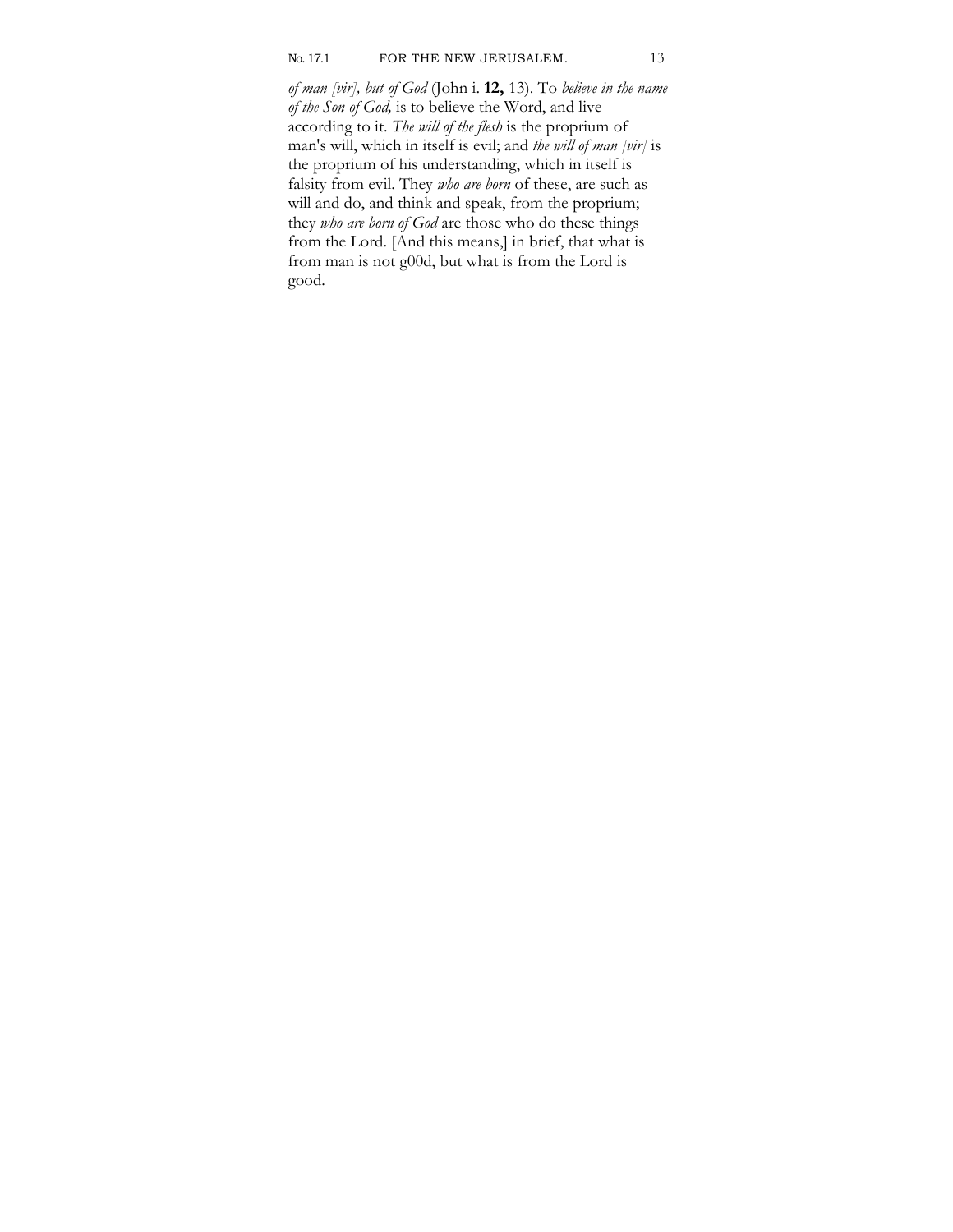# SO FAR AS A MAN SHUNS EVILS AS SINS HE DOES GOOD,

NOT FROM HIMSELF, BUT FROM THE LORD.

18. Wno does not know, or cannot know, that evils so 0bstruct that the Lord cannot enter into man ? For evil is hell, and the Lord is heaven; and hell and heaven are opposites. So far, therefore, as a man is in the one, he cannot be in the other; for one acts against the other and destroys it.

19. As long as a man is in the world he is in the midst between hell and heaven. Beneath is hell, and above is heaven; and he is then kept in freedom to turn either to hell or to heaven : if he turns to hell he turns away from heaven; but if he turns to heaven he turns away from hell. Or, what is the same, as long as a man is in the world he stands in the midst between the Lord and the devil, and is kept in freedom to turn either to the one or to the other : if he iurns to the devil he turns away from the Lord; but if he turns to the Lord he turns away from the devil. Or, what is the same, as long as a man is in the world he is in the midst between evil and good, and is kept in freedom t0 turn either to the one or the other : if he turns to evil he turns away from good; but if he turns to g00d he turns away from evil.

20. It is said that a man is *kept* in freedom to turn this way or that. Every man has this freedom, not from himself, but from the Lord; it is therefore said ihat he is kept in it. Concerning the equilibrium between heaven and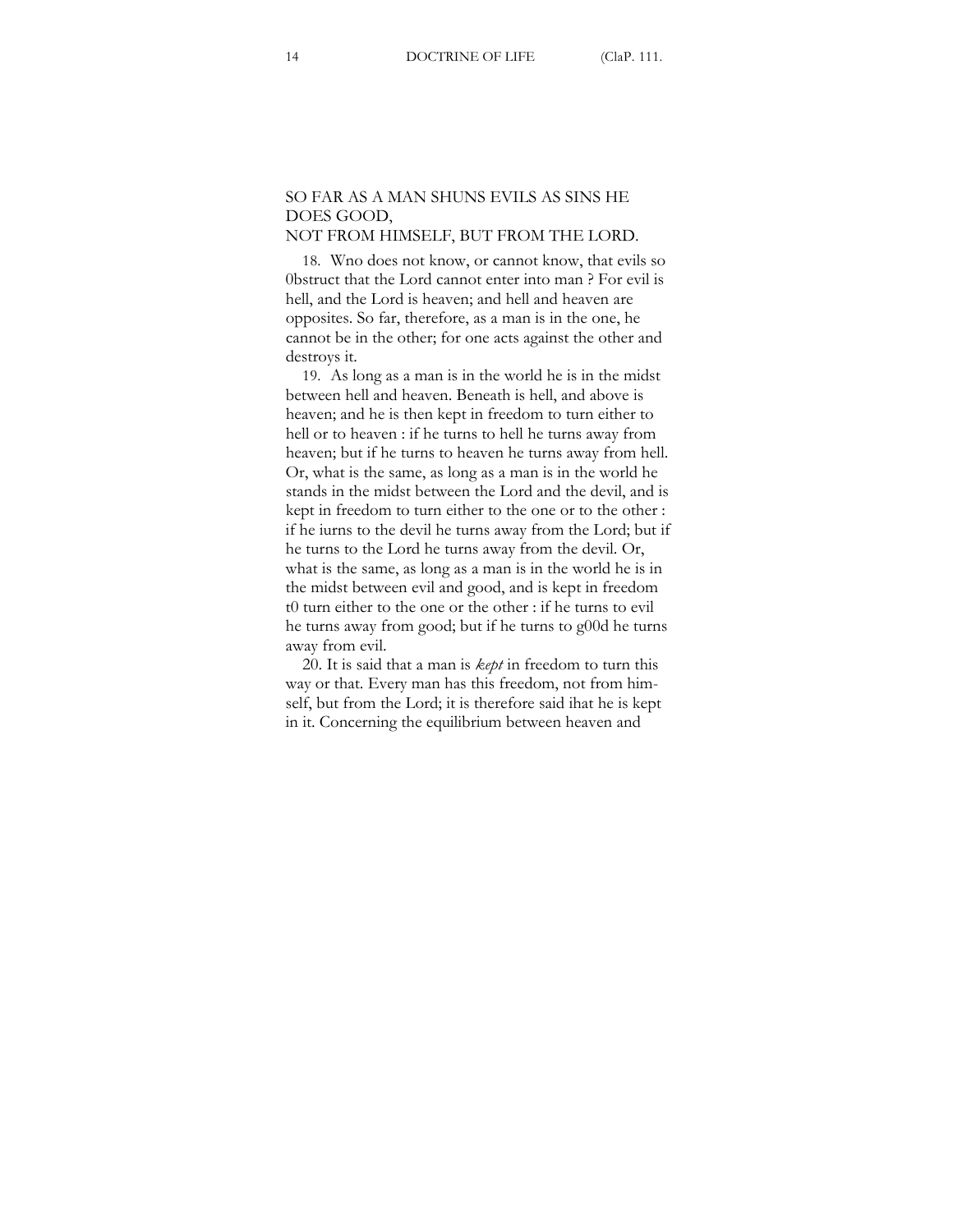hell, also that man is in it and thence in freedom, see the work on " Heaven and Hell " (n. 589-596, and n. 597--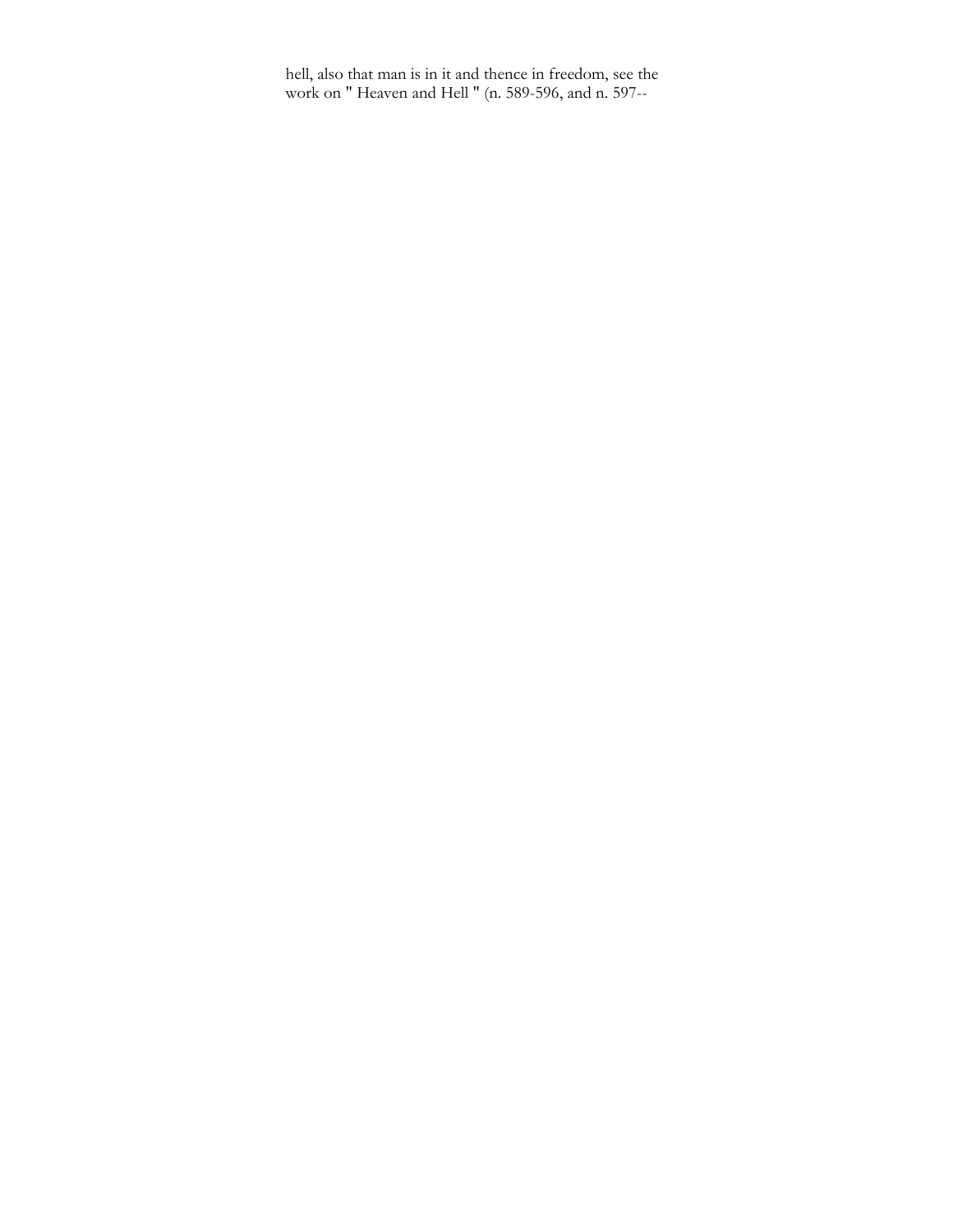603). That every man is kept in freedom, and that it is taken away from no one, will be seen in its place.

21. From this it is clearly manifest, tbat so far as a man shuhs evils he is with the Lord and in the Lord; and so far as he is in the Lord he does good, not from himself but from the Lord. Hence results this general law, that AS

## FAR AS ANY ONE SHUNS EVILS, SO FAR HE DOES GOODS.

22. Two things, however, are requisite : one is, that *a*  man must shun evils because they are sins, that is, because they are infernal and diabolical, and thus against the Lord and contrary to the Divine laws; the other is, that a man must shun evils as sins, as if from himself, and yet know and believe that he does so from the Lord. But these two requisites will be treated of in the following chapters.

23. From tbis come these three consequences : 1. If a man wills and does good things before he shuns evils as sins, these good things are not good. 2. If a man thinks and speaks pious things, and does not shun evils as sins, these pious things are not pious. 3. If a man has knowledge and wisdom in many things, but does not shun evils as sins, still he is not wise.

24. (r.) *If a man wills and does good things before he shuns evils as sins, these good things are not good.* This is because he is not in tbe Lord till he so shuns them, as was said above. For example : if he gives to the p00r; helps the needy; contributes to temples and hospitals; does g00d to the church, to his country, and his fellow-citizens; teaches the Gospel and makes converts; does justice in judgments; acts with sincerity in business, and with uprightness in bis labor; and yet makes nothing of evils as sins (as of frauds, adultery, hatred, blasphemy, and the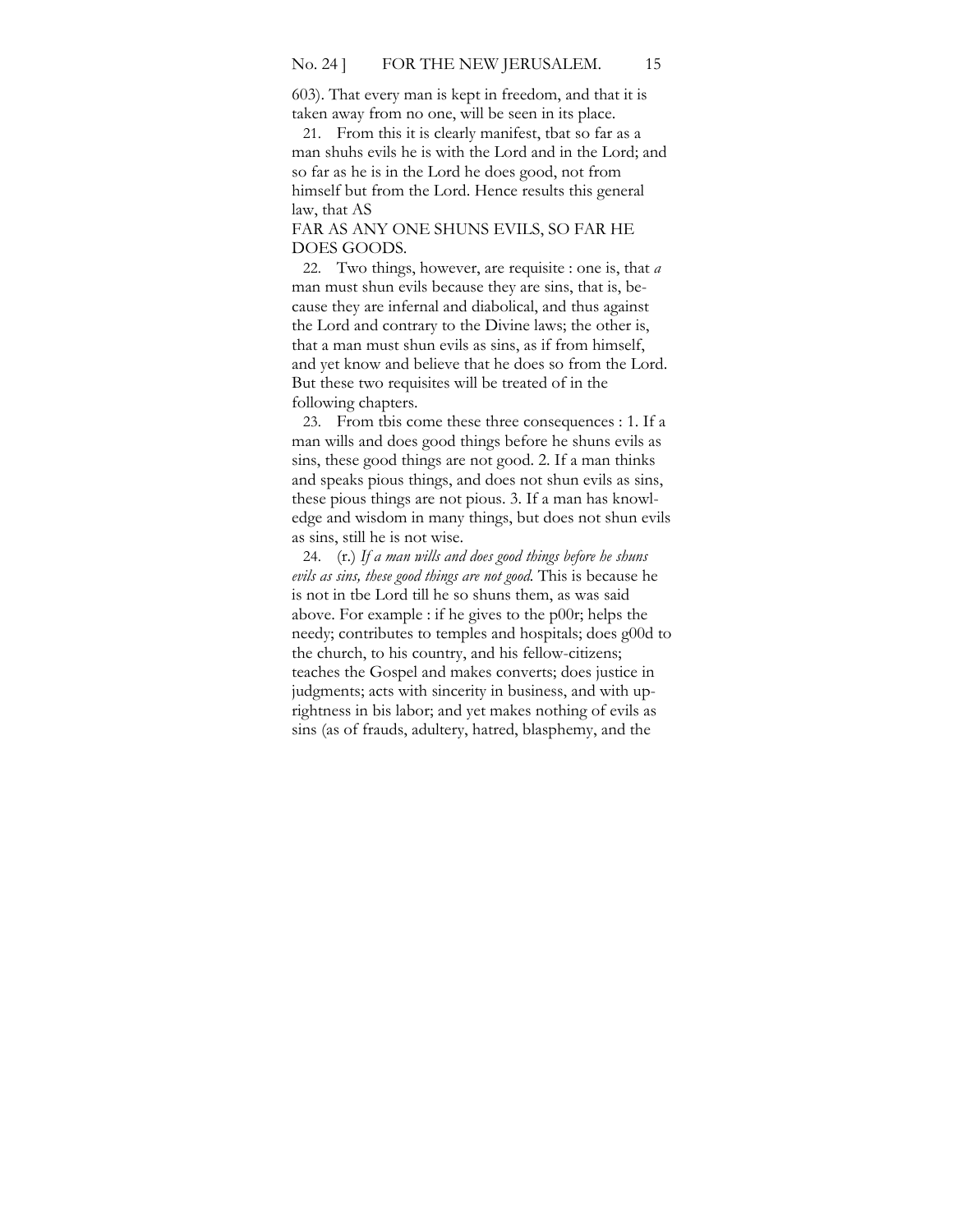like), —he can then d0 no other good things than such as are evil within; for he does them fr0m himself, and not from the Lord; and thus he himself is in them, and not the Lord; and tbe good things in which a man himself is, are all defiled with his evils, and they l00k t0 himself and the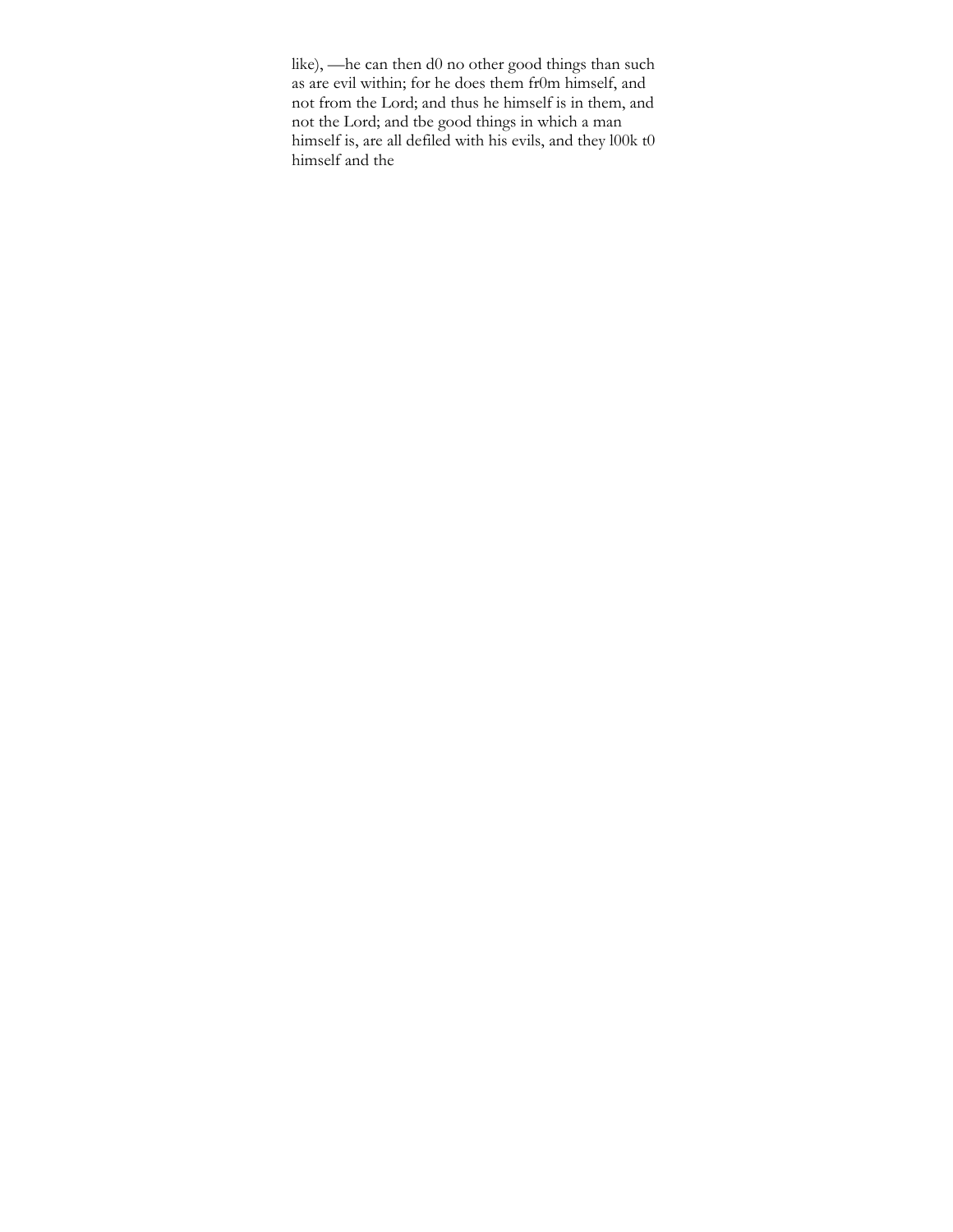world. But yet the same deeds that were recounted above are inwardly good, if a man shuns evils as sins (such as frauds, adultery, blasphemy, and the like); for he does them from the Lord, and they are said t0 *be wrought in God*  (John iii. 19-21).

25. (2.) *If a man thinks and speaks pious things, and does not shun evils as sins, these pious things are not pious.* The reason of this is, that he is not in the Lord. If, for example, he frequents places of public worship, devoutly listens to the preaching, reads the Word and pious books, goes to the Sacrament of the Supper, pours forth prayers daily; yea, if he thinks much about God and about salvation, and yet makes nothing of the evils which are sins (such as frauds, adultery, hatred, blasphemy, and the like), he can then think and speak no other pious things than such as are not pious within, for the man himself with his evils is in them. He does not then know these evils; but nevertheless they are within the pious things that he thinks and speaks, and they lie hidden before him; for he is like a fountain whose water is impure from the spring that supplies it. His exercises of piety are mere solemnities which he observes from habit, or he places merit in them, or they are hypocritical. They ascend indeed towards heaven; but, like smoke in the air, they turn back in their course and sink down.

26. It has been given me to see and hear many after death who enumerated their good works and exercises of piety, such as were just mentioned above (n. 24, 25), and others besides. Among them I have also seen some who had lamps and no oil. Inquiry was made whether they had shunned evils as sins; and it was found that they had not : they were therefore told that they were evil. They were also seen afterwards t0 enter caverns where there were evil [spirits] like themselves.

27. *(3.) If a man has knowledge and wisdom in many things, but does not shun evils as sins, still he is not wise,*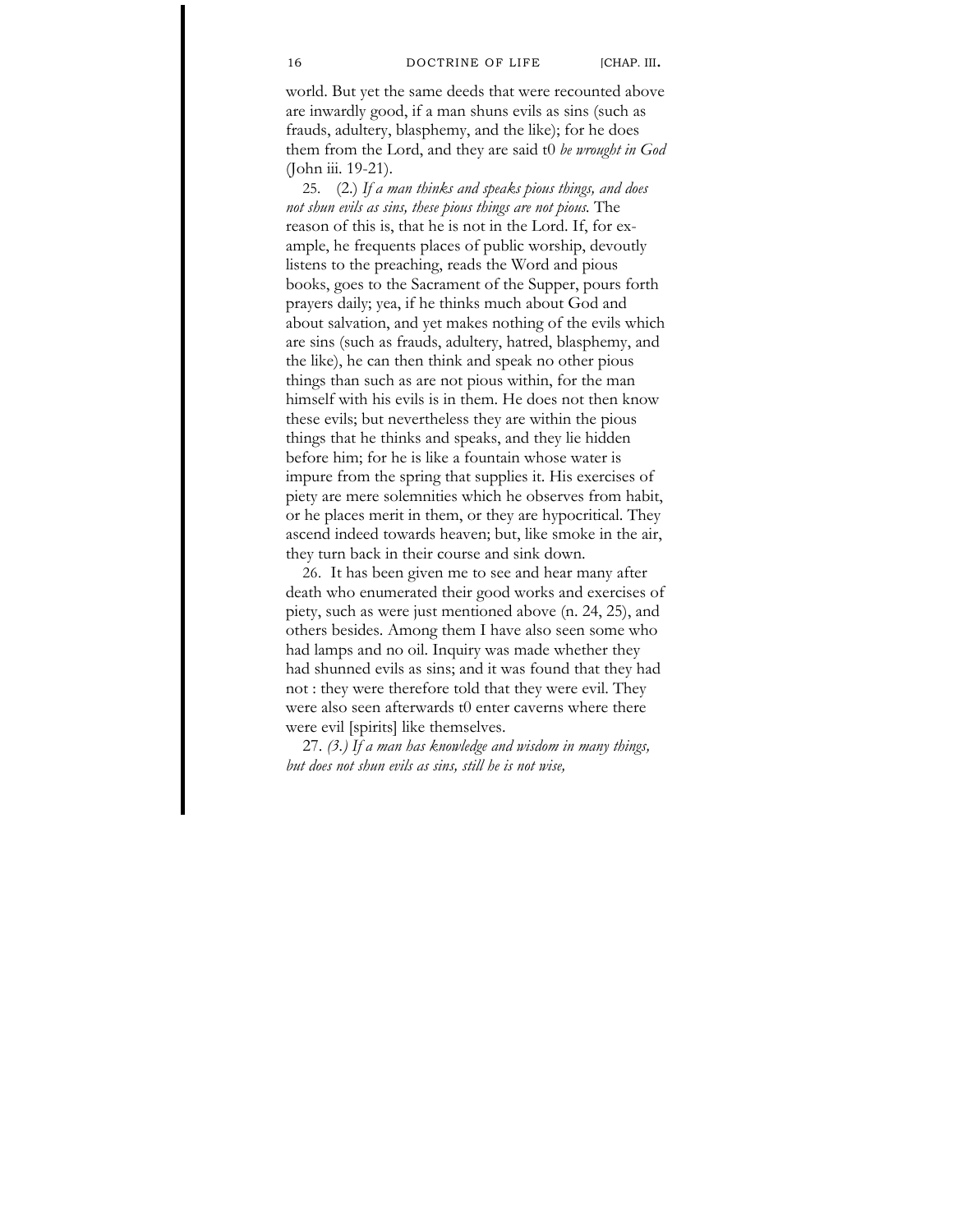This is so for a reason like that which has already been given, — that he is wise from himself and not from the Lord. If, for example, he has an accurate knowledge of the doctrine of his church and all that belongs t0 it; if he knows how to confirm this by the Word and by reasonings; if he knows the doctrines held by all churches for centuries, and at the same time the edicts of all the councils; yes, if he knows truths, and also sees and understands them; thus, if he knows the nature of faith, charity, piety, repentance and the remission of sins, regeneration, Baptism and the Holy Supper, the Lord, and redemption and salvation; still he is not wise if he does not shun evils as sins. For the cognitions are without life, because they are of his understanding only, and not at the same time of his will; and such perish in time, for the reason giVen above (n. 15). After death, also, the man himself rejects them, because they do not agree with the love belonging to his will. And yet cognitions are in the highest degree necessary, because they teach how a man ought to do; and when he does [according to] them, then with him they live; and not before.

28. All that has been said hitherto, is taught in the Word in many passages; of which the following only will be adduced.

The Word teaches that no one can be in g00d and at the same time in evil; or, what is the same, that no 0ne, as to his soul, can be in heaven and at the same time in hell. This is taught in these passages : *No man can serve two masters; for either he will hate the one and love the other, or else he will hold to the one and despise the other. Ye cannot serve God and mammon* (Matt. vi. 24). *How can ye, being evil, speak good things? for out of the abundance of the heart the mouth speaketh. A good man out of the good treasure of his heart bringeth forth good things, and an evil man out of the evil treasure bringeth forth evil*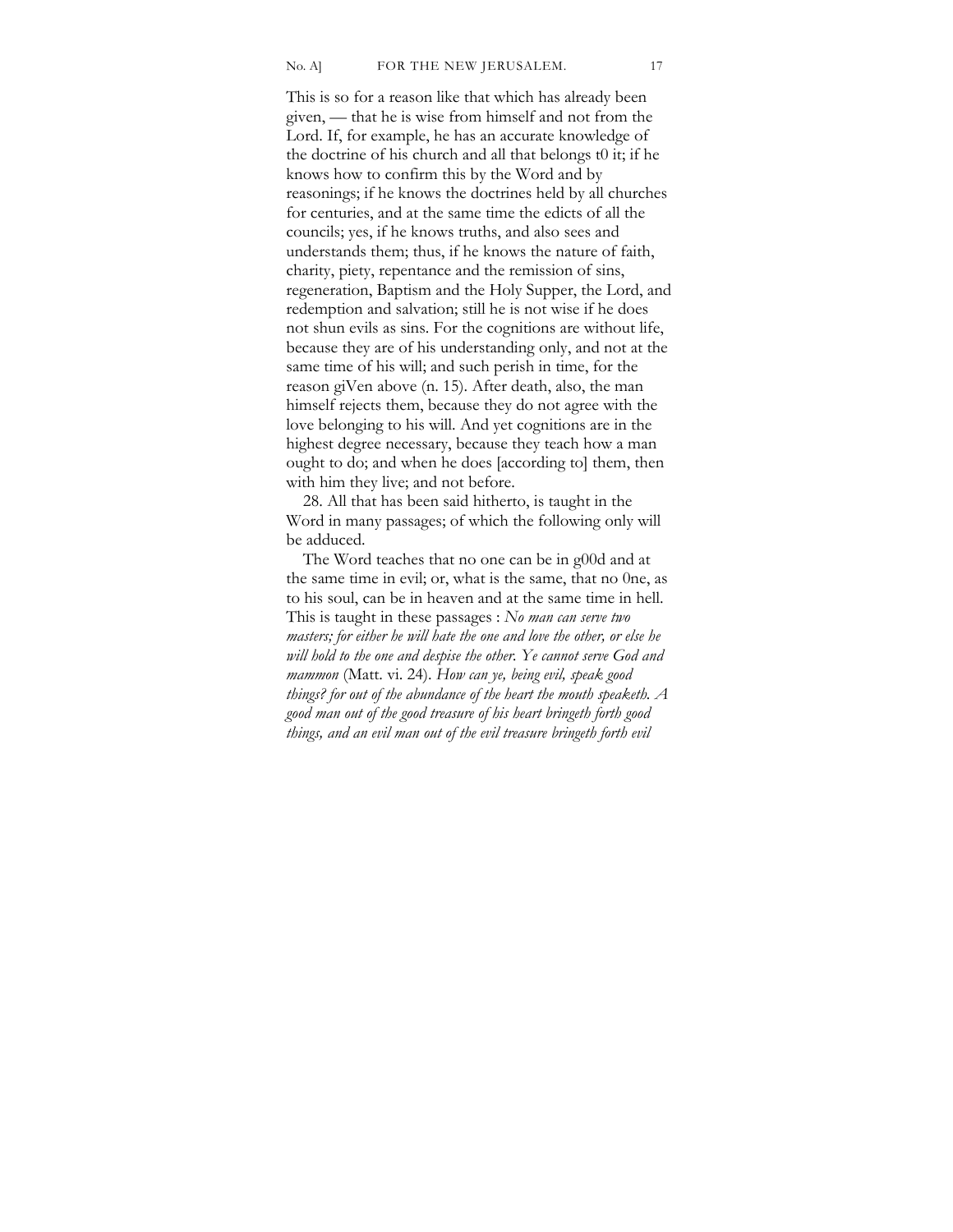*things* (Matt. xii. 34, 35)• *A good tree bringeth not forth corrupt fruit, neither*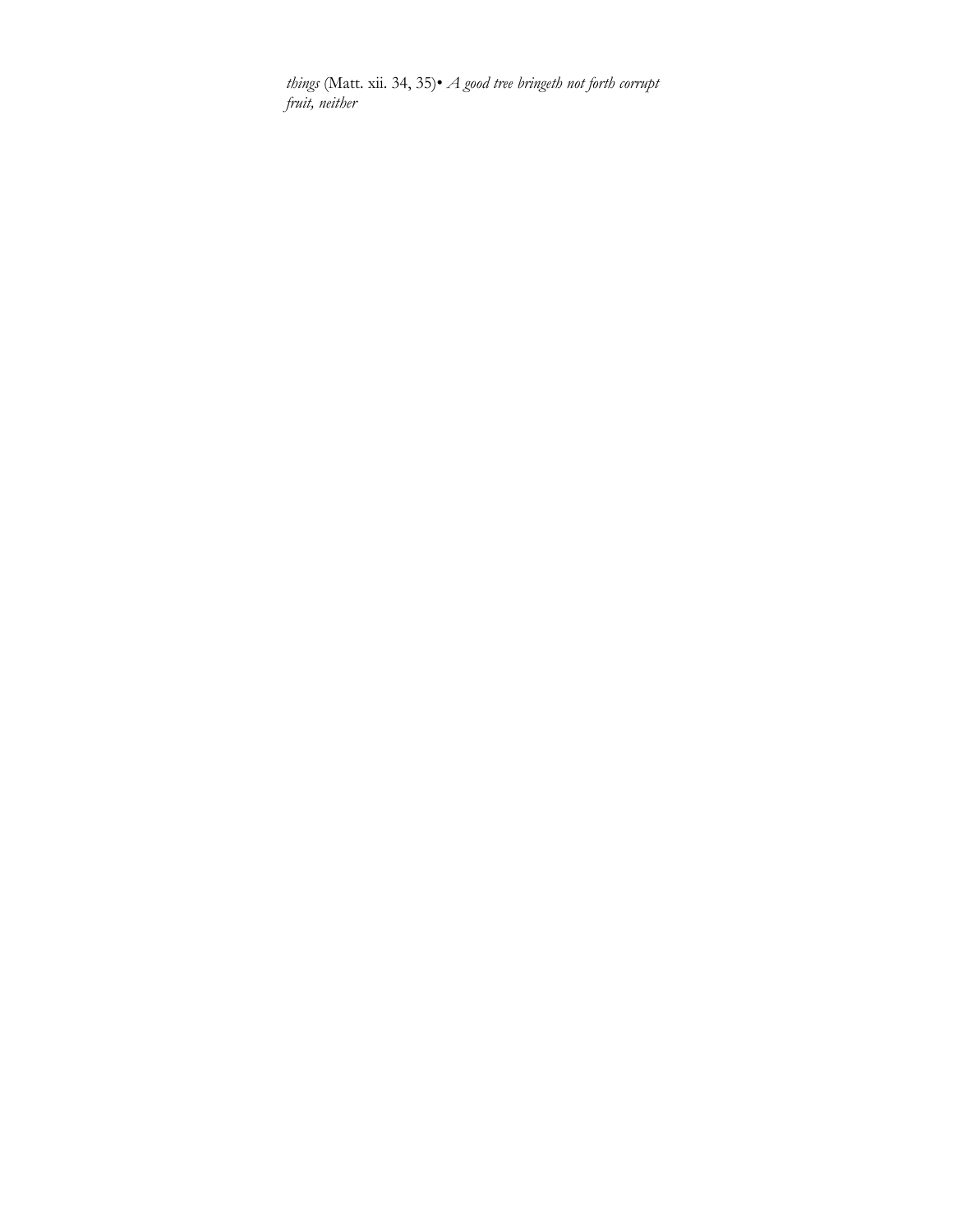*Both a corrupt tree bring forth good fruit. Every tree is known by is own fruit; for of thorns men do not gather figs, nor of* a *bramblebush gather they grapes* (Luke vi. 43, 44).

29. The Word teaches that no one can do good from himself, but from the Lord. Jesus said, *I am the true Vine, and My Father is the Vinedresser; every branch in Me that beareth not fruit He taketh away; and every branch that beareth fruit He will prune it that it may bring forth more fruit. Abide in Me, and I in you; as the branch cannot bear fruit of itself, except it abide in the vine, no more can ye except ye abide in Me. I am the Vine, ye are the branches; he that abideth in Me and I in him, the same bringeth forth much fruit; for without Me ye can do nothing. If a man abide not in Me, he is cast forth as a branch and is withered, and men gather them, and cast them into the fire, and they are burned* (John xv. 1, 2, 4-6).

30. The Word teaches in the passages now following, that so far as a man has not been purified from evils, his g00d things are not good, nor are his pious things pious, neither is he wise; and the converse : *Woe unto you, Scribes and Pharisees, hypocrites; for ye make yourselves like unto whitened sepulchres, which indeed appear beautiful outwardly, but within are full of the bones of the dead, and all uncleanness; even so ye, also, outwardly appear righteous unto men, but within ye are full of hypocrisy and iniquity* (Matt. xxiii. 27, 28). *Woe unto you, for ye make clean the outside of the cup and the platter, but within they are full of extortion and excess. Thou blind Pharisee, cleanse first the inside of the cup and the platter, that the outside may be clean also* (Matt. xxiii. 25, 26). And also in these words from Isaiah : *Hear the word of Jehovah, ye princes of Sodom; hear the law of our God, ye people of Gomorrah. What to Me is the multitude of your sacrifices? Bring no more an oblation of vanity : incense is an abomination unto Me, the new moon, and the Sabbath*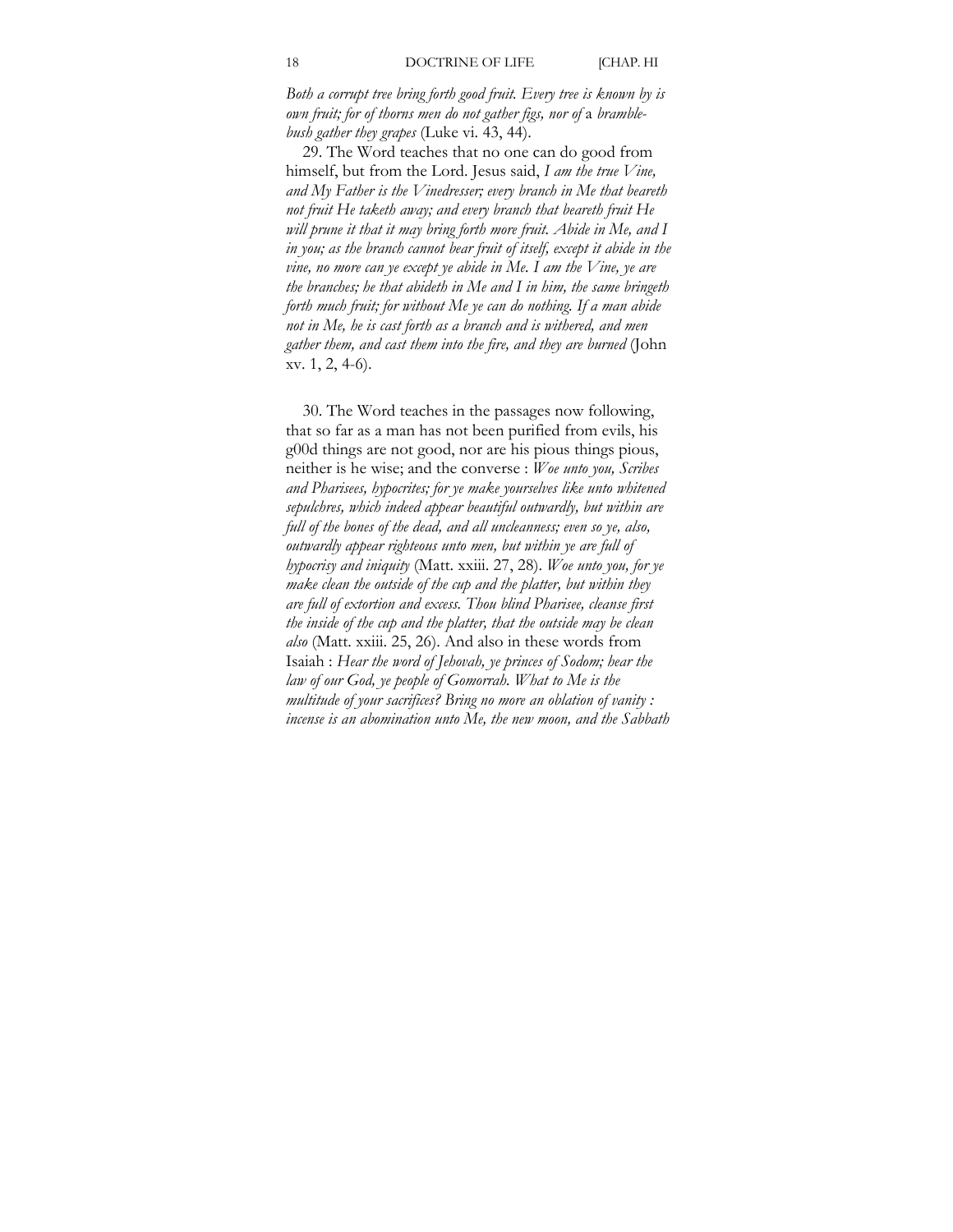*: I cannot bear iniquity. Your new moons and your appointed feasts My soul hateth. Where,*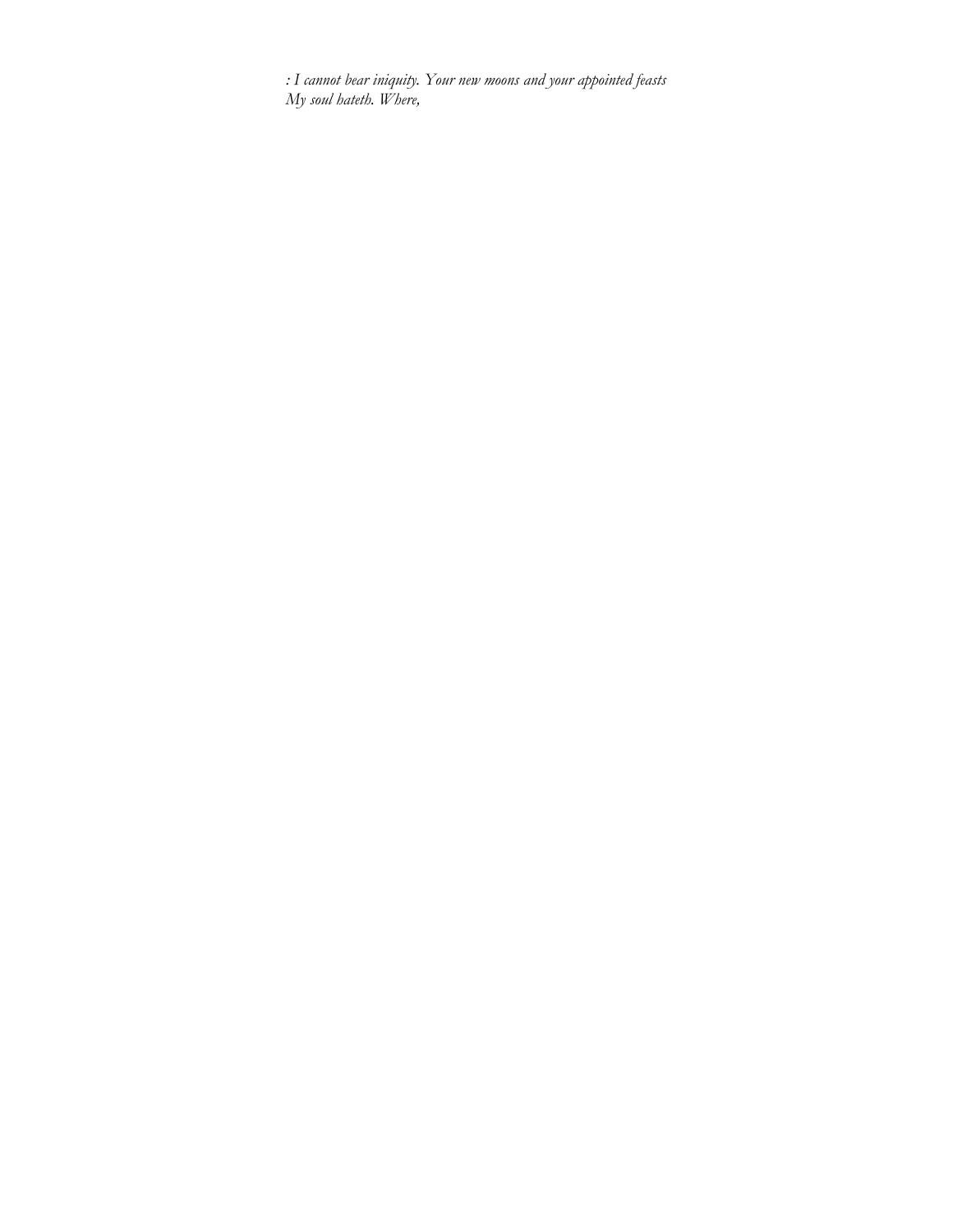#### No. 30. FOR THE NEW JERUSALEM. 19

*fore when ye spread forth your hands, I hide Mine eyes from you; yea, when ye make many prayers, I do not hear; your hands are full of bloods. Wash you, make you clean; put away the evil of your doings from before Mine eyes. Cease to do evil. If your sins have been as scarlet, they shall be white as snow; if they have been red, they shall be as wool (i. 1*0, 11, 13-18). The meaning, in brief, is that unless a man shuns evils, nis acts of worship and likewise all his works are not good; for it is said, *I cannot bear iniquity, make you clean, put away the evil of your doings, cease to do evil.* So, too, in Jeremiah : *Return ye every man from his evil way, and make your works good (xxxv.* 15).

That the same are not wise [is taught] in Isaiah : *Woe unto them that are wise in their own eyes, and intelligent before their own faces (v.* 21). Again : *The wisdom of the wise and the understanding of the intelligent shall perish. Woe unto them that are profoundly wise, and whose works are done in the dark (xxix.* 14, 15). And elsewhere in the same [prophet] : *Woe unto them that go down into Egypt for help, and stay on horses, and trust in chariots because they are many, and in horsemen because they are strong; but they look not unto the Holy One of Israel, neither seek Jehovah. But He will arise against the house of the evil-doers, and against the help of them that work iniquity. For Egypt is [man and] not God; and the horses thereof are flesh and not spirit (xxxi.*  1-3). Thus is described man's own intelligence. *Egypt* is knowledge; the *horse* is understanding therefrom; the *chariot,* doctrine thence derived; the *horseman,* intelligence thence; of all which it is said, *Woe unto them that look not unto the Holy One of Israel, neither seek Jehovah.* Their destruction by evils is meant by the words, *He will arise against the house of the evil-doers, and against the help of them that work iniquity.* That these things are from Alan's proprium, and therefore have no life in them, is meant by its being said that *Egypt is man and not God,* and that *the horses thereof are flesh and not spirit. Man*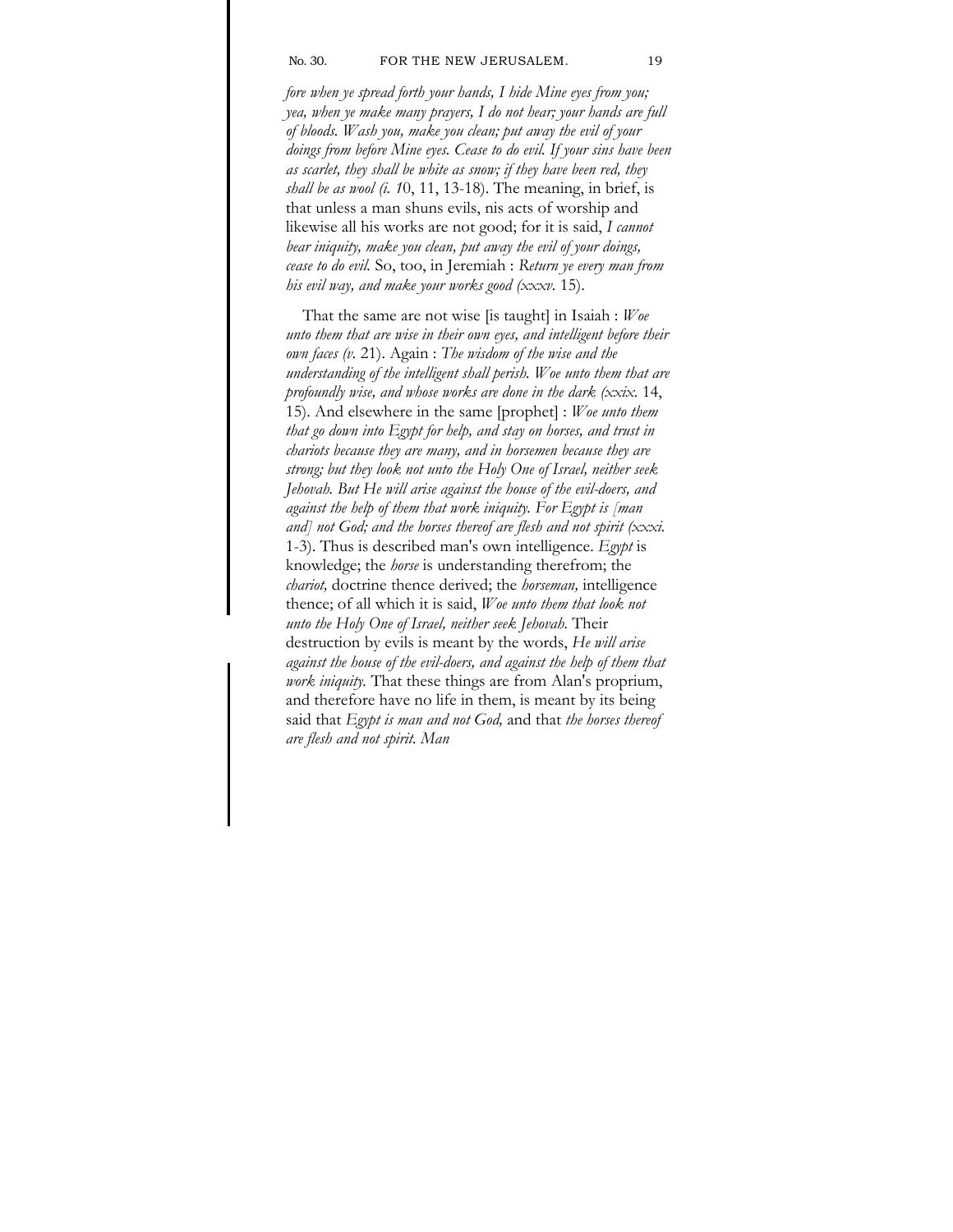#### 20 DOCTRINE OF LIFE [CHAP. III

and *flesh* are the proprium of man; *God* and *spirit* are life from the Lord. The *horses of Egypt* are man's own intelligence. There are many other such things in the Word, concerning intelligence from oneself and intelligence from the Lord, which are manifest only through the spiritual sense.

That no one is saved by good things from himself, because these are not good, is manifest from the following passages : *Not every one that saith unto Me, Lord, Lord, shall enter into the kingdom of the heavens, but he that doeth the will of My Father. Many will say unto Me in that day, Lord, Lord, have we not prophesied in Thy name, and in My name cast out devils, and in Thy name done many wonderful works? But then. will I confess unto them, I know you not; depart from Me,* YE THAT WORK INIQUITY (Matt. vii. 21-23). And in another place : *Then shall ye begin to stand without, and to knock at the door, saying, Lord open to us. And ye shall begin to say, We have eaten and drunk in Thy presence, and Thou hast taught in our streets. But He shall say, I tell you I know you not whence ye are; depart from Me,* ALL YE WORKERS OF iNIQUITY (Luke xiii. 25-27). For such persons are like the Pharisee *who stood in the temple and prayed, saying that he was not as other men, an extortioner, unjust, an adulterer; that he fasted twice in the week, and gave tithes of all that he possessed* (Luke xviii. 11-14). These, moreover, are they who are called *unprofitable servants* (Luke xvii. 0).

31. It is a truth that no man can do good which is good, from himself. But to destroy on this ground every good of charity done by a man who shuns evils as sins, is an enormity; for it is diametrically opposed to the Word, which commands that man shall do good. It is contrary to the precepts of love to God, and of loVe towards the neighbor, on which commandments hang the Law and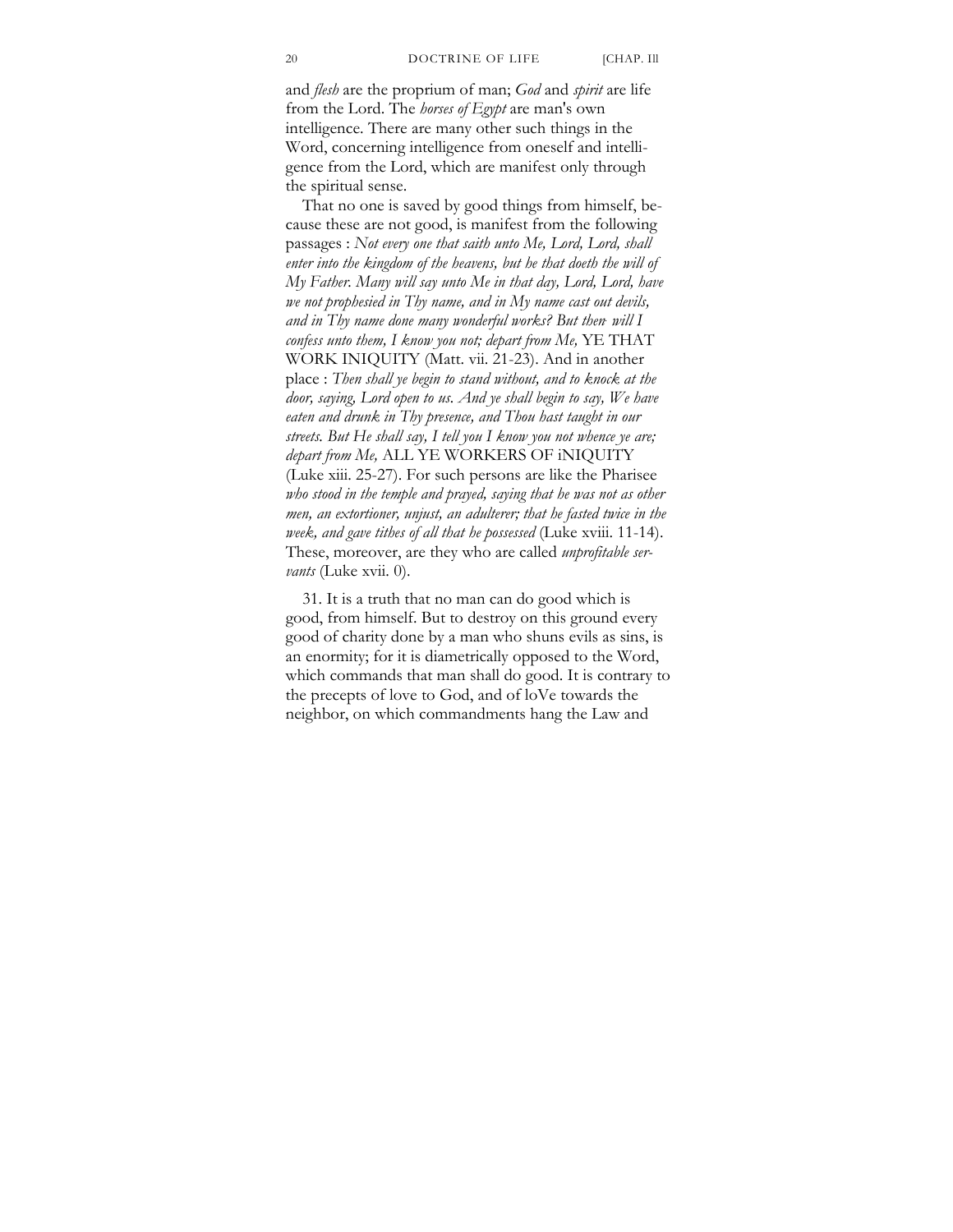the Prophets; and it is to bruise the all of religion, and deprive it of its foothold; for every one knows that it is religion to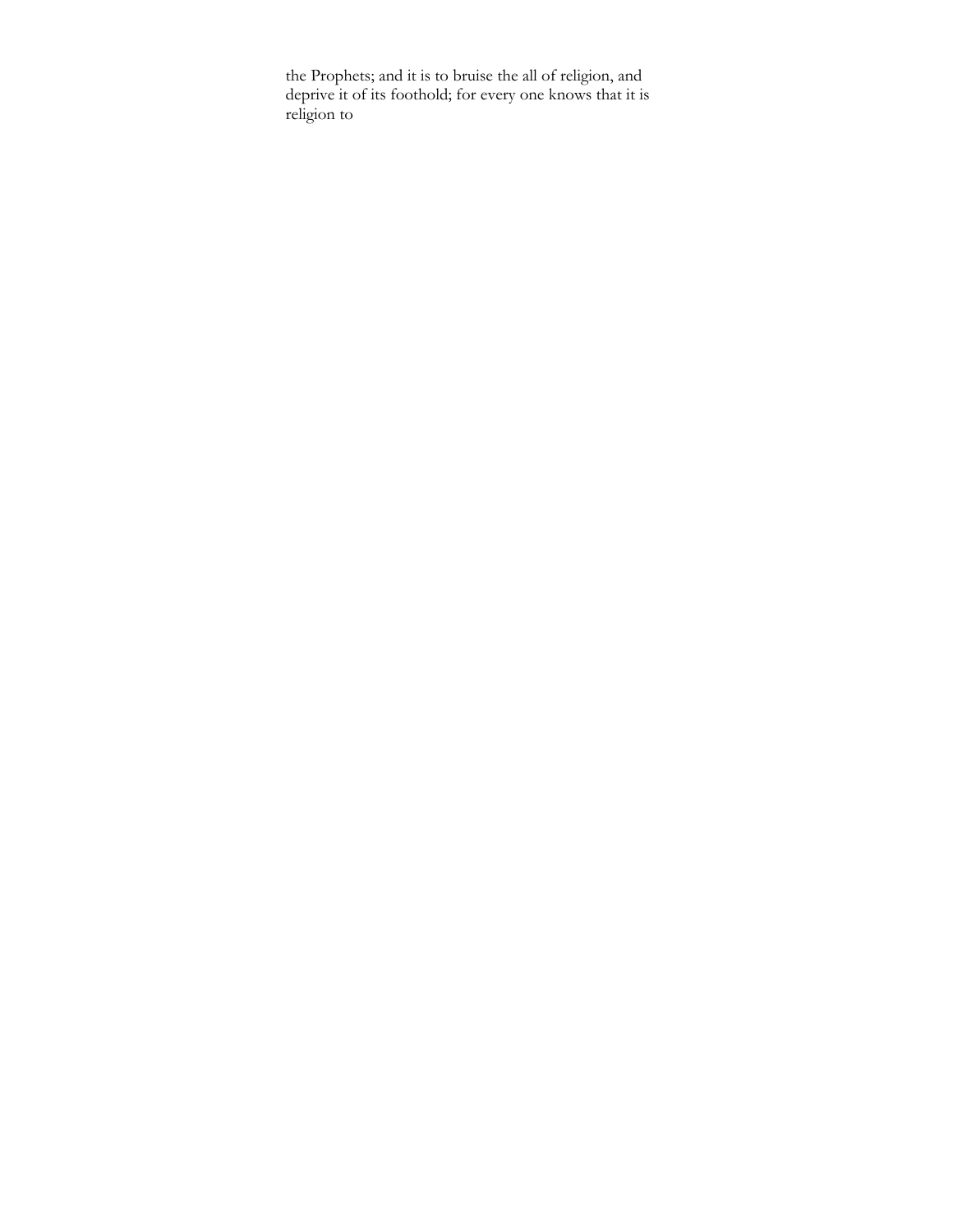do good, and that every one will be judged according to his deeds. Every man is so constituted as to be able t0 shun evils as of himself, from the Lord's power, if he implores this; and what he afterwards does is good from the Lord.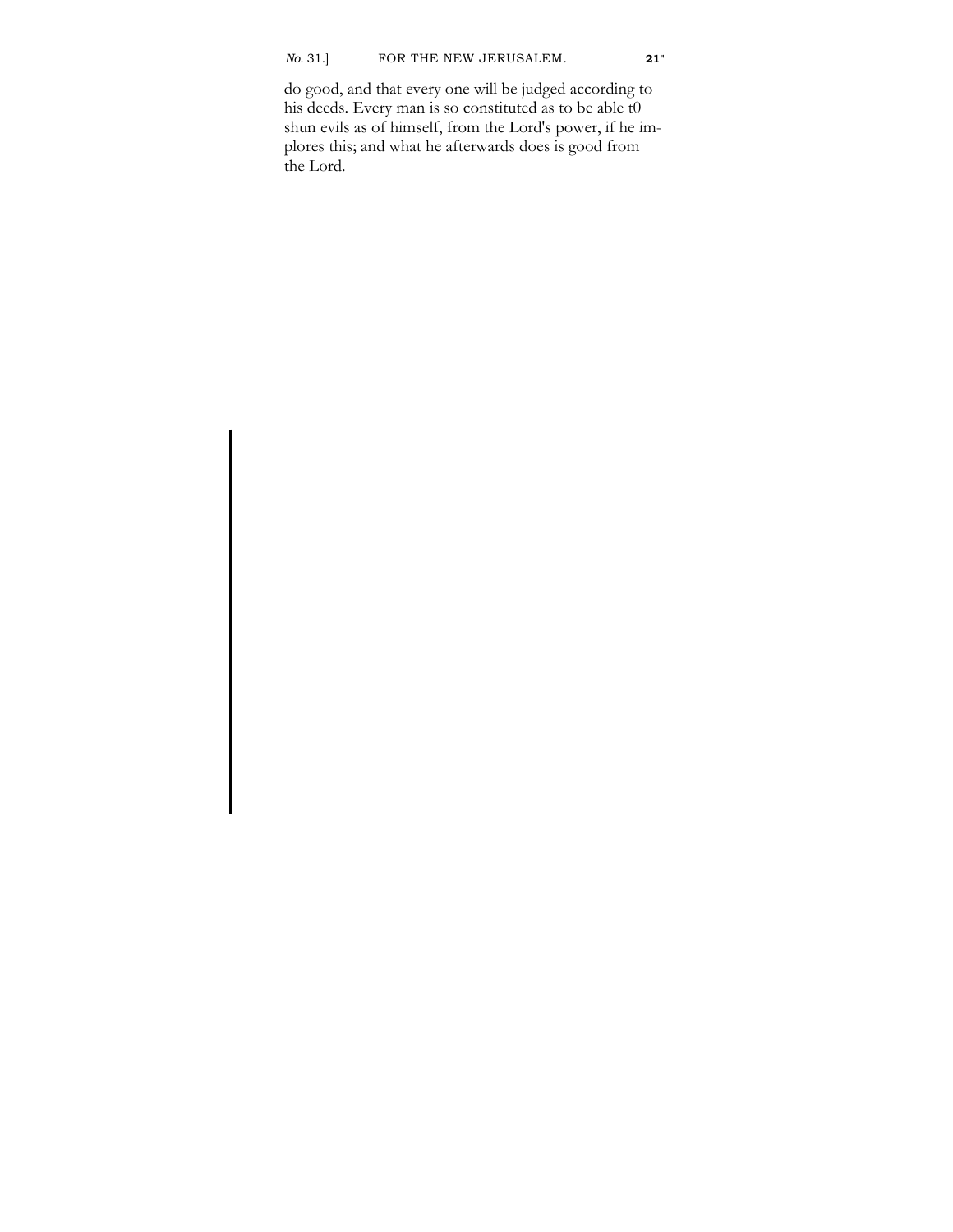IV.

## SO FAR AS ANY ONE SHUNS EVILS AS SINS, HE LOVES TRUTHS.

32. THERE are two universals which proceed from the Lord, — Divine Good and Divine Truth. The Divine Good is of His DiVine Love, and the Divine Truth is of His Divine Wisdom. These two in the Lord are one, and hence they proceed from Him as one i but they are not received as one by angels in the heavens and by men on earth. There are angels and men who receive more from the Divine Truth than from the Divine Good; and there are those who receive more from the Divine Good than from the Divine Truth. It is in consequence 0f this that the heavens are distinguished into two kingdoms, of which one is called the celestial kingdom, and the other the spiritual kingdom. The heavens which receive more from the Divine Good, constitute the celestial kingdom; and those which receive more from the Divine Truth constitute the spiritual kingdom. (Concerning these two kingdoms, into which the heavens are distinguished, see the work on " Heaven and Hell," n. 20-28.) But still the angels of all the heavens are in wisdom and intelligence in the measure in which the good with them makes one with the truth. The good which does not make one with truth is not good to them; and again, the truth that does not make one with good is not truth to them. It is hence manifest that good conjoined with truth makes the love and wisdom that are with an angel and with a man; and as an angel is an angel from the love and wisdom that are with him, and as the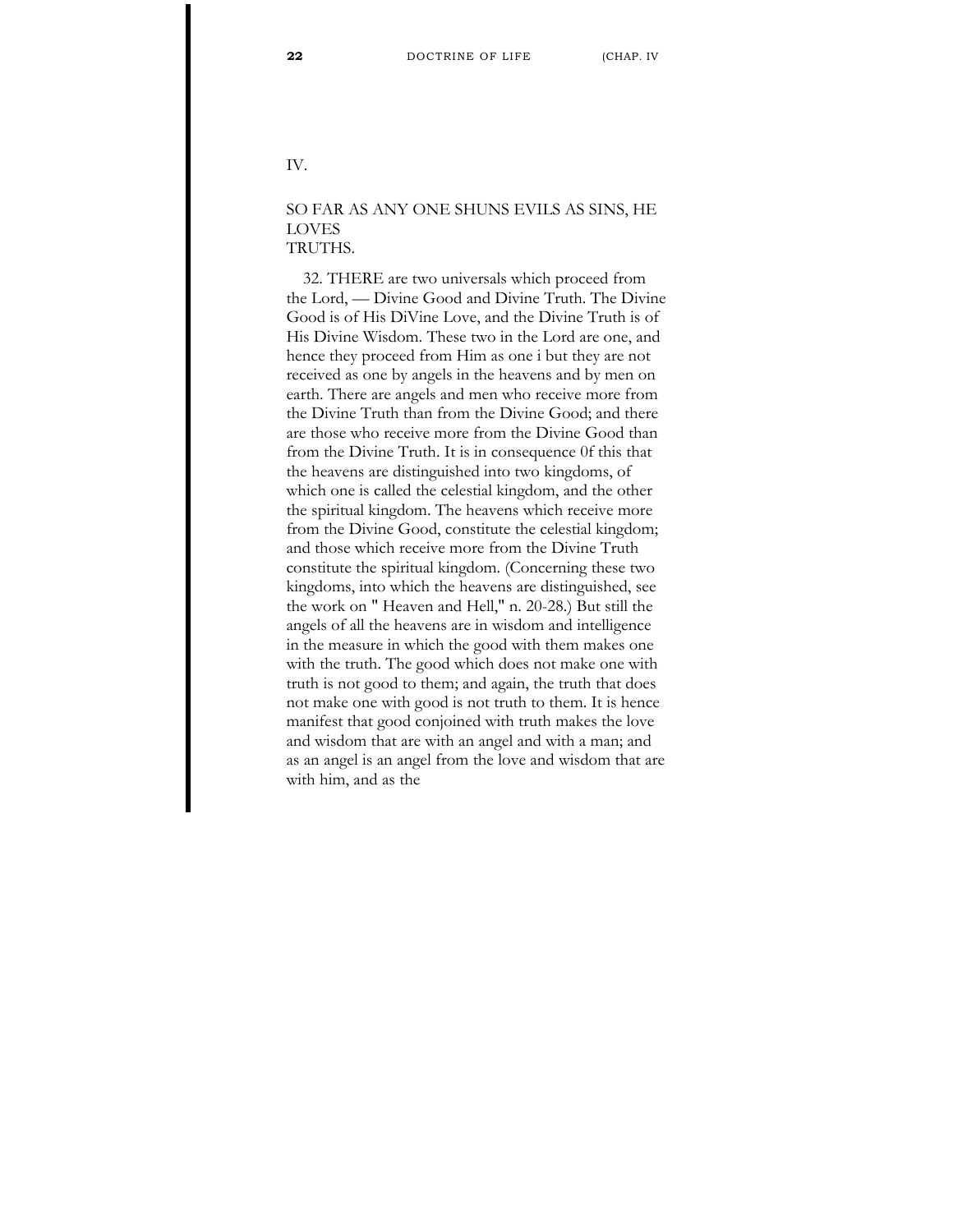same can be said of a man, it is manifest that good conjoined with truth makes an angel to be an angel of heaven, and makes a man to be a man of the church.

33. Since good and truth are one in the Lord and proceed as one from Him, it follows that good loves truth, and truth loves good, and that they wish to be one. So, too, of their opposites; [it follows] that evil loves falsity, and falsity evil, and that they wish to be one. In the following pages the conjunction of good and truth will be called heavenly marriage; and the conjunction of evil and falsity, infernal marriage.

34• A consequence of this is, that so far as any one shuns evils as sins he loves truths; for so far he is in good, as was shown in the preceding chapter. It also follows, on the other hand, that so far as any one does not shun evils as sins he does not love truths; for so far he is not in good.

35• A man wh0 does not shun evils as sins may indeed love truths; but he does not love them because they are truths, but because they are serViceable to reputation, from which he has honor or gain; and therefore if they are not of service he does not loVe them.

36. Good belongs to the will; truth belongs to the understanding. From love of good in the will proceeds love of iruth in the understanding; from love of truth proceeds perception of truth; from perception of truth, thought of truth; from these is acknowledgment [or recognition] of truth, which is faith. That this is the progression from tbe love of g00d to faith, will be demonstrated in the treatise on the "Divine Love and Wisdom."

37. Since g00d is not good, as has been said, unless conjoined with truth, it follows that good does not exist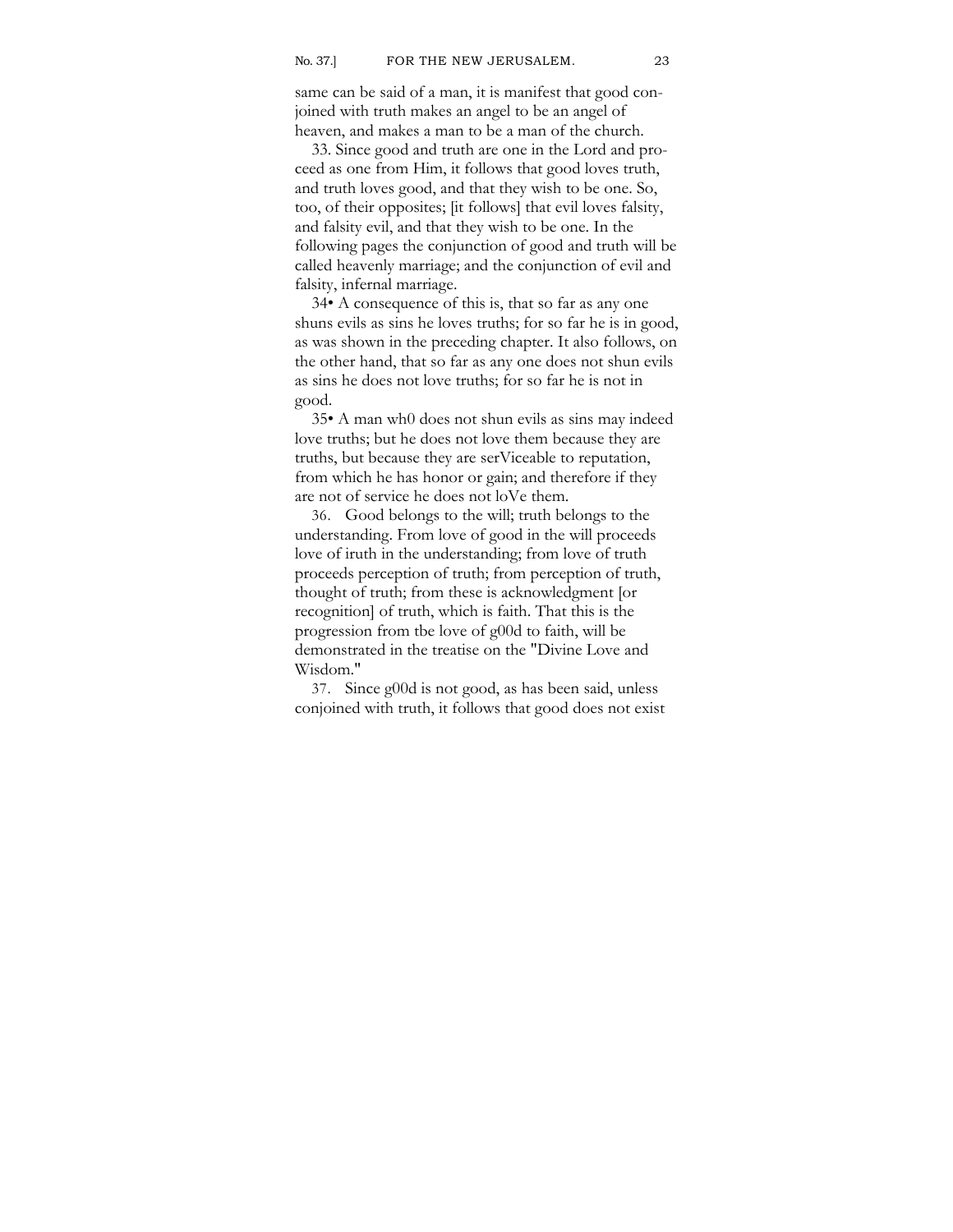[in ultimate form] before this conjunction; and yet it continually wishes to exist [in form]. Wherefore, in order that it may exist, it desires and procures truths; from these are its nourishment and its formation. This is the cause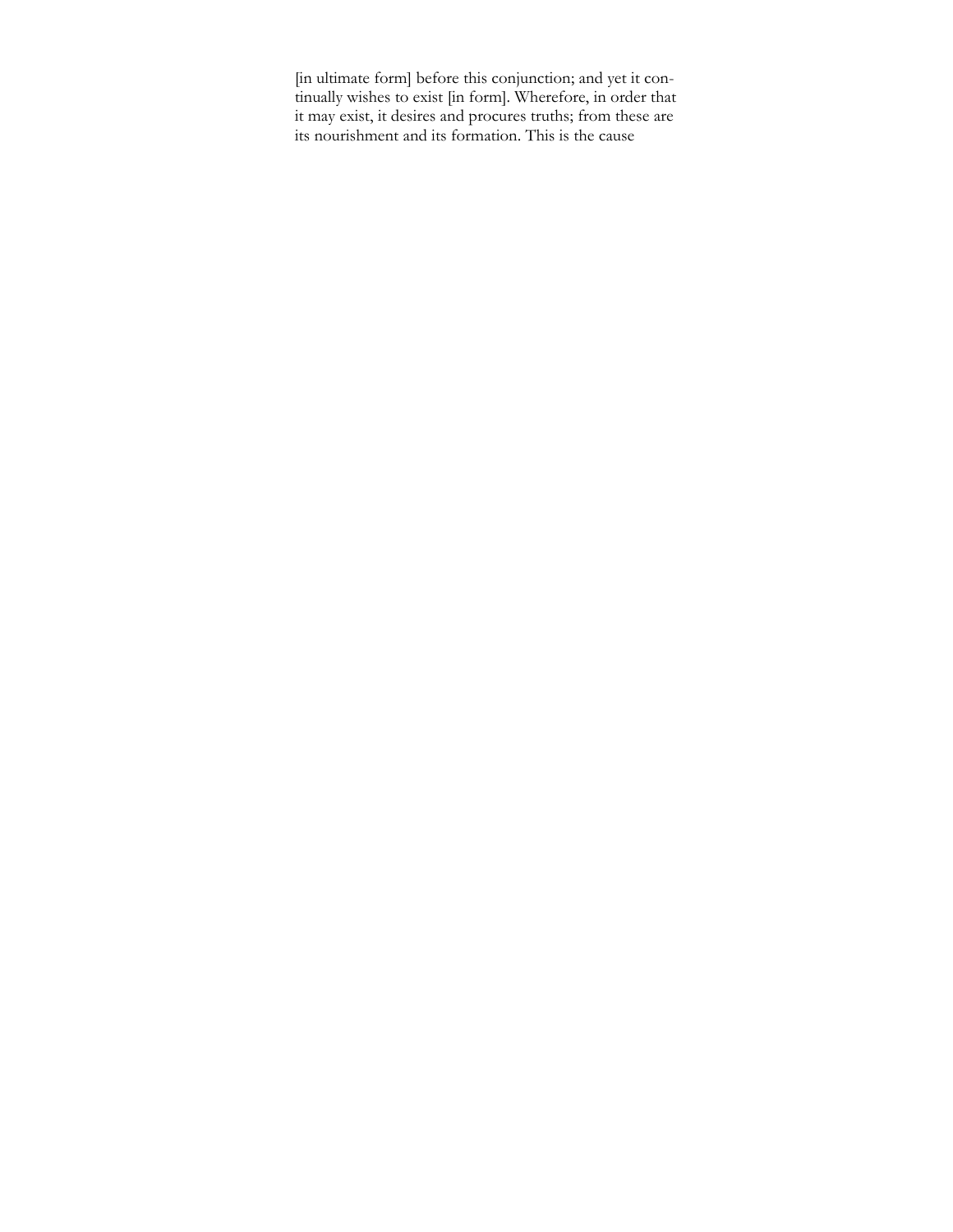that so far as any one is in good he loves truths; he therefore loves truths so far as he shuns evils as sins, for so far he is in good.

38. So far as one is in good, and from good loves truths, so far he loves the Lord, since the Lord is Good itself and Truth itself. The Lord is therefore with man in good and in truth. If truth is loved from good, then the Lord is loved, and not otherwise. This the Lord teaches in John : *He that hath My precepts and doeth them, he it is that loveth Me; but he that loveth Me not, keepeth not My words* (xiv. 21, 24). And in another place : *If ye keep My commandments ye shall abide in My love* (John xv. o). The precepts, words, and commandments of the Lord are truths.

39• That good loves truth, may be illustrated by associating it with the priest, the soldier, the merchant, and the artificer. With the PRIEST : If he is in the good of the priesthood (which is to care for the salvation of souls, to teach the way to heaven, and to lead those whom he teaches), even as he is in that good so from love and its desire he gathers the truths which he may teach and by which he may lead. But a priest who is not in the good of the priesthood, but wh0 finds enjoyment in his function from the love of himself and of the world, which enjoyment alone to him is good, he also from the love and its desire gathers those truths in abundance, according to the enjoyment inspiring, which is his good. With the SOLDIER : If he is in the love of military service, and is sensible of good, whether in the defence of the state or in his own fame, from this good and according to it he gains the knowledge of his calling; and if he is in command, intelligence in military matters : these are as truths, by which the love's enjoyment, which is his good, is nourished and brought into form. With the MERCHANT: If he has devoted himself to his business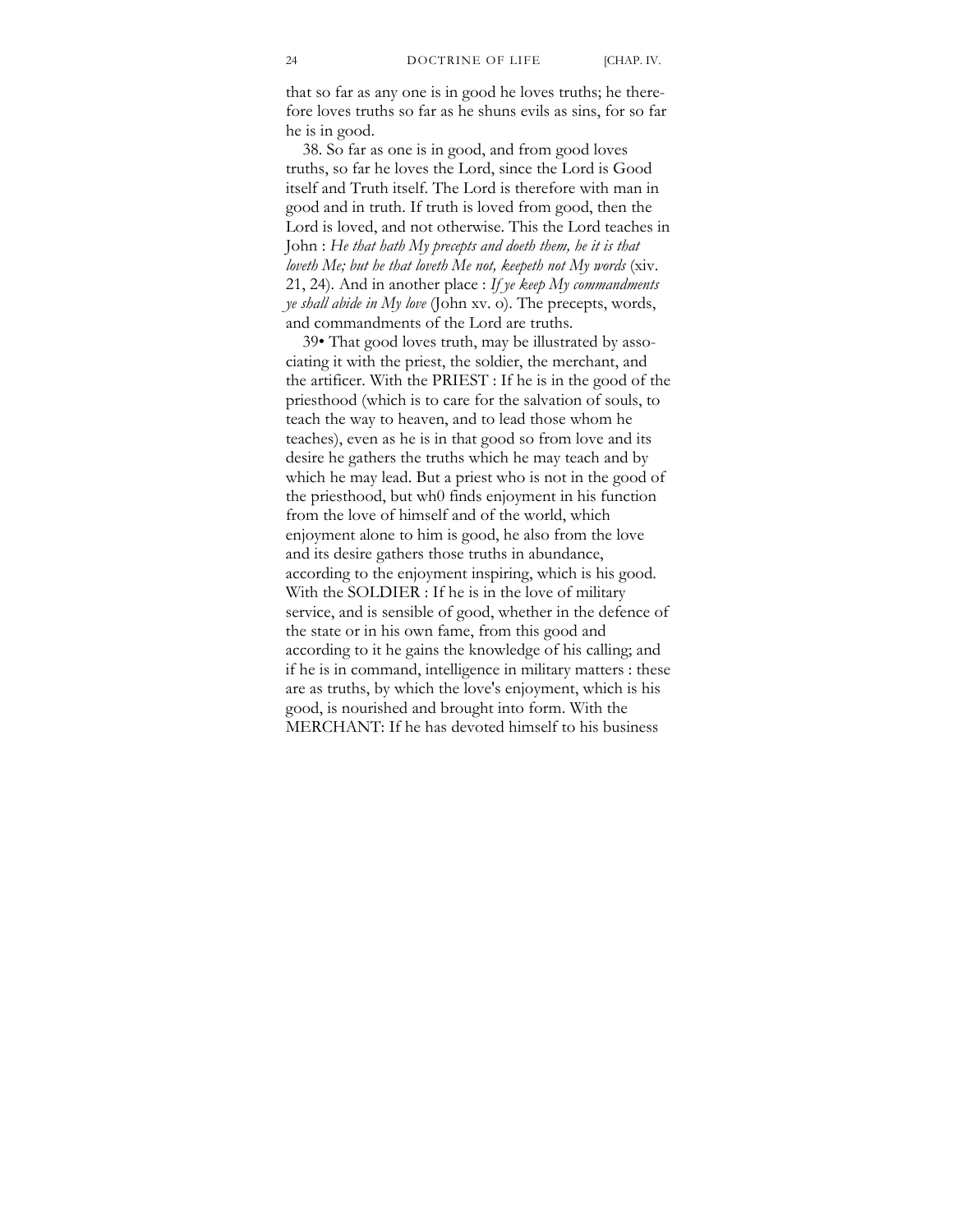from the love of it, he takes to himself with pleasure all ihings which as means enter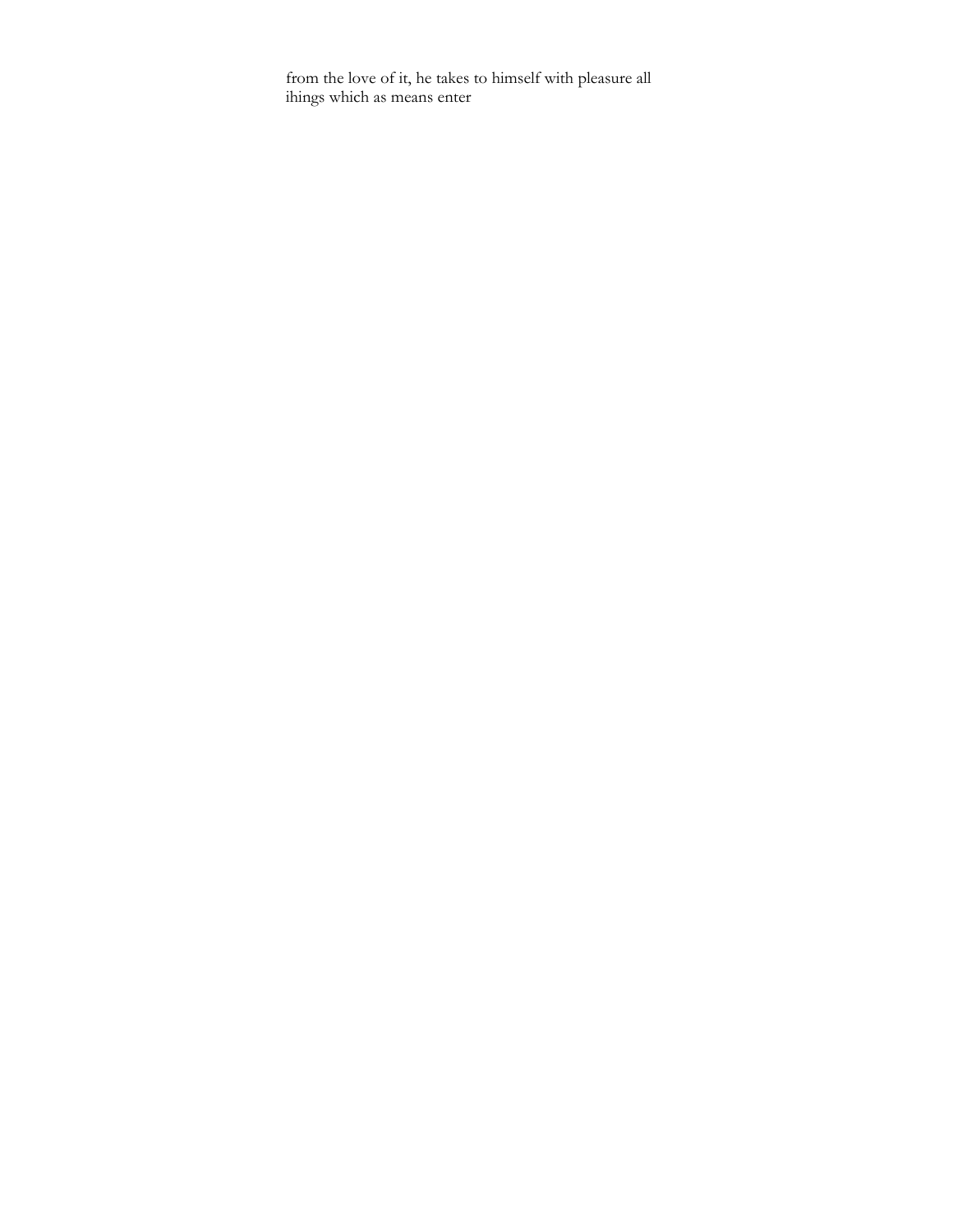into and compose that love; these also are as truths, while tradihg is his good. With the ARTIFICER : If he applies himself with earnestness to his work, and loves it as the good of his life, he purchases tools, and perfects himself by such things as belong to the science of his art; by these means he causes his work to be good. From these illustrations it is manifest that truths are the means by which the g00d of a love exists and becomes something : consequently, that good loves truths, that it may exisi. Hence, in the Word, by *doing the truth* is meant to cause good to exist. This is meant by *doing the truth* (John iii. 2 t); by *doing the Lord's sayings* (Luke vi. 47); by *keeping His precepts* (John xiv. 24); by *doing His words* (Matt. vii. 24); by *doing the Word of God* (Luke viii. 21); and by *doing the statutes and judgments* (Levit. xviii. 5). This also is meant by *doing good,* and by *bearing fruit;* for the good and the fruit is that which exists.

40. That good loves truth, and wishes to be conjoined with it, may also be illustrated by comparison with f00d and water, or with bread and wine. Both are necessary. Food or bread alone does not make anything in the body for its nourishment, but in connection with water or wine; therefore the one has an appetite and longing for the other. Moreover, by food and bread in the Word in its spiritual sense is meant good; and by water and wine is meant truth.

41. From what has been said it may now be eVident that he who shuns evils as sins loves truths and desires them; and that the more he shuns evils as sins, so much the more does he love and desire trutns, because so much the more he is in good. Thus he comes into the heavenly marriage, which is the marriage of good and truth; in which heaven is, and in which the church must be.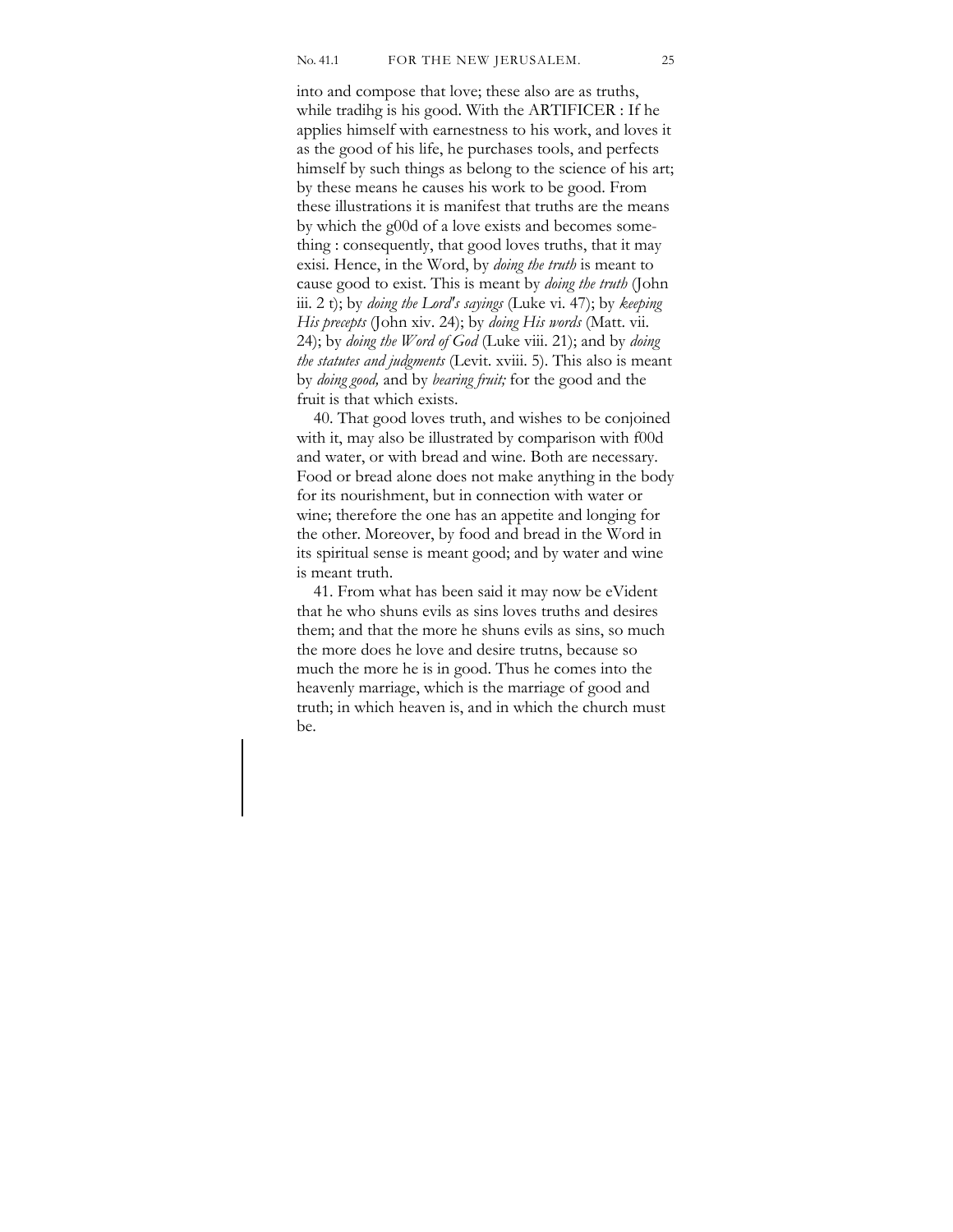V.

## SO FAR AS ANY ONE SHUNS EVILS AS SINS, HE HAS FA1TH AND IS SPIRITUAL.

42. FAITH and life are distinct from each other, like thinking and doing; and as thinking belongs to the understanding, and doing to the will, it follows that faith and life are distinct from each other like the understanding and the will. He who knows the distinction between the latter, knows also the distinction between the former; and he who knows the conjunction of the latter, also knows the conjunction of the former. Something is therefore to be premised concerning the understanding and the will.

43. Man has two faculties, one of which is called THE WILL, and the other THE UNDERSTANDING. They are distinct from each other, but so created as to be a one; and when [viewed as] one they are called THE MIND. These, therefore, are the human mind, and all man's life [is] therein. As all things in the universe which are according to Divine order refer themselves back to good and truth, so all things with man refer themselves to the will and the understanding; for the good with man belongs to his will, and the truth with him belongs to his understanding; for these two faculties are their receptacles and their subjects,— the will being the receptacle and the subject of everything of good, and the understanding the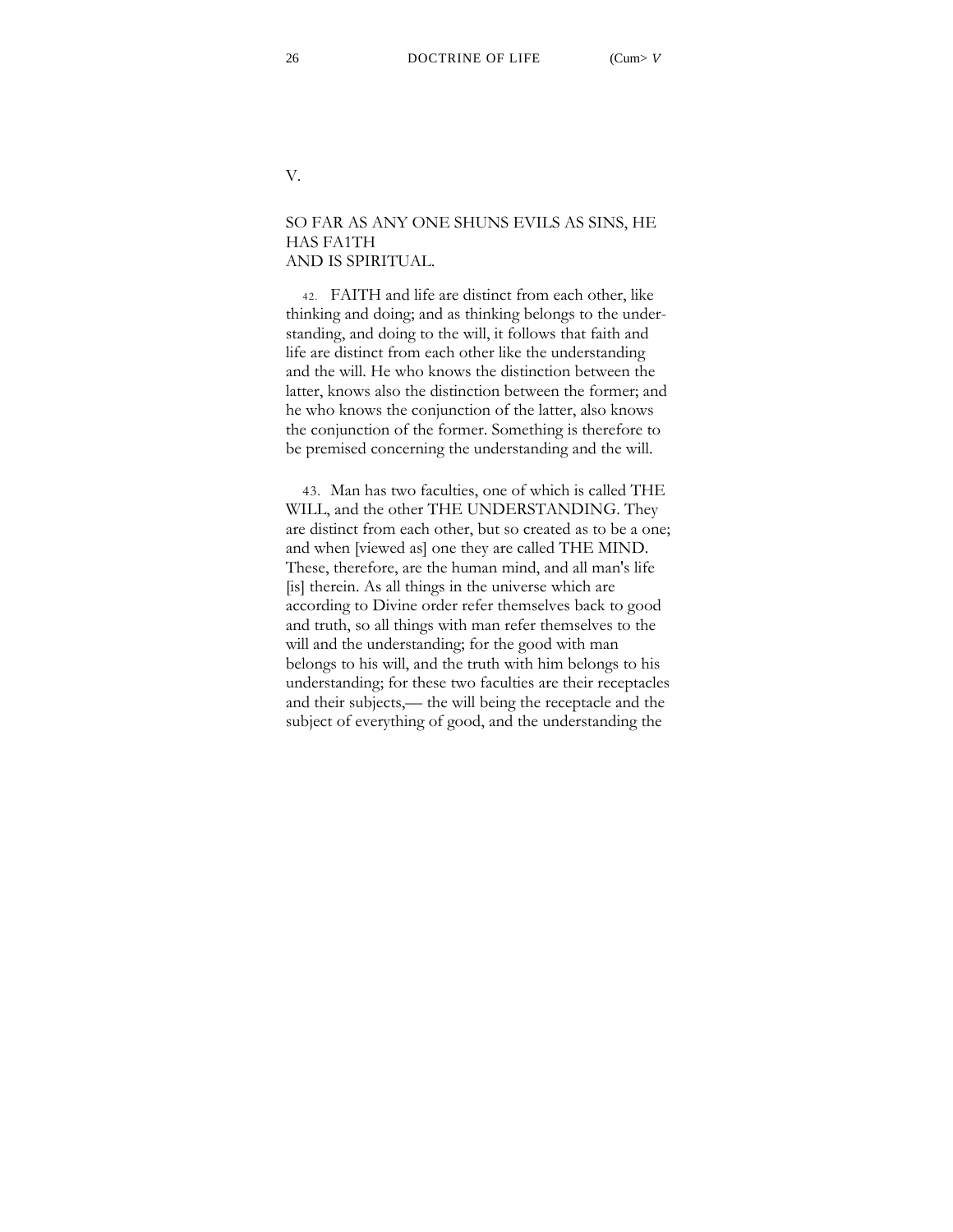receptacle and the subject of everything of truth. The goods and truths with a man are nowhere else : so, too, love and faith are nowhere else; since love is of good, and good is of love, and faith is of truth, and truth is of faith. Nothing is of more concern to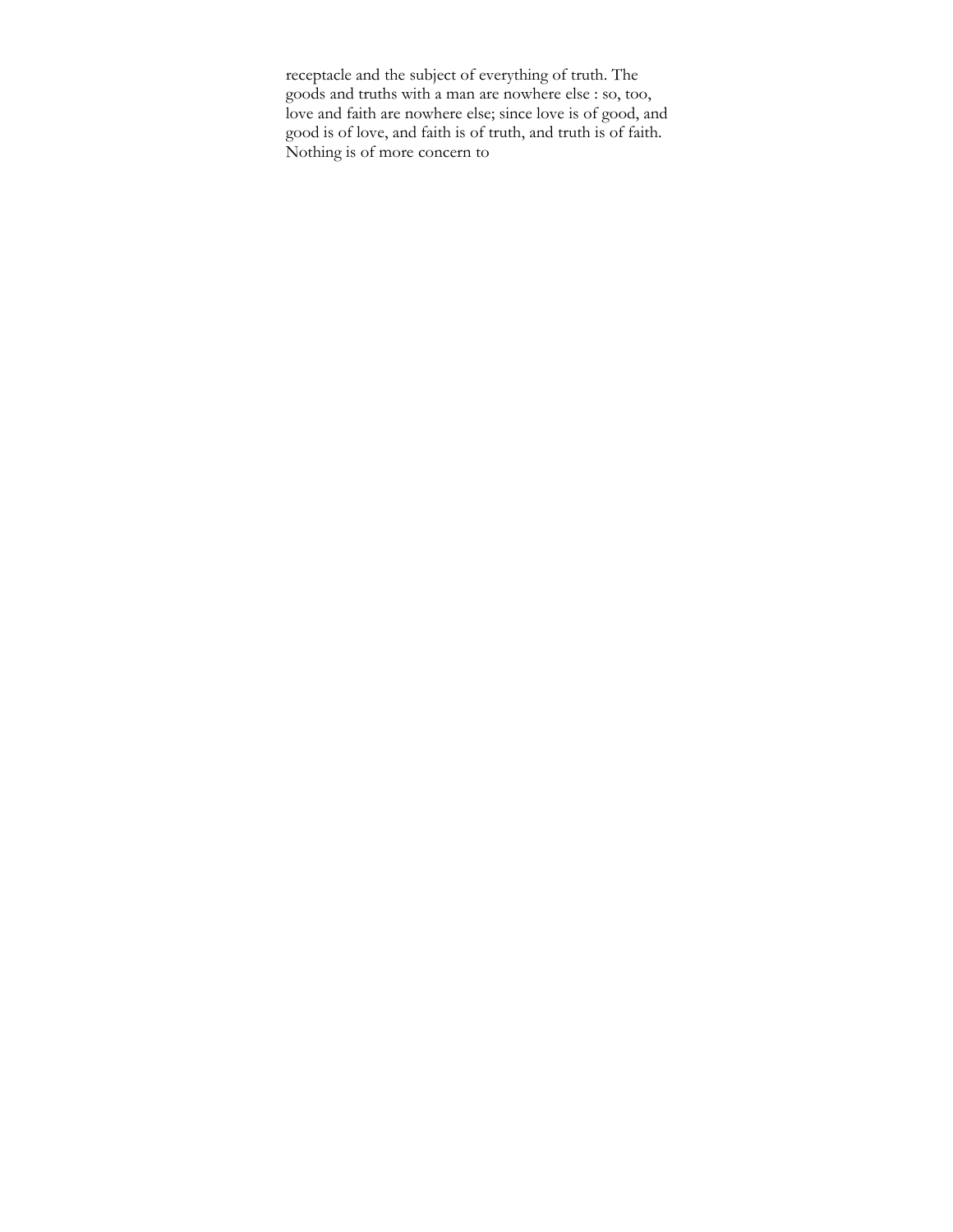know than how the will and understanding make one mind. They make one mind as good and truth make one; for there is a marriage between the will and the understanding like that between good and truth; and what this latter marriage is, has been briefly told in the preceding chapter; to wbich it is to be added, that, as good is the very *esse* of a thing, and as truth is the *existere* of the thing therefrom, so with man the will is the very *esse* of his life, and the understanding is the *existere* of his life, from it; for good, which belongs to the will, forms itself in the understand- :rig, and in a certain manner presents itself to be seen.

44. It was shown above (n. 27, 28), that a man may know, think, and understand many things, and yet not be wise; and since it belongs to faith to know and to think, and still more to understand that a thing is so, a man may thus believe that he has faith and yet not have it. The reason that he has it not, is that he is in evil of life; and evil of life and truth of faith can in no wise act as one. Evil of life destroys the truth of faith; because evil of life belongs to the will, and the truth of faith belongs to the understanding, and the will leads the understanding and makes it act as one with itself : if, therefore, there is any thing in the understanding that does not accord with the will, where the man is left to himself and thinks from his evil and the love of it, the truth which is in the understanding is then either rejected, or by falsification is forced into 0neness. It is otherwise with those who are in the good 0f life; when left to themselves they think from good, and love the truth which is in the understanding, because it is in agreement. Thus is effected such a conjunction of faith and life as there is of truth and good; and each is like the conjunction of the understanding and the will.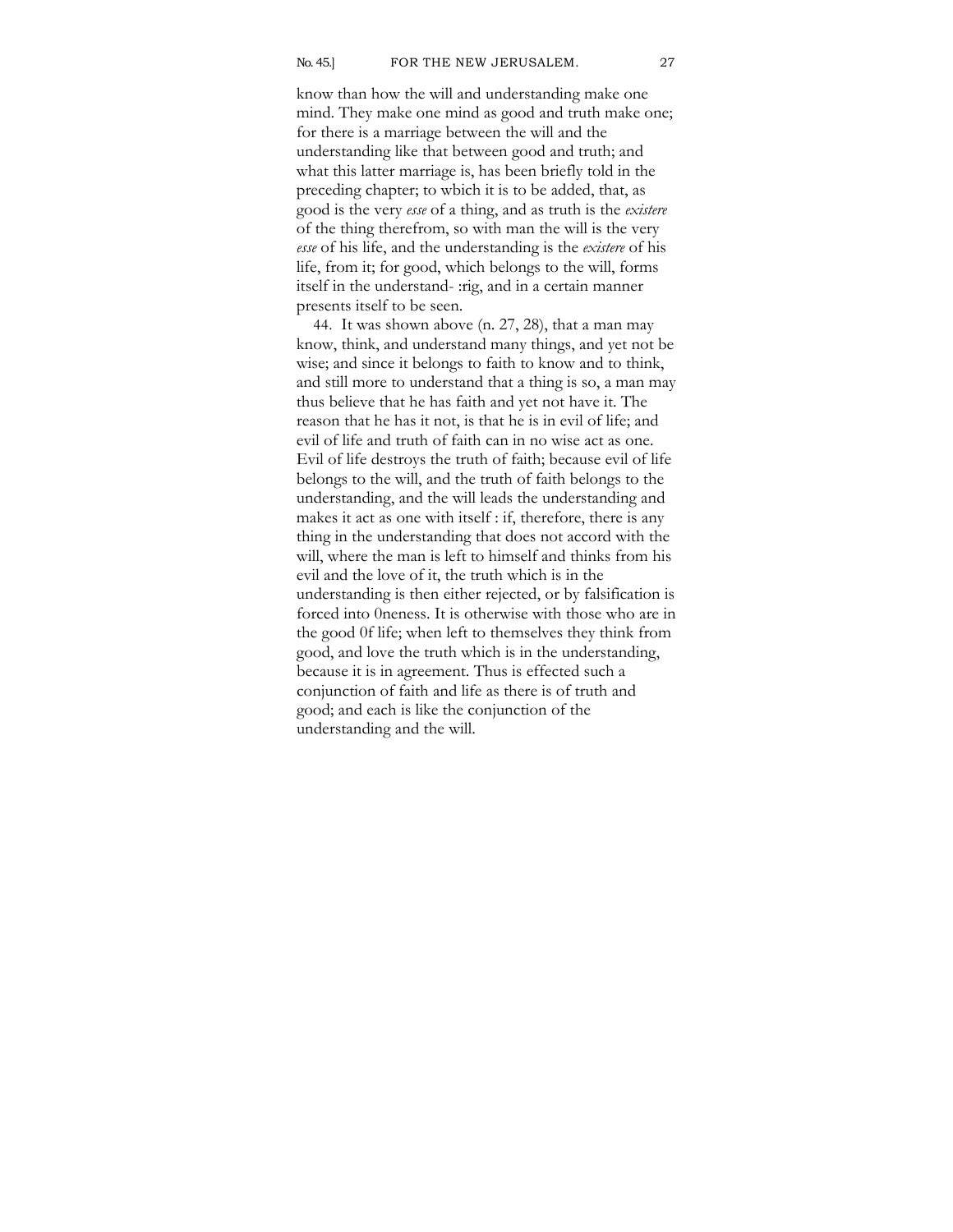45. From this it now follows that as a man shuns evils as sins so he has faith, because so he is in good, as shown above. This is confirmed also by its contrary, that he who does not shun evils as sins has not faith, because he is in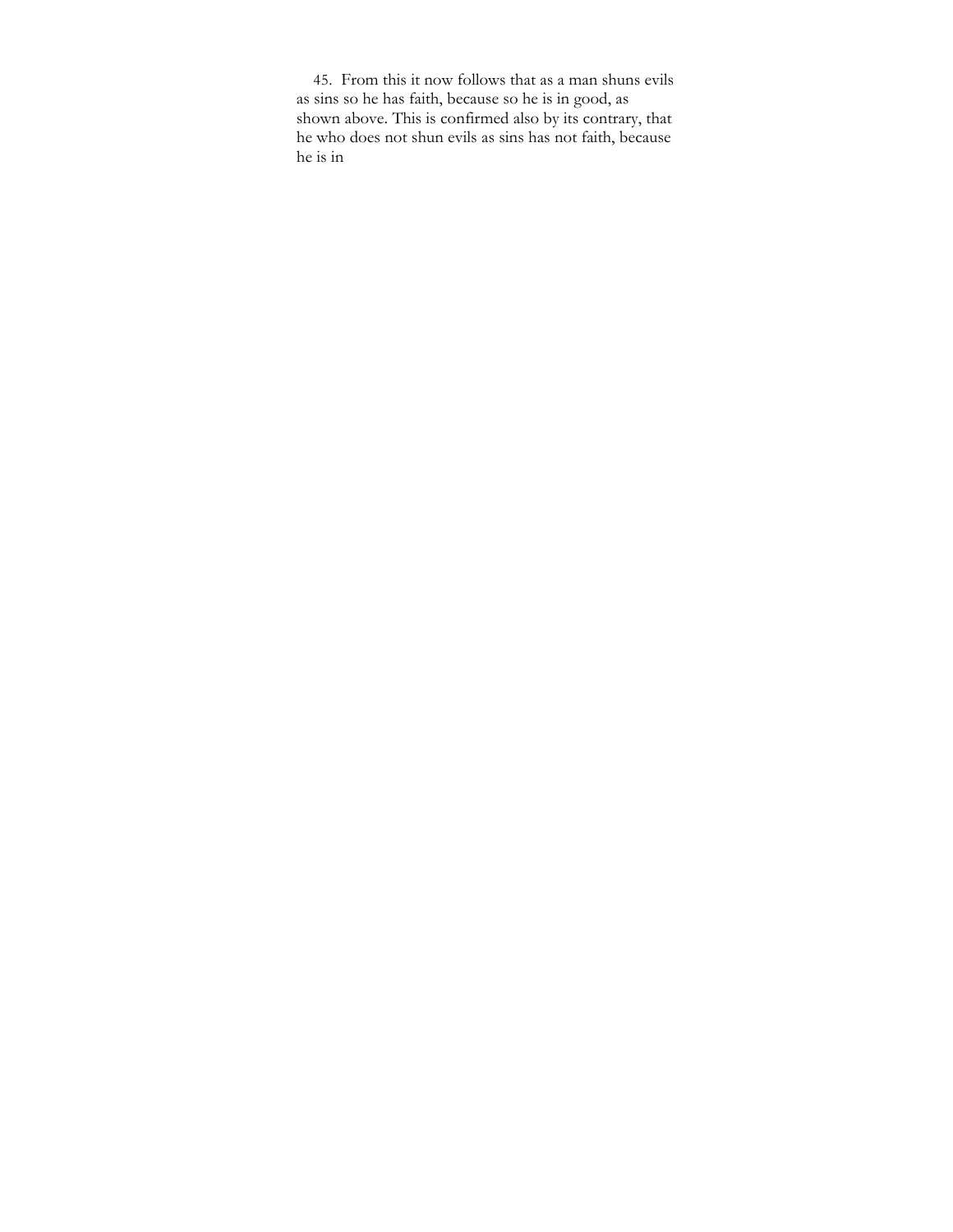evil, and evil inwardly hates truth. Outwardly, indeed, it may act as its friend, and suffer truth to be in the understanding, yes, love to have it so; but when the outer part is put off, which is done after death, then it first rejects the truth (its friend in the world), afterwards denies that it is truth, and at last turns away from it.

46. The faith of a wicked man is intellectual faith, in which there is nothing of good from the will. Thus it is dead faith, which is like the breathing of the lungs without its animation from the heart : moreover the understanding corresponds to the lungs, and the will to the heart. It is also like a beautiful harlot, adorned also with purple and gold, wh0 is inwardly full of malignant disease : a harlot, moreover, corresponds to the falsification of truth, and hence this is the signification in the Word. It is also like a tree abounding with leaves and yielding no fruit, which the gardener cuts down : the tree likewise signifies man, its leaves and blossoms the truths of faith, and its fruit the good of love. But quite another thing is faith in the understanding with good from the will in it; this faith is alive; and it is like the breathing of the lungs in which there is animation from the heart; and it is like a beautiful wife, endeared to her husband by her chastity; it is also like a tree that bears fruit.

47. There are many things which appear to be matters 0f faith only : as that there is a God; that the Lord, Who is God, is the Redeemer and Saviour; that there is a heaven and a hell; that there is a life after death; and many others; of which it is not said that they are to be done, but that they are to be believed. These things of faith also are dead with the man who is in evil, but living with the man who is in good. The reason is, that the man who is in g00d not only does well from the will, but als0 thinks well from the understanding; and this not only before the world, but also by himself when alone. It is 0therwise with him who is in evil.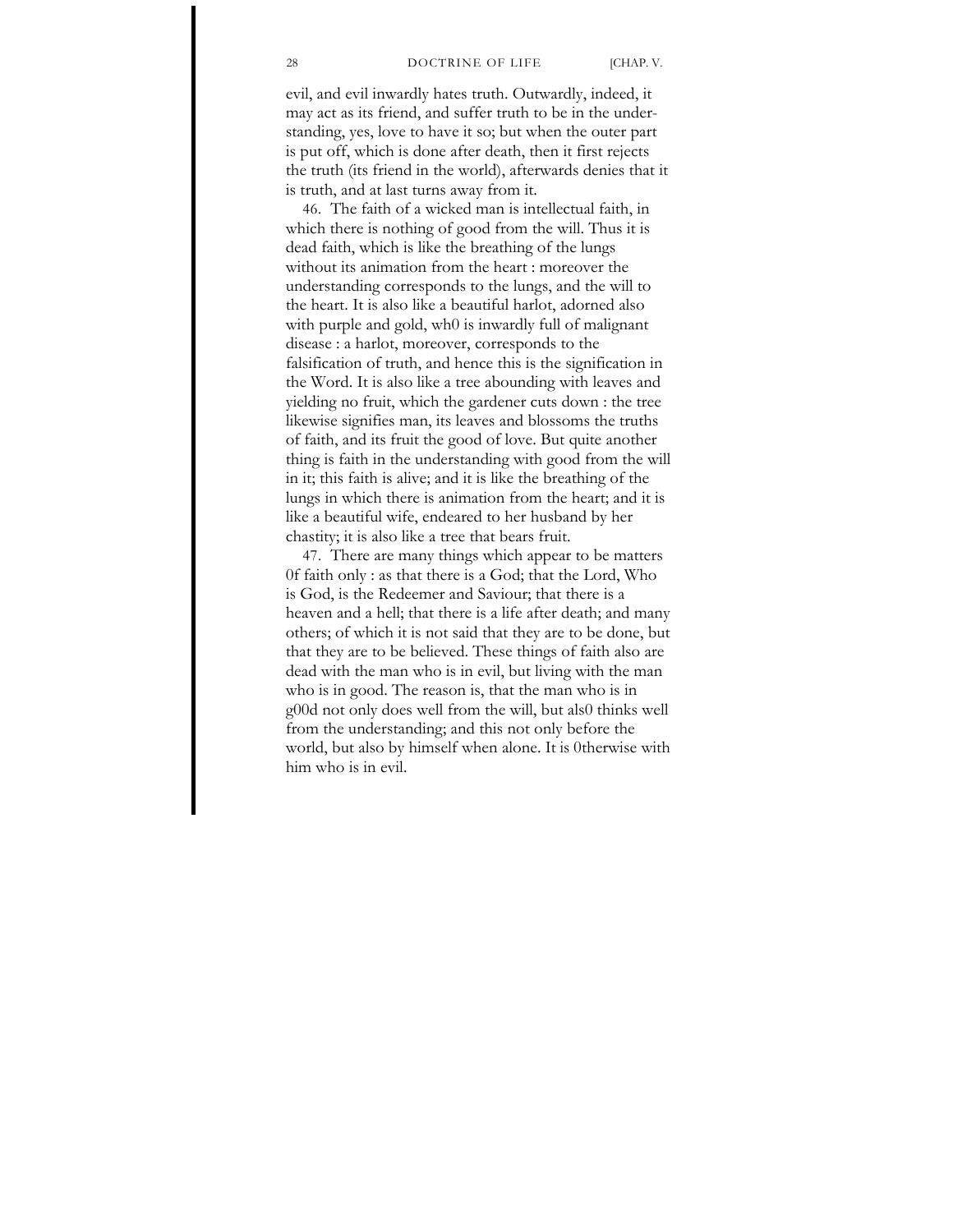#### NO. 50.1 FOR THE NEW JERUSALEM. 29

48. It was said that these appear to be matters of faith only. But the thought of the undersianding derives its *existere* from the love of the will, which is the *esse* of the thought in the understanding, as was said above (n. 43). For whatever one wills from love, that he wills to do, wills to think, wills to understand, and wills to speak; or, wbat is the same, tbat which one loves from ihe will he loVes to do, loves to think, loves to understand, and loves to speak. It is to be added, that when a man shuns evil as sin he is then in the Lord, as was shown above, and the Lord works all things. To those, therefore, who asked Him *what they should do that they might work the works of God,* the Lord said, *This is the work of God, that ye believe in Him Whom He hath sent* (John vi. 28, 29). *To believe in the Lord is* not only to think that He is, but it is also to do His words, as He teaches elsewhere.

49• That they who are in evils have not faith, however they may imagine that they have, has been shown among such in the spiritual world. These were conducted into a heavenly society, whence what was spiritual in the faith of the angels entered into the interiors of their faith; from whicb they perceived that they had only the natural or external of faith, and not its spiritual or internal. Wherefore they themselves confessed that they had absolutely nothing 0f faith; and that in the world they had persuaded themselves that to think that a thing is so, for whatever reason, was to believe or have faith. But the faith 0f those wh0 were not in evil was perceived otherwise.

50. From this it may be seen what spiritual faith is, and what faith not spiritual is;— that spiritual faith is with those who do not commit sins; for they who do [not] commit sins d0 goods not from themselves but from the Lord (see above, n. 18-21), and by faith become spiritual.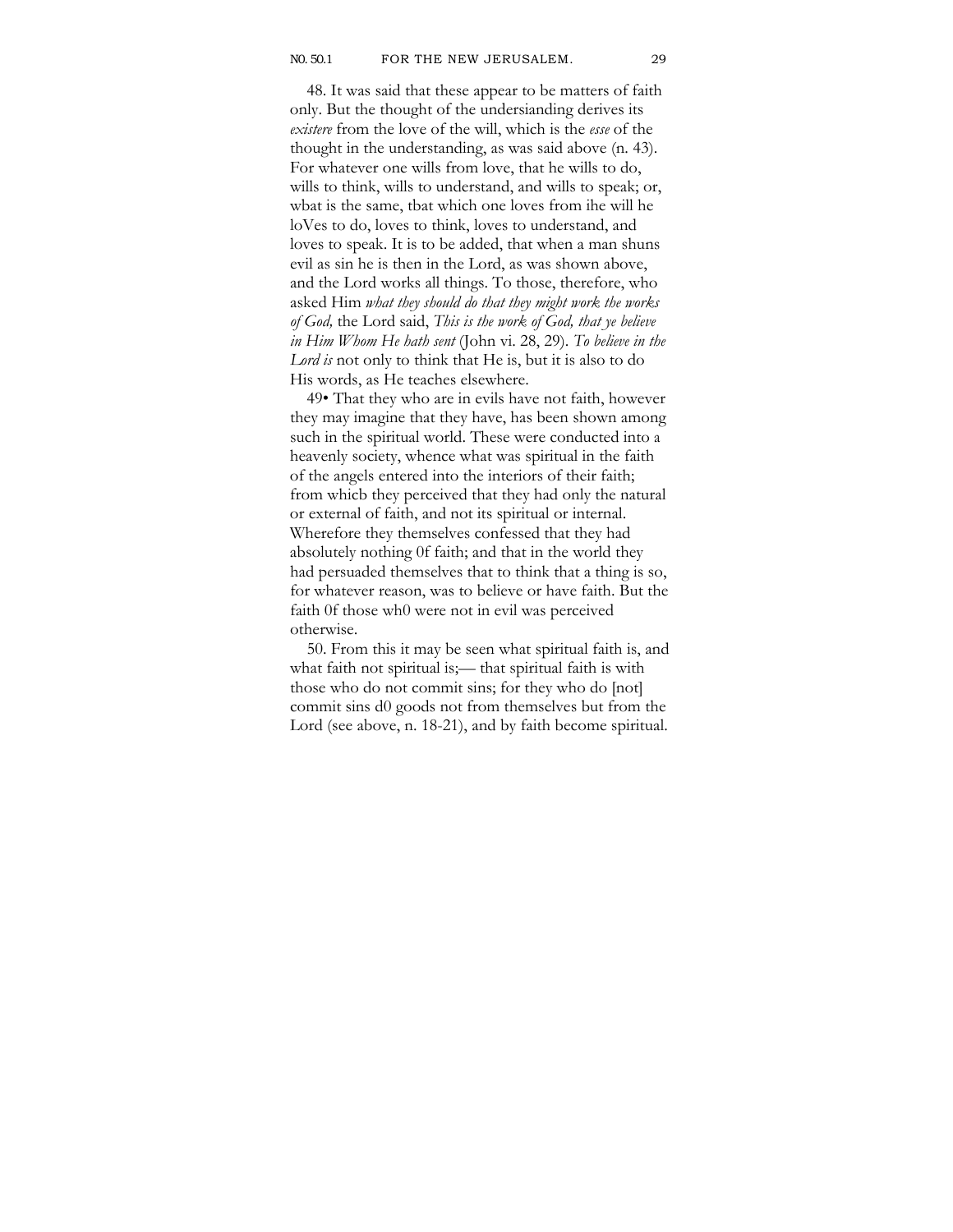Faith with them is the truth. This the Lord thus teaches in John : *This is the judgment, that light is come into the world, and men loved darkness rather than light, because* **their**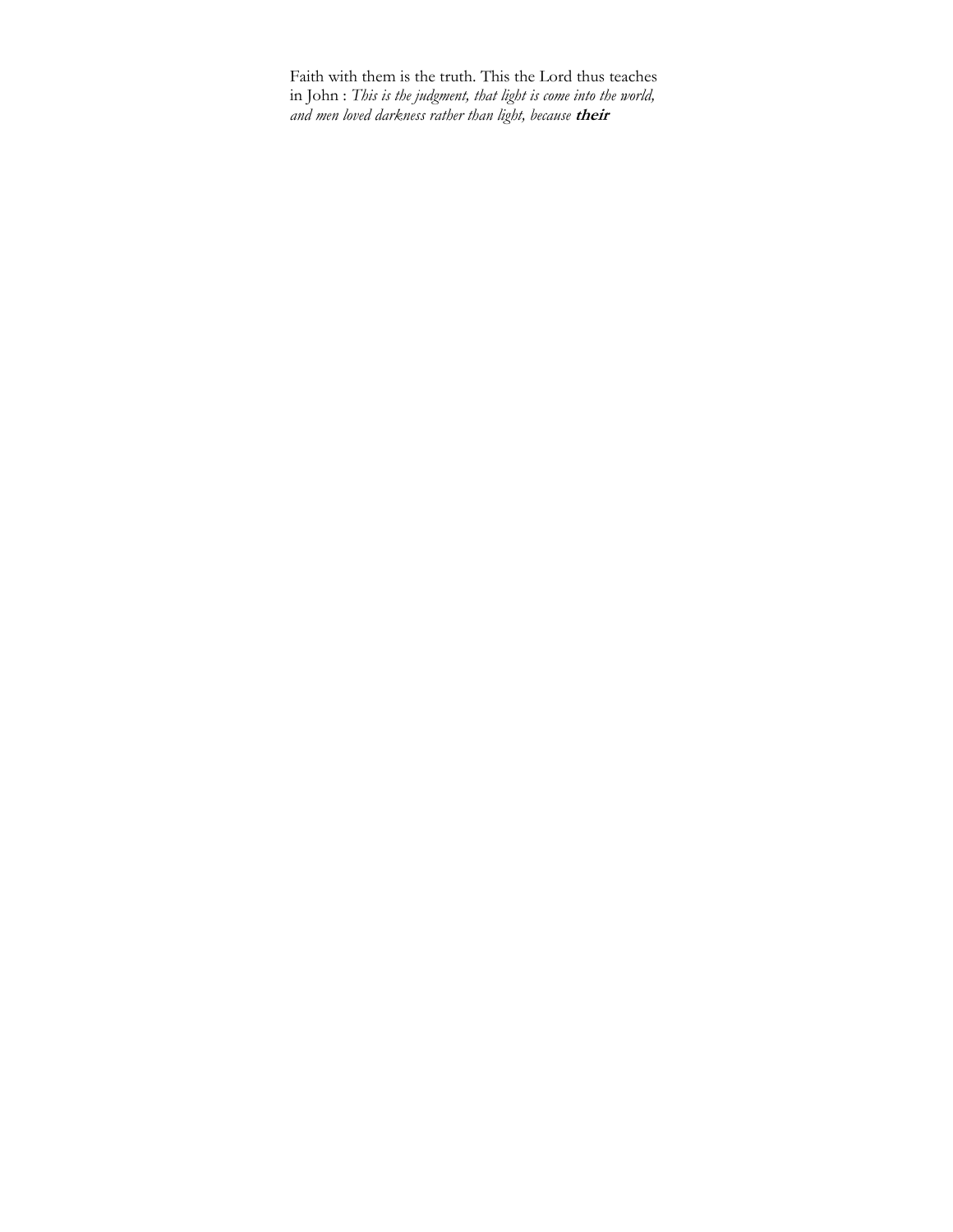*deeds were evil. For every one that doeth evil hateth the light neither cometh to the light, lest his deeds should be reproved, but he that doeth the truth cometh to the light, that his deeds may be made manifest, because they are wrought in God* (iii. 19-21).

51. What has been said thus far is confirmed by these passages in the Word : A *good man, out of the good treasure of his heart, bringeth forth that which is good; but an evil man, out of the evil treasure of his heart, bringeth forth that which is evil; for out of the abundance of the heart the mouth speaketh* (Luke vi. 45; Matt. xii. 35). By the *heart,* in the Word, is meant a man's will; and because the man thinks and speaks from this, it is said, *Out of the abundance of the heart the mouth speaketh. Not that which goeth into the mouth defileth a man, but that which cometh out of the heart, this defileth the man* (Matt. xv. 11, 18). The *heart* here also means the will. Jesus said of the woman who anointed His feet with ointment, *Her sins are forgiven, for she loved much;* and afterwards He said, *Thy faith hath saved thee* (Luke vii. 47-50) : from which it is manifest that when sins are remitted, thus when ihey are no more, faith saves. That they are called "sons of God" and "born of God" wh0 are not in the proprium of their will, and thence not in the proprium of their understanding (that is, who are not in evil and thence in falsity), and that these are they who believe in the Lord, He Himself teaches in John (i. 12, 13); the passage may be seen explained above (n. 17, at the end).

52. From this follows the conclusion, that with *a* man there is not given a grain more 0f truth than the good which is given; thus not a grain more of faith than the life which is given. There is the thought in the understanding that a thing is so; but there is not the acknowledgment which is faith unless there is consent in the will. Thus faith and life walk together with equal step.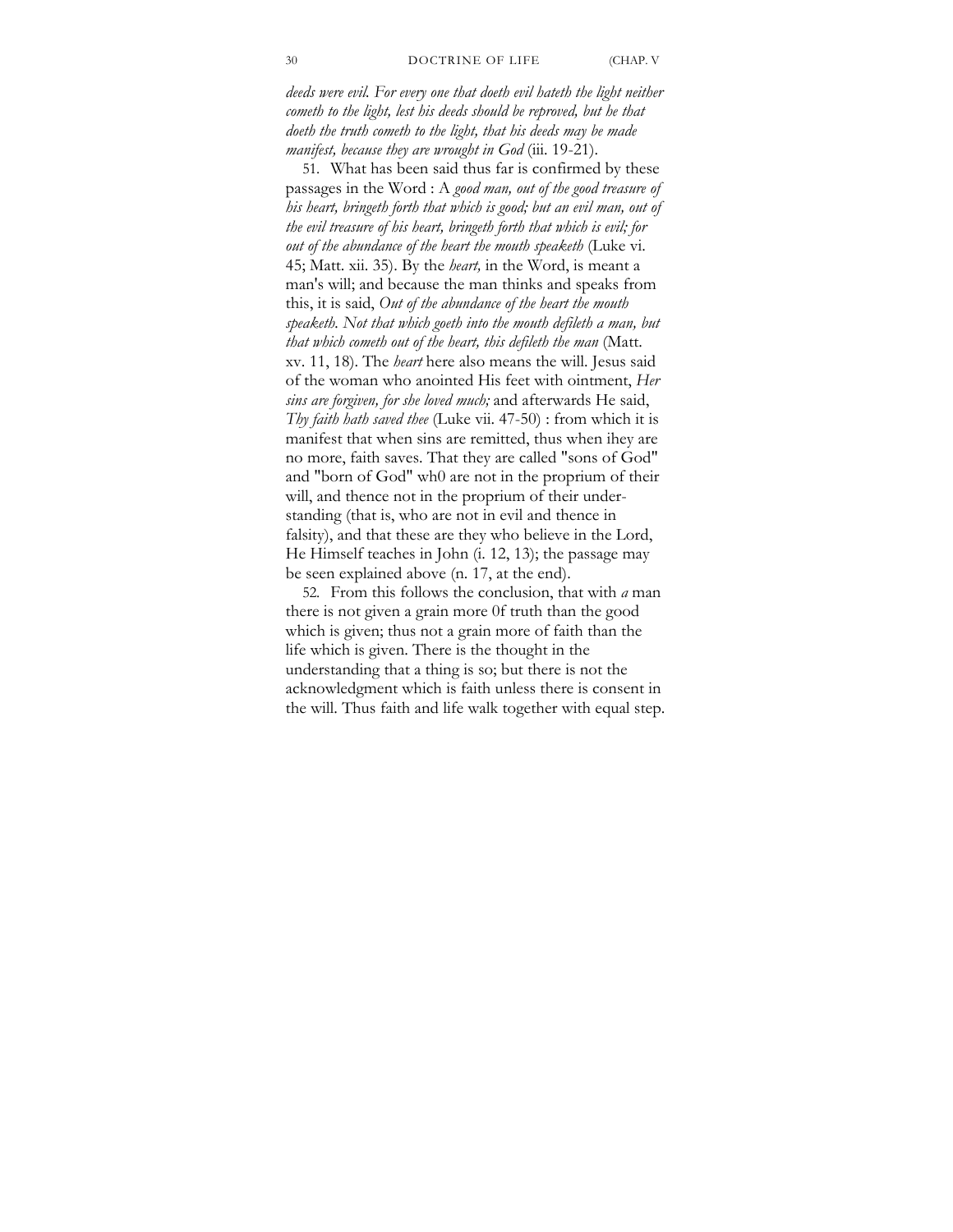From this it is now manifest, that so far as one shuns evils as sins he has faith, and is spiritual.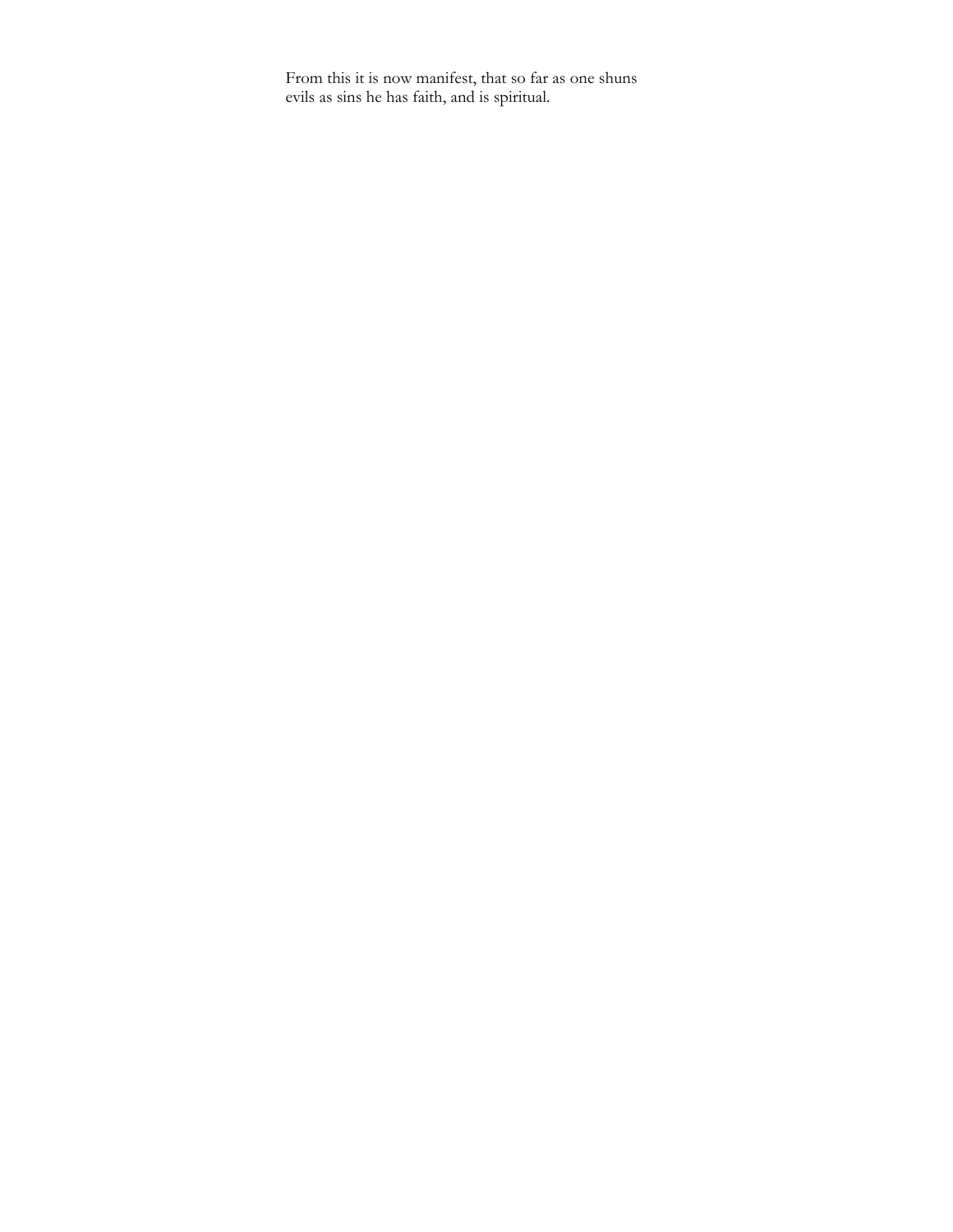## **VI.**

# THE DECALOGUE TEACHES WHAT EVILS ARE SiNS.

53. WHAT nation in the whole world does not know that it is evil to steal, to commit adultery, to kill, and to bear false witness ? If the nations did not know this, and did not guard by laws against the commission of these evils, they would conic: to weir end; for society, commonwealth, and kingdom, without such laws would perish. Who then can suppose that tbe nation of Israel was so much more stupid than any others that it did not know that these were evils One may therefore wonder why those laws, universally known in the world, were promulgated from Mount Sinai by Jehovah Himself, with so great a miracle. But listen : They were promulgated with so great a miracle, that men might know that these were not only civil and moral, but also spiritual laws; and that to do contrary to them was not only to do evil to the fellow-citizen and to society, but was also to sin against God. Wherefore those laws, by promulgation by Jehovah from Mount Sinai, were made laws of religion; for it is evident that whatever Jehovah God commands, He commands in order that it may be of religion, and that it is to be done for His sake, and for the sake of man that he may be saved.

54• Because these laws were the first-fruits of the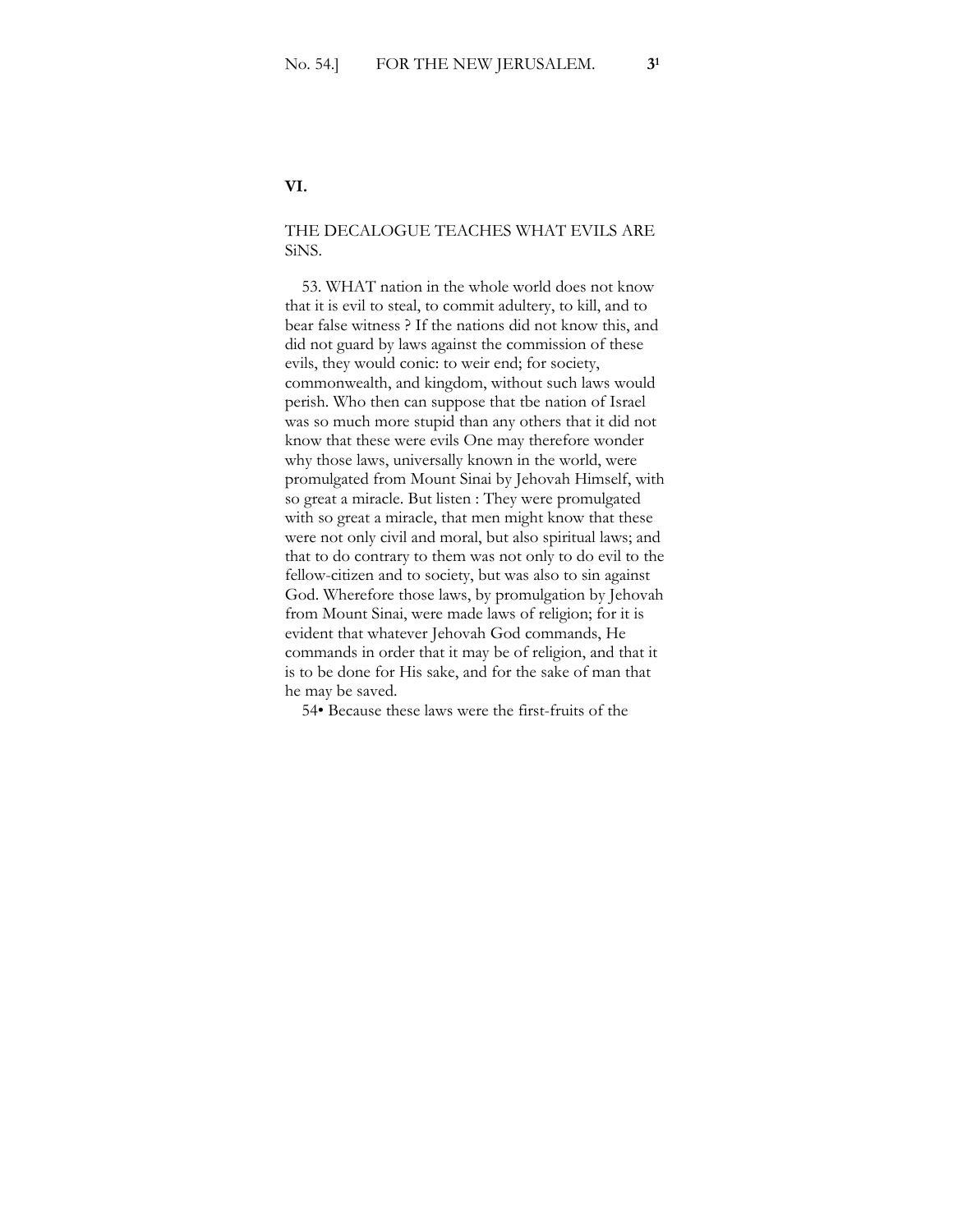Word, and therefore the first-fruits of the church that the Lord was about to establish with the nation of Israel, and because they were in a brief summary a complex of all things of religion, by which conjunction of the Lord with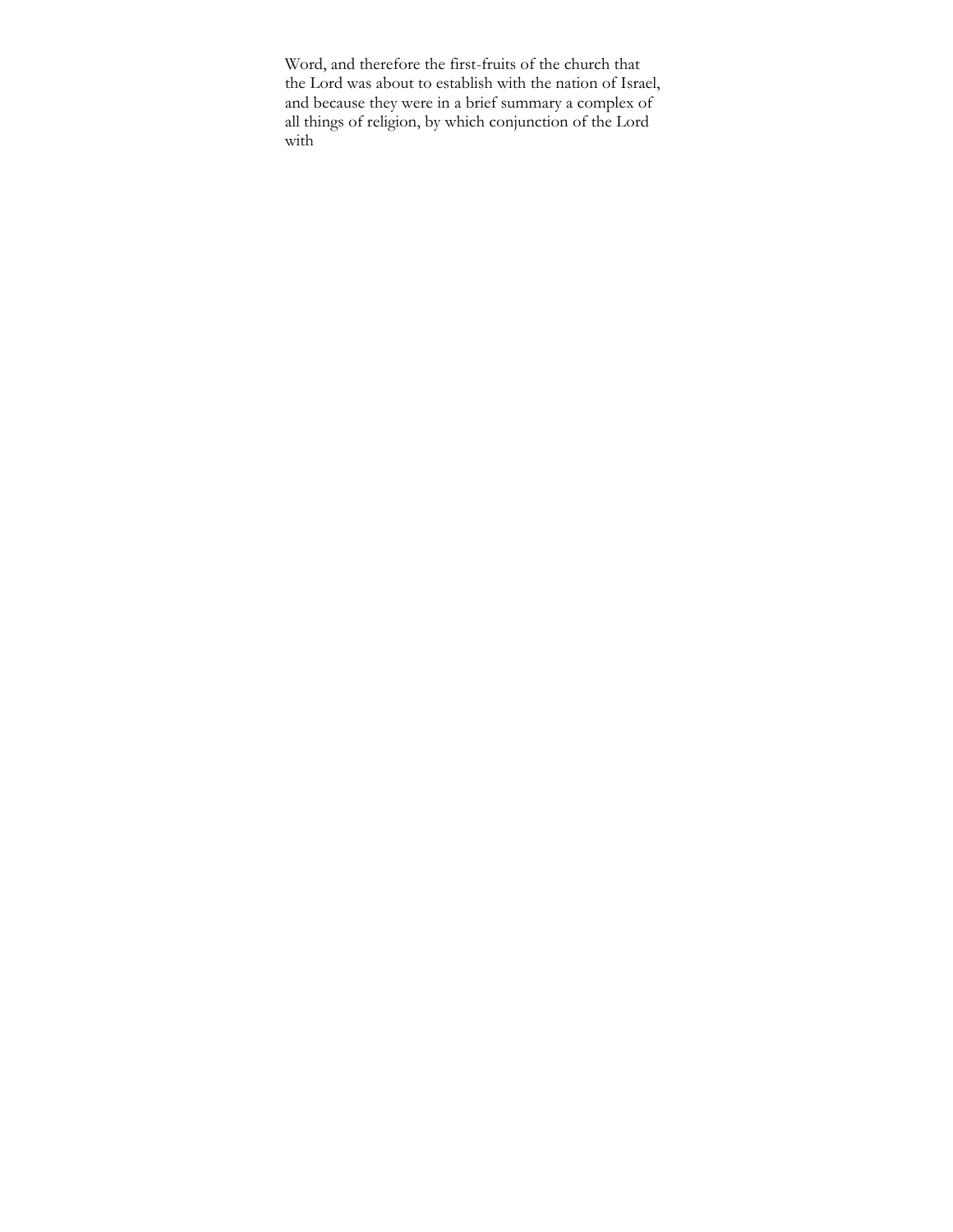man and of man with the Lord is given, therefore they were so holy that there is nothing holier.

55. That they were most holy may be manifest from what now follows : JehoVah Himself, that is, the Lord, descended upon Mount Sinai in fire and with angels, and promulgated them therefrom by the living Voice; and the people prepared themselves for three days to see and to hear. Bounds were set round about the mountain, lest any one should approach and die; nor might the priests nor the elders draw near, but Moses alone. These laws were written on two tables of stone, by the finger of God. When Moses brought the tables down from the mountain the second time, his face shone. The tables were afterwards deposited in the ark, and the ark in the inmost of the tabernacle. Over it was laid the mercy-seat, and upon this were placed cherubs of gold. This [inmost part of the tabernacle with what was therein] was the holiest thing of their church, and was called the holy of holies. Without the veil, within which was this holy of holies, were arranged the things which represented the holy things of heaven and the church, — the candlestick with the seven lamps of gold, the golden altar of incense, and the table overlaid with gold, upon which was the bread of faces [or shew-bread], together with the curtains of fine linen, purple and scarlet, round about. The sacred- ness of this whole tabernacle was from nothing else than the Law which was in the ark. On account of the holiness of the tabernacle, from the Law in the ark, the whole people of Israel, by command, encamped around it in the order of their tribes, and marched in order after it; and then there was over it a cloud by day, and a fire by night. Because of the holiness of this Law, and the presence of the Lord therein, the Lord spake with Moses above the mercyseat, between the cherubs; and the ark was called *Jehovah there.* Aaron, also, was not allowed to enter within the veil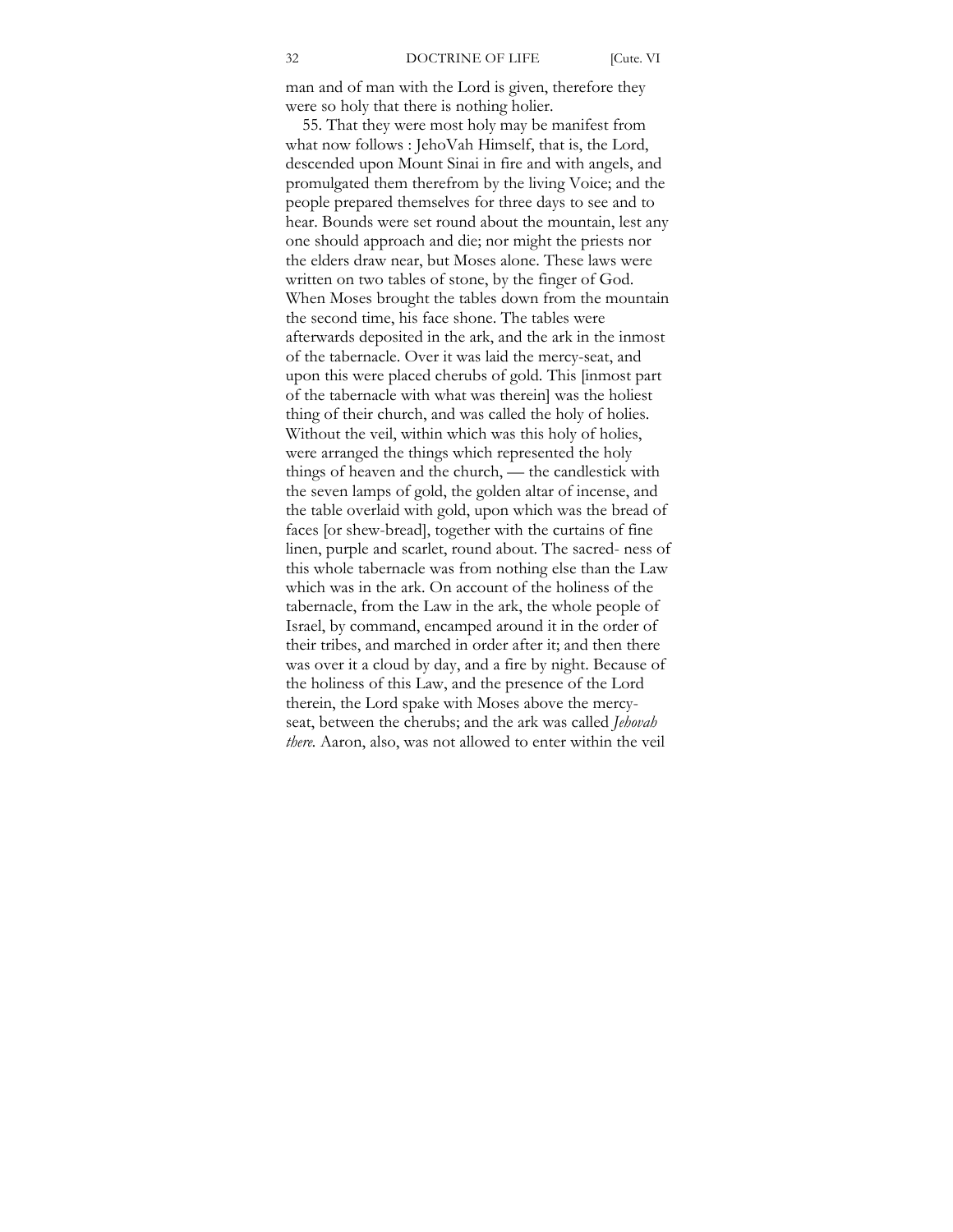except with sacrifices and incense. Because this Law was the very holiness of the church, therefore the ark was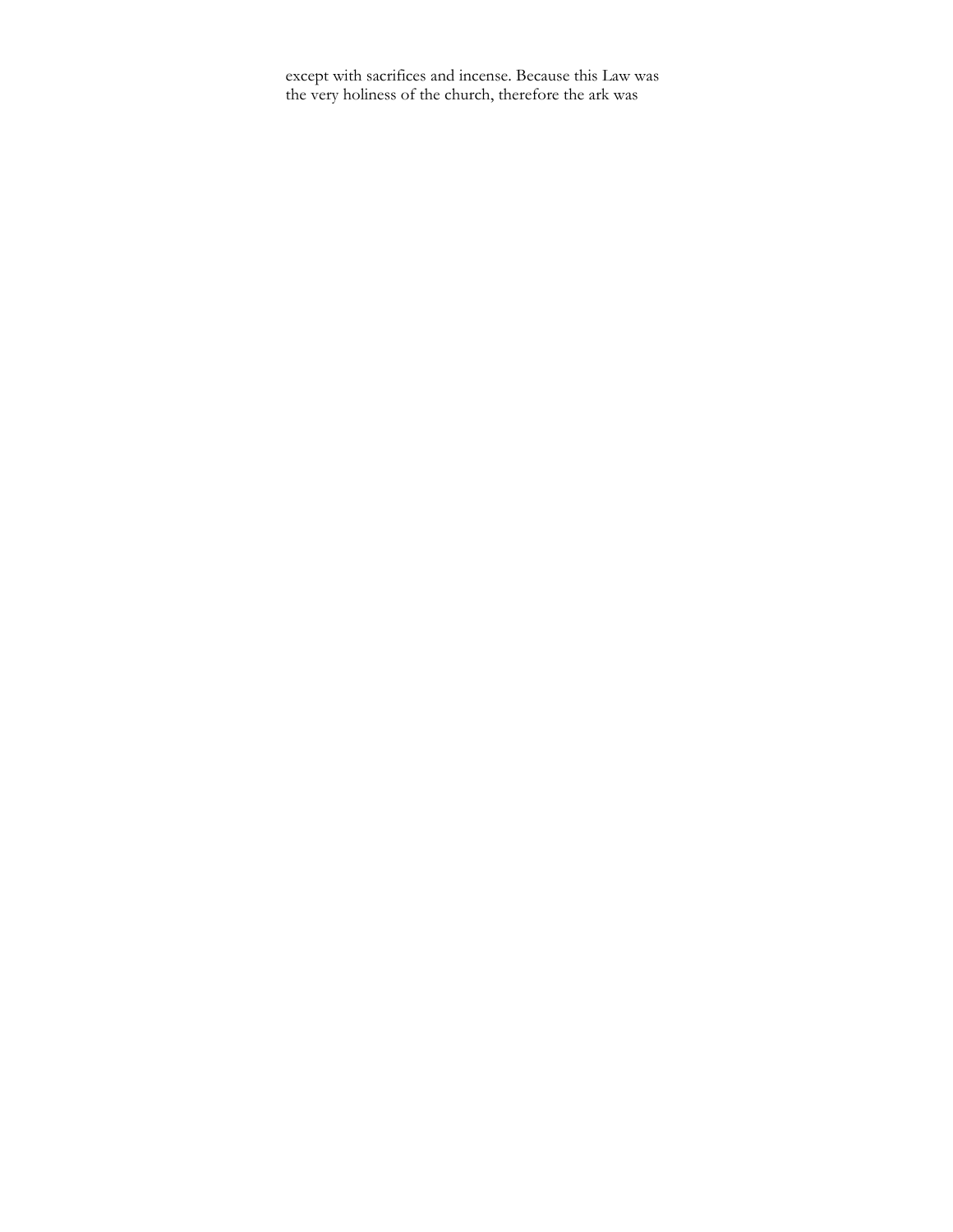### No. 57.] FOR THE NEW JERUSALEM. 33

iHtroduced into Zion by David; and later it was placed in the midst of the temple at Jerusalem, where it made its shrine. From the Lord's presence in this Law and around it, miracles were wrought by the ark in which the Law was : for example, the waters of the Jordan were divided, and as long as the ark was resting in the midst of it, the people passed over on dry ground; when the ark was carried around them, the walls of Jericho fell; Dagon, the god of the Philistines, fell down before it, and afterwards lay at the threshold of the temple, [with the trunk] separated from the head; and the Bethshemites on account of the ark were smitten to the number of several thousands; and there were other miracles besides. These were all solely from the presence of the Lord in His Ten Words, which are the Precepts of the Decalogue.

56. So great power and so great holiness were in tbis Law, because it was the complex of all things of religion; for it consisted of two tables, one of which contains all things which are on God's part, and the other in a complex all things that are on man's part. The precepts of this Law are therefore called the Ten Words. They are so called because *ten* signifies *all.* But how this Law is the complex of all things of religion, will be seen in the next chapter.

*57.* Whereas by means of this Law there is conjunction 0f the Lord with man and of man with the Lord, it is called the *Covenant,* and the *Testimony,* — the Covenant because it conjoins, and the Testimony because it testifies; for a covenant signifies conjunction, and a testimony the attestation of it. On this account the tables were two, 0ne for the Lord and the other for man. Conjunction is effected by the Lord, but at the time when man does the things that are written in his table. For the Lord is continually present, and He works, and He wishes to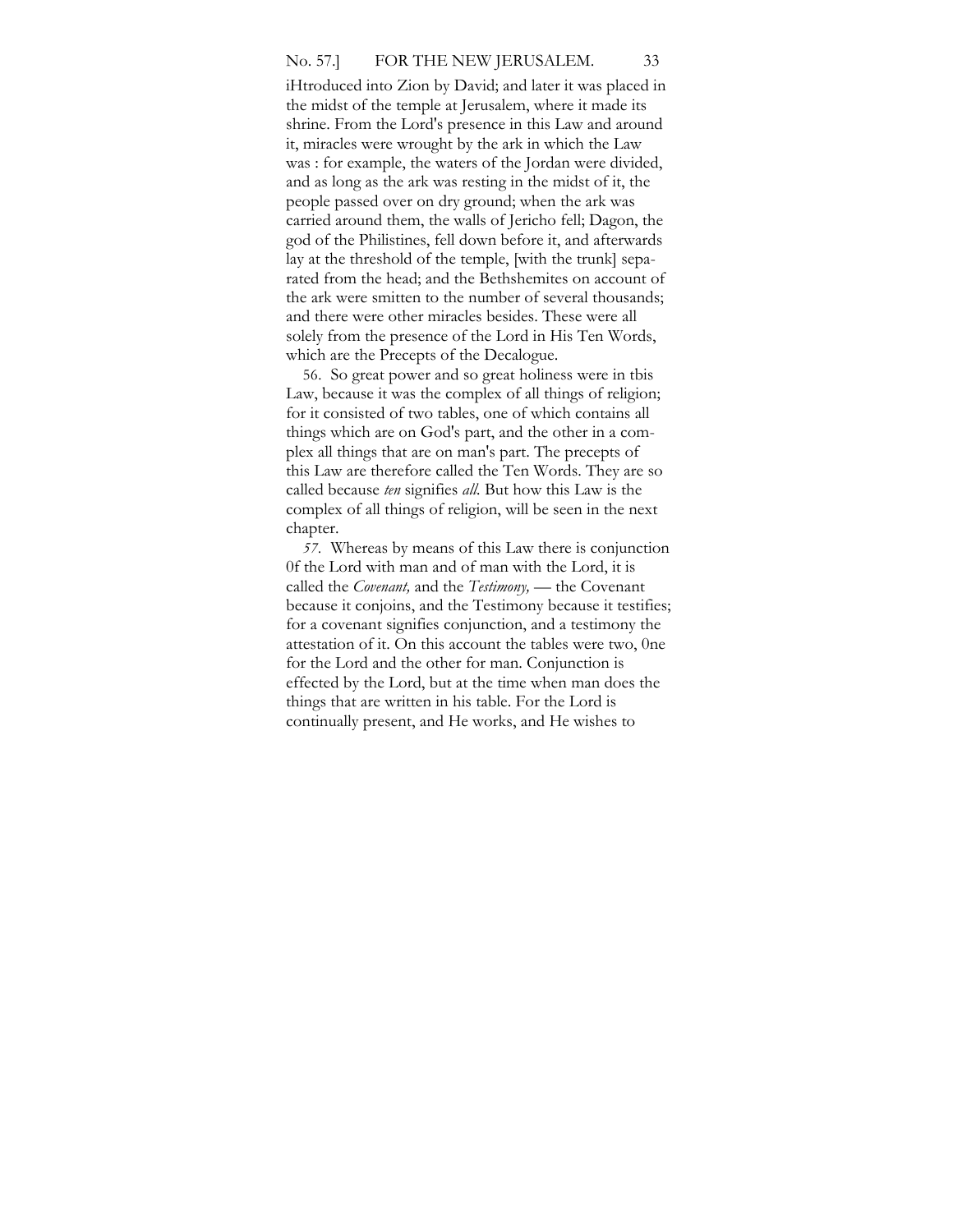enter-in; but man, from his freedom which he has from the Lord, must open; for the Lord says, *Behold, I stand*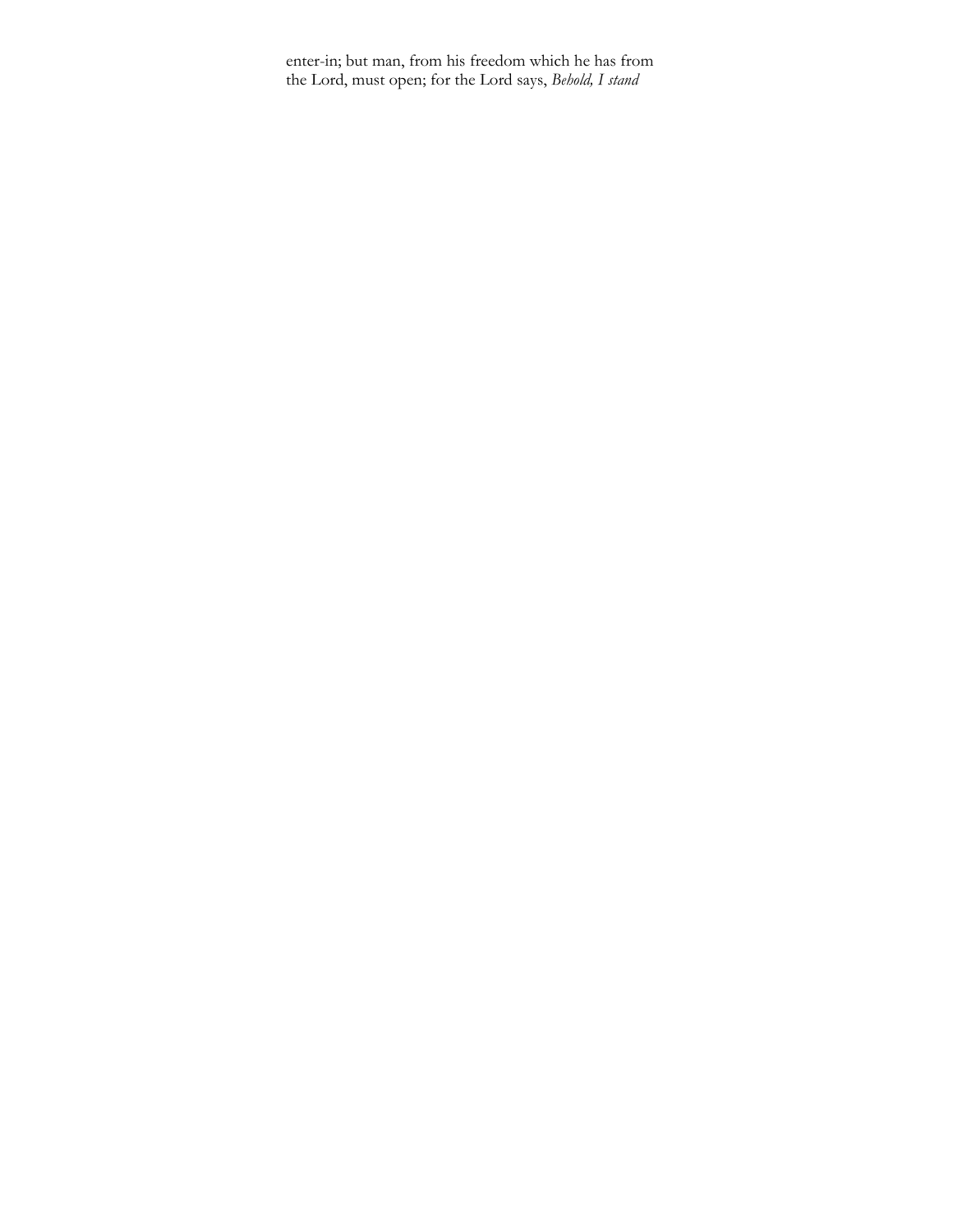*at the door and knock; if any man hear My voice and open the door, I will come in to him, and will sup with him, and he with Me*  (Apoc. iii. 20).

58. In the second table, which is for man, it is not said that he shall do this and that good, but that he shall not do this and that evil; as, *Thou shalt not kill; Thou shalt not commit adultery; Thou shalt not steal; Thou shalt not bear false witness; Thou shalt not covet.* The reason is, that man cannot do any good whatever from himself; but when he does not do evils, he then does good, not from himself, but from the Lord. That man is able to shun evils as of himself by the Lord's power if he implores it, will be seen in the following pages.

59• The things which have been presented above (n. 55) concerning the promulgation, the holiness, and the powe1 of this Law, are found in the following passages in the Word :—

Jehovah descended upon Mount Sinai in fire, and the mountain then smoked and trembled, and there were thunderings, lightnings, a thick cloud, and the voice of *a*  trumpet, Ex. xix. 16-18; Deut. iv. I r; v. 22, 23.

Before the descent of Jehovah, the people prepared and sanctified themselves for three days,  $Ex. xix. so, 11$ , 15.

Bounds were set round about the mountain, lest any one should approach and come near its base, and should die; nor might the priests draw near, but Moses alone, Ex. xix.

12, 13, 20-23; xxiv. I, 2.

The Law was promulgated from Mount Sinai, Ex. xx. 2-77; Deut. v. 6-21.

This Law was written on two tables of stone, and was written by the finger of God, Ex. xxxi. 18; xxxii. 15, 16; [Deut. ix. 10](http://deut.ix.so/).

When Moses brought these tables down from the mountain the second time, his face shone, Ex. xxxiv. 29- 35.

The tables were deposited in the ark, Ex. xxv. 16; xl. 20; Deut. x. 5; I Kings viii. 9.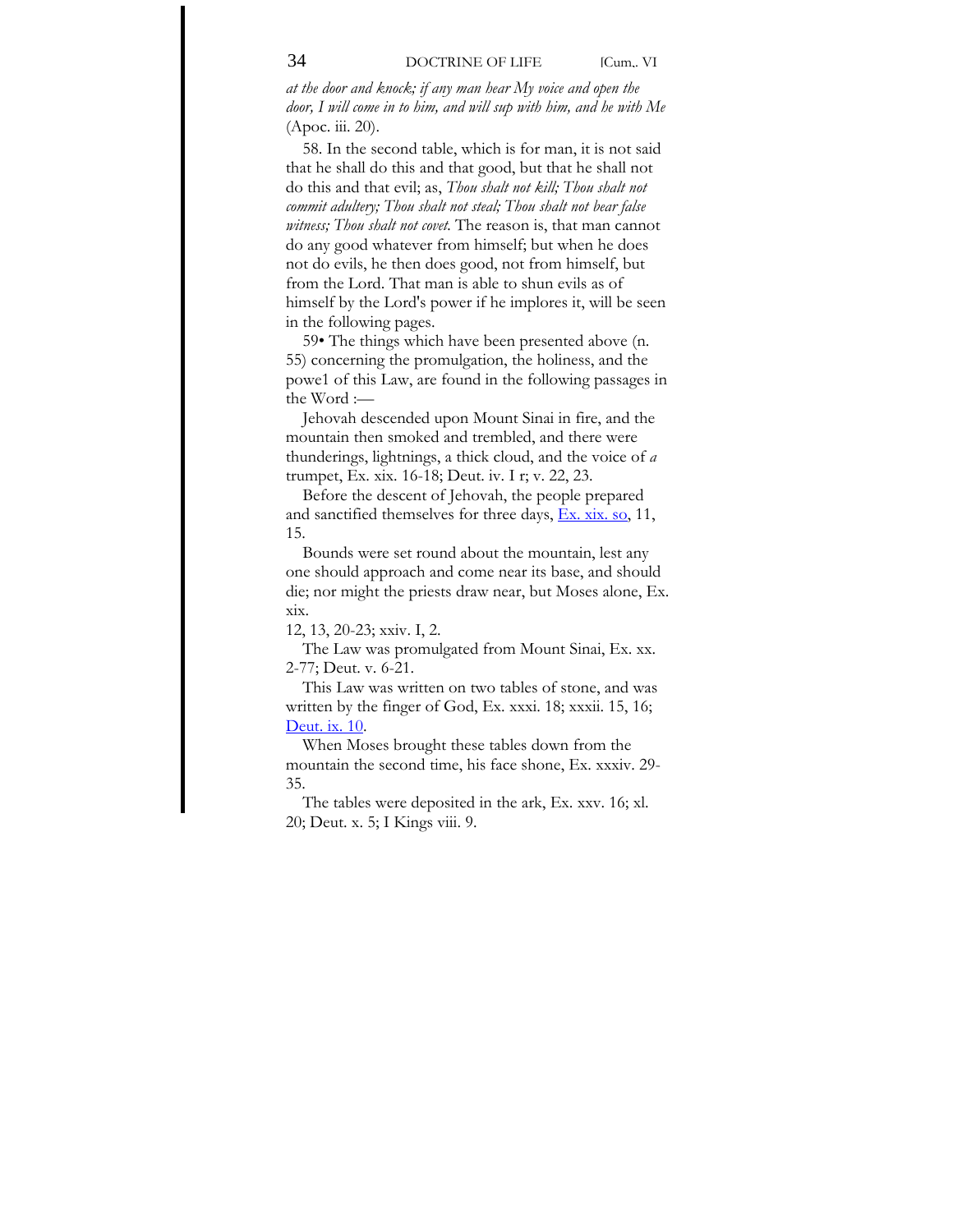The mercy-seat was laid over the ark, and upon this were placed cherubs of gold, Ex. xxv. 17-21.

The ark with the mercy-seat and the cherubs formed the inmost of the tabernacle; and the golden candlestick, the golden altar of incense, and tbe table overlaid with gold on which was the bread of faces [or shew-bread] formed the external of the tabernacle, and the ten curtains of fine liHen, purple, and scarlet, formed its outermost, Ex. xxv.. xxvi.; xl. 17-28.

The place where the ark was, was called the holy of holies, Ex. xxvi. 33.

The whole people of Israel encamped around the habitation [of the Lord], in order according to their tribes, and marcbed in order after it, Num. ii.

There was then a cloud over the habitation by day, and a fire by night, Ex. xl. 38; Num. ix. 15-23; xiv. 14; Deut. i. 33.

The Lord spake with Moses above the ark, between the cherubs, Ex. xxv. 22; Num. vii. 89.

The ark, owing to the Law in it, was called *Jehovah there;*  for when the ark went forward, Moses said, *Arise, Jehovah;* and when it rested, *Return, Jehovah,* Num. x. 35, 36 : and also 2 Sam. vi. 2; Ps. cxxxii. 7, 8.

On account of the holiness of this Law, Aaron was not allowed to enter within tbe veil except with sacrifices and incense, Lev. xvi. 2-14, als0 the verses following these.

The ark was introduced into Zion by David with sacrifices ahd jubilation, 2 Sam. vi. 1-19; Uzzah died because he touched tbe ark, 2 Sam. vi. 7.

The ark was placed in tbe middle of the temple at Jerusalem, where it made the shrine, r Kings, Vi. 19, and verses following; viii. 3-9.

From the presence and the power of the Lord in the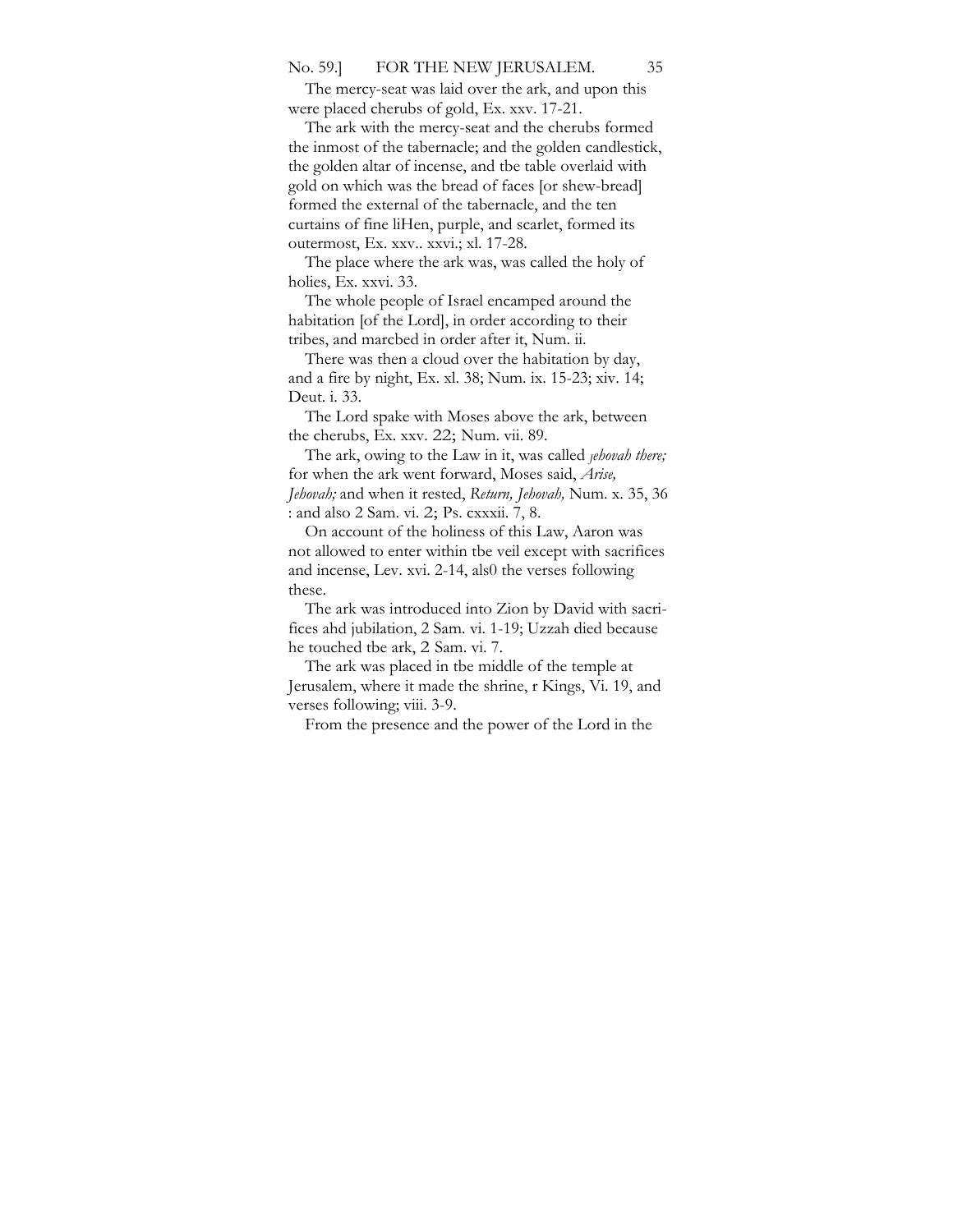Law which was within the ark, the waters of the Jordan were divided; and while the ark was resting in the midst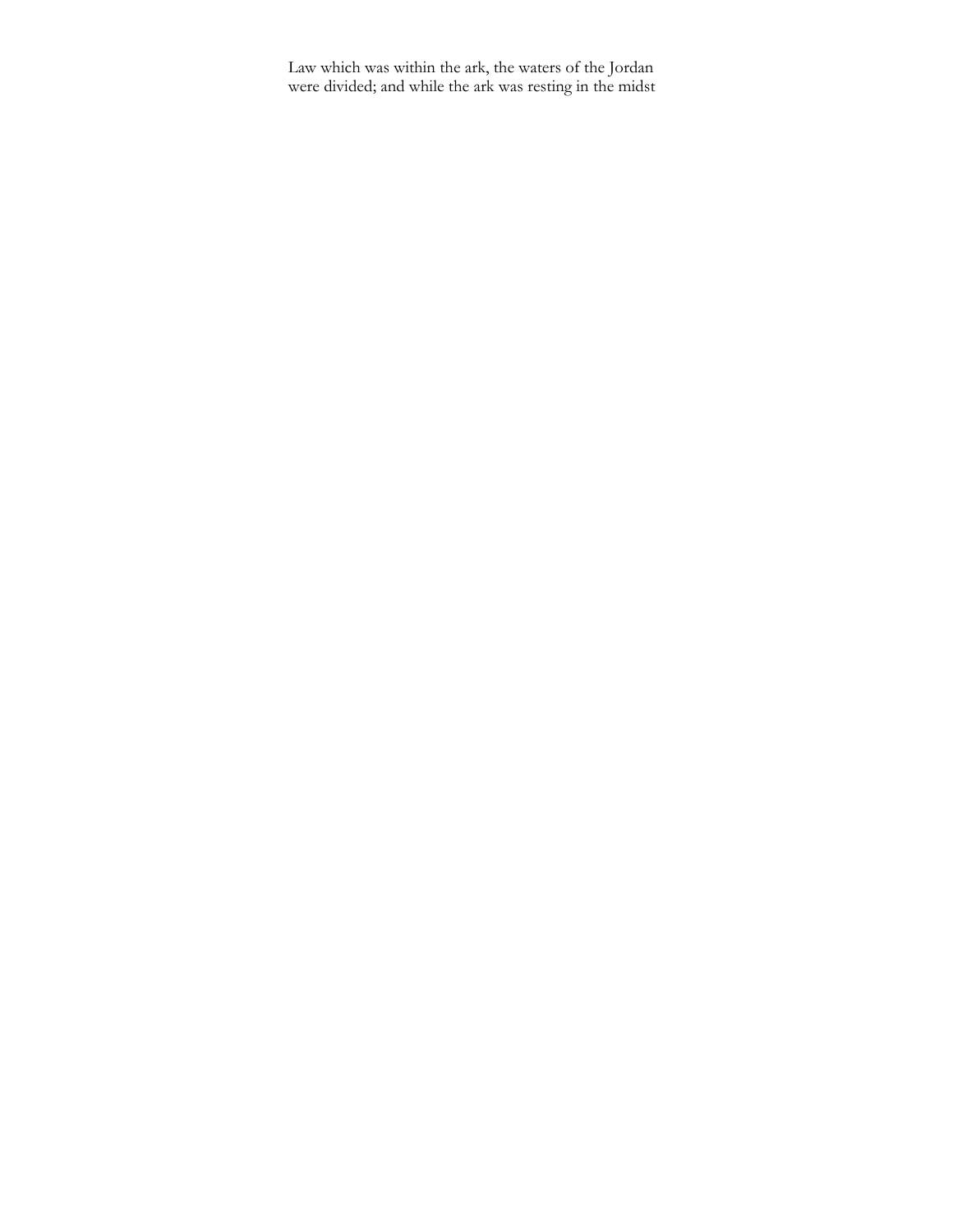of it, the people passed over on dry ground, Josh. iii. 1-17; iV. 5-20.

When the ark was carried around them, the walls of Jericho fell, Josh. Vi. 1-20.

Dagon, the god of the Philistines, fell to the ground before the ark, and afterwards lay upon the threshold of the temple, [the trunk being] separated from the head, r Sam. v.

The Bethshemites on account of the ark were smitten, to the number of several thousands, 1 Sam. vi. 19.

60. That the tables of stone on which the Law was written were called the *tables of the covenant,* and that the ark was called from them the *ark of the covenant,* and the Law itself *the covenant,* may be seen in Num. x. *33;* Deut. iv. 13, 23; v. 2, 3; ix. 9; Josh. iii. 11; 1 Kings viii. 21; Apoc. xi. 19; and in many other passages. The Law was called a *covenant,* because covenant signifies conjunction; it is therefore said of the Lord that He shall be for a *covenant* to the people (Isa. xlii. 6; xlix. 8); and He is called the *Messenger of the covenant* (Mal. iii. 1); and His Blood, the *Blood of the covenant* (Matt. xxvi. 28; Zech. ix. I r; Ex. xxiv. 4-0); and therefore the Word is called *the Old and the New Covenant.* Covenants also are made for the sake of love, friendship, consociation, and thus for conjunction.

61. That the precepts 0f this Law were called *The ten Words,* may be seen in Exodus (xxxiv. 28) and in Deuteronomy (iv. 13; x. 4). They are so called because *ten*  signifies all, and *words* signifies truths; for there were more than ten. Because *ten* signifies all, the curtains of the tabernacle were ten (Ex. xxvi. 1); for the same reason the Lord said that a man about to receive a kingdom called *ten*  servants, and gave them *ten* pounds to trade with (Luke xix. 13); and therefore the Lord likened the kingdom of ihe heavens to *ten* virgins (Matt. xxv. For the same reason also the dragon is described as having *ten* horns,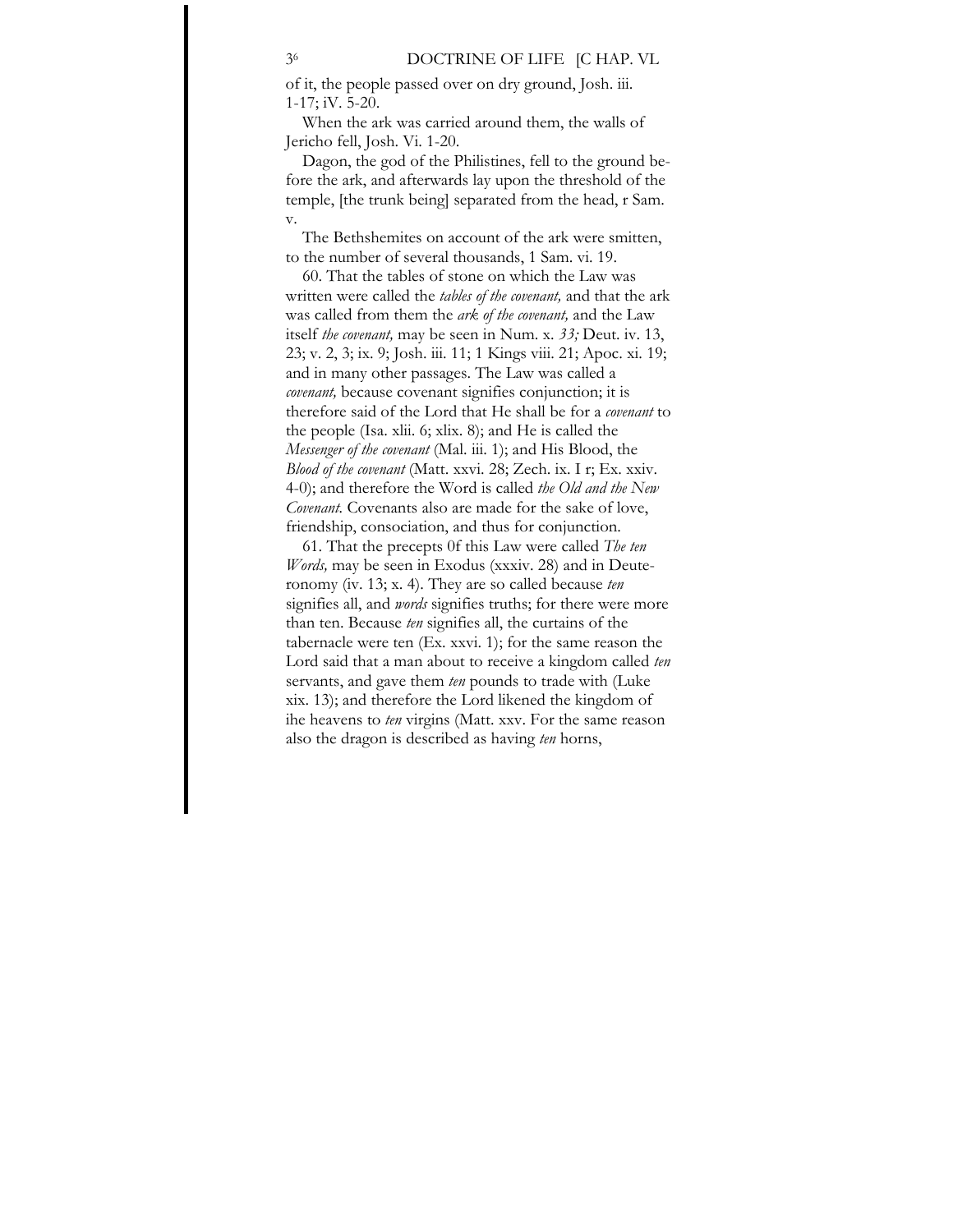# No. 61.] FOR THE NEW JERUSALEM. **37**

with *ten* diadems upon the horns (Apoc. xii. 3); likewise the beast that was coming up out of the sea (Apoc. xiii. 1); and another beast also (Apoc. xvii. 3, 7); and again the beast spoken of in Daniel (vii. 7, 20, 24). Similar is the signification 0f *ten* in Leviticus (xxvi. 26), and in Zechariah (viii. 23), and in other places. Hence are *tithes, by* which is signified something from all.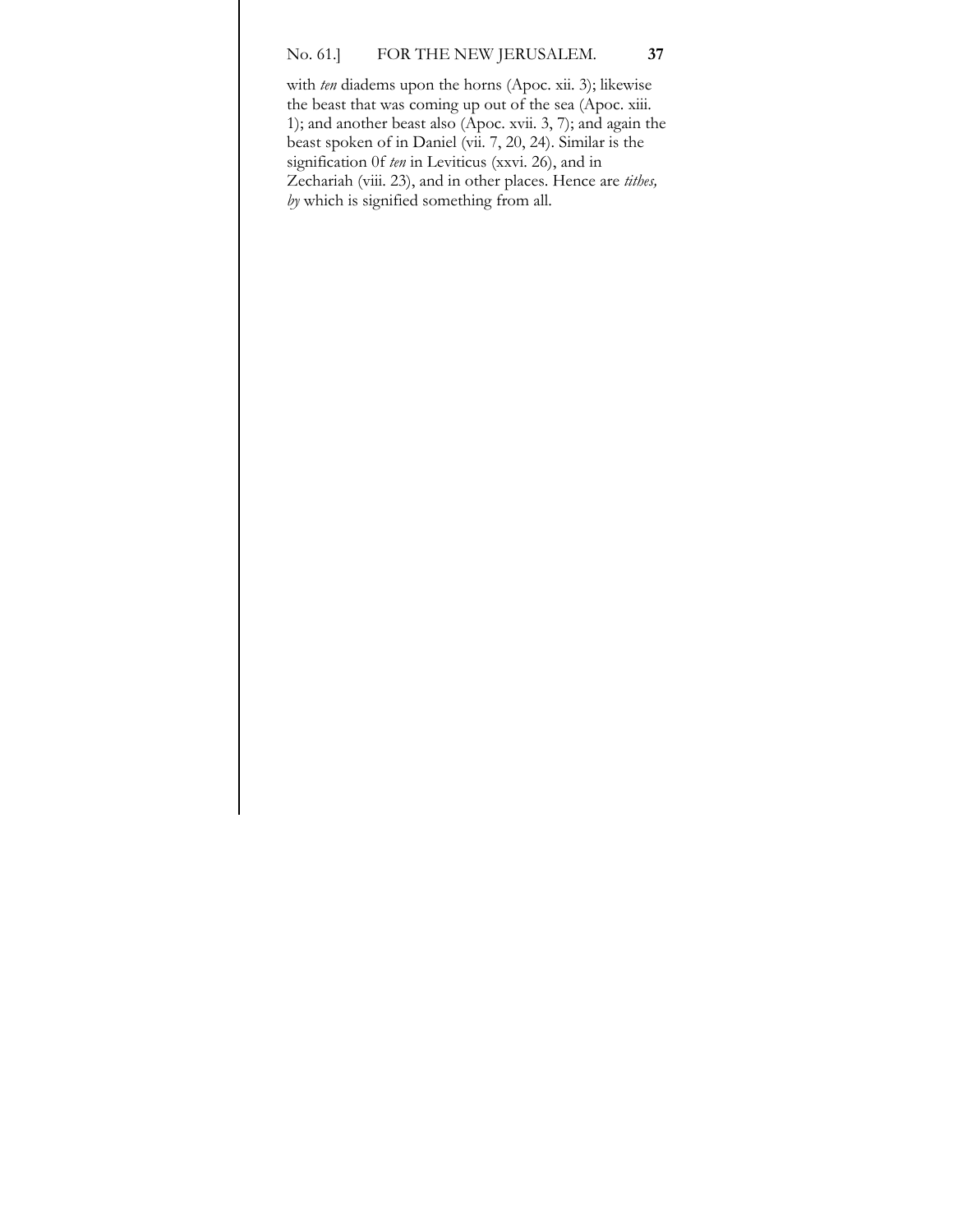VII.

# MURDERS, ADULTERIES, THEFTS, AND FALSE TESTIMONIES, OF EVERY KIND, WITH THE LUST AFTER THEM, ARE THE EVILS WHICH ARE TO BE SHUNNED AS SINS.

62. IT is known that the Law of Sinai was written upon two tables; and that the first table contains the things which are of God's part, and the 0ther those which are of man's part. That the first table contains all the things that are of God's part, and the second all tha: are of man's, does not appear in the letter; yet all these thihgs are in them; and for this reasoH they are called the Ten Words, by which are signified all truths in the complex (as may be seen just above, n. 61). But how all the things are therein cannot be shown in a few words; it may, however, be comprehended from what was presented in the " Doctrine concerning the Sacred Scripture " n. 67, which may be seen. Hence it is that it is said, "murders, adulteries, thefts, and false testimonies, of every kind."

63. A religion has had much influence which holds that no one can fulfil the Law; and the Law is, not to kill, not to commit adultery, not to steal, and not to bear false witness. Every civil and moral man can fulfil these precepts of the Law by civil and moral life; but this religion denies that he can fulfil them by spiritual life; from which it would follow that his not doing these evils is only for the sake of avoiding punishments and losses in the world, and not for the sake of avoiding punishments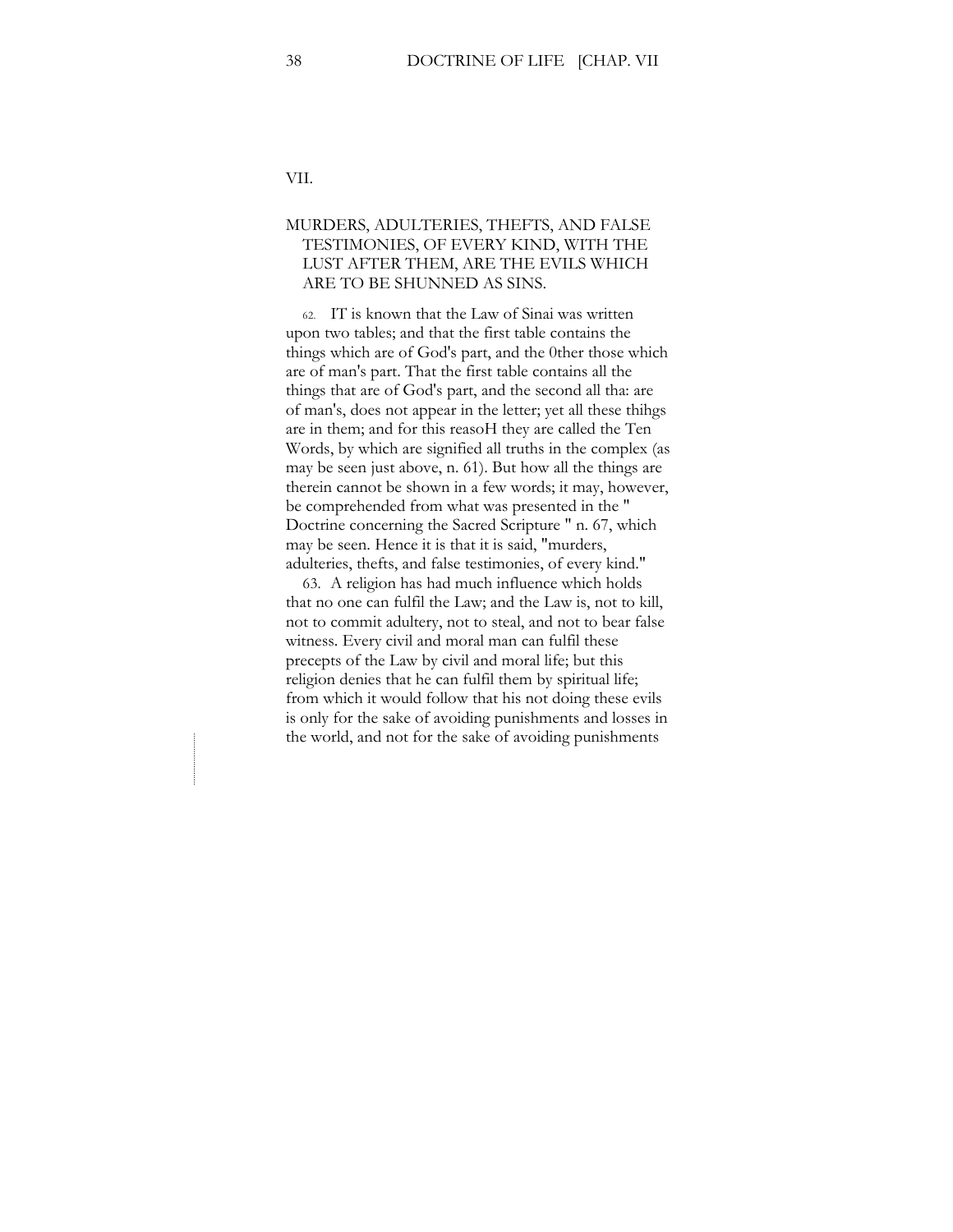and losses after he has left the world. Hence it is that a man with whom this religion has had control, regards these evils as lawful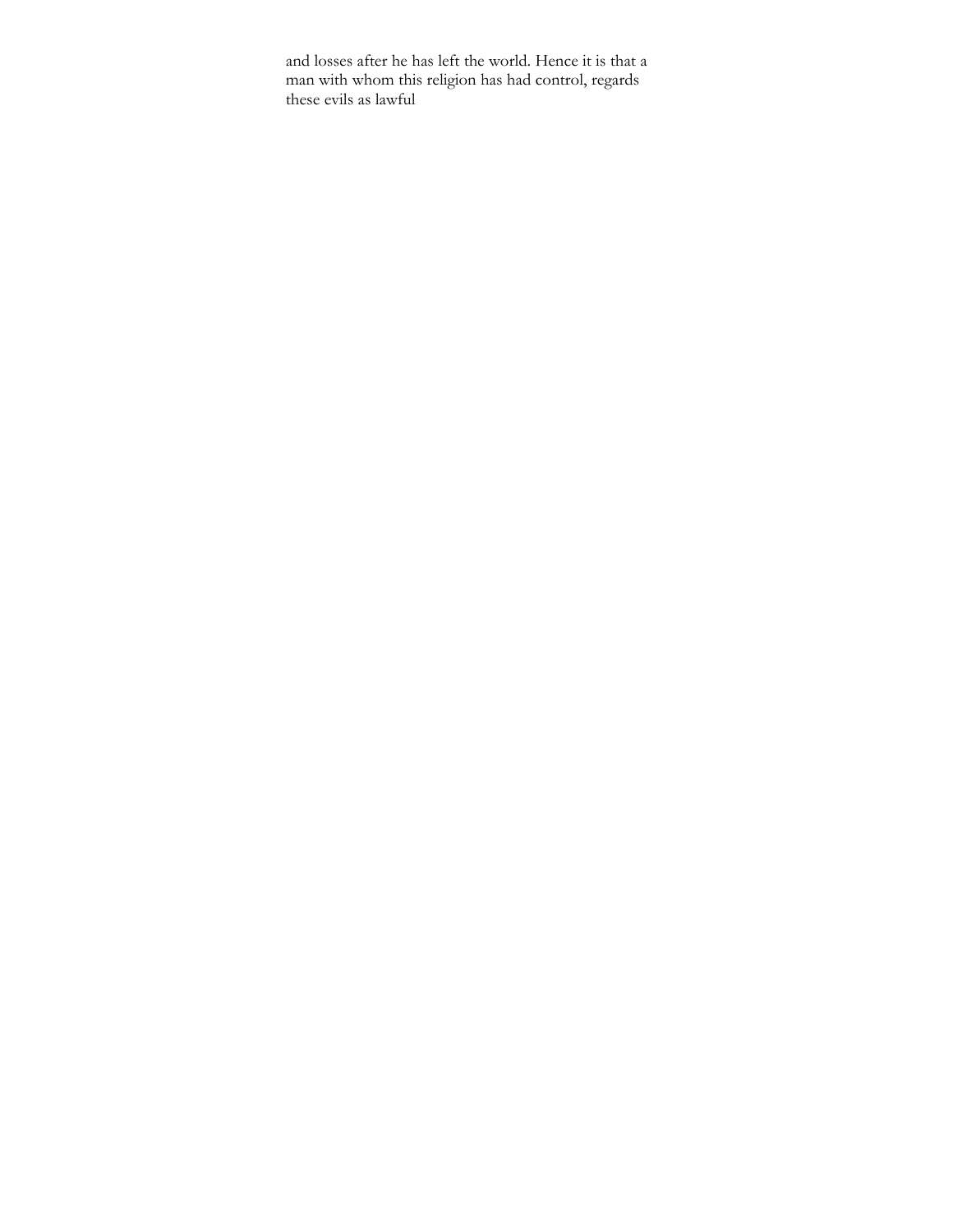### N0. 64.] FOR THE NEW JERUSALEM. 39

before God, but unlawful before the world. On account of this thought from this religion of his, the man is in the lust after all these evils, and he refrains from doing them only on account of the world. Sucb a man, therefore, after death, although he had not committed murders, adulteries, thefts, and false witness, still lusts to commit them; and he also does those evils when the external which he had in the world is taken away from him. Every lust awaits the man after death. It is owing to this that such persons act as one with hell, and cannot but have their portion with those who are in hell. But there is another lot for those who do not wish to kill, to commit adultery, to steal, and to bear false witness, for the reason that it is acting against God to do these things. After some combat against these evils, they do not will tbem, and so do not lust to do them; they say in their heart that they are sins, in themselves infernal and diabolical. These, after death, when the external which they had for the world is removed, act in unity with heaven; and because they are in the Lord, they also come int0 heaven.

64. It is common [ground], in every religion, that man ought to examine himself, repent, and desist from sins; and that if he does not, he is under condemnation. That this is common, in every religion, may be seen above (n. 48). Throughout the Christian world this also is commoH, — that the Word is taught, and that children are initiated by it into the Christian religion, for it is in the hands of all young children. Their parents and instructors tell them ihat to do those evils is to sin against God; indeed, while they are talking with the children, they know nothing different. Who may not wonder that the same persons, and also the children when they become adults, think that tbey are not under ihis Law, and that they cannot do the things which it requires ? Can there be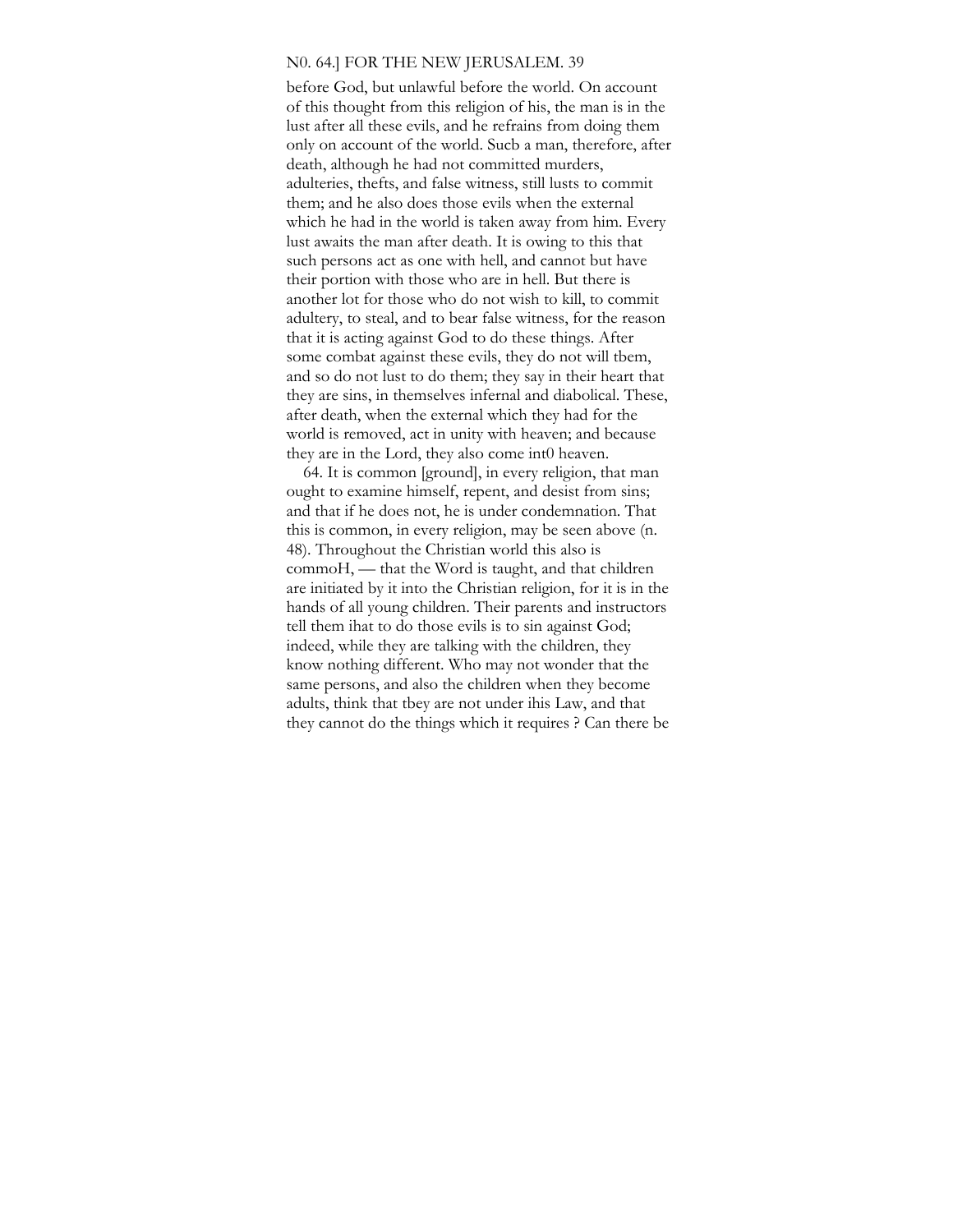any other cause for their learning to tnink thus, than that they love the evils, and hence the falsities that favor them ? These, therefore, are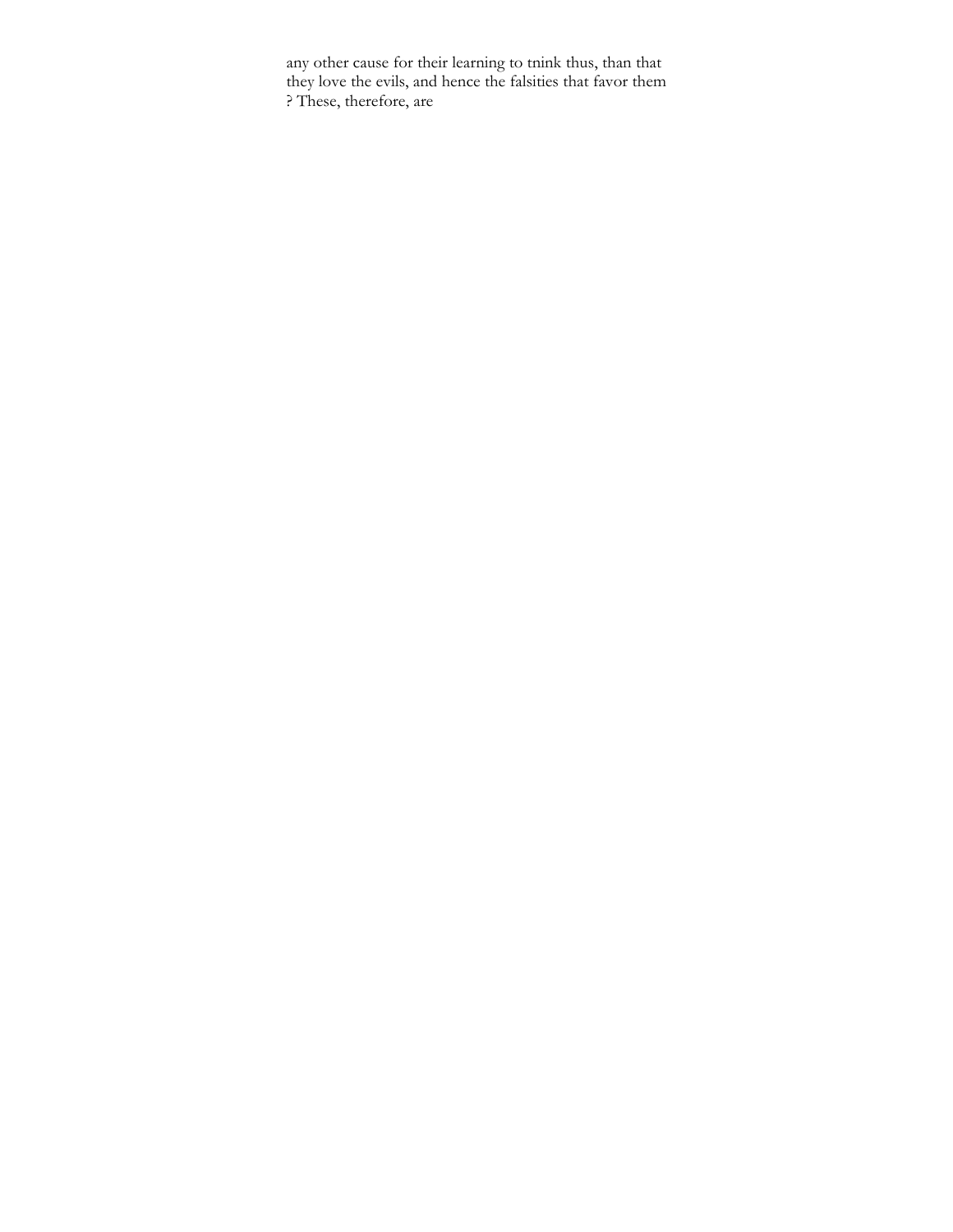they who do not make the precepts of the Decalogue precepts 0f religion. That the same live without religioH, will be seen in the " Doctrine concerning Faith."

65. Among all the nations in the whole world with whom there is any religion, there are precepts similar to those in the Decalogue; and all who live them from religion are saved, but all who do not live them from religion are condemned. They who live them from religion, when instructed after death by angels, receive truths and acknowledge the Lord. The reason of this is, that they shun evils as sins, and from this they are in good; and good loves truth, and from the desire of the love receives it; as was shown above (n. 32-41). This is meant by the Lord's words to the Jews : *The kingdom of God shall be taken from you, and given to a nation bringing forth the fruits* (Matt. xxi. 43); and again by these words : *When the Lord of the vineyard cometh, He will destroy the wieked, and will let out His vineyard unto other husbandmen who shall render unto Him the fruits in their season* (Matt. xxi. 40, 41); and by these words also : *I say unto you that many shall come from the*  east and the west, and from the north and the south, and shall sit *down* [to eat] *in the kingdom of God; but the sons of the kingdom shall be cast out into outer darkness* (Matt.

viii. 11, 12; Luke xiii. 29).

66. We read in Mark that a certain rich man came to Jesus, and asked Him what he should do to inherit eternal life. Jesus answered him : *Thou knowest the commandmens, thou shalt not commit adultery; thou shalt not kill; thou shalt not steal; thou shalt not bear false witness; defraud not; honor thy father and mother. He answering said All these have I kept from my youth. Jesus looked upon him and loved him; and He said, One thing thou lackest; go thy way, sell whatsoever thou hast, and give to the poor, and thou shalt have treasure in heaven;*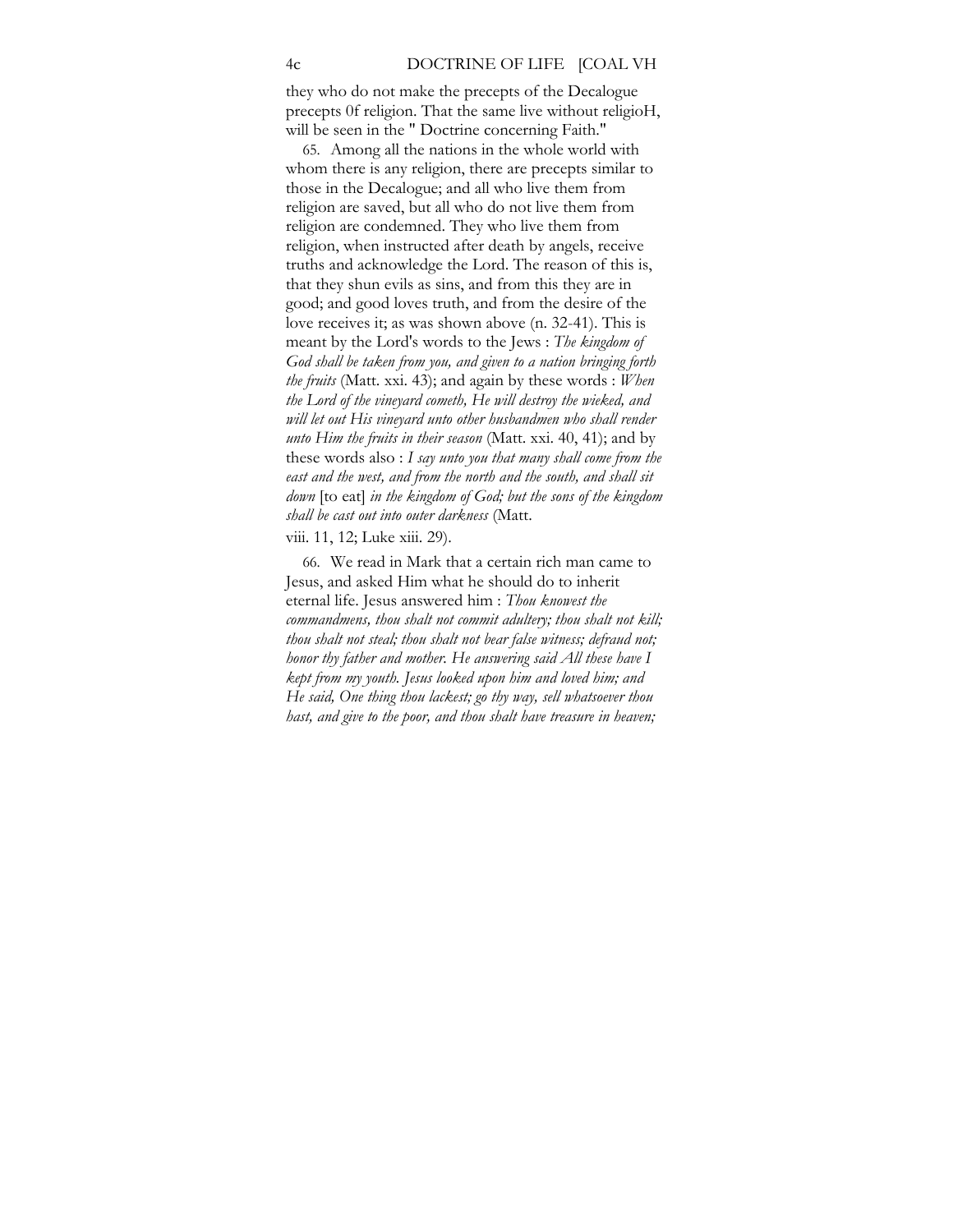*and come, take up the cross and follow Me* (x. 17-22). It is said that Jesus loved him. This was because he said that he had kept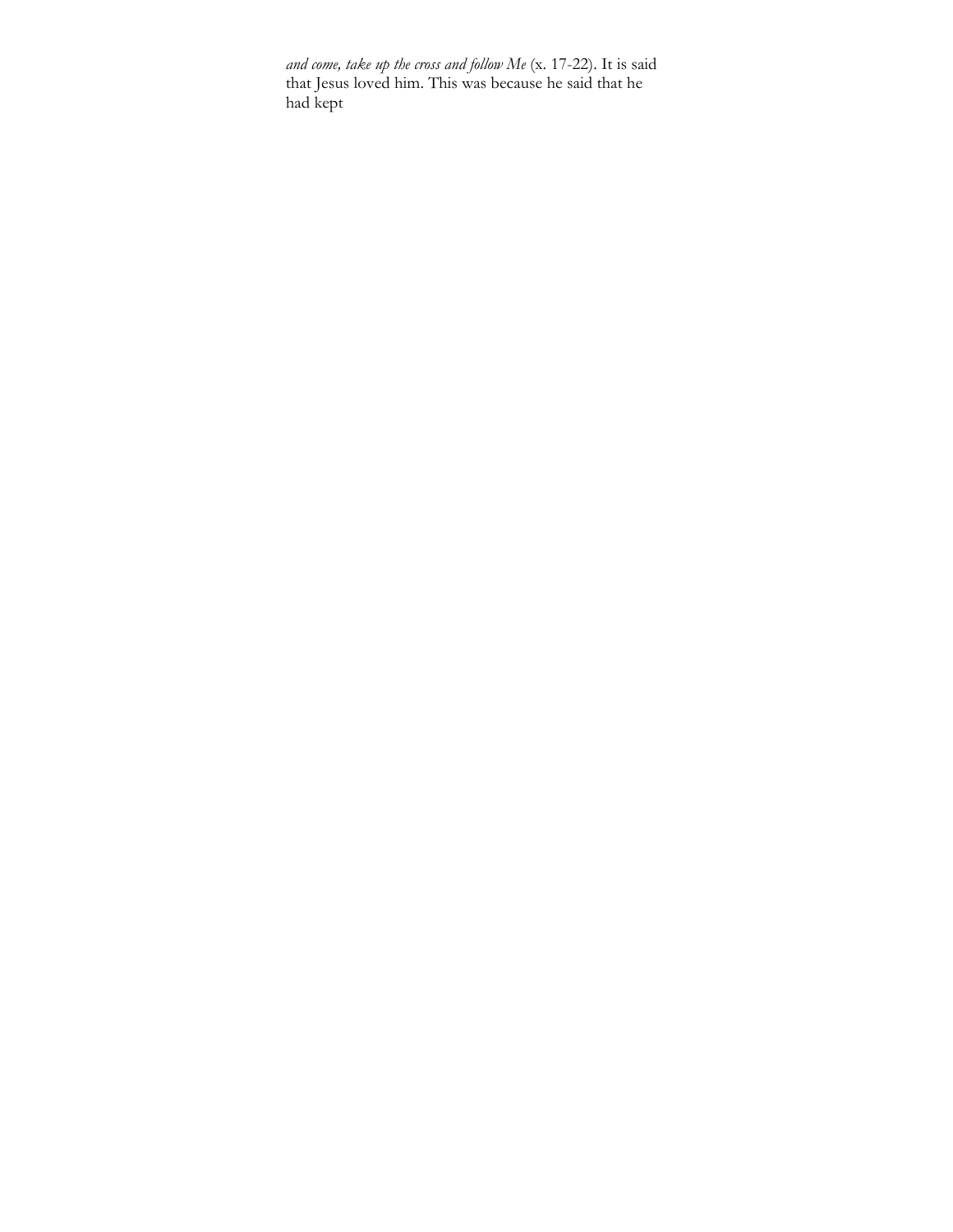### No. 66] FOR THE NEW JERUSALEM. **41**

those precepts from his youth. But because he was wanting in three things, —which were, that he had not removed his heart from riches, had not fought against his lusts, and had not yet acknowledged the Lord to be God, — therefore the Lord said that he should sell all that he had, by which is meant that he should remove his heart from riches; that he should take up the cross, by which is meant that he should fight against his lusts; and that he should follow Him, by which is meant that he should acknowledge the Lord t0 be God. (The Lord spake these as He spake all His words, by correspondences. See the " Doctrine concerning the Sacred Scripture," n. 17). For no one can shun evils as sins unless he acknowledges the Lord to be God, and goes to Him; and unless he fights against evils, and so removes his lusts. But more will be said of these things in the chapter on combats against evils.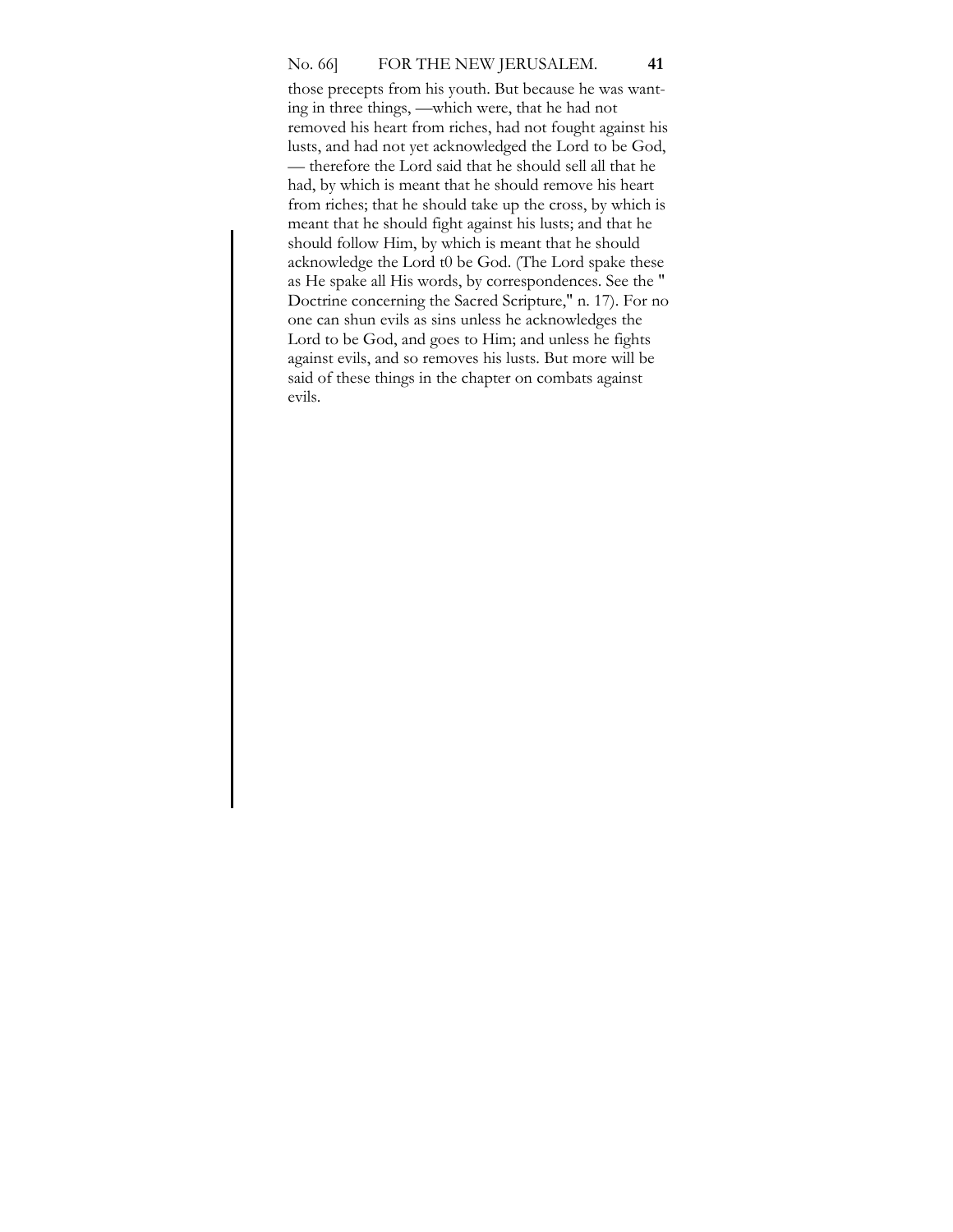VIII.

## 80 FAR AS ONE SHUNS MURDERS OF EVERY KIND AS SINS, HE HAS LOVE TOWARDS THE NEIGHBOR.

67. BY murders of every kind are meant also every kind of enmity, hatred, and revenge, which breathe destruction; for in these murder lies concealed, as fire in wood beneath the ashes. Infernal fire is nothing else. It is from this, that one is said to be on fire with hatred, and to burn with revenge. The foregoing are murders in the natural sense. But in the spiritual sense by murders are meant all modes of killing and destroying men's souls, which are various and manifold. And in the supreme sense, by murder is meant to hate the Lord. These three kinds of murder make one, and cohere : for whoever desires the destruction of a man's body in the world, desires also the destruction of his soul after death; and he desires the destruction of the Lord, for he burns wiih anger against Him, and wishes to blot out His name.

68. These kinds of murder lie inwardly concealed in man, from his birth; but eveH from infancy he learns to veil them with the civility and morality in which he ought to be with men in the world; and so far as he loves honor or gain, he is watchful lest they should show themselves. So is formed man's external, while those are his internal. Such is man in himself. Now as he lays aside the external with the body when he dies, and retains the internal, it is plain what a devil he would be unless he were reformed.

69. Since the kinds of murders above mentioned lie inwardly concealed in man, as has been said, from his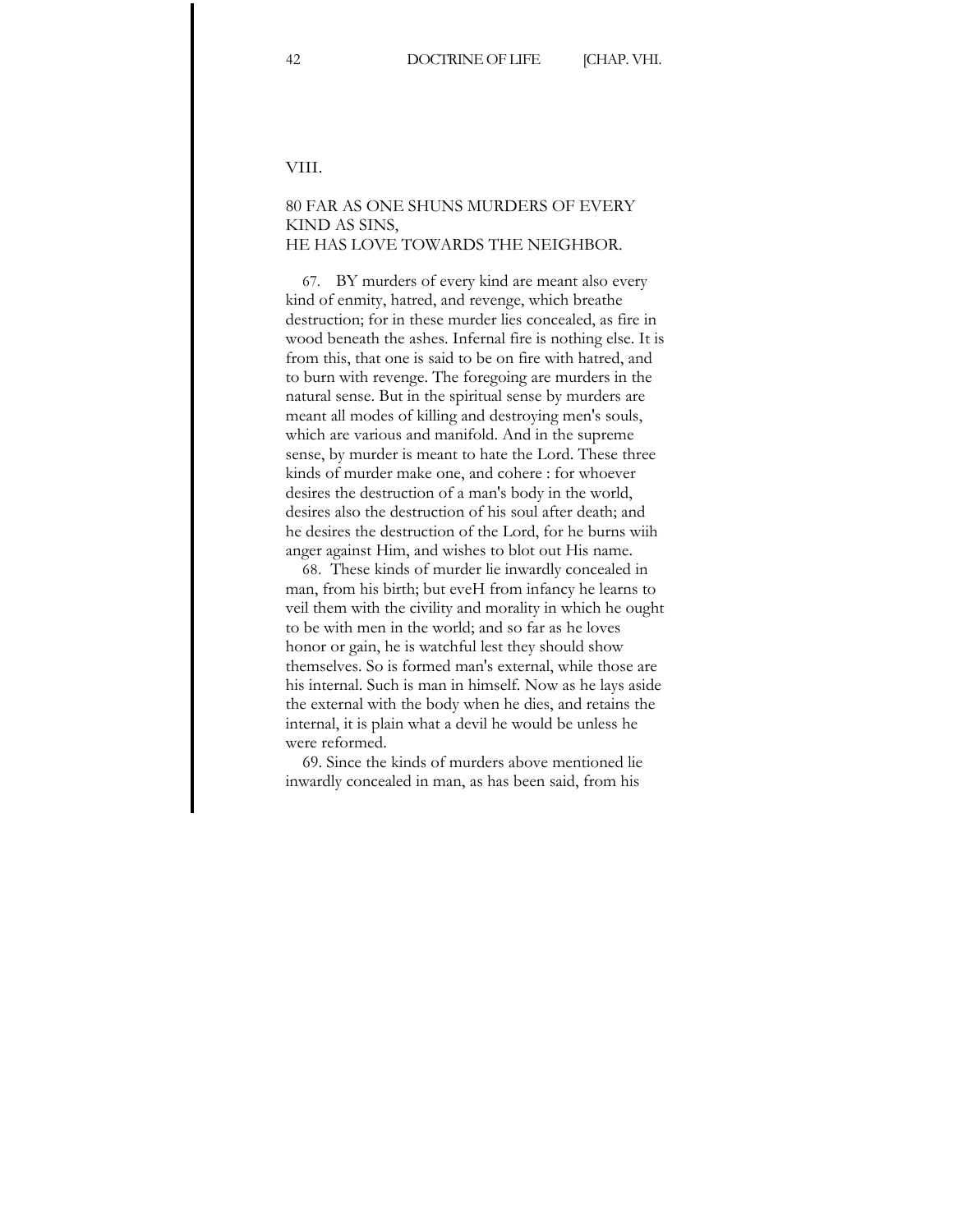#### O. 70.] FOR THE NEW JERUSALEM. 43

birth, and at the same time thefts of every kind, and false witness of every kind, together with the lusts for them (and of these something will be said below), it is manifest that, unless the Lord provided means of reformation, man could not but perish eternally. The means of reformation which the Lord has provided are these : That man is born into mere ignorance; that as a newborn infant he is kept in a state of external inhocence, a little after in a state 0f external charity, and later in a state of external friendship; but as he comes into the exercise of thought from his own understanding, he is kept in a certain freedom of acting according to reason. This is the state which was described above (n. 19), and the description will be here transcribed for the sake of what is to follow : —

" As long as a man is in the world he is in the midst between hell and heaven. Beneaih is hell, and above is heaven; and he is then kept in freedom to turn either to hell or heaven : if he turns to hell, he turns away from heaven; but if he turns to heaven, he turns away from hell. Or, what is the same, as long as man is in the world, he is in the midst between the Lord and the devil, and is kept in freedom to turn either to the one or the other; if he turns to the devil, he turns away from the Lord; but if he turns to the Lord, he turns away from the devil. Or what is the same, as long as a man is in the world, he is in the midst between evil and good, and is kept in freedom to turn either to the one or the other; if he turns to evil, he turns away from g00d; but if he turns to g00d, he turns away from evil." (This may be found above, n. 19. See also what then follows, n. 20-22).

70. Now as evil and good are two opposites, altogether as hell and heaven are, or as the devil and the Lord are, it follows tbat if a man shuns evil as sin, he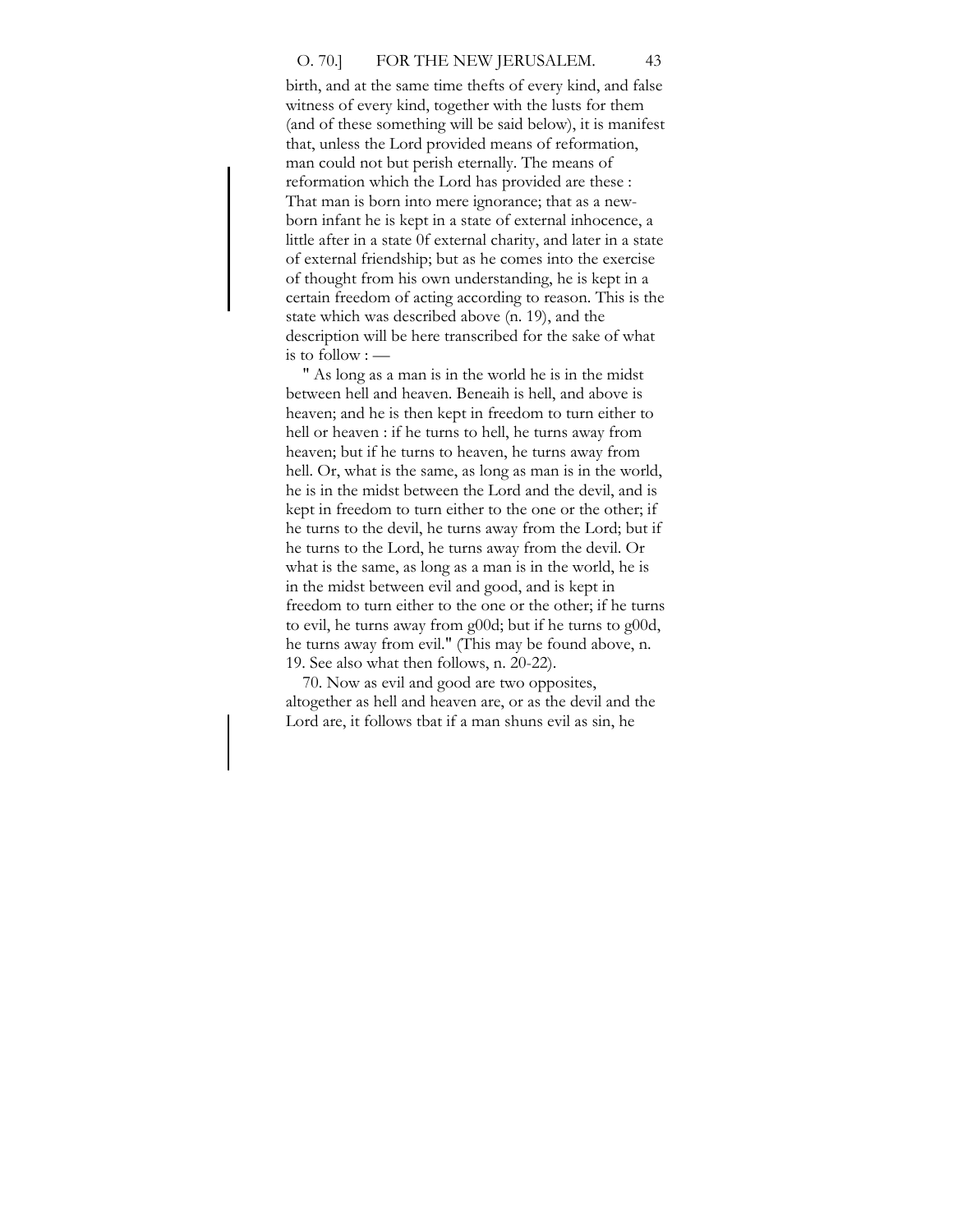comes into the good that is opposite to the evil. The good opposite to the evil that is meant by murder, is that of love towards the neighbor.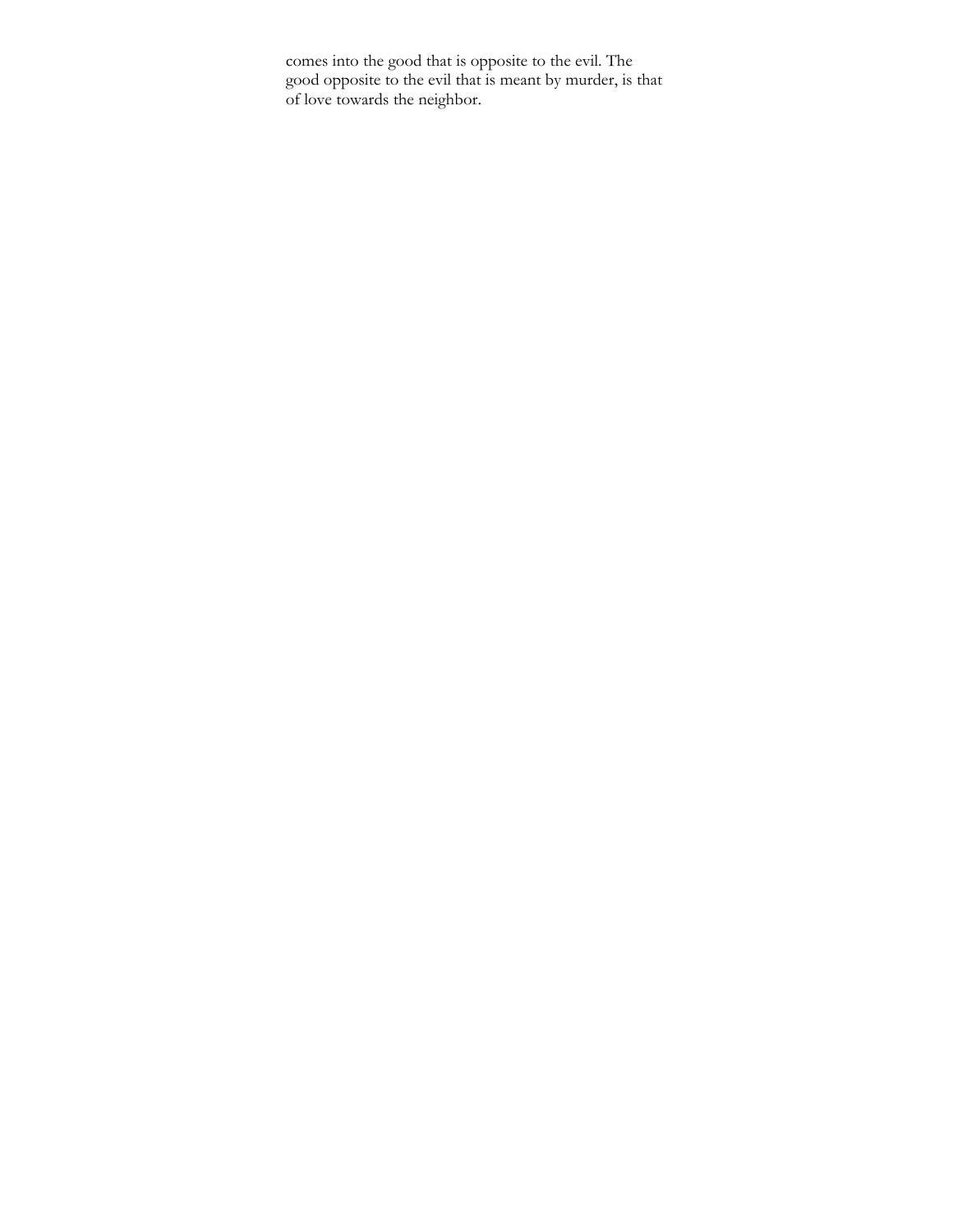### 44 DOCTRINE OF LIFE [CHAP. VIII.

71. Since this good and that evil are opposites, it follows that the latter is removed by the former. The two opposites cannot be together; as heaVen and hell cannot be together : if together, there would be the lukewarmness of which it is written in the Apocalypse, *I know that thou art neither cold nor hot; I would thou wert cold or hot; but because thou art lukewarm, and neither cold nor hot, I wilt spat, thee out of My mouth* (iii. 15,16).

72. When a man is no longer in the evil of murder, but in the good of love towards the neighbor, then whatever he does is a good of that love; consequently it is a g00d work. A man who is a priest, and in that good, as often as he teaches and leads, does a good work, because he acts from the love of saving souls. A person who is a magistrate, and in that g00d, as often as he decides and judges, does a g00d work, because he acts from the love of caring for his country, for society, and for his fellow- citizen. And likewise, if a merchant is in that good, everything connected with his trading is a good work : there is in him the love of the neighbor; and his country, society, his fellow-citizen, and the servants 0f his household also, are the neighbor, whose welfare he regards in providing for his own. A laborer, also, who is in that good, works from it faithfully, for others as for himself, fearing his neighbor's loss as his own. Their deeds are good works for the reason that so far as any one shuns evil he does good, according to the general law stated above (n. 21); and he who shuns evil as sin does good, not from himself, but from the Lord (n. 18- 31). It is the very opposite with him who does not regard as sins the various kinds of murder, such as enmities, hatreds, revenge, and the like; whether he be priest, magistrate, merchant, or laborer, whatever he does is not a good work, because every work of his partakes of the evil that is inwardly in him. For his internal is what produces [the work] : the external may be g00d; not in relation to him• self, however, but for 0thers.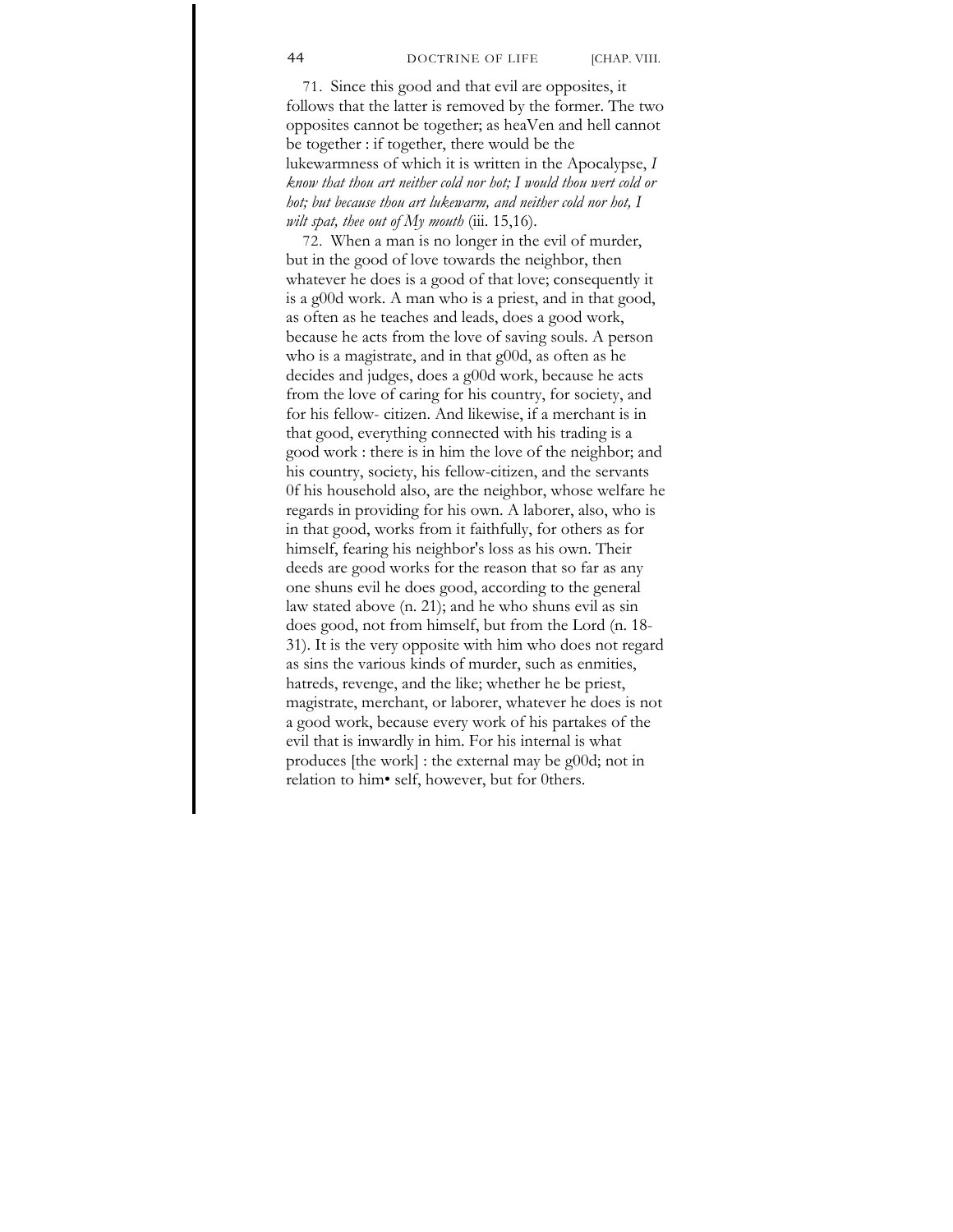# No. 73] FOR THE NEW JERUSALEM. 45

73• The Lord teaches the good of love in many places in the Word. In Matthew He teaches it by what He says concerning reconciliation with the neighbor : *If thou bring thy gift to the altar, and there rememberest that thy brother Bath aught against thee, leave there thy gift before the altar, and go thy way; first be reconciled to thy brother, and then come and offer thy gift. And enter into good-will with thine adversary, while thou art in the way with him; lest the adversary deliver thee to the judge, and the judge deliver thee to the officer, and thou be cast into prison. Verily I say unto thee, thou shalt not come out thence until thou hast paid the uttermost farthing (v.* 23-26). To be *reconciled to a brother* is to shun enmity, hatred, and revenge; that it is to shun the evil as sin is manifest. The Lord also teaches in Matthew, *All things whatsoever ye would that men should do to you, do ye even so to them; this is the Law and the Prophets* (vii. 12); thus He teaches that evil must not be done. And the same is taught in many other places. The Lord also teaches that to be angry with a brother or the neighbor without cause and to hold him as an enemy, is also to kill (Matt. v. **21, 22).**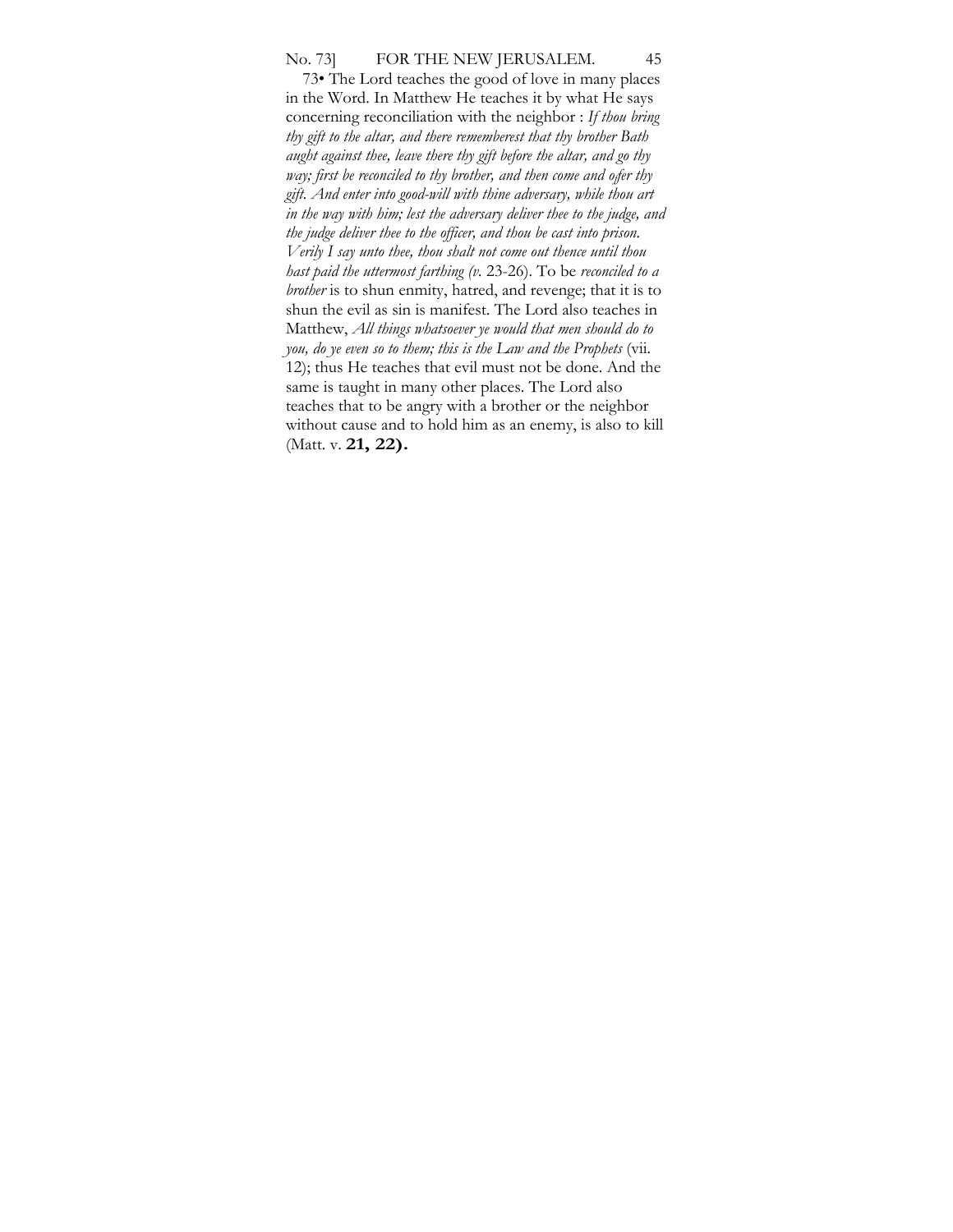IX.

# SO FAR AS ONE SHUNS ADULTERIES OF EVERY KIND AS SINS, HE LOVES CHASTITY.

74. IN the sixth \* precept of the Decalogue, in the natural sense, to commit adultery not only means committing fornication, but also acting obscenely, speaking lasciviously, and thinking what is unclean. But in the spiritual sense, to commit adultery means to adulterate the g00ds of the Word and falsify its truths. And in the supreme sense, to commit adultery means to deny the Lord's Divinity and profane the Word. These are adulteries of every kind. The naiural man may know from rational light *[lumen],* that to commit adultery means also to act obscenely, to speak lasciviously, and to think what is unclean : but he does not know that to commit adultery also means to adulterate the g00ds of the Word and falsify its truths; and still less ihat it means to deny the **J** ord's Divinity and profane the Word. Hence he does not know that adultery is so great an evil that it may be called devilishness itself; for he who is in natural adultery is also in spiritual adultery; and the conVerse. That this is so will be shown in a special little work on " Marriage." But they who do not in faith and in life make adulteries to be sins, are in adulteries of every kind at once.

75. That so far as any one shuns adultery he loves marriage, or, what is the same, so far as any one shuns the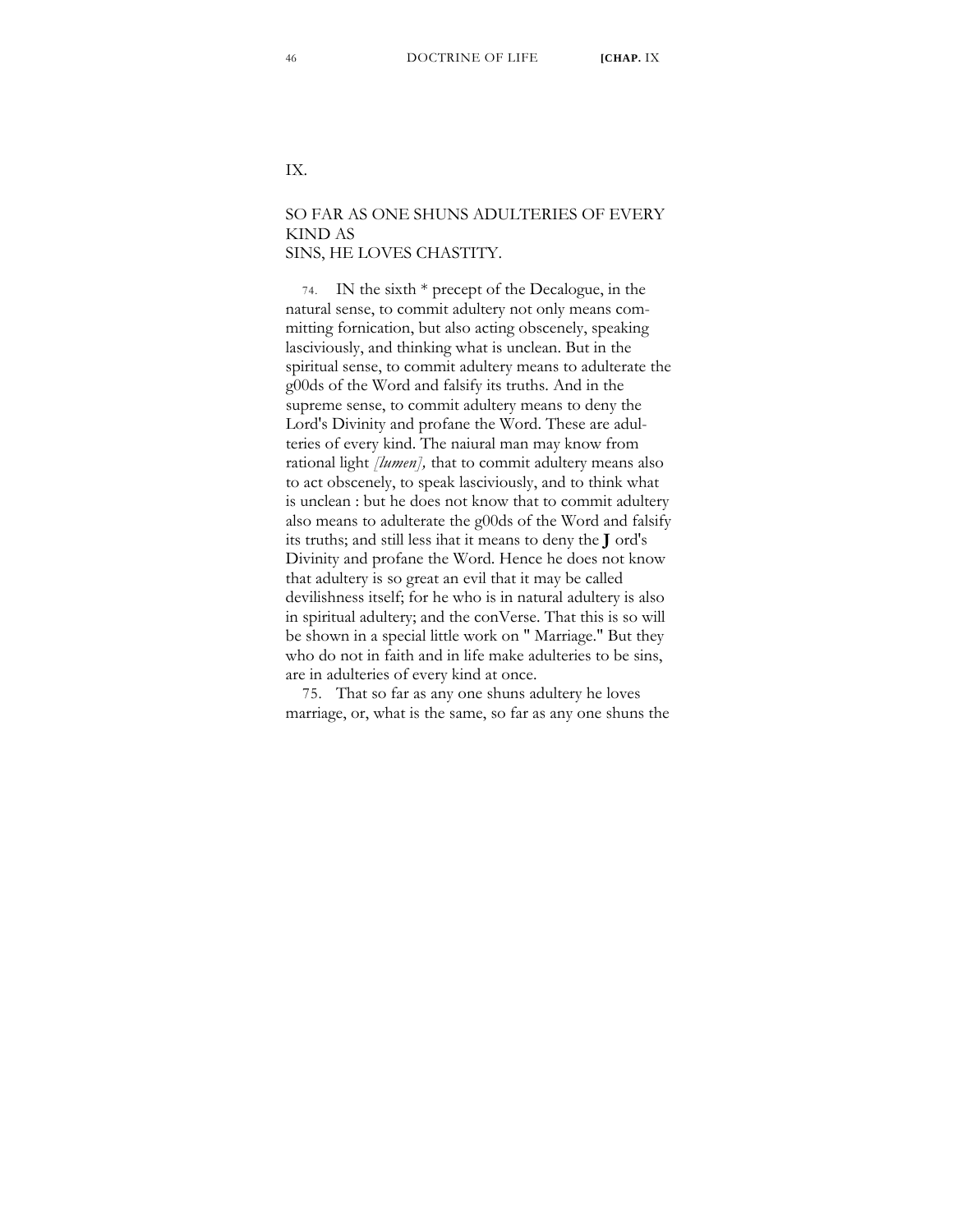lasciviousness of adultery he loves the chastity of marriage, is because the lasciviousness of adultery and the chastity

\* Often called the *seventh.*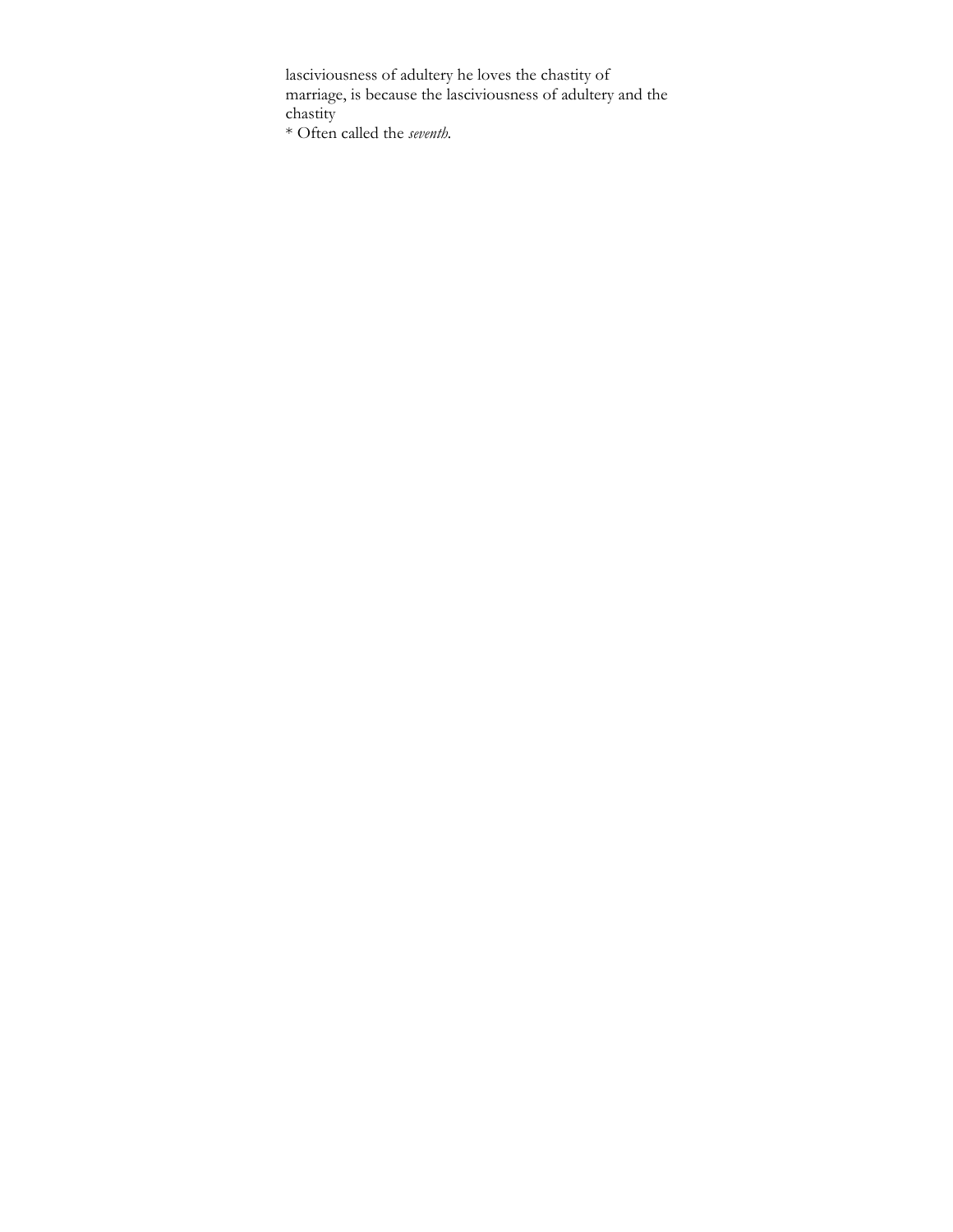of marriage are two opposites; so far, therefore, as a man is not in the one he is in the other. It is altogether as was said above (n. 70).

76. No one can know the quality of the chastity of marriage but he who shuns the lasciviousness of adultery as sin. A man can know that which he is in; but he cannot know that in which he is not. If from description or from thought he has a knowledge of any thing in which he is not, he still only knows it as in the shade, and doubt is inherent. He therefore sees it in the light, and free from doubt, only when he is in it. This, therefore, is to know; but that is to know and not know. The truth is that the lasciviousness of adultery and the chastity of marriage are to each other altogether as hell and heaven to each other; and that the lasciviousness of adultery makes hell with man, and the chastity of marriage makes heaven with him. But the chastity of marriage is given with him only who shuns the lasciviousness 0f adultery as sin (see below, n. 111).

77. From these truths it may be concluded and seen, and in no doubtful way, whether a man is a Christian or not; indeed, whether he has any religion or not. He who does not make adulteries to be sins, in faith and in life, is not a Christian; nor has he any religion. But, on the other hand, he who shuns adulteries as sins, and still more he who regards them with aVersion on ihat account, and more still he who on that account abominates them, has religion; and if in the Christian church, he is a Christian. But of these things more will be said in a little work on "Marriage." Meanwhile see what is said on the subject in the work 0n " Heaven and Hell " (n. 366-386).

78. That to commit adultery means also to do what is obscene, t0 speak lasciviously, and to think what is un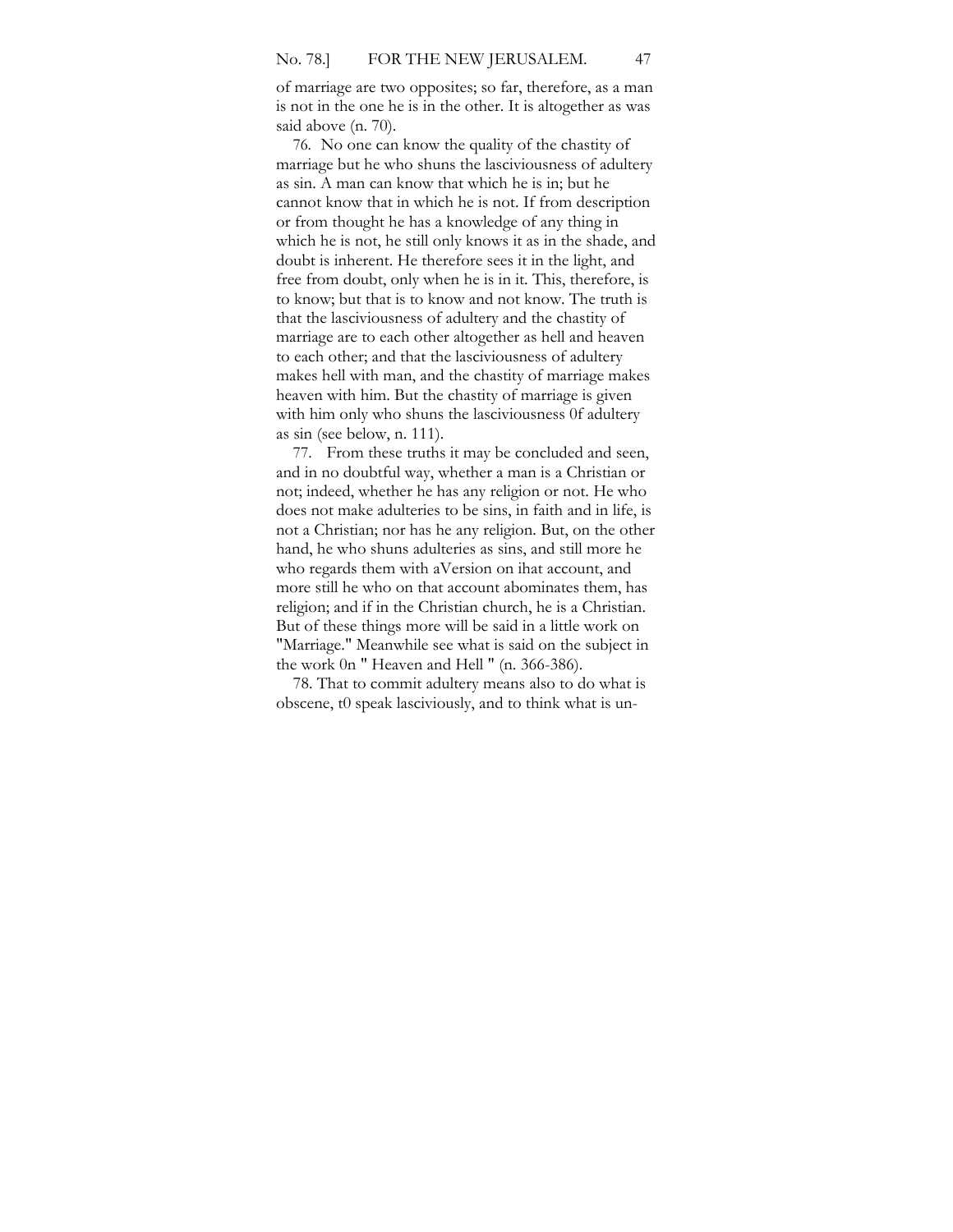clean, is evident from the Lord's words in Matthew : *Ye have heard that it was said to them of old time, Thou shah not commit adultery; but I say unto you that whosoever look.*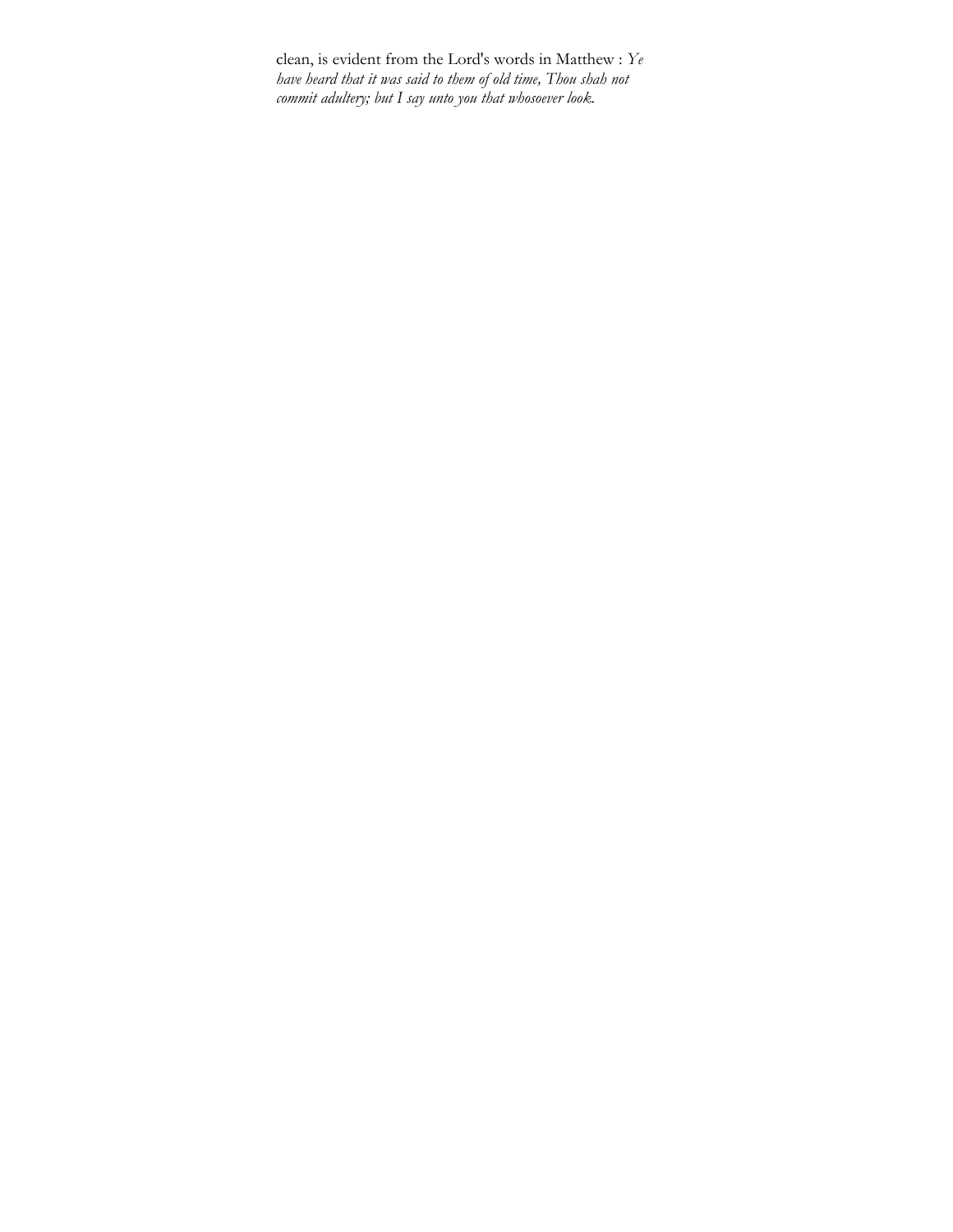*eth on* (another's) *woman so as to lust after her hath committed adultery with her already in his heart (v.* 27, 28).

79. That in the spiritual sense to commit adultery means to adulterate the g00d of the Word and falsify its truth, is eVident from these passages : *Babylon hath made all the nations drink of the wine of her fornication* (Apoc. xiv. 8). The Angel said, *I will show thee the judgment of the great harlot, with whom the kings of the earth have committed fornication (xvii. 1,* 2). Babylon hath made *all the nations drink of the wine of the wrath of her fornication, and the kings of the earth have committed fornication with her (xviii.* 3). *God hath judged the great harlot that corrupted the earth with her fornication (xix.* 2). Fornication is spoken of in reference to Babylon, because by *Babylon* are meant they who arrogate to themselves the Lord's Divine power, and profane the Word by adulterating and falsifying it. Babylon is therefore called *the mother of the fornications and abominations of the earth* (Apoc. xvii. 5). The same is signified by whoredom, in the prophets; as in Jeremiah : *I have seen in the prophets of Jerusalem a horrible stubbornness, in committing adultery and walking in falsehood (xxiii.* 14). And in Ezekiel : *Two women, the daughters of one mother, committed whoredom in Egypt; they committed whoredom in their youth. The one committed whoredom when she was Mine, and doted upon her lovers the Assyrians her neighbors; she bestowed her whoredoms pon them; yet she forsook not her whoredoms in Egypt. The other corrupted her love more than she, and her whoredoms were more than the whoredoms of her sister; she added to her whoredoms, she loved the Chaldeans; the sons of Babel came to her to the bed of loves, and defiled her by their whoredom (xxiii. 2,* 3, 5, 7, 8, z 1, 14, 16, 17). This relates to the church of Israel and of Judah, here called *the daughters of one mother.* By their *whoredoms* are meant adulterations and falsifications of the Word; and since in the Word *Egypt* signifies knowledge, *Assyria*  reasoning, *Chaldea* the profanation 0f truth, and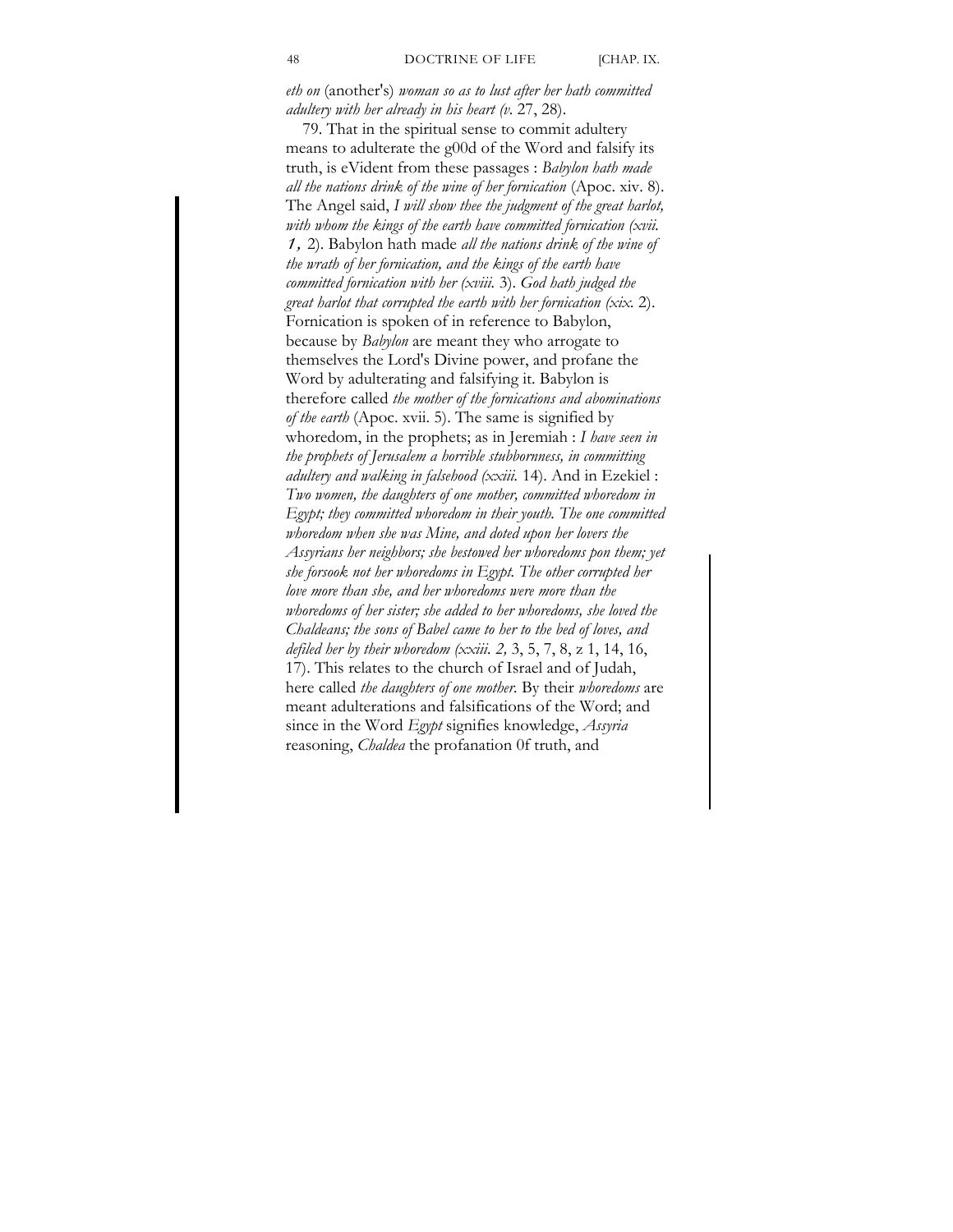## *O.* 79 ] FOR THE NEW JERUSALEM. 49

*Babel* the profanation of good, it is therefore said that they committed whoredom with them. Tbe same is said in Ezekiel concerning *Jerusalem,* by which is signified the church as to doctrine : *Thou didst trust in thy beauty, and didst commit whoredom because of thy renown, so that thou pouredst out thy whoredoms on every one that passed by. Thou hast committed whoredom with the sons of Egypt, thy neighbors, great of flesh, and hast multiplied thy whoredom. Thou hast committed whoredom with the sons of Ashur, when thou wast not satisfied with those with whom thou didst commit whoredom; thou didst multiply thy whoredom even to Chaldea, the land of merchandise. An adulterous woman receiveth strangers instead of her husband. All give reward to their harlots, but thou hast given rewards to all thy lovers that they may come to thee in thy circuit in thy whoredoms. Wherefore, 0 harlot, hear the Word of Jehovah (xvi.15,* 26, 28, 29, 32, 33, *35).* That the church is meant by *Jerusalem, may* be seen in the " Doctrine concerning the Lord " (n. 6; 63). Whoredoms have the same signification in Isaiah (xxiii. 17, 18; lvii. 3), in Jeremiah (iii. 2, 6, 8, 9; v. 7; xiii. 27; xxix. 23), in Micah (i. 7), in Nahum (iii. 4), in Hosea (iv. 1o, 11), in Leviticus (xx. 5), in Numbers (xiv. 33; xv. 39), and in other places. On account of this signification, also, the Jewish nation was called by the Lord *an adulterous generation* (Matt. xii. 39; xvi. **4;** Mark viii. 38).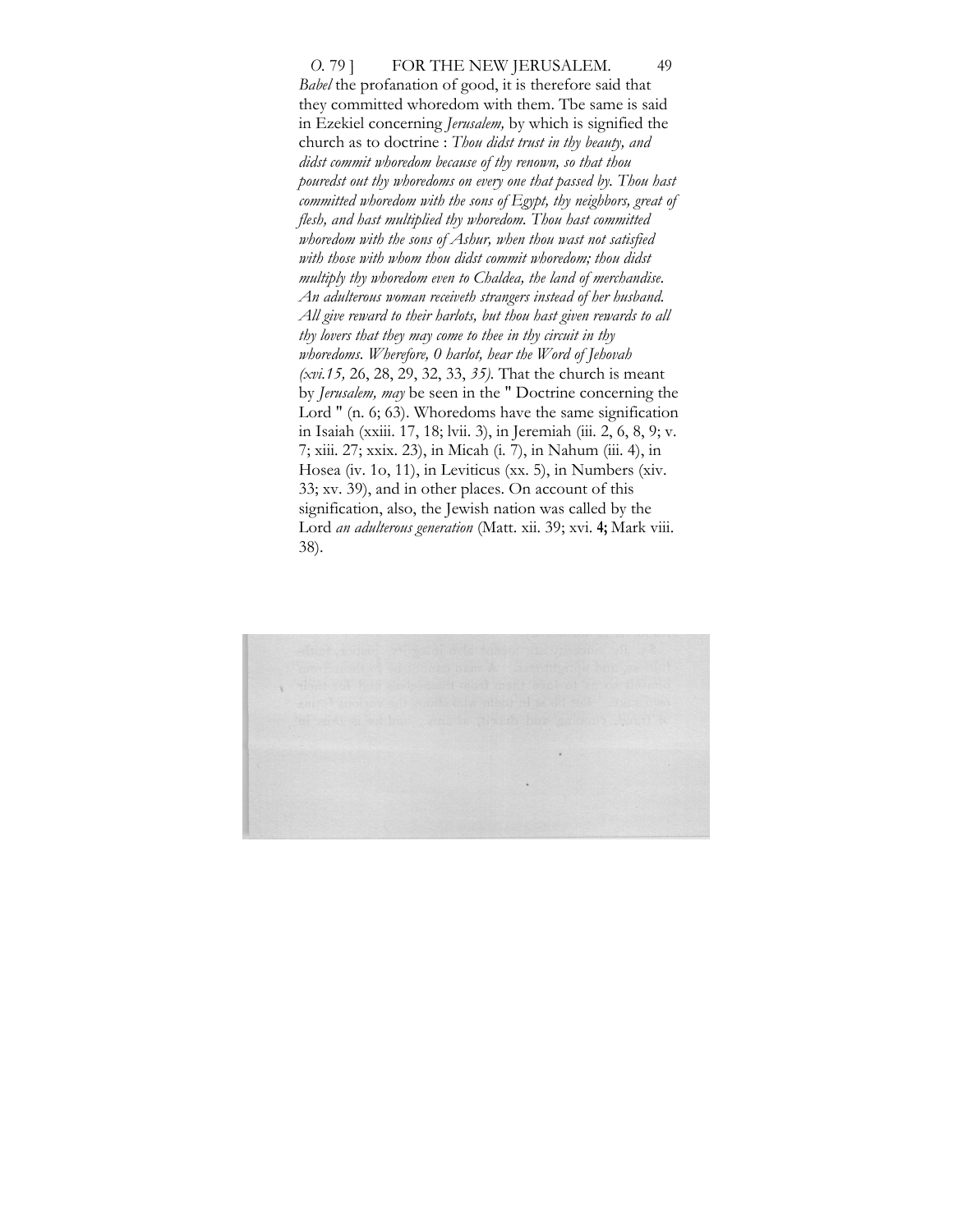X.

## **SO FAR** AS ONE SHUNS THEFTS OF EvERY KIND AS SINS, HE LOvES SINCERITY.

80. To steal, in the natural sense, means not only to commit theft and robbery, but also to defraud, and under any pretence to take away from another his goods. But in the spiritual sense, to steal means to deprive another of the truths of his faith and the goods of his charity. And in the supreme sense, to steal means to take away from the Lord that which is His, and attribute ii to oneself, and thus to claim righteousness and merit. These are thefts of every kind. And they also make one, as do adulteries of every kind, and murders of every kind, spoken of above. They make one, because they are one within another.

81. The evil of theft enters-in deeper with a man than any 0ther evil, because it is joined with cunning and deceit; and cunning and deceit insinuate themselves even into a man's spiritual mind in which is his thought with understanding. That man has a spiritual mind and a natural mind will be seen below.

82. That so far as one shuns theft as sin he loves sincerity, is because theft is also fraud, and fraud and sincerity are two opposites; so far, therefore, as one is not in fraud, he is in sincerity.

83. By sincerity are meant also integrity, justice, faithfulness, and uprightness. A man cannot be in these from himself so as to love them from themselves and for their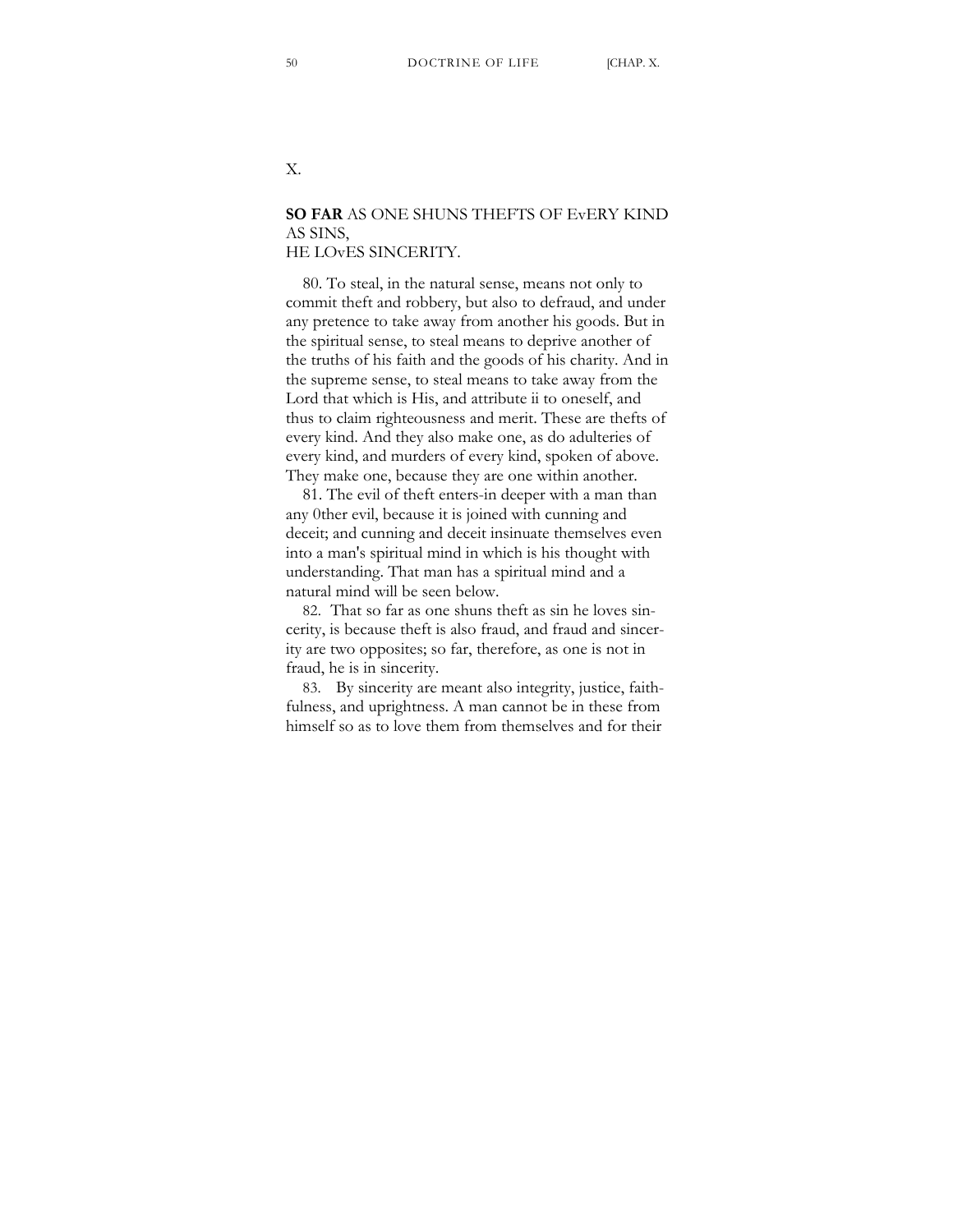own sake. But he is in them who shuns the various forms of fraud, cunning and deceit, as sins; and he is thus in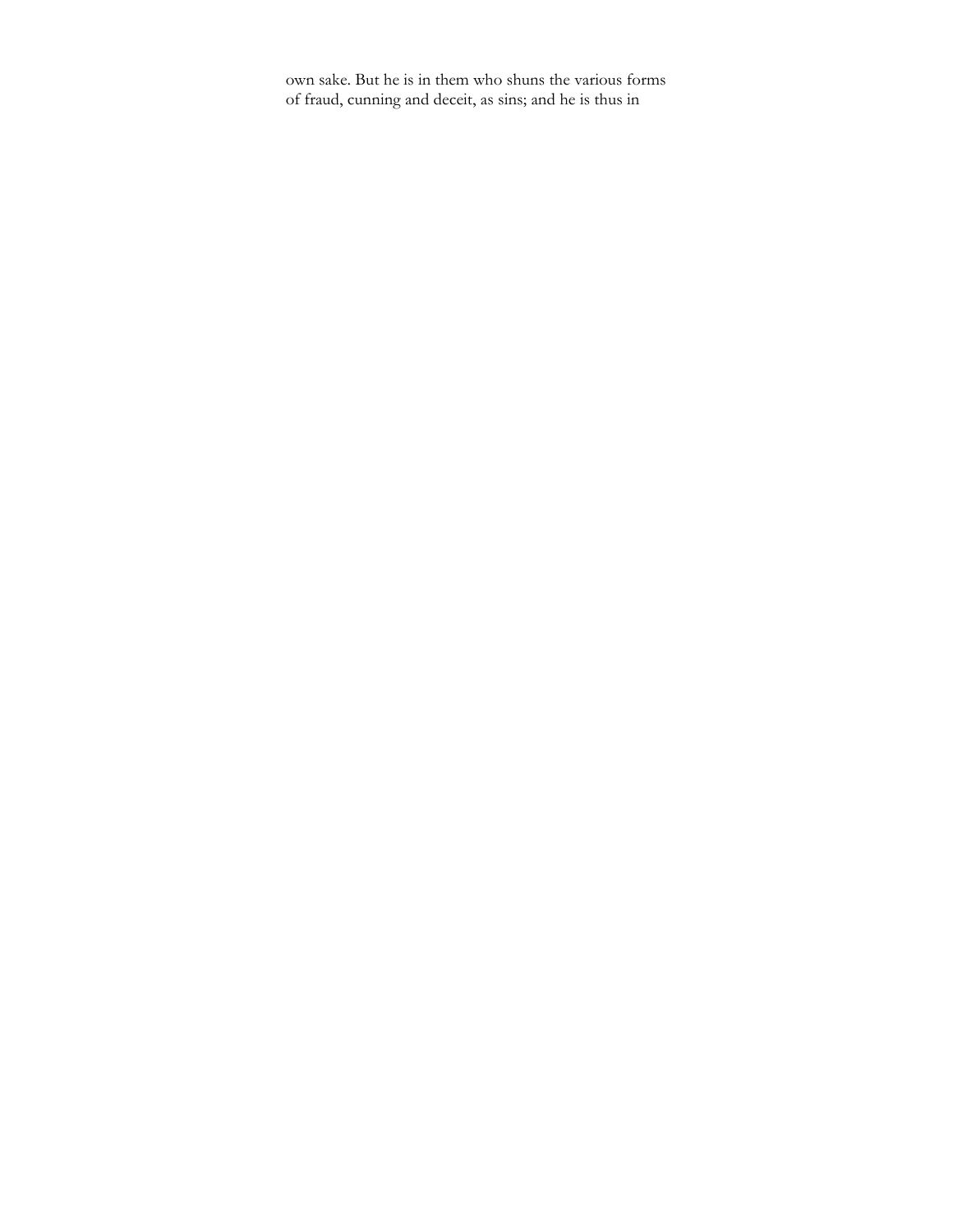them not from himself but from the Lord, as was shown above (n. 18-30. It is so with a priest, a personage in the magistracy, a judge, a merchant, a laborer, and with every one in his function and in his work.

84. This the Word teaches in many passages, from which are selected the *following: He that walketh in justice and speaketh righteousness; he that despiseth oppressions for gain, that shaketh his hands from holding a bribe, that stoppeth his ears from the hearing of bloods, and shutteth his eyes from seeing evil; he shall dwell on high* (Isa. xxxiii. 15, 16). *0 7ehovah, who shall abide in Thy tabernacle? Who shall dwell* **in** *the mountain of Thy holiness? He that walketh uprightly and doeth righteousness; he that backbiteth not with his tongue, nor doeth evil to his neighbor*  (Ps. xv. &c.). *Mine eyes shall be upon the faithful of the land, that they may dwell with Me; he that walketh in the way of the pright, he shall minister unto Me. He that worketh deceit shall not dwell in the midst of My house; he that speaketh lies shall not stand in My sight. In the morning I will cut offal the wicked of the land, that I may cut of from the city all the workers of iniquity* (Ps. ci. 6-8).

That if one is not inieriorly sincere, just, faithful, and upright, he is still insincere, unjust, unfaithful, and without uprightness, the Lord teaches in these words : *Except your righteousness shall exceed the righteousness of the Scribes and Pharisees, ye shall not enter into the kingdom of the heavens* (Matt. v. 20). By righteousness [or justice] that exceeds the righteousness of the Scribes and Pharisees is meant interior justice, in which the man is who is in the Lord; that he is in the Lord is also taught by the Lord Himself, in John: *The glory which Thou gayest Me I have given them, that they may be one even as We are one; I in them, and Thou in Me, that they may be perfect in one; and that the love wherewith Thou bast loved Me may be in them, and I in them*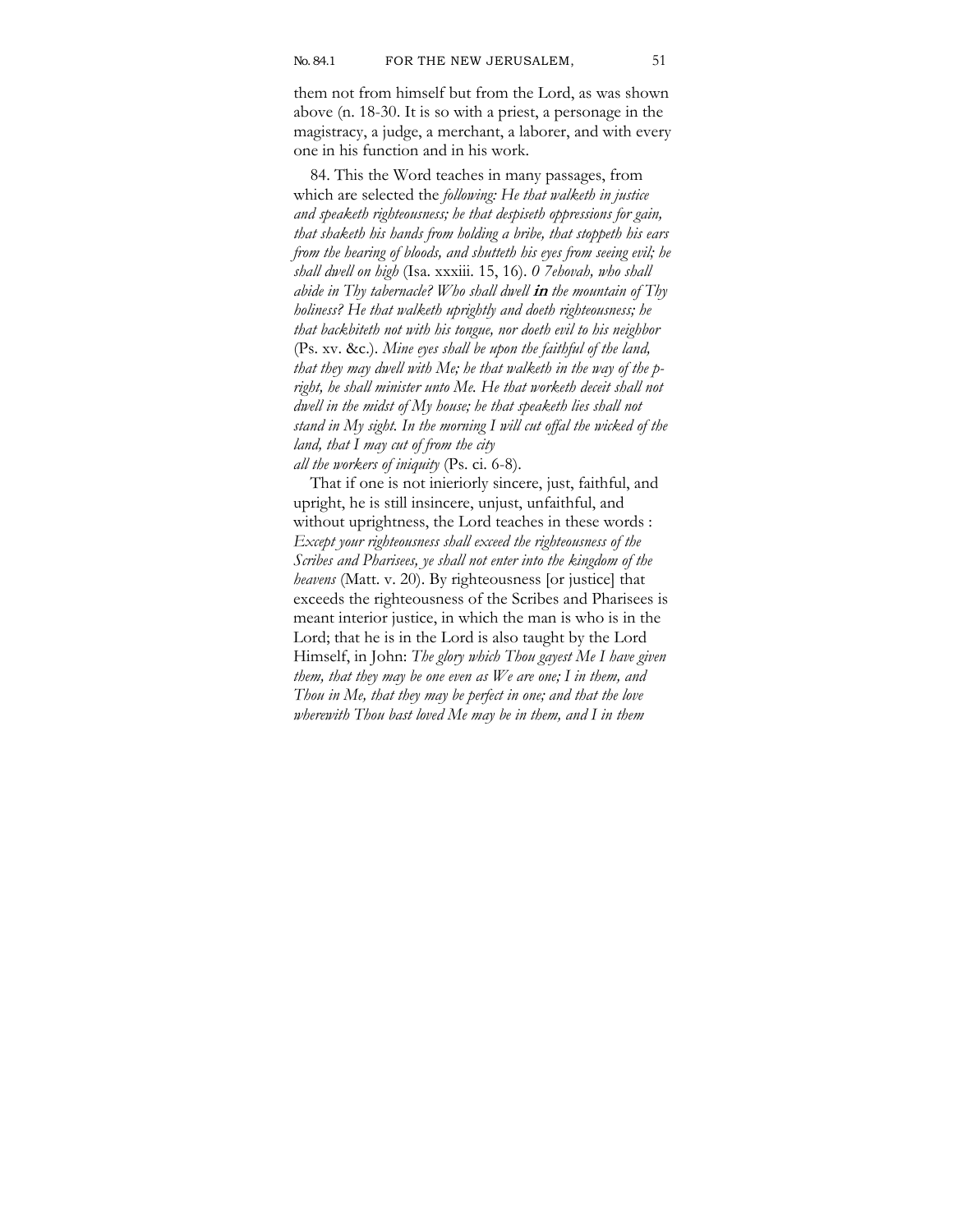*(xvii.* 22, 23, 26); from which it is manifest that they are perfect when the Lord is in them. These are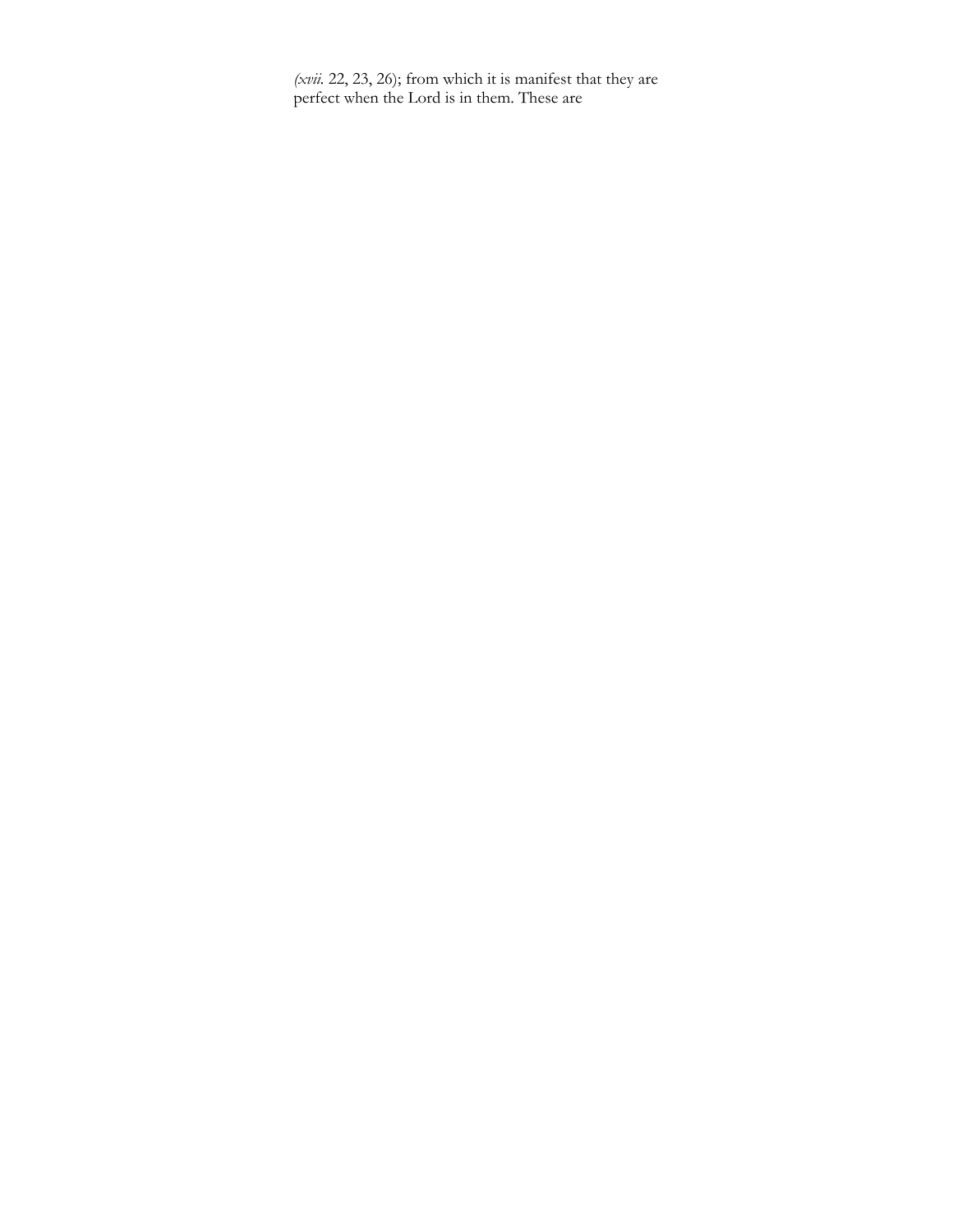they who are called *the pure in heart, who shall see God;* and *the perfect, as the Father in the heavens* (Matt. v. 8, 48).

85. It was said above (n. 81) that the evil of theft enters. in deeper with a man than any other evil, because it is joined with cunning and deceit, and cunning and deceit insinuate themselves even int0 the spiritual mind of a man, wherein is his thought with understanding. Something shall now be said, therefore, concerning the MIND of man. It may be seen above (n. 43) that a man's understanding and his will together are his mind.

86. Man has a natural mind and a spiritual mind. The natural mind is below, and the spiritual mind is above. The natural mind is the mind of his world, and the spiritual mind is the mind of his heaven. The natural mind may be called the animal mind, but the spiritual mind the human mind. Man also is distinguished from the animal by his having a spiritual mind. By it he can be in heaven while he is in the world; and it is by it that man lives after death.

In *understanding,* a man can be in the spiritual mind, and from this in heaven; but unless he shuns evils as sins, he caHnot in *will* be in the spiritual miHd, and from this in heaven. And if he is not there in will also, still he is not in heaven; for the will draws the understanding downwards, and makes it to be equally natural and animal with itself.

Man may be compared to a garden, the understanding to light, and the will to heat. In time of winter a garden 1s in light and not at the same time in heat; but in the summer time it is in light and heat together. And so a man who is in the light of the understanding alone is like a garden in time of winter; but he who is in the light of the understanding and at the same time in the heat of the will is like a garden in time of summer. Moreover, the understanding is wise from spiritual light, and the will loves from spiritual heat; for the spiritual Light is Divine Wisdom, and the spiritual Heat is Divine Love.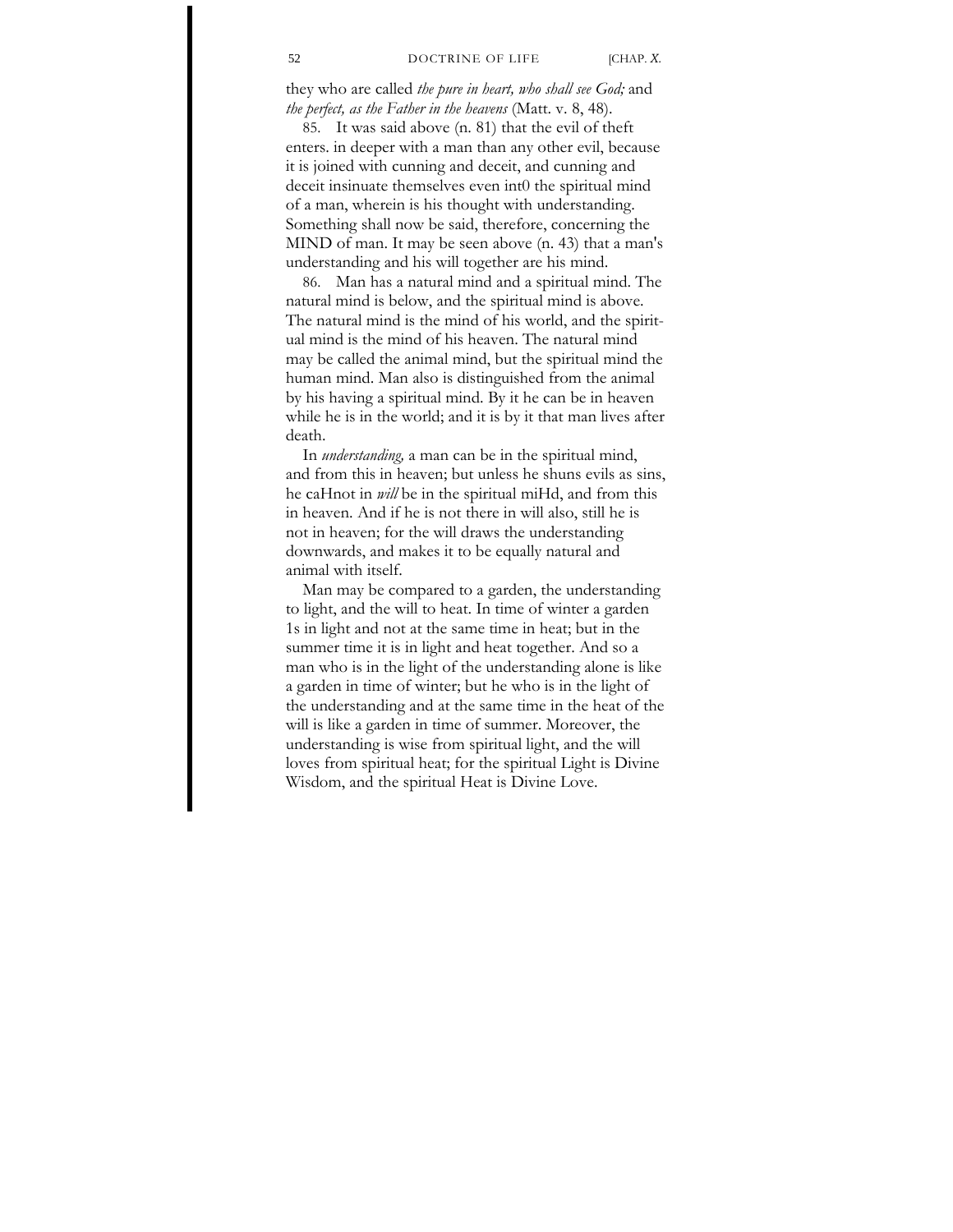#### No. 861 FOR THE NEW JERUSALEM. 53

So long as a man does not shun evils as sins, the lusts of evils close up the interiors of the natural mind on the part of the will, being as a thick veil there, and like a dark cloud beneath the spiritual mind, and they prevent its being opened. But as soon as a man shuns evils as sins, the Lord flows-in from heaven, and removes the veil, and disperses the cloud, and opens the spiritual mind, and thus introduces him into heaven.

So long as the lusts of evils close up the interiors of the natural mind as has been said, the man is in hell; but as soon as these lusts have been dispersed by the Lord, the man is in heaven. And further : so long as the lusts of evils close up the interiors of the natural mind, he is a natural man; but as soon as these lusts have been dispersed by the Lord he is a spiritual man. Again : so long as the lusts of evils close up the interiors of the natural mind, a man is an animal, — differing only in beihg able to think and speak even of such things as he does not see with his eyes, and he has this ability from the faculty of elevating the understandihg into the light of heaVen; but as soon as these lusts have been dispersed by the Lord, the man is a man, because he then thinks truth in the understanding from good in the will. And again : so long as the lusts of evils close up the interiors of the natural mind, a man is like a garden in time of winter; but as s00n as these lusts have been dispersed by the Lord, he is like a garden in the summer time.

The conjunction of the will and the understanding in man is meant in the Word by *heart and soul,* and by *heart and spirit;* for example, that God should be loved *from the whole heart and from the whole soul* (Matt. xxii. 37); and that God will give *a new heart and a new spirit* (Ezek. xi. 19;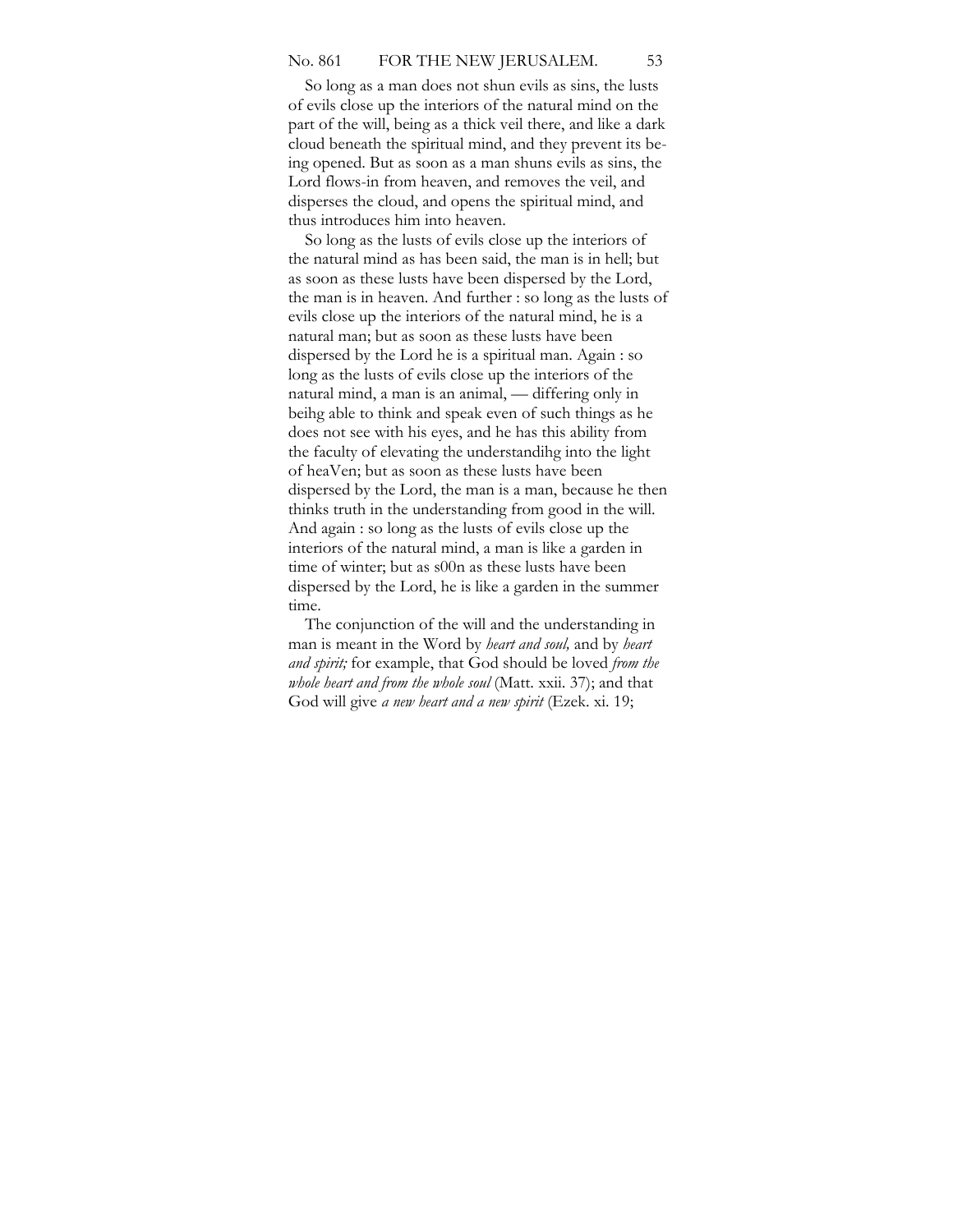xxxvi. 26, 27). By the *heart* is meant the will and its love; and by the *soul* and the *spirit,* the understanding and its wisdom.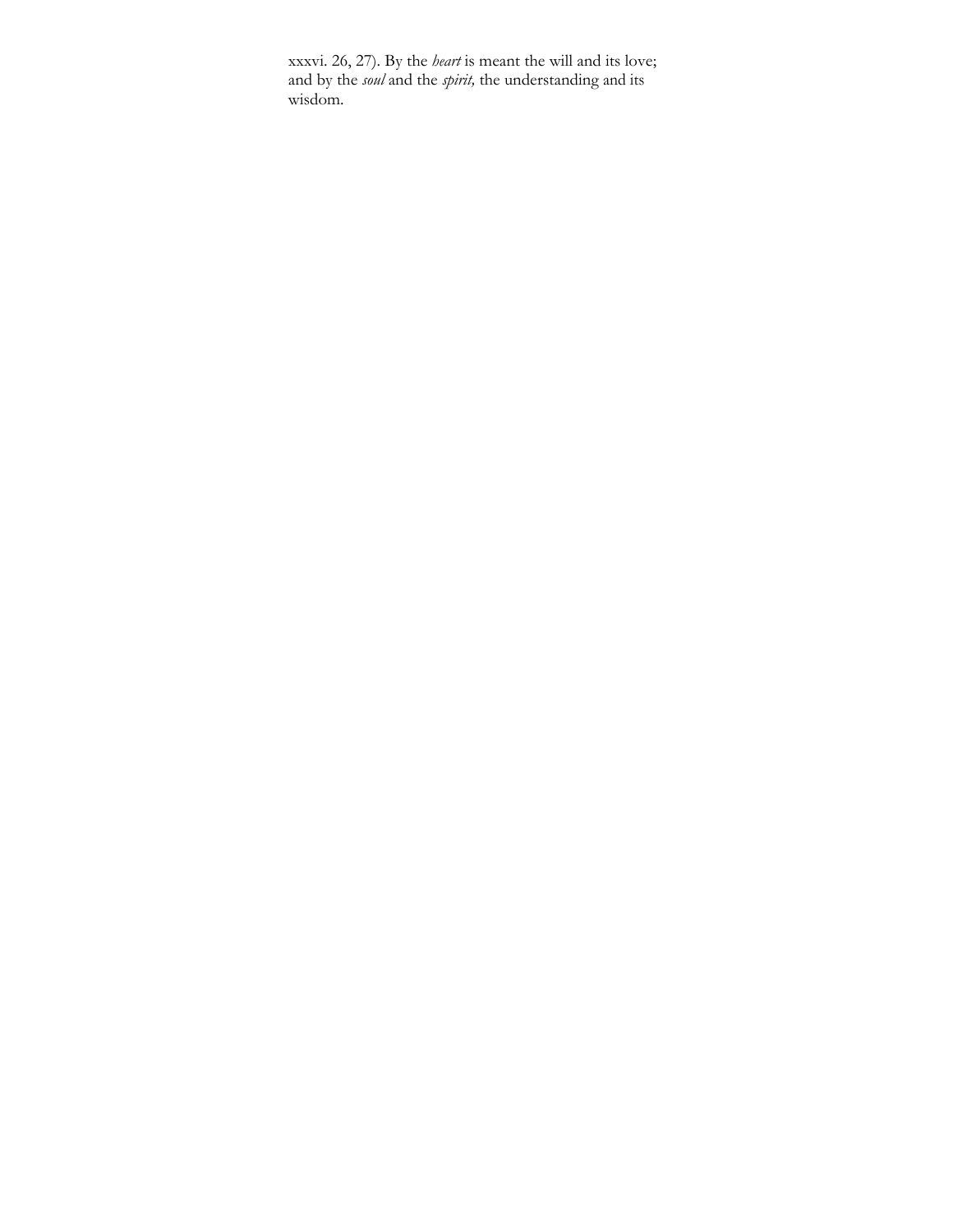# **XI.**

# SO FAR AS ONE SHUNS FALSE TESTIMONIES OF EVERY KIND AS SINS, HE LOVES TRUTH.

87. By testifying falsely, in the natural sense, is meant not only to act as a false witness, but also to lie and to defame. In the spiritual sense, testifying falsely means to say and to persuade that what is false is true, that what is evil is good, and the converse. But in the supreme sense, testifying falsely means to blaspheme the Lord and the Word. These are false witness in the threefold sense. That they make one in the man wh0 testifies falsely, lies, and defames, may be evident from what was shown in the " Doctrine concerning the Sacred Scripture " (n. 5-7, &c., and n. 57) respecting the threefold sense of all things in the Word.

88. Since falsehood and the truth are two opposites, it follows that so far as any one shuns falseh00d as sin he loves truth.

89. So far as any one loves truth, he wishes to know it, and is affected in heart when he finds it; nor does any other come into wisdom. And so far as he loves to do the truth he is sensible of the pleasantness of the light in which the truth is. It is the same with the other things that have been already spoken of, sincerity and justice with him who shuns thefts of every kind, chastity and purity with him who shuns adulteries of every kind, and love and charity with him who shuns murders of every kind; and so on. But he wh0 is in the opposites knows nothing about these things, when yet everything that is anything is in them.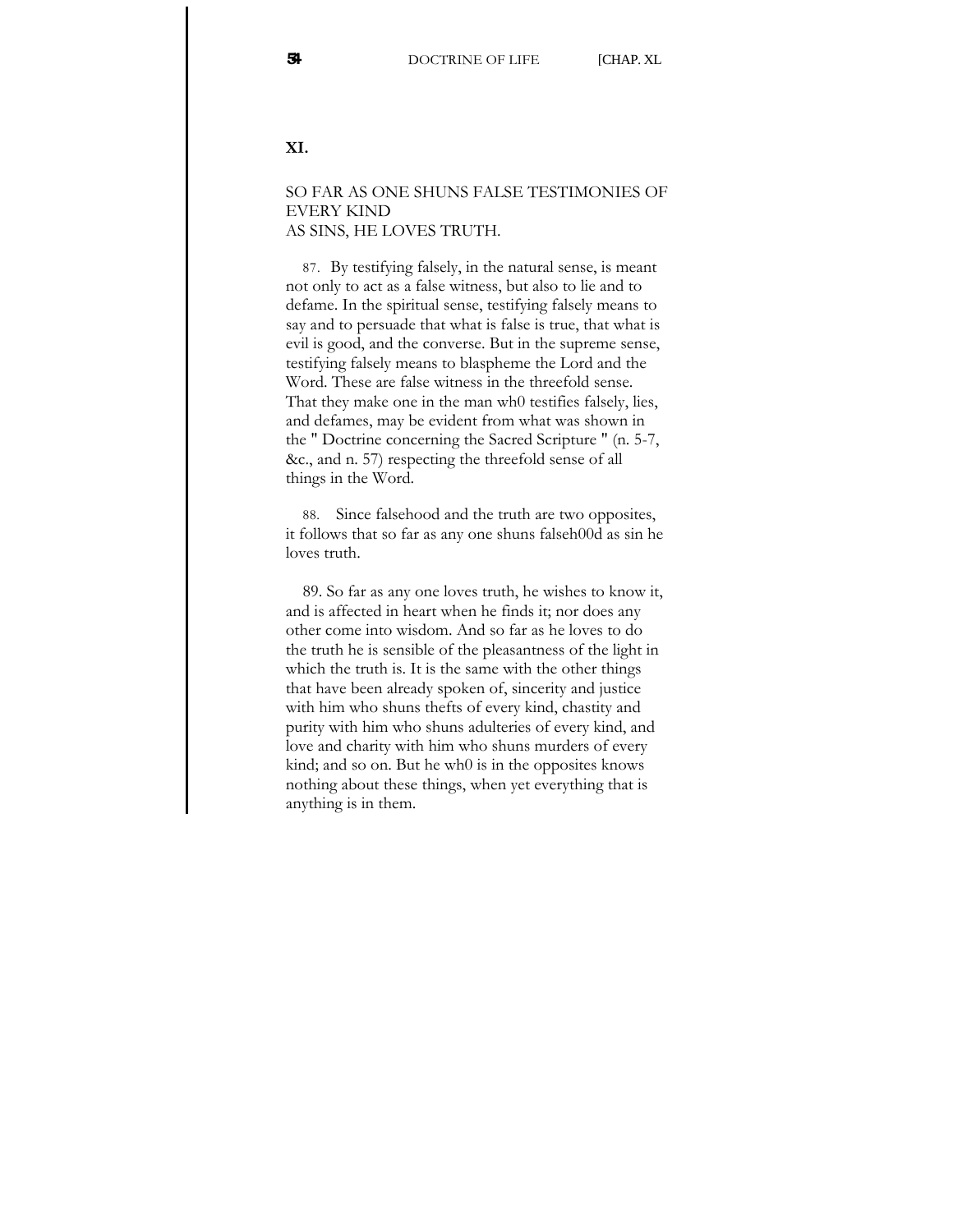90. Truth is what is meant by the *seed in the field,* of which the Lord speaks thus : *A sower went forth to sow; and as he sowed some fell upon the way, and it was trodden down, and the fowls of heaven devoured it; and some fell upon stony places, and as soon as it was sprung up, because it had no root it withered away; and some fell among thorns, and the thorns sprang up with it and choked it; and other fell into good ground, and sprang up, and bare manifold fruit* (Luke viii. 5-8; Matt. xiii. 3-8; Mark iv. 3- 8). The *Sower* here is the Lord, and the *seed* is His Word, thus the truth; the *seed upon the way* is with those who do [not] care for the truth; the *seed upon stony places* is with those who care for the truth, but not for its own sake, thus not interiorly; the *seed in the midst of thorns* is with those who are in the lusts of evil; but the *seed in good ground* is with those who love the truths which are from the Lord in the Word, and do them from Him, and thus bear fruit. That these things are meant, is evident from the explanation of these words by the Lord (Matt. xiii.: 19-23, *37;* Mark iv. 14-20; Luke viii. 11-15). From this it is manifest that the truth of the Word cannot be rooted with those who do not care for the truth; nor with those who love truth outwardly and not inwardly; nor with those who are in the lusts of evil; but with those in whom the lusts of evil have been dispersed by the Lord. With these, the seed, that is, the truth takes root in the spiritual mind; concerning which mind see above (n. 86, at the end).

91. It is a common opinion at this day that to be saved consists in believing this or that which the church teaches; and that it does not consist in doing the precepts of the Decalogue, which forbid one to kill, to commit adultery, to steal, and to testify falsely, both in the strict and in the broad sense : for it is said that works are not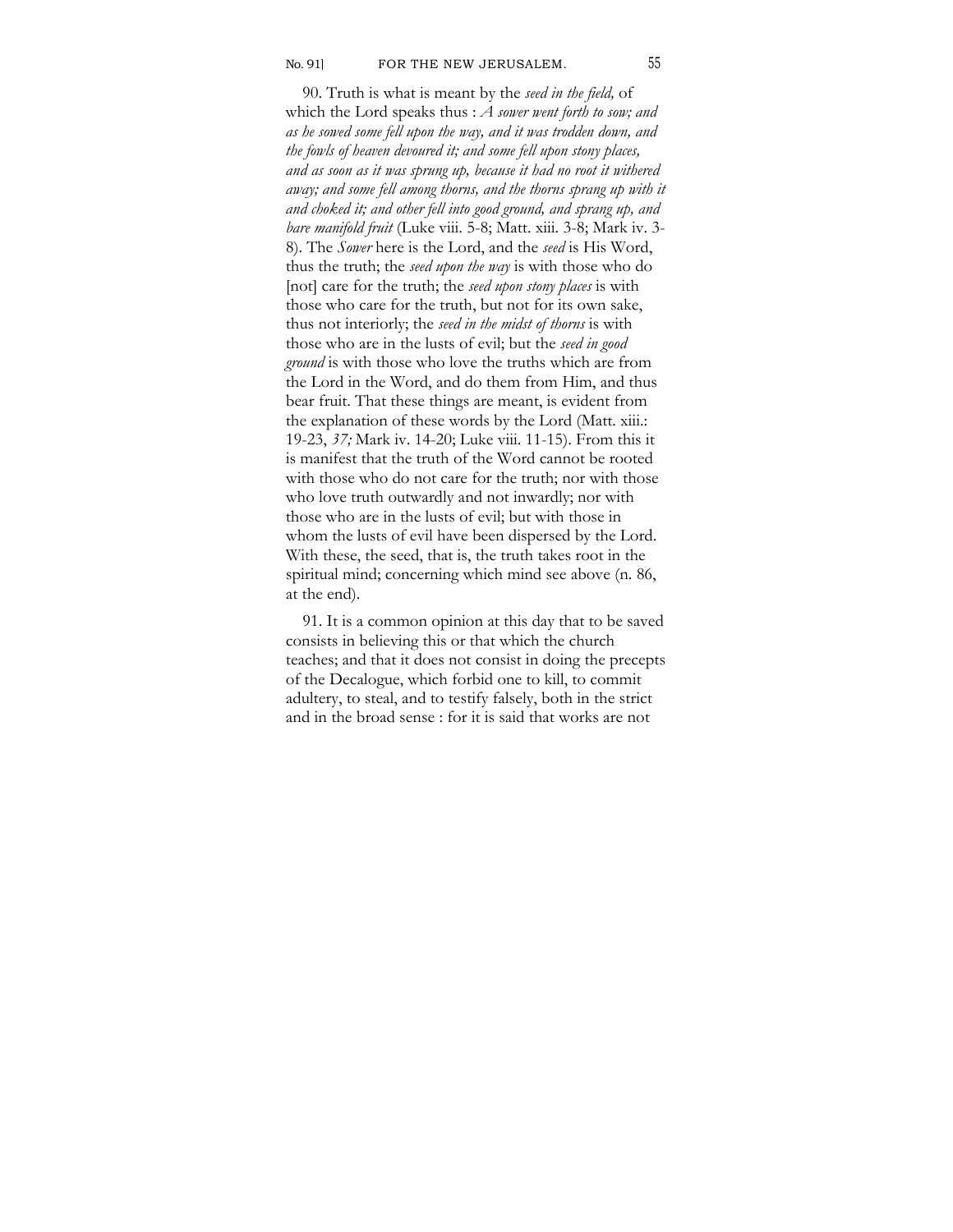regarded by God, but faith; when in reality so far as any one is in those evils he is without faith (as may be seen above, n.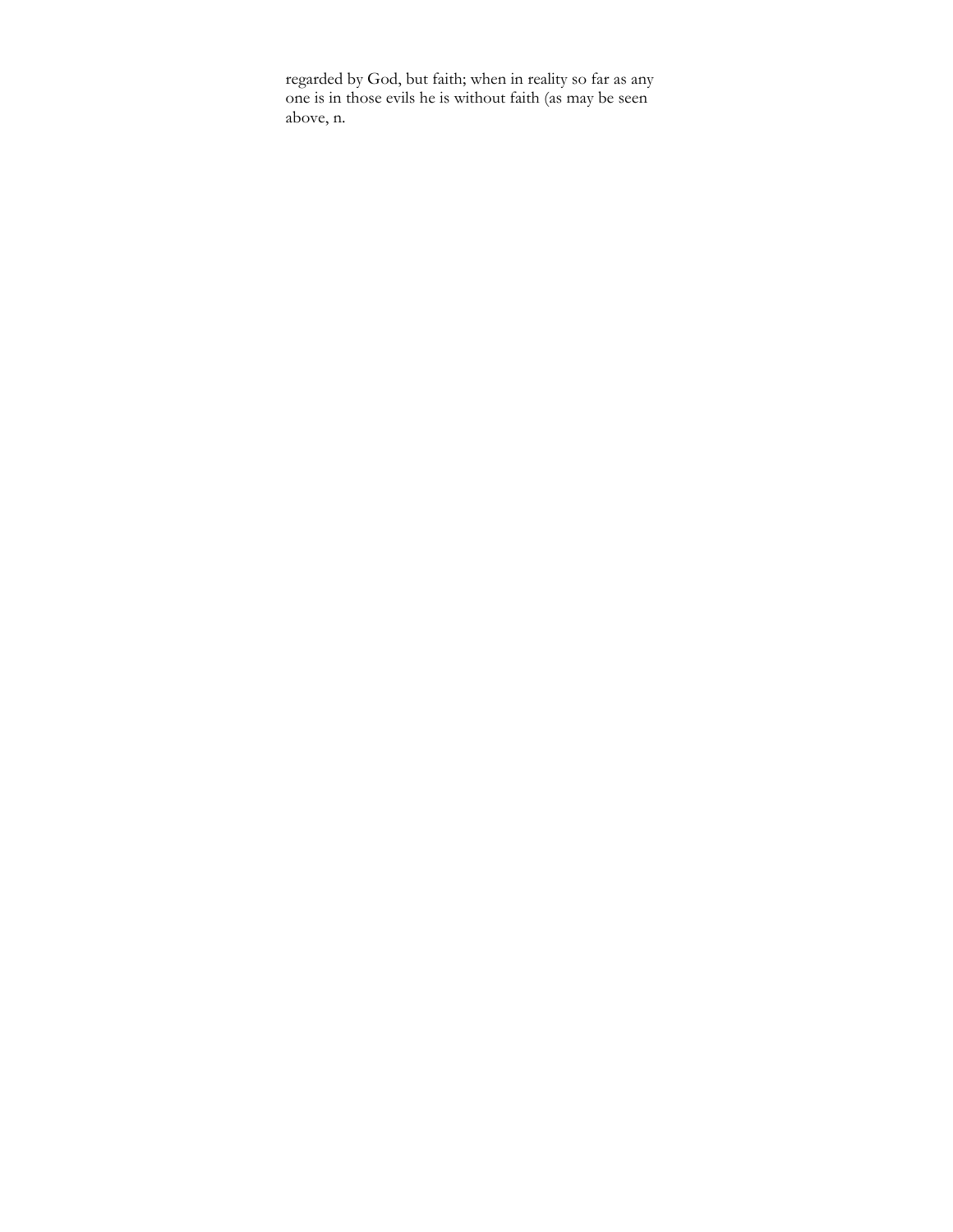42-52). Consult reason, and consider well whether any murderer, adulterer, thief, and false witness, so long as he is in the lust of evils, can have faith; and then, whether the lust of the evils can be dispersed otherwise than by willing not to do them because they are sins, that is, because they are infernal and diabolical. Whoever, therefore, holds the opinion that the way to be saved is to believe this or that which the church teaches, and is still such in character, cannot but be f00lish, according to the Lord's words in Matthew vii. 26. Such a church is thus described in Jeremiah : *Stand in the gate of the house of Jehovh, and proclaim there this Word: Thus hath said Jehovah Zebaoth, the*  God of Israel, Render your ways and your works good; trust ye not *in the words of a lie, saying, The temple of Jehovah, the temple of Jehovah, the temple of Jehovah, are these. Will ye steal, murder, and commit adultery, and swear by a lie, and come and staw before Me in this house which is cdlled by My name, and say, We are delivered, while ye do these abominations 1 Is this house become a den of robbers ? Behold, even I have seen, saith Jehovah (vii.*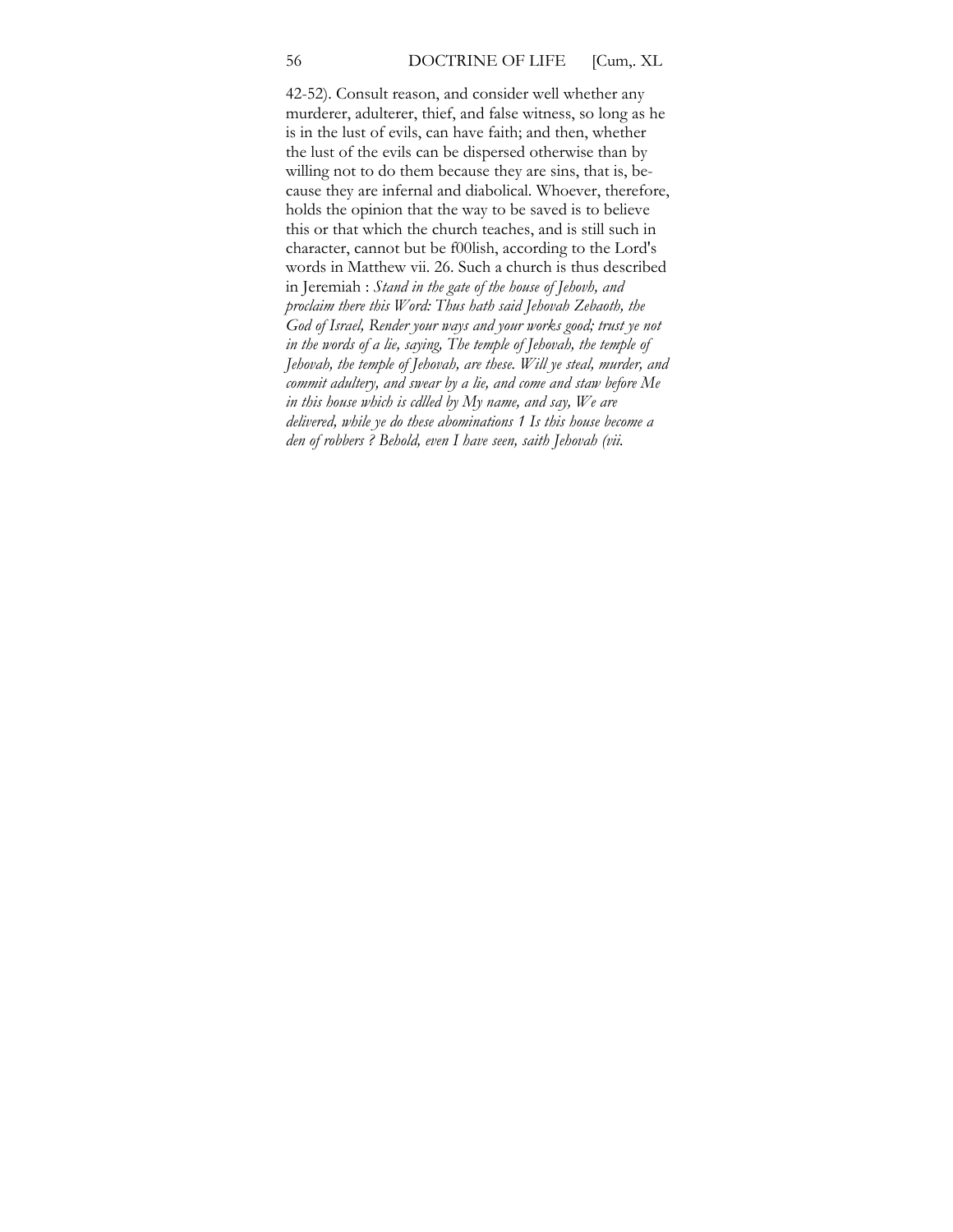# XII.

# NO ONE CAN SHUN EViLS AS SINS SO AS iNTERIORLY TO HOLD THEM IN AvERSION, EXCEPT BY COMBATS AGAINST THEM.

92. FROM the Word and by doctrine from the Word every one knows that man's proprium [or his own nature] is evil from birth; and that because of this he loves evils from inborn lust, and is carried away into them, so that he wisbes to take revenge, to defraud, defame, and to commit adultery; and that if he does not consider these evils to be sins, and on that account resist them, he does them as often as occasion offers, and when his reputation that may give him honor or gain does not suffer. Add to this that a man does these things from enjoyment, if he has no religion.

93• Since this proprium of man's constitutes the first root of his life, it is manifest what sort of a man-tree there would be if this root were not extirpated and a new root implanted. There would be the corrupt tree of which it is said that it is *to be cut down and cast into the fire*  (Matt. iii. 0; vii. 18). This root is not removed and a new one set in its stead, unless the man regards the evils which make the root as ruinous to his soul, and wishes on that account to rid himself of them. But because they are of his proprium, and hence give enjoyment, he cannot do this except against his will, and with struggling, and so with combat.

94. Every one fights who believes that there is a hell and a heaven, and that heaVen is eternal happiness, and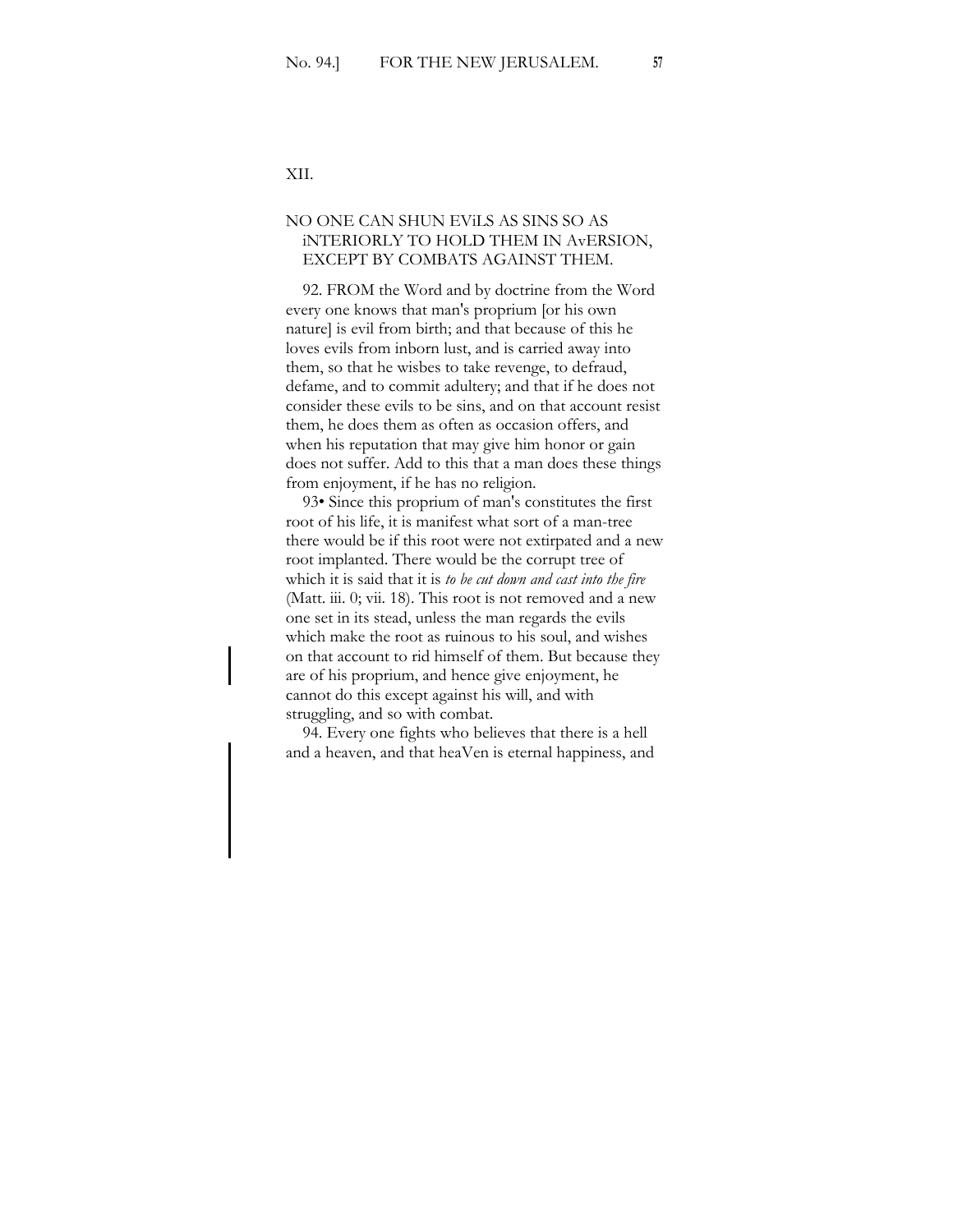hell eternal unhappiness, and who believes that they who do evils enter into hell, and they that do good into heaven. And he who combats acts from what is interior, and against the very lust which makes the r00t of the evil; for he who fights against anything does not will it, and to lust is to will. Hence it is manifest that the r00t of an evil is removed only by combat.

95• So far, therefore, as any one combats and thus puts away evil, good succeeds in its place; so far, also, from good he looks evil in the face, and then sees that it is infernal and horrible; and because it is so, he not only shuns it, but he also regards it with aversion, and at length abominates it.

96. A man who fights against evils cannot but fight as from himself; for he who does not fight as from himself, does not fight. He stands like an automaton seeing nothing and doing nothing; and from evil he thinks continually in favor of evil, and not against it. But still it should be well known that the Lord alone fights in a man against evils, and that it only appears to the man as if he fought from himself; also that the Lord wills that it should so appear to him, since without this appearance combat does not take place, and so there is no reformation.

97. This combat is not grievous except with those who have given free rein to their lusts, and have indulged them from purpose; and with those also who haVe with stubbornness cast aside the holy things of the Word and the church. To others it is not grievous; let them but resist evils in intentions once in a week, or even twice in a month, and they will perceive a change.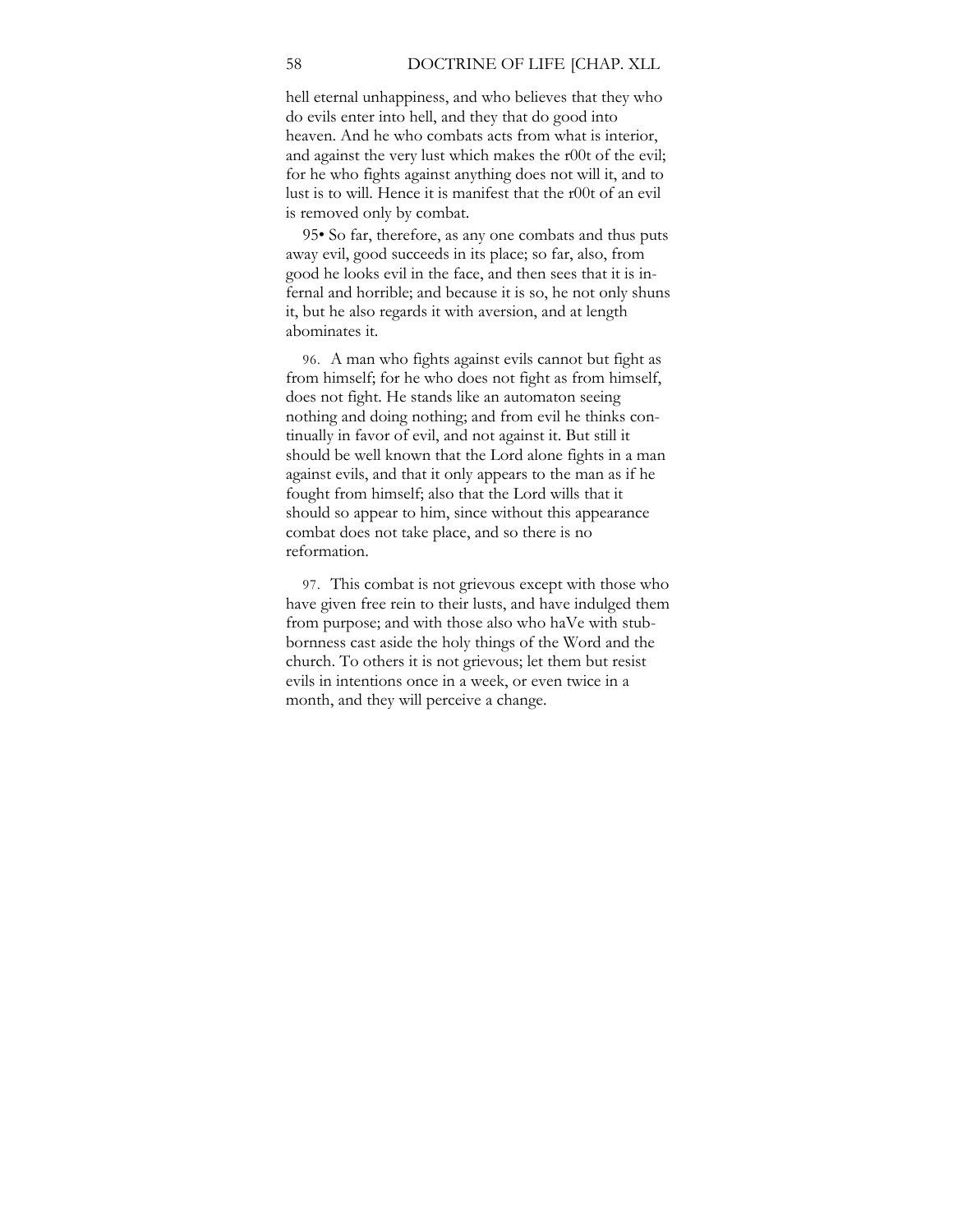98. The Christian Church is called the church militant; and it cannot be said to be militant except against the devil, and thus against the evils which are from hell. Hell is the devil. The temptation which the man of the church undergoes is this combat.

99. The combats against evils, which are temptations,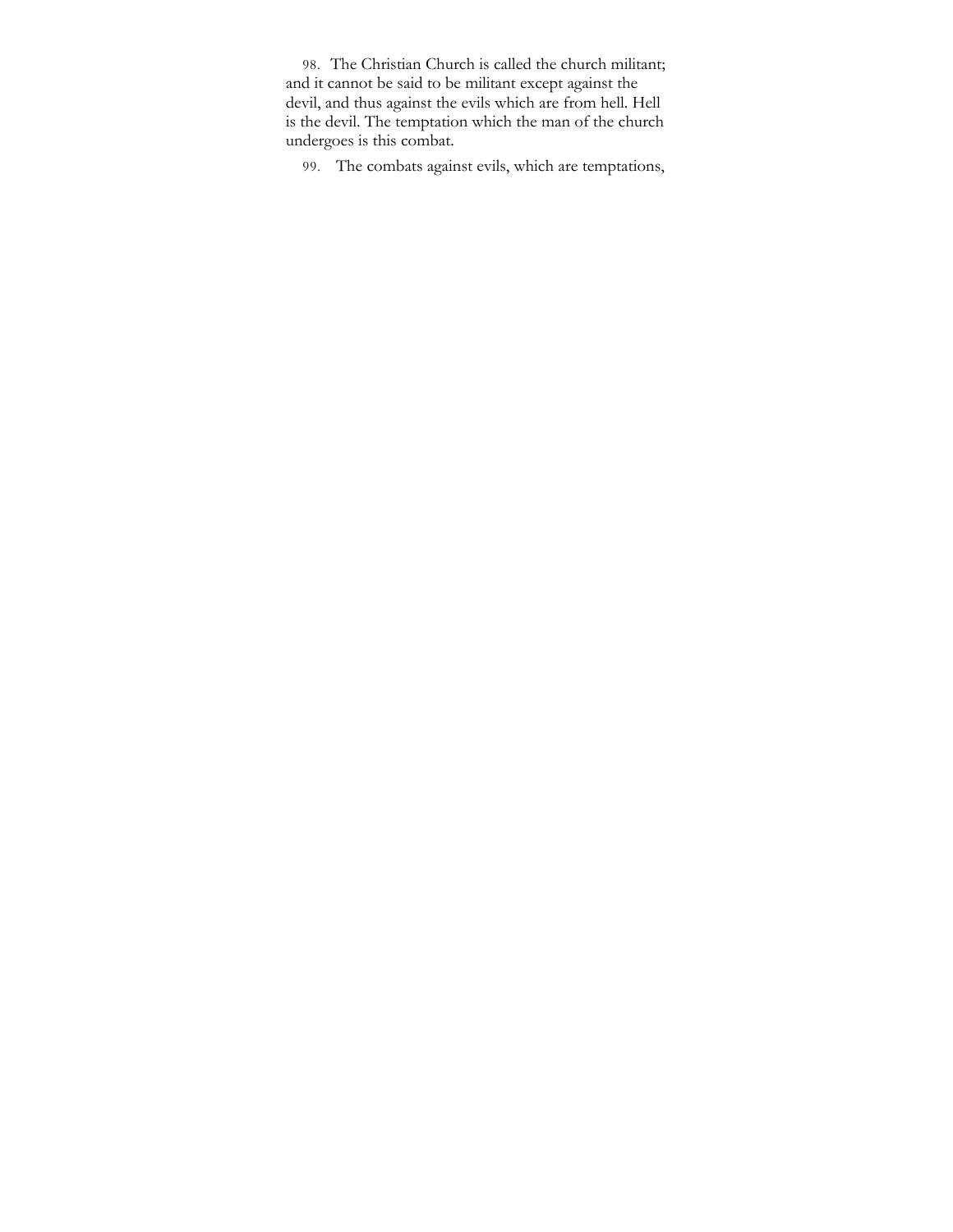### No. 99] FOR THE NEW JERUSALEM. 59

are ireated of in many places in the Word. They are meant by these words of ihe Lord: *I say unto you, except a grain of wheat fill into the ground and die, it abideth alone; but if it die it beareth much fruit* (John xii. 24). Also by these : *Whosoever will come after Me, let him deny himself, and take up his cross, and follow Me. Whosoever will save his life shall lose it; but whosoever shall lose his lift for My sake and the Gospel's, the same shall savc it* (Mark viii. 34, 35). By ihe *cross* is here meant temptation (as also in Matt. x. 38; xvi. 24; Mark x. 21; Luke xiv. 27); by *life* [or *soul]* is meant tbe life of man's proprium (as also in Matt. x. 39; xvi. 25; Luke ix. 24; and especially John xii. 25), which also is *the life of the flesh that profiteth nothing* (John Vi. 63). Concernihg combats against evils, and victories over them, the Lord speaks to all the churches, in the Apocalypse. Thus to the Church in Ephesus : *To him that overcometh I will give to eat of the tree of life, which is in the midst of the paradise of God*  (Apoc. ii. 7). To tbe Church in Smyrna : *He that over* 

 *shall not be hurt of the second death* (ii. To the Church in Pergamos : *To him that overcometh will I give to eat of the hidden manna; and I will give him a white stone and on the stone a new name written, which no one knoweth saving he that receiveth it*  (ii. 17). To the Church in Thyatira : *He that overcometh and keepeth My words unto the end, to him will I give power over the nations, and I will give him the morning star* (ii. 26, 28). To the Church in Sardis : *[He that overcometh, the same shall be clothed in white raiment; and I will not blot out his name from the book of life* (iii. *5).* To the Church in Philadelphia;] *Him that overcometh I will make a pillar in the temple of My God, and I will write upon him the name of God, and the name the city of God, the New Jerusalem which cometh down out of heaven front God, and My new name* (iii. 12). To the Church in Laodicea : *To him that overcometh will I grant 0 sit with Me in My throne*  (iii. 21).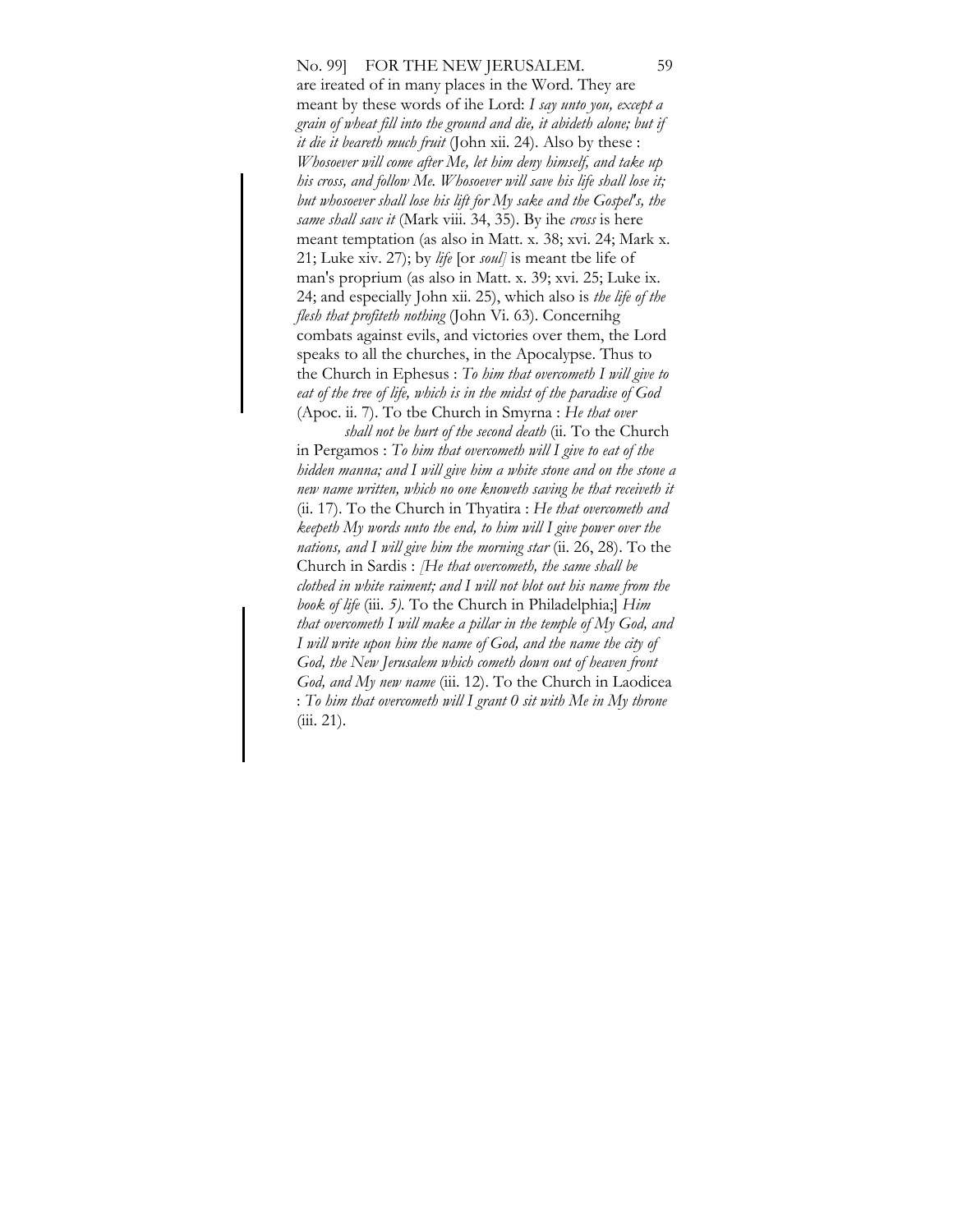# 60 DOCTRINE OF LIFE [CHAP. XII

100. The combats, which are temptations, may be seen specially treated of in the " Doctrine of the New Jerusalem " (published at London in 1758, n. 187-201); [where it is told] whence and what they are (n. 196, 197), how ahd where they take place (n. 198), what good they effect (n. 199), that the Lord fights for man (n. 200), and concerning the Lord's combats or temptations (n. 2o1).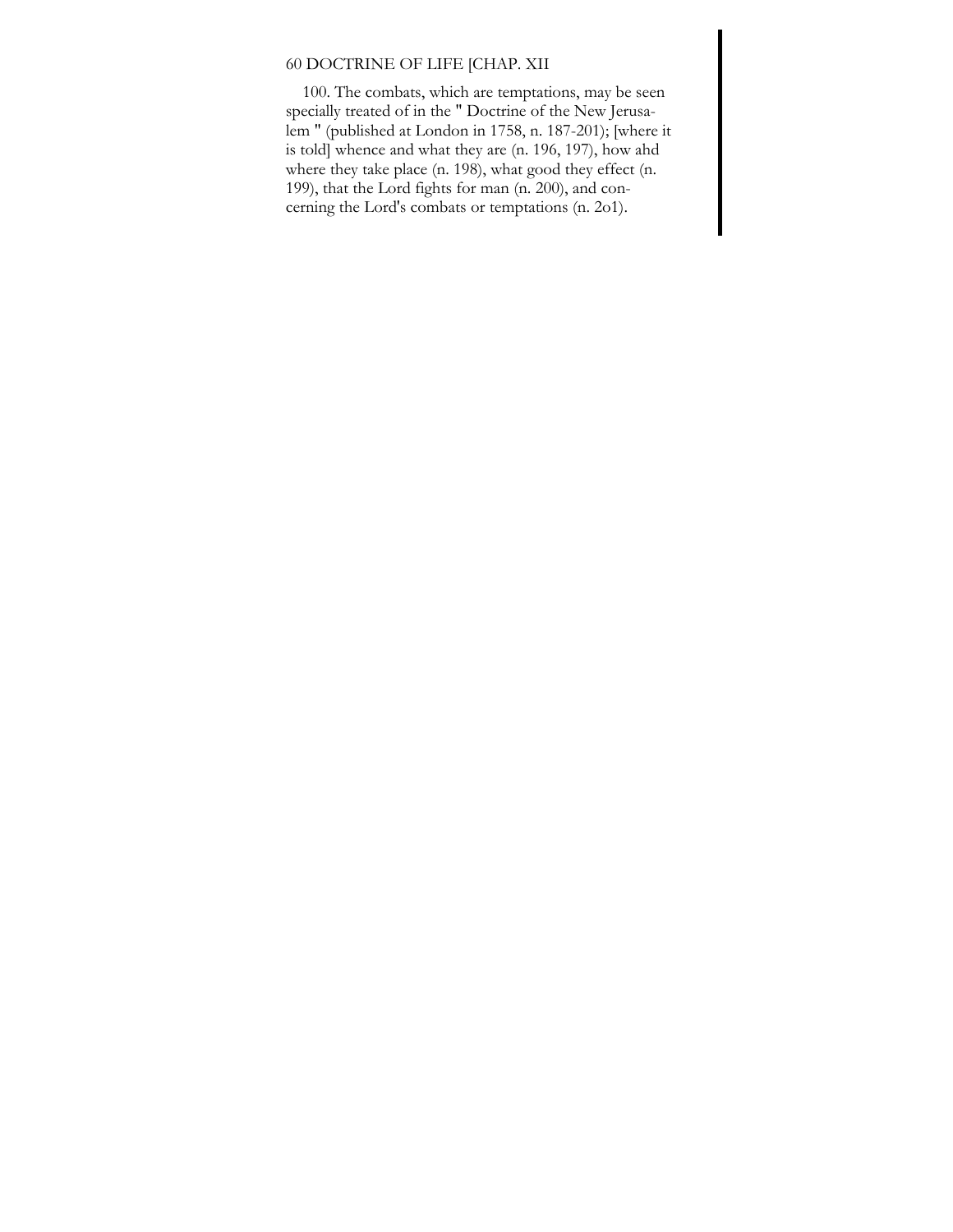### XIII.

## A MAN OUGHT TO SHUN EVILS AS SINS, AND FIGHT AGAINST THEM, AS FRoM HIMSELF.

101. IT is from Divine order that man should act from freedom according to reason; since to act from freedom according t0 reason is to act from himself. In truth, however, these two faculties, FREEDOM and REASON, are not a man's own, but are the Lord's with him. And so far as he is a man they are not taken away from him, since without them he cannot be reformed; for he cannot repent, cannot fight against evils, and afterwards bring forth fruits worthy of repentance. Now as a man has freedom and reason from the Lord, and the man acts from them, it follows that he does not act from himself, but as if from bimself.\*

102. The Lord loves man, and wishes to dwell with him; yet He cannot love him and dwell with him unless He is received and unless the love is reciprocated. From this and from no other source is conjunction. For this cause the Lord has given man freedom and reason; freedom to think and to will as of himself, and reason according to which [he may do so]. To love and be conjoined with one in whom there is nothing reciprocal, is not possible; nor is it possible to enter in and abide with one in whom there is no reception. But whereas there is in man from the Lord ability to receiVe and to reciprocate, the Lord therefore says, *Abide in Me, and I in you* (John xv.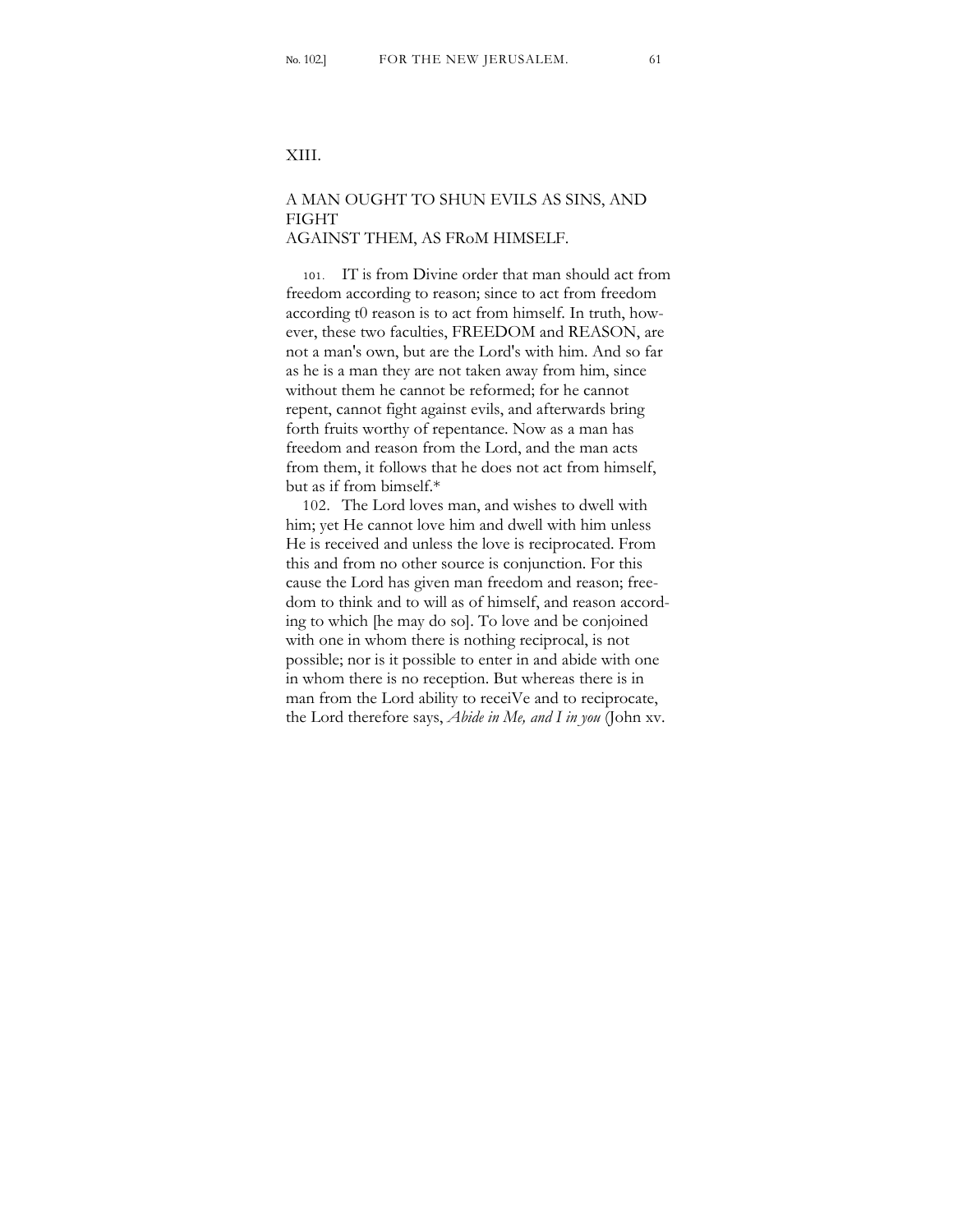\* That man has freedom from the Lord, may be seen above (n. 19, 20); also in the work on " Heaven and Hell " (n. 589-596, 597-603). What freedom is, may be seen in the " Doctrine of the New Jerusalem " ( published at Loud= in 1758, n. 141-149).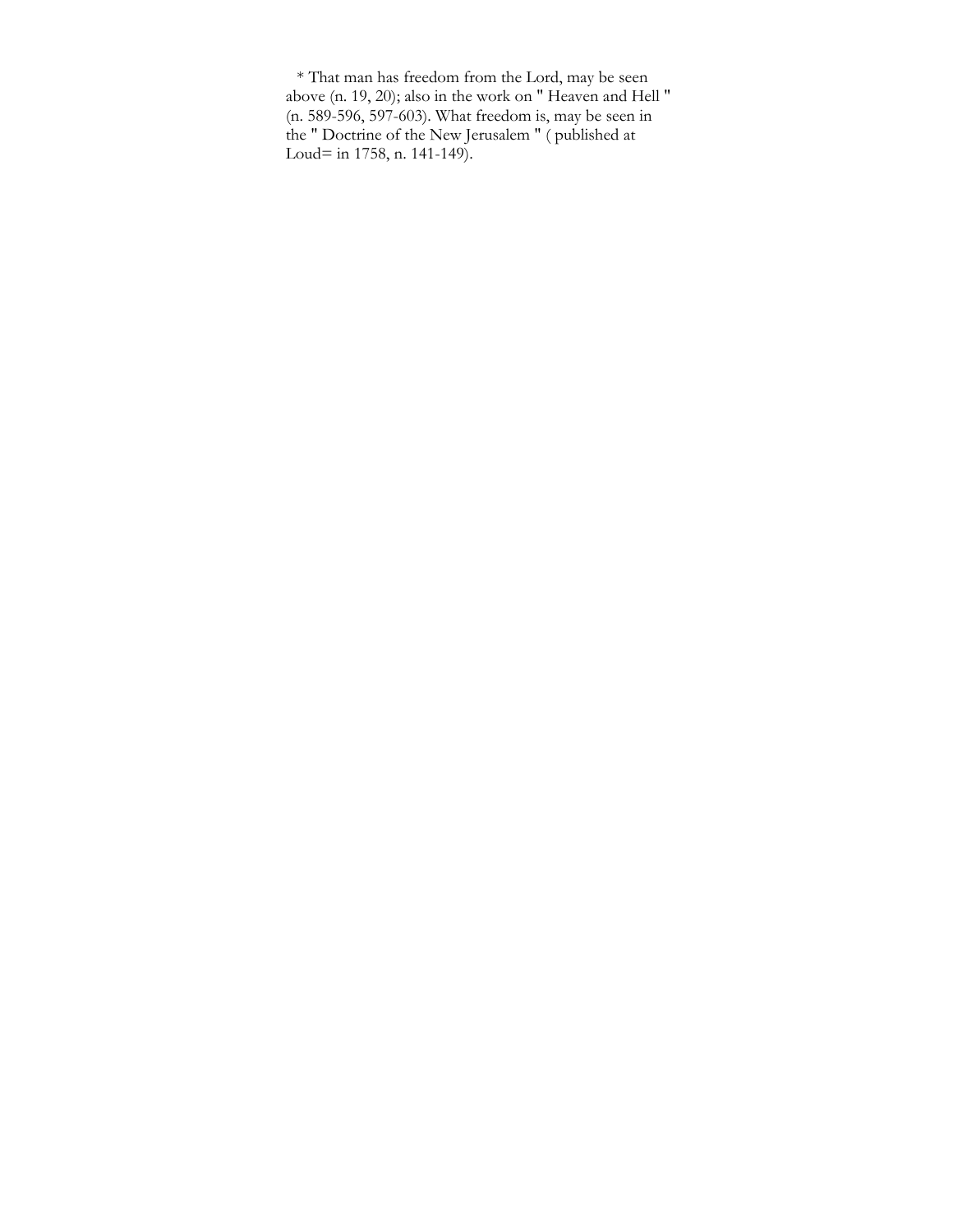*4). He that abideth in Me and I in him, the same bringeth forth much fruit* (John xv. 5). *At that day ye shall know that ye are in Me, and I in you* (John xiv. 20). The Lord also teaches that He is in the truths and in the g00ds which a man receives and which are with him : *If ye abide in Me and My words abide in you : If ye keep My commandments ye shall abide in My love* (John xv. 7, 10).

*that hath My commandments and doeth them, he it is that loveth Me; and I will love him, and will make My abode with him* (John xiv. 21, 23). Thus the Lord dwells in His own with man; and the man abides in those things which are from the Lord, and so abides in the Lord.

103. Whereas there is with man, from the Lord, this ability t0 reciprocate and to do in his turn, and thus to bear his part in what is mutual, the Lord therefore says that man must repent; and no one can repent except as of himself. Jesus said, *Except ye repent, ye shall all perish* (Luke xiii. *3, 5). Jesus said, The kingdom of God is at hand; repent ye, and believe the Gospel* (Mark i. 14, I5). *Jesus said, I came to call sinners to repentance* (Luke v. 32). *Jesus said to the churches, Repent* (Apoc. ii. 5, 16, 21, 22 j

3). And again it is said, *They repented not of their deeds*  (Apoc. xvi. 11).

104. Whereas there is with maH, from the Lord, ability to reciprocate and to do in his turn, and thus to bear his part in what is mutual, the Lord therefore says that man must keep His precepts, and bring forth fruit : *Why call ye Me Lord, Lord, and do not the things which I say ?*  (Luke vi. 46-49). *If ye know these things, happy are ye if ye do them* (John xiii. 17). *Ye are My friends, if ye do whatsoever I command you* (John xv. 14). *Whosoever shall do and teach, the same shall be called great in the kingdom of the heavens* (Matt. v. 19). *Whosoever heareth My words and doeth them, I will liken him unto a prudent man* (Matt. vii. 24). *Bring forth fruits worthy of repentance* (Matt. iii. 8). *Make the tree good, and its fruit good*  (Matt. xii. 33). *The king-*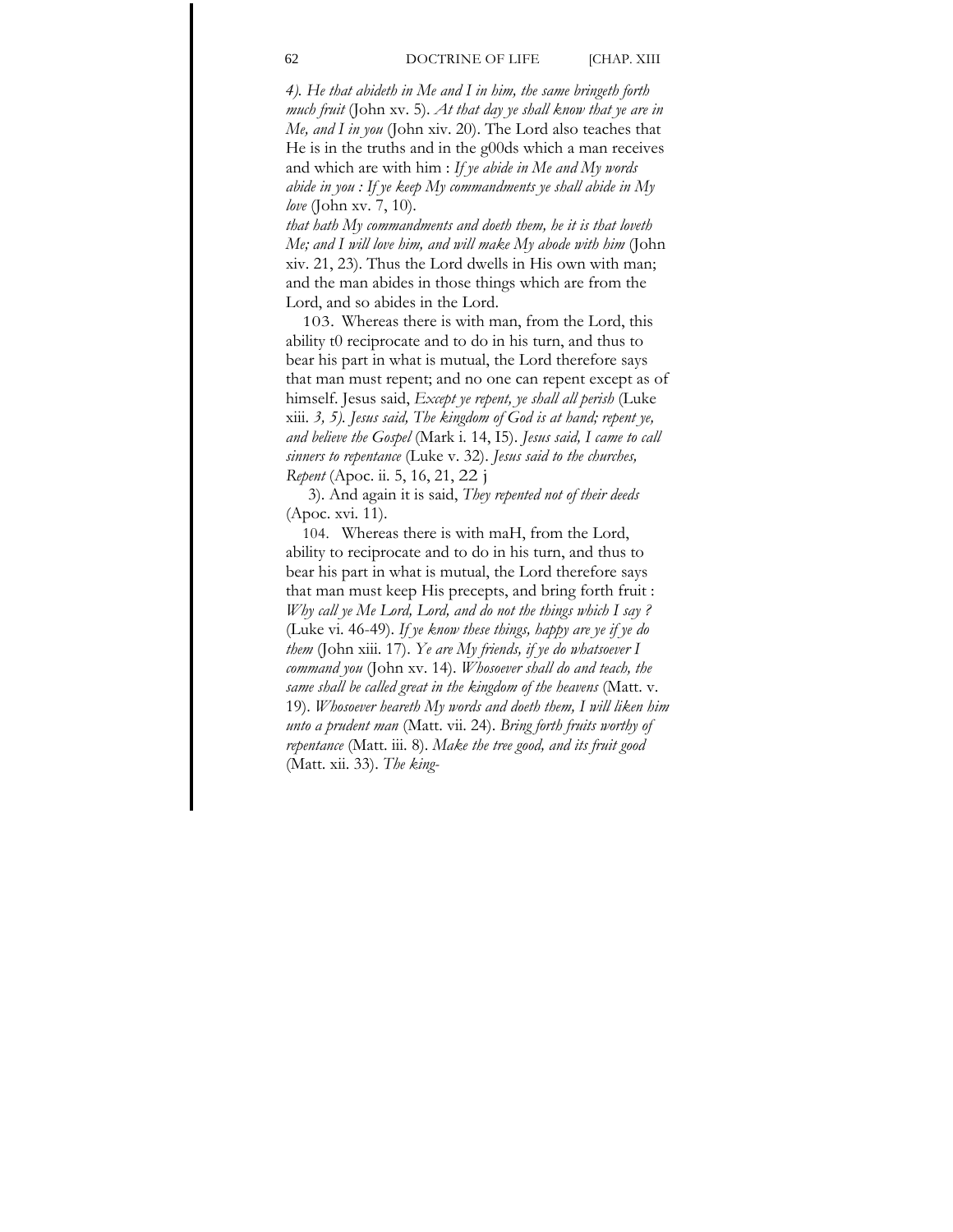*dom shall be given to a nation bringing forth the fruits thereof*  (Matt. xxi. 43). *Every tree that brbigeth not forth good fruit is hewn down and cast into the fire* (Matt. vii. 19). And so in many other places. From these passages it is manifest that man must act of himself, but from the Lard's power, which he should implore.

os. Whereas there is with man, from the Lord, this ability to reciprocate and to do in his turn, and thus to bear his part in what is mutual, he is therefore to render an account of his works, and to be recompensed according to them. For the Lord says, *The Son of Man shall come, and render to every one according to his works* (Matt. xvi. 27). *They that have done good shall come forth to the resurrection of life, and they that have done evil to the resurrection of judgment* (John v. 29). *Their works do follow with them* (Apoc. xiv. 13). *All were judged according to their works* (Apoc. xx. 13). *Behold I come, and My reward is with Me, to give to every one according as his work shall be* (Apoc. xxii. 12). If there were with man no ability to reciprocate, there would be no imputation.

106. Whereas man has ability to receive and to reciprocate, the church therefore teaches that he must examine himself, confess his sins before God, desist from them, and lead a new life. It may be seen above (n. 3-8) that every church in the Christian world teaches this.

107. If there were not reception by man, and then thought as if from him, neither could any thing have been said about faith : for faith is not from man. If this were otherwise, man would be as chaff in the wind; and he would stand as if inanimate, with mouth open and hands down, waiting for influx, neither thinking nor acting in the things that pertain to his salvation. Indeed he is the Actor in none of these things; but still he re-acts, as if from himself.

But these subjects will be set forth in still clearer light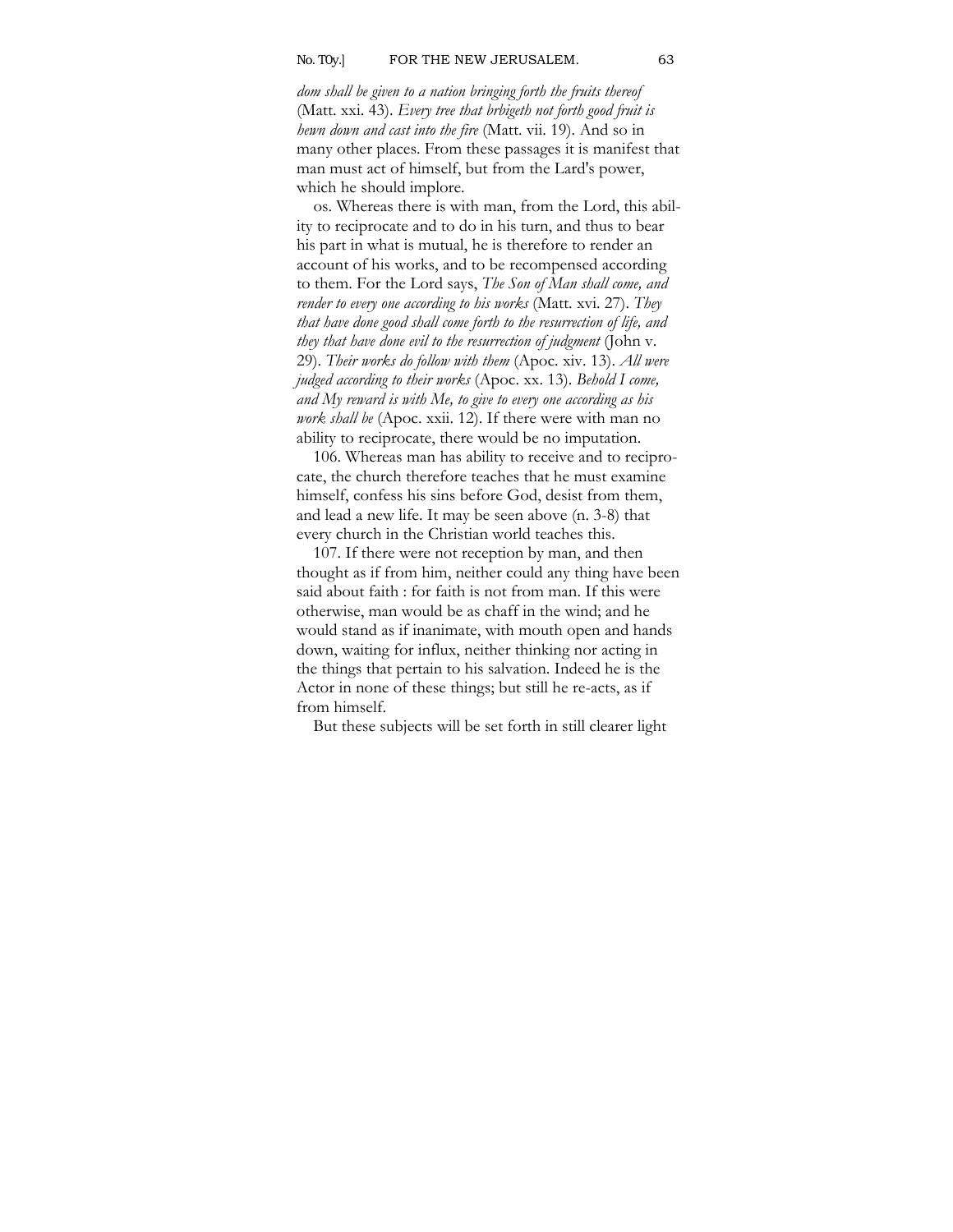in the treatises concerning " Angelic Wisdom."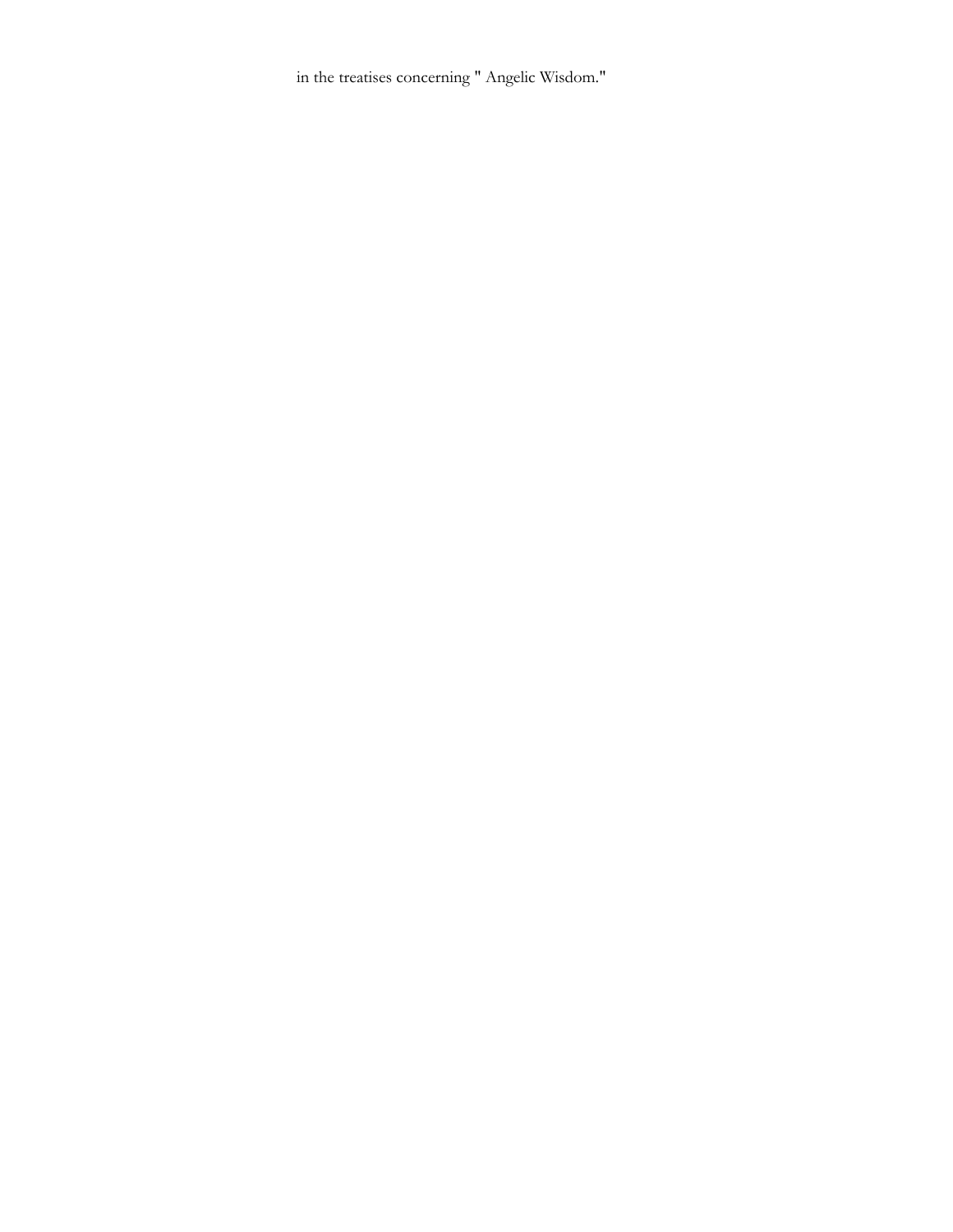### XIV.

# IF ONE SHUNS EVILS FOR ANY OTHER REASON THAN BECAUSE THEY ARE SINS, HE DOES NOT SHUN THEM, BUT HE MERELY PREVENTS THEIR APPEARING BEFORE THE WORLD.

108. THERE are moral men who keep the precepts of the second table of the Decalogue; they d0 not defraud, blaspheme, take revenge, or commit adultery. And those among them who confirm themselves in the belief that such things are evils because they are hurtful to the commonwealth, and so are contrary to the laws of humaniiy, also live in the exercise of charity, sincerity, justice, and chastity. But if they do these goods, and shun those evils only because they are evils, and not at the same time because they are sins, they are still merely natural men; and with the merely natural the root of evil is not removed, but remains imbedded. The good deeds which they perform are therefore not good, because they are from themselves.

109. A natural moral man may appear altogether like a spiritual moral man before men in the world, but not before the angels of heaven. If he is in g00ds, he appears before the angels in heaven as an image of wood; and if in truths as a statue of marble; in neither of which is there any life. Not s0 the spiritual moral man. For the natural moral man is an external moral man, and the spiritual moral man is an internal moral man; and the external without the internal is not alive. It lives indeed, but not the life that is called life.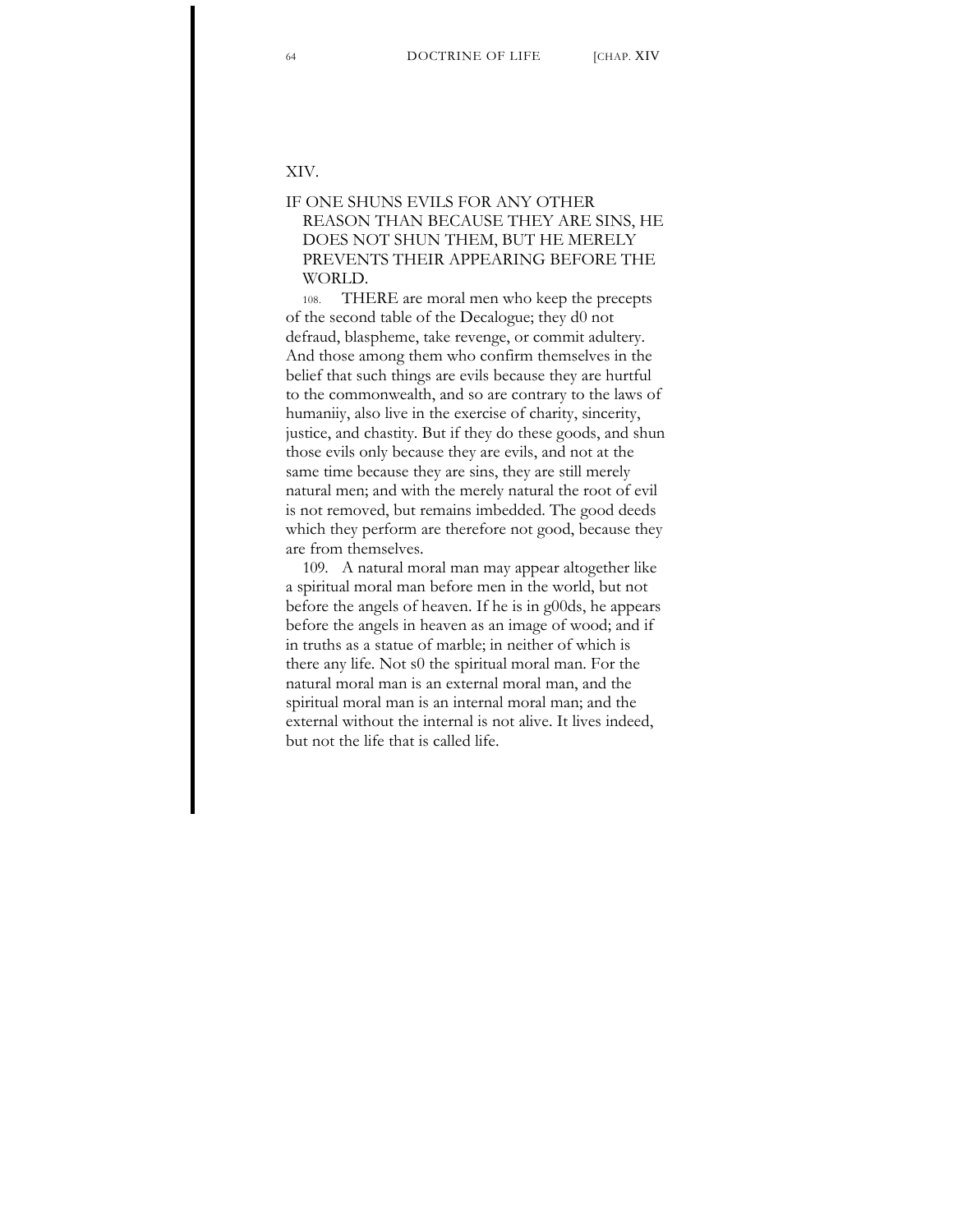#### No. 112 FOR THE NEW JERUSALEM. 65110.

 The lusts of evil, which make the interiors of man from his birth, are not removed except by the Lord alone. For the Lord flows-in from the spiritual into the natural; but man of himself from the natural into the spiritual, which influx is contrary to order; and he does not operate upon the lusts and remove them, but shuts them in more and more closely as he confirms himself. And as hereditary evil thus lies concealed and shut in, after death when the man becomes a spirit it bursts the covering with which it was veiled in the world, and breaks forth like bloody matter from an ulcer only outwardly healed.

111. Various and manifold are the causes which make a man moral in the external form; but if he is not moral in the internal also, he still is not moral. For example : If one abstains from adulteries and fornications from fear of the civil law and its penalties; from fear of the loss of reputation and thence of honor; through fear of diseases from them; through fear of troubles at home from his wife, and the intranquillity of life thence arising; through fear of revenge by the husband or a relative; from poverty or from avarice; through disability, arising from disease, from ' abuse, from age, or from impotence : indeed, if he abstains front these evils on account of any natural or moral law, and not at the same time from a spiritual law, he is still interiorly an adulterer and a fornicator; for he nevertheless believes that they are not sins, and consequently he does not make them to be unlawful in his spirit, before God; and so he commits them in spirit, although not in the body before the world : after death, therefore, when he becomes a spirit, he speaks openly in favor of them. It is manifest from this, that an ungodly man may shun evils as hurtful, but that none but a Christian can shun evils as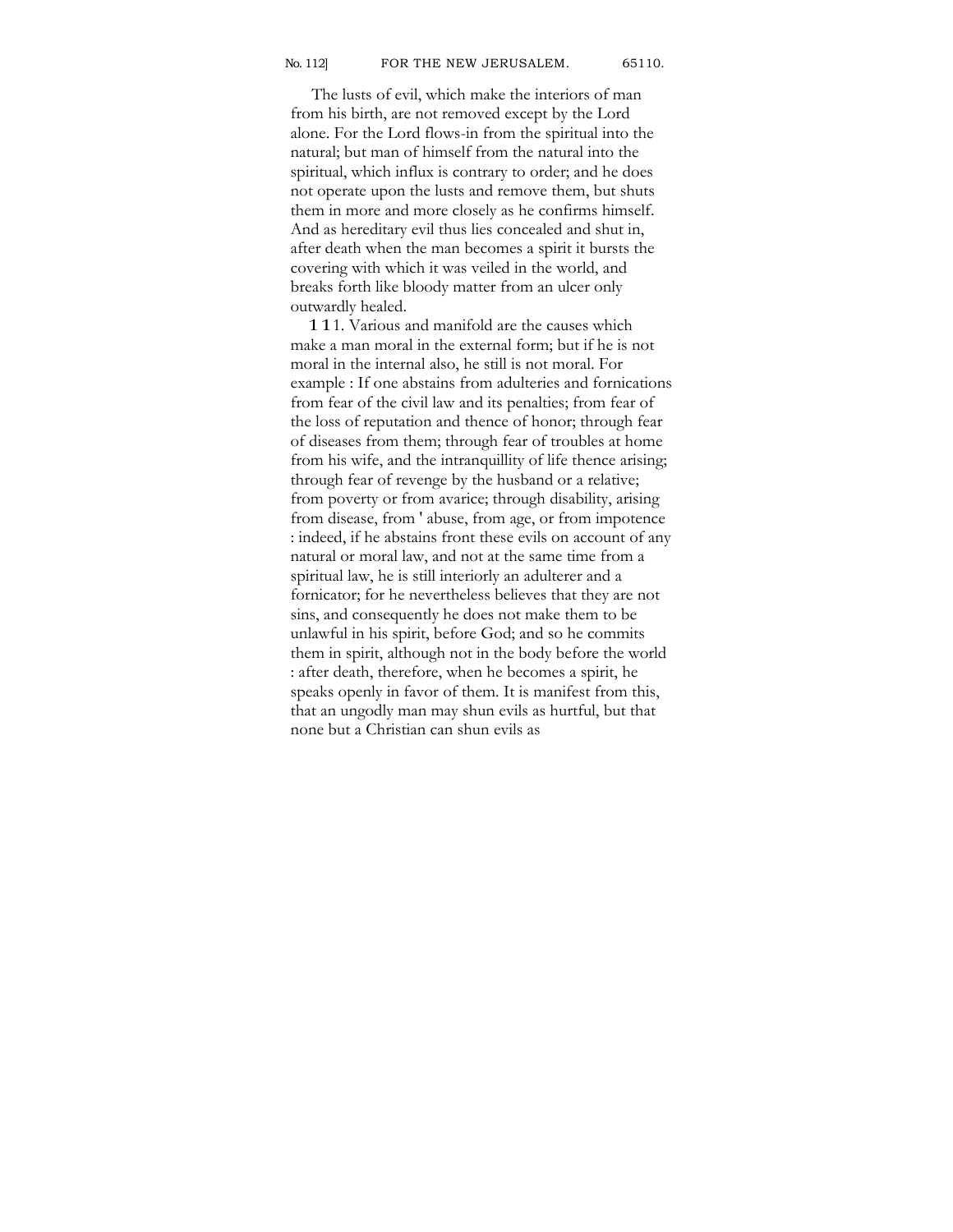sins.

112. The case is similar with thefts and frauds of every kind; with murder and revenge of every kind; and with false-witness and lies 0f every kind. No one can be